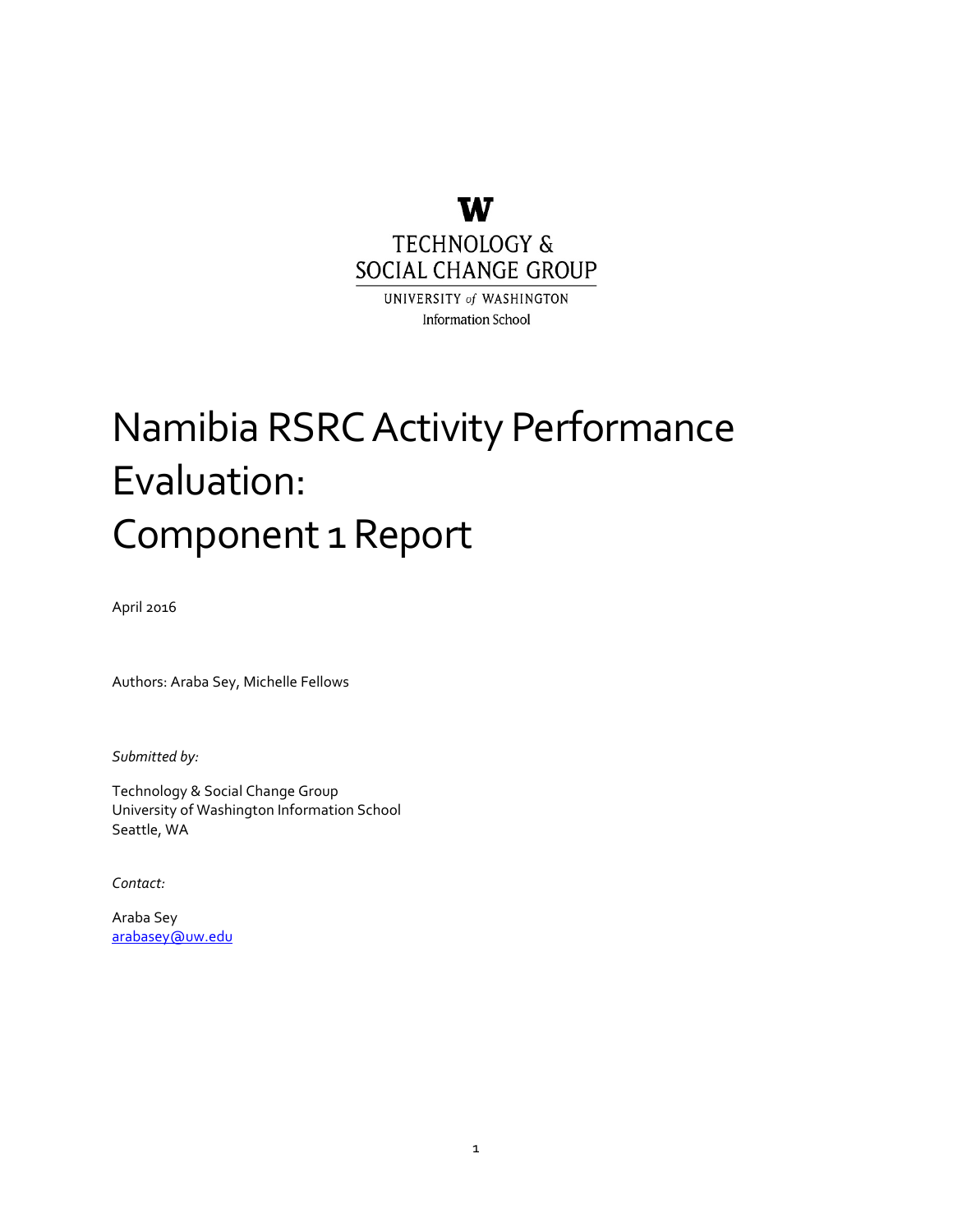#### **TECHNOLOGY & SOCIAL CHANGE GROUP**

The Technology & Social Change Group (TASCHA) at the University of Washington Information School explores the design, use, and effects of information and communication technologies in communities facing social and economic challenges. With experience in 50 countries, TASCHA brings together a multidisciplinary network of social scientists, engineers, and development practitioners to conduct research, advance knowledge, create public resources, and improve policy and program design. Our purpose? To spark innovation and opportunities for those who need it most.

#### **CONTACT**

Technology & Social Change Group University of Washington Information School Box 352115 Seattle, WA 98195

Telephone: +1.206.616.9101 Email: tascha@uw.edu Web: *tascha.uw.edu*

#### **ABSTRACT**

The Millennium Challenge Corporation (MCC) contracted the Technology & Social Change group (TASCHA) at the University of Washington to conduct a performance evaluation of the Namibia Regional Study and Resource Centers (RSRC) Activity. This evaluation has been designed to serve the needs of two major stakeholders, MCC and the Namibia Library and Archives Service (NLAS). The evaluation comprises a set of quantitative and qualitative data collection efforts divided into two categories: Component 1 and Component 2. This report presents the findings for Component 1 only, focusing on evaluating the RSRC planning and implementation activities leading up to the end of the MCA-Namibia Compact in September 2014.

#### **KEYWORDS**

libraries, Regional Resource and Study Center, RSRC, Namibia, evaluation, ICTD, ICT4D, M&E, impact, Millennium Challenge Corporation, MCC, open research

#### **RECOMMENDED CITATION**

Sey, A. & Fellows, M. (2016). Namibia RSRC Activity Performance Evaluation: Component 1 Report. Seattle: Technology & Social Change Group, University of Washington Information School.

#### **ABOUT THE AUTHORS**

**Araba Sey** is a Research Assistant Professor at the University of Washington Information School.

**Michelle Fellows** is a Research Analyst for the Technology & Social Change Group.

#### **ACKNOWLEDGEMENTS**

This evaluation was conducted with support from the Millennium Challenge Corporation and the National Planning Commission of Namibia.

#### **COPYRIGHT, LICENSING, DISCLAIMER**

Copyright 2015, University of Washington. This content is distributed under a Creative Commons Attribution Share-Alike license. The views, opinions, and findings expressed by the authors of this document do not necessarily state or reflect those of TASCHA, the University of Washington, or the research sponsors. The views and opinions expressed herein are those of the author(s) and do not necessarily represent those of MCC or any other U.S. Government entity.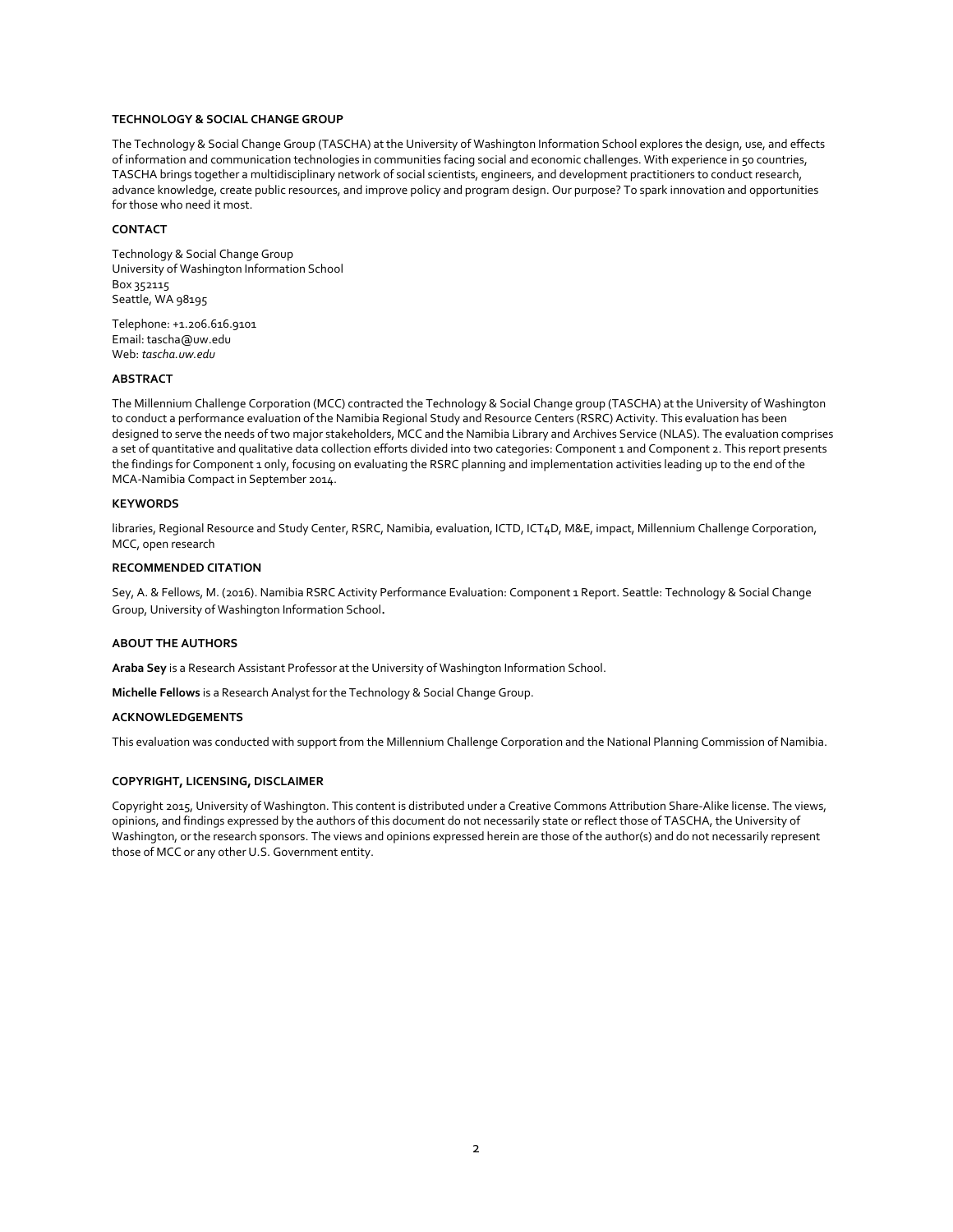## **Table of Contents**

| $\mathbf{1}$   |       |  |  |
|----------------|-------|--|--|
|                | 1.1   |  |  |
|                | 1.2   |  |  |
|                | 1.3   |  |  |
|                | 1.4   |  |  |
| $2^{\circ}$    |       |  |  |
|                | 2.1   |  |  |
|                | 2.2   |  |  |
| $\overline{3}$ |       |  |  |
|                | 3.1   |  |  |
|                | 3.1.1 |  |  |
|                | 3.1.2 |  |  |
|                | 3.1.3 |  |  |
|                | 3.2   |  |  |
|                | 3.3   |  |  |
| 4 <sup>1</sup> |       |  |  |
|                | 4.1   |  |  |
|                | 4.2   |  |  |
|                | 4.3   |  |  |
|                | 4.4   |  |  |
|                | 4.5   |  |  |
|                | 4.6   |  |  |
|                | 4.7   |  |  |
|                | 4.8   |  |  |
|                | 4.9   |  |  |
| 5              |       |  |  |
|                | 5.1   |  |  |
|                | 5.1.1 |  |  |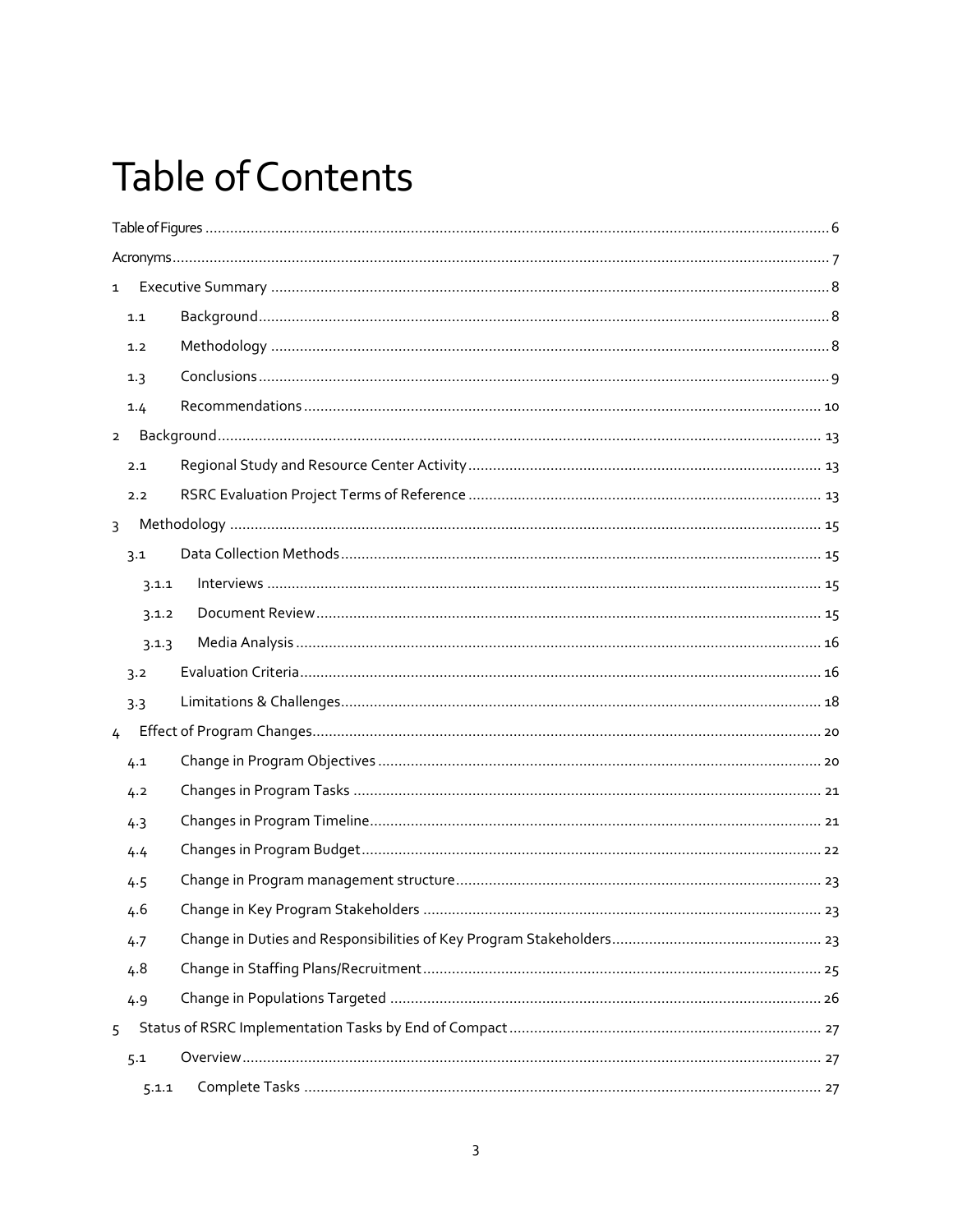|                | 5.1.2 |  |
|----------------|-------|--|
|                | 5.1.3 |  |
|                | 5.2   |  |
|                | 5.2.1 |  |
|                | 5.2.2 |  |
|                | 5.2.3 |  |
|                | 5.2.4 |  |
|                | 5.2.5 |  |
|                | 5.2.6 |  |
|                | 5.2.7 |  |
|                | 5.2.8 |  |
|                | 5.2.9 |  |
| 6              |       |  |
|                | 6.1   |  |
|                | 6.1.1 |  |
|                | 6.1.2 |  |
|                | 6.1.3 |  |
|                | 6.1.4 |  |
|                | 6.2   |  |
|                | 6.2.1 |  |
|                | 6.2.2 |  |
|                | 6.3   |  |
| $\overline{7}$ |       |  |
| 8              |       |  |
| 9              |       |  |
| 10             |       |  |
| 11             |       |  |
|                | 11.1  |  |
|                | 11.2  |  |
|                | 11.3  |  |
|                | 11.4  |  |
|                | 11.5  |  |
|                | 11.6  |  |
|                | 11.7  |  |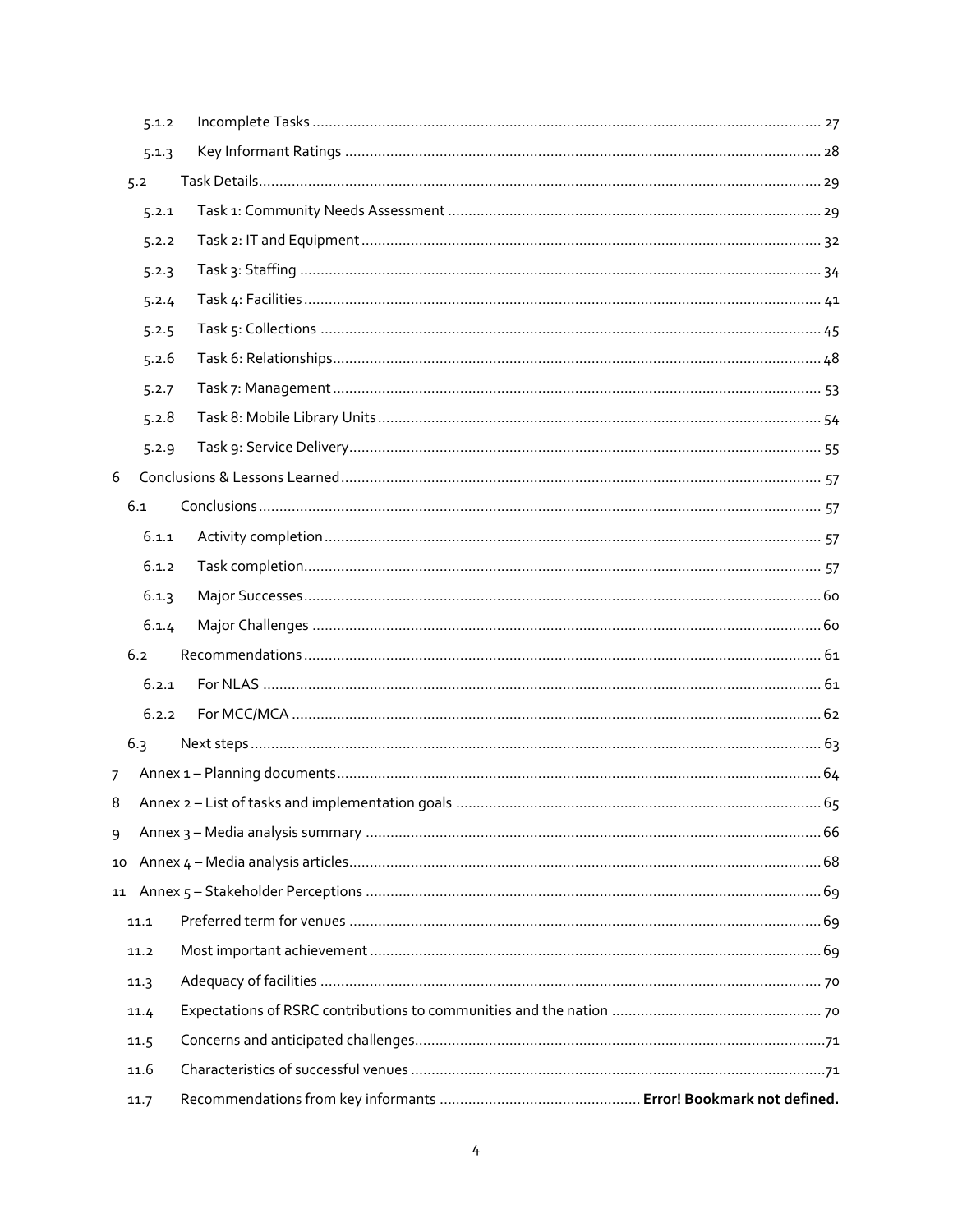| 12.1   |  |
|--------|--|
| 12.2   |  |
| 12.2.1 |  |
| 12.2.2 |  |
| 12.2.3 |  |
| 12.2.4 |  |
| 12.2.5 |  |
| 12.2.6 |  |
| 12.2.7 |  |
| 12.2.8 |  |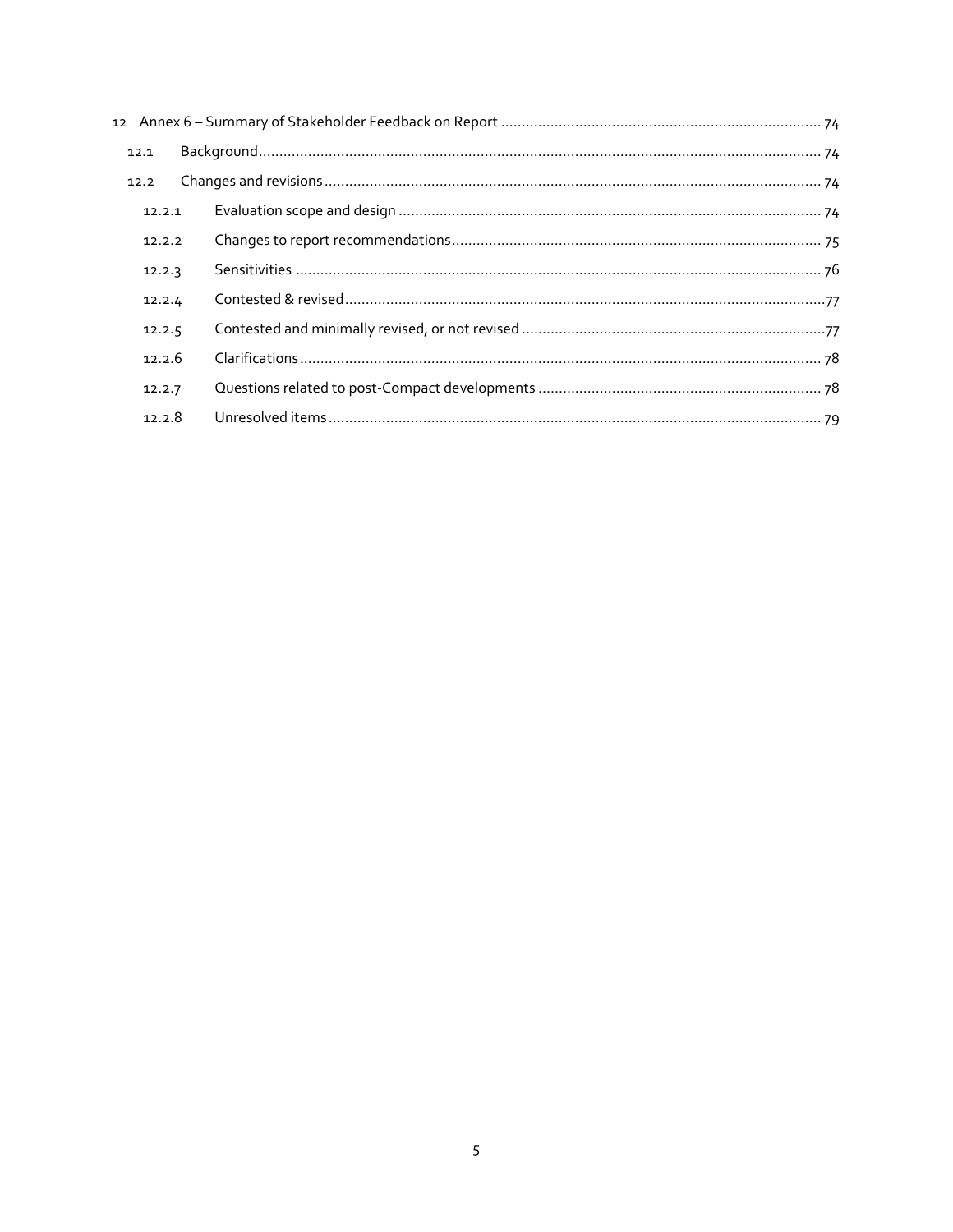# <span id="page-5-0"></span>Table of Figures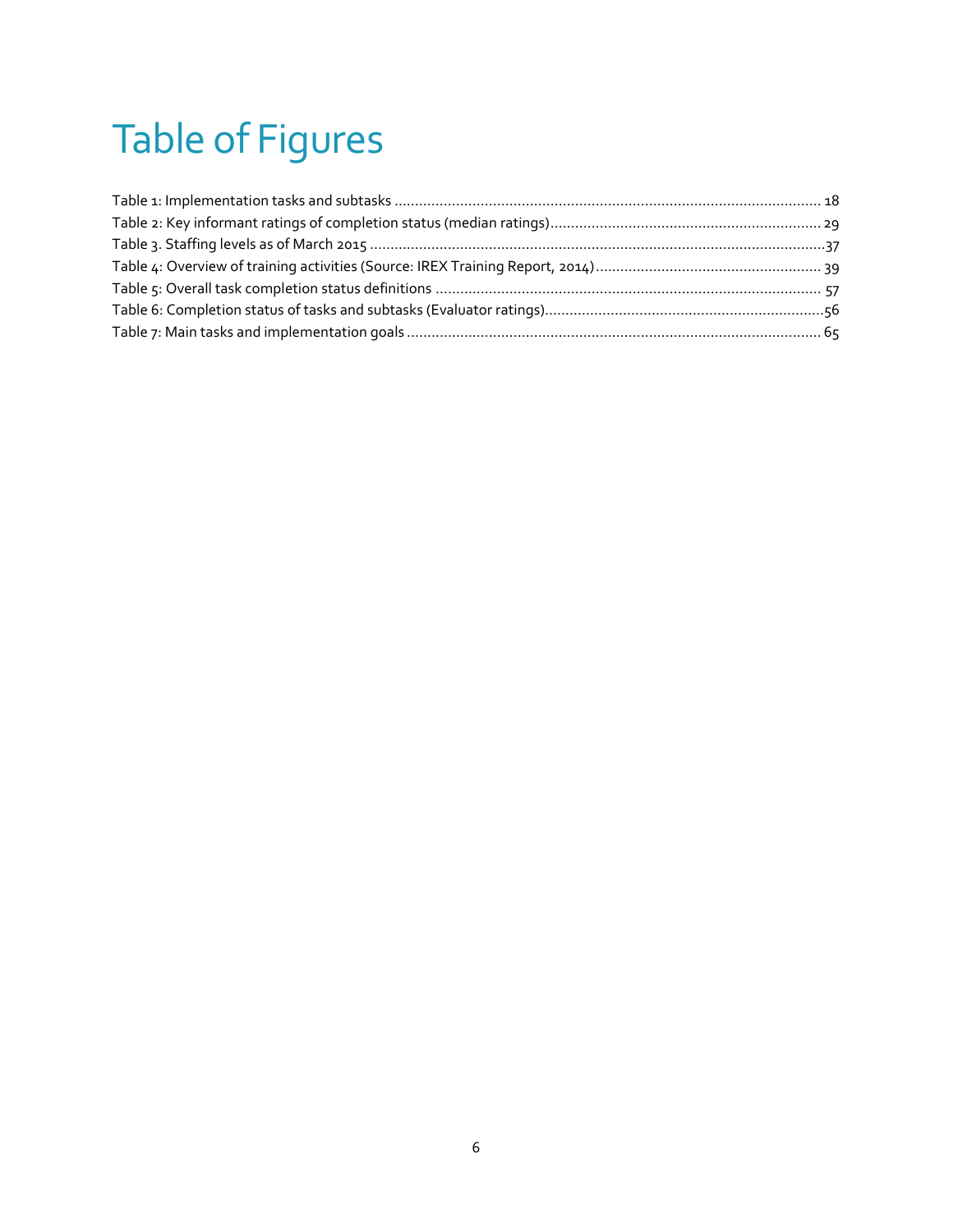## <span id="page-6-0"></span>Acronyms

- CLDC Community Learning and Development Centre
- CNA Community needs assessment
- COSDEC Community Skills Development Center
- CPD Continuing Professional Development, University of Namibia
- ILMS Integrated library management system
- IPA Implementing Partner Agreement
- IREX The International Research and Exchanges Board
- ITOCA The Information Training and Outreach Center for Africa
- M&E Monitoring and evaluation
- MCA-N Millennium Challenge Account Namibia
- MCC Millennium Challenge Corporation
- MLS Master of Library Science
- MLU Mobile library unit
- MoE Ministry of Education, Namibia
- NAMCOL Namibian College of Open Learning
- NLAS Namibia Library and Archives Service
- NPC National Planning Commission
- RFP Request for proposal
- RFQ Request for quotation
- RSRC Regional Study and Resource Center
- TASCHA Technology and Social Change Group
- UKS Universal Knowledge Software
- UNAM University of Namibia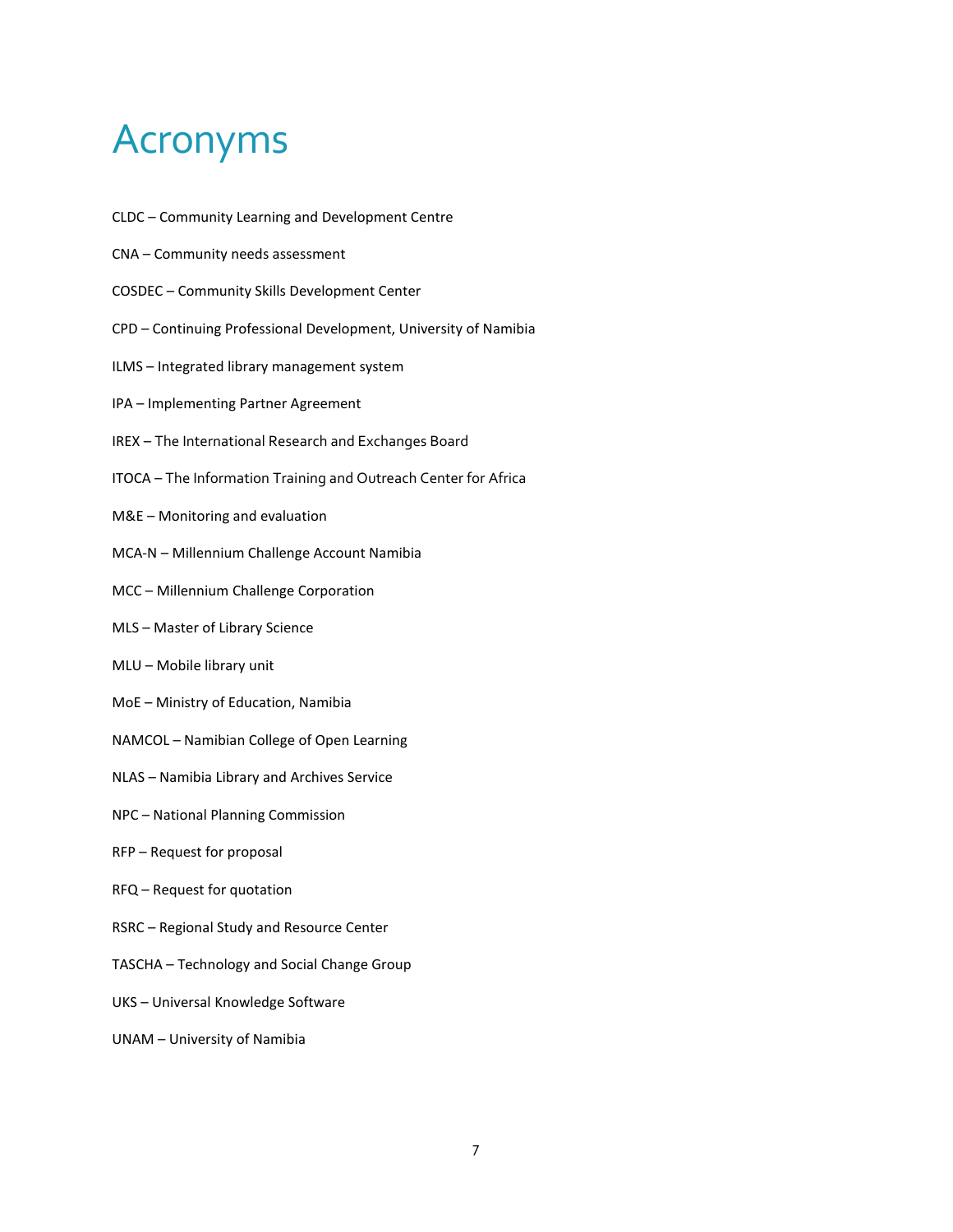## <span id="page-7-0"></span>**1 Executive Summary**

## <span id="page-7-1"></span>**1.1 Background**

As part of its Compact with the Government of Namibia, the Millennium Challenge Corporation (MCC) funded the Regional Study and Resource Center (RSRC) Activity under the Education Project. This Activity aimed to construct and develop programming for three RSRCs with accompanying mobile library units in Oshakati (Oshana Region), Helao Nafidi (Ohangwena Region) and Gobabis (Omaheke Region). Their design, collections, staffing, and areas of emphasis are meant to offer a range of specific services and activities to patrons and in their communities, to highlight the importance of literacy and learning to every age and income level, and to signal the urgency of promoting a "learning culture" throughout the entire country. The RSRC Activity was comprised of two subactivities carried out by consulting teams and contractors, with management oversight being provided by the Millennium Challenge Account Namibia (MCA-N):

- Sub-activity 1: Construction of 3 Regional Study and Resource Centers (RSRCs)
- Sub-activity 2: Technical assistance and training for RSRCs

MCC contracted the Technology & Social Change group (TASCHA) at the University of Washington to conduct a performance evaluation of the Namibia Regional Study and Resource Centers (RSRC) Activity. This evaluation has been designed to serve the needs of two major stakeholders, MCC and the Namibia Library and Archives Service (NLAS). The evaluation comprises a set of quantitative and qualitative data collection efforts divided into two categories: Component 1 and Component 2. This report presents the findings for Component 1 only, which addresses the evaluation question (EQ):

*EQ1: Was the MCC investment implemented according to plan?* 

In the process of preparing for Component 1 data collection, the goal to determine whether the MCC investment was "implemented according to plan" proved too broad to address adequately, due to the absence of a clear master planning document. Therefore, EQ1 was modified to address the question:

 *To what extent were the RSRC implementation activities completed by the end of the Namibia Compact (September 2014) and what factors facilitated or inhibited completion?*

## <span id="page-7-2"></span>**1.2 Methodology**

The evaluation was limited to nine tasks and 29 subtasks identified in consultation with MCC and MCA-N. It did not include budgetary analysis. Completion of the tasks was assessed by conducting key informant interviews, reviewing project documents, and making observations in the field.

Interviewers conducted 23 interviews in March and April of 2015 with Ministry of Education officials and staff, MCA-N and/or MCC program directors and project managers, and MCA-N's contractors who had been directly involved with planning, designing, or implementing an RSRC-related task or have played an otherwise critical role in the ongoing operations of an RSRC. The document review process served three objectives: (1) to determine "the plan" for the RSRCs and how it changed over time and (2) to verify interview data by comparing and contrasting information provided by participants with planning documents provided by MCC, IREX, and others, and (3) to obtain important information about the RSRC Activity that was not communicated during the interviews. (Annex 1 provides a list of the documents reviewed.)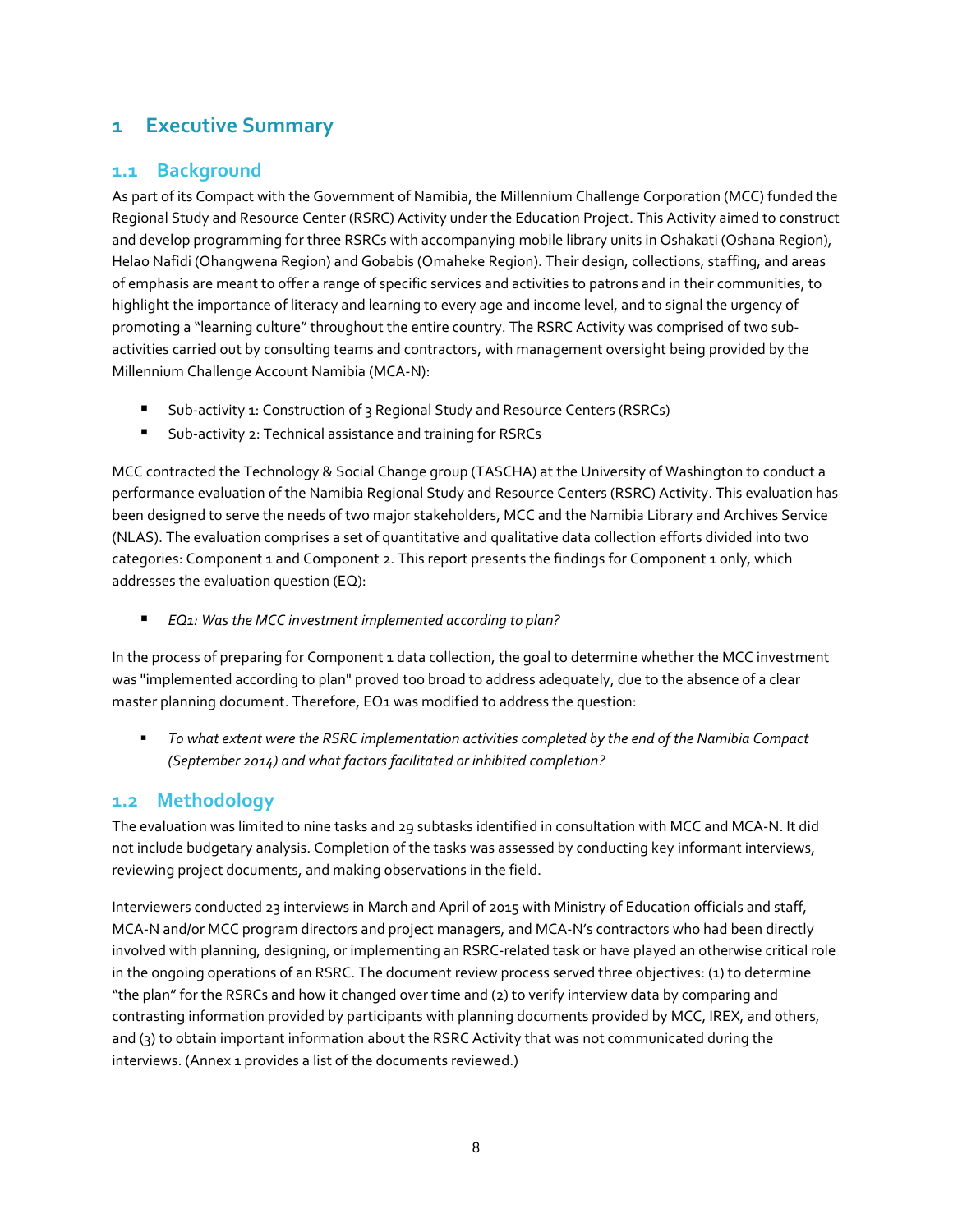The primary evaluation criterion was whether or not each task had been completed by the end of the Compact, or in a few cases, whether the task was proceeding as intended. For the purposes of this evaluation "completed" was strictly defined to mean whether or not the task had been concluded by the end of the Compact in September 2014. Therefore tasks that were close to completion, including tasks in which some but not all subtasks had been completed, would still be classified as incomplete. Tasks of a more ongoing nature (e.g. relationship-building), which did not lend themselves to designations of complete or incomplete were reviewed for the extent to which some observable efforts had been made. Particular attention was paid to the extent to which a variety of factors had affected effective completion of tasks.

## <span id="page-8-0"></span>**1.3 Summary of conclusions**

Below is a summary of the conclusions that are detailed in chapter 6.

## **Completion of the RSRC Activity**

At a high-level, both RSRC sub-activities were completed: RSRC construction finished before the Compact closed, overcoming substantial construction delays; and MCA-N and its contractors provided assorted technical assistance and training, the scope of which grew in response to the increasingly apparent needs of the MoE. To this extent, it can be said that the RSRC Activity met its high-level implementation goals.

## **Completion of Implementation Tasks and Subtasks**

At the task- and subtask-levels, by the end of the Compact there were several items that had not been completed or still needed to be resolved. The analysis presented in Section 5 shows that five implementation tasks were incomplete while four implementation tasks were complete. Based on this, the evaluation concludes that the RSRC implementation tasks were *Partially Complete* by the end of the Compact because four out of the nine tasks were technically complete and some parts of the remaining tasks were complete or close to completion.

This finding should be interpreted in context of the complexity of the RSRC Activity. Every single task and subtask came up against one or more inhibiting factors, even as most also benefited from some facilitating factors. The inhibiting factors ran the gamut from basic construction and hiring delays to delicate political relationships. Certain critical tasks, specifically staffing and collections, seemed to have been particularly hard hit by inhibitors that were out of their control, such as a systemic talent shortage. Others, such as relationship-building, may have suffered from some vagueness of definition as well as general low capacity and skill of staff.

Task completion was most facilitated by a continuity of relationships between the RSRC Activity implementing partners (especially NLAS and MCA-N) and other stakeholders, such as the larger MoE and national educational institutions, the persistent lobbying of implementing partners to gain various concessions needed to keep the project moving (e.g. improved salary structure for library staff), the allocation of additional tasks to the International Research and Exchanges Board (IREX, contracted to provide technical assistance), and the general public and official goodwill towards the RSRC concept.

The issues that most greatly inhibited task completion were changes in the program timeline and changes in staffing plans and recruitment. These two issues were interrelated, with timeline changes (mostly constructionrelated) holding up the staffing process, and delays in the staffing process contributing to lags in the timeline.

## **Major Successes**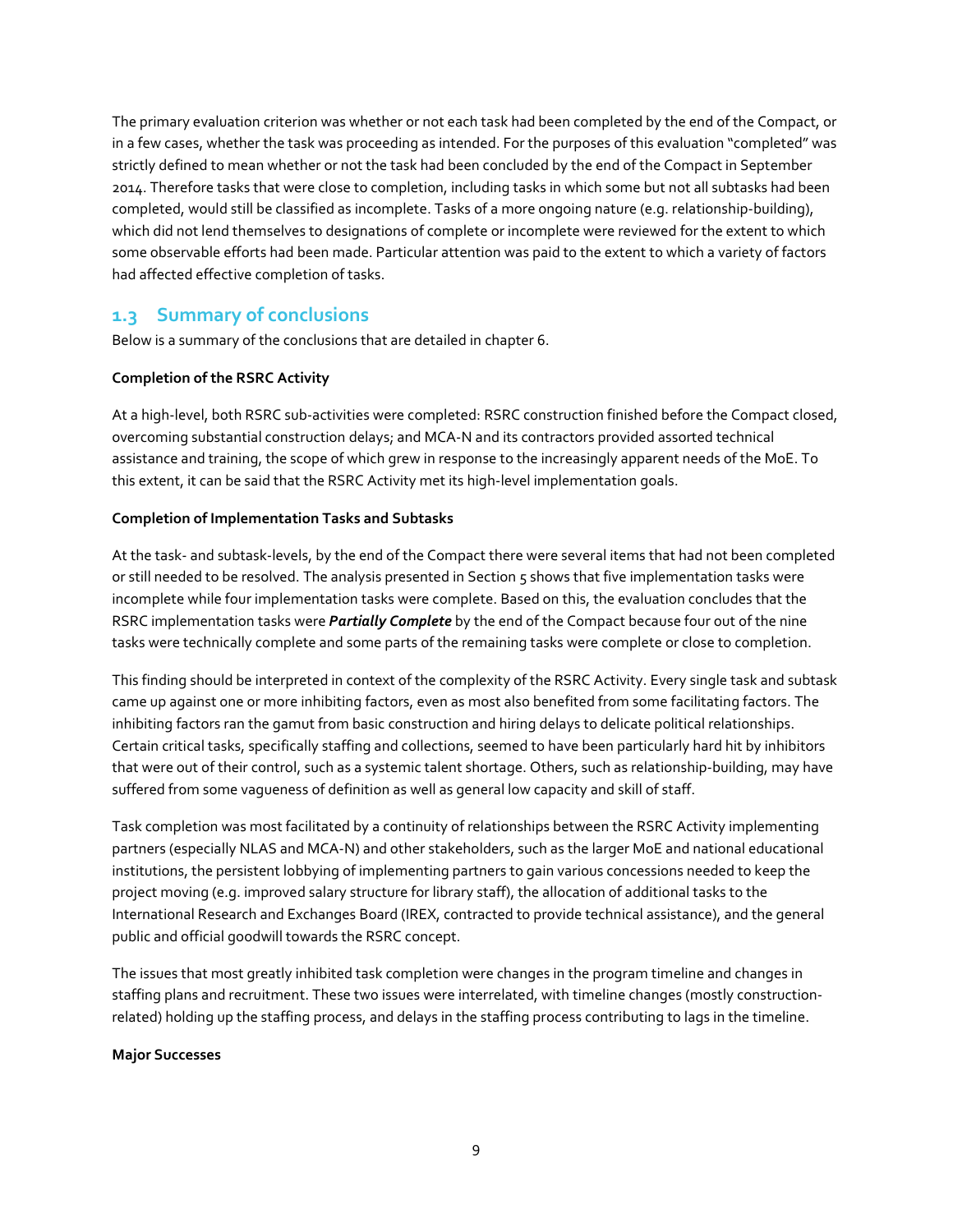**Rallying support for the RSRC Activity**: RSRC Activity management was particularly successful in generating an inclusive consultative process (even though important partners could not always participate). Key informants communicated a clear sense of value attached to the RSRC concept at community, regional and national levels.

**Persistence and responsiveness to emerging gaps and limitations**: Several key informants emphasized that simply "getting it done" was a significant achievement. While it is not clear whether some challenges could have been avoided, or if the rate of response could have been faster, management did react to the numerous challenges the Activity faced and took action to mitigate them – e.g., bringing IREX on board to address capacity issues, lobbying for better compensation rates for librarians to improve recruitment prospects.

**Influencing policy**: MCA-N, the MoE, and IREX pushed to make sure the central government understood that obtaining quality RSRC staff was critical to the MoE and MCA-N achieving the Compact's objectives. MCA-N's lobbying on behalf of the libraries may also have helped institute long sought changes that may help make public librarianship a more attractive profession in Namibia. In this sense, staffing was one of the biggest challenges faced by the RSRC Activity, but also one of the areas of most significant achievement.

**Planning for foreign exchange fluctuations**: The provisions made by MCA-N to hedge against foreign exchange losses instead led to budget gains – when currency fluctuations worked to the advantage of the RSRC Activity.

## **Major Challenges**

**Low capacity of local industry and workforce:** Some of the most critical aspects of the RSRC Activity were impacted by the dearth of qualified or experienced professionals. First the construction industry did not have the capacity to carry out the volume of work required to build the facilities, leading to delays for rebidding processes. Second was the staffing challenge, which was recognized as a high-risk area from the start with the likelihood of this occurring rated as "somewhat high" and the potential impact rated as "high" (M&E Plan, p. 37). An insufficient pool of library professionals, particularly for junior and mid-level professionals, has remained the critical issue. The MoE was only able to fill the chief librarian positions by recruiting individuals from outside Namibia, as those with both library and strategic management expertise within the country were in very short supply.

**Construction delays**: As happens with most building projects, the construction process was significantly delayed, in this case for over one year for each RSRC. However the challenge was exacerbated by the impending closure of the Compact, which led to the rush to the finish line in September 2014, meaning a compressed timeline for other activities such as staffing, training, community needs assessment, and equipment-testing.

**Proportionately limited personnel resources**: Despite significant effort and dedication to this Activity, the MoE did not have the capacity to administer the RSRC Activity at the level expected by MCA-N, mostly due to a shortage of personnel at NLAS. Thus, as several key informants noted, MCA-N had to take a major role in providing tactical leadership for the RSRC Activity, which had not been the original vision.

## <span id="page-9-0"></span>**1.4 Summary of recommendations**

Below is a summary of the recommendations that are detailed in chapter 6.

## **For NLAS**

**Implement full-scale community needs assessment (CNA)**: The current services of the RSRCs are based on the results of needs assessments conducted in communities proximal to Oshakati and Helao Nafidi. Those assessments were essentially part of the staff training program at these locations rather than the full-scale,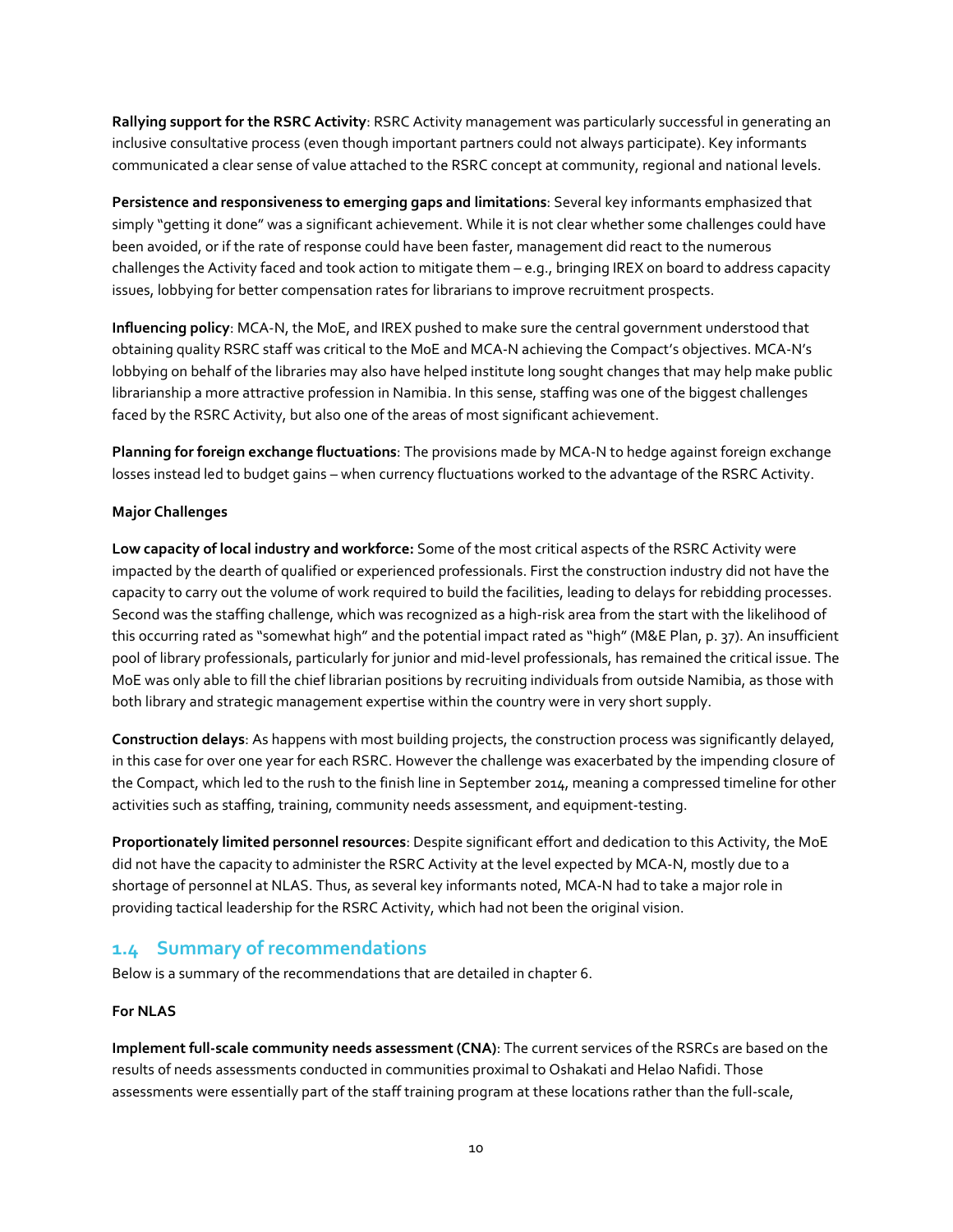farther-reaching CNA activities planned by IREX. By the Compact's close, the Omaheke RSRC had not conducted a CNA because it had not yet opened and had hired few staff people. It may be worth following up as soon as possible with a full-scale CNA at all three RSRCs. Doing so would allow for a more complete assessment of the information needs of community members or, at the very least, to verify that the current body of services provided at the RSRCs is adequate.

**Explore options for meeting the goal of extended opening hours**: The planning documents reviewed express consistently and clearly the expectation that the venues would have extended hours of operation to facilitate convenient access for different populations. This goal remains unfulfilled due to staff shortages and national policy that limits the amount of overtime public employees can work. It is not clear whether this has resulted in any significant populations being systematically excluded from use of the venues.

**Closely monitor status of RSRC infrastructure, especially facilities and mobile library units (MLUs)**: Maintenance is likely to be a recurring challenge, despite the low-maintenance goals built into the RSRC design. The assignment of a full-time person to be in charge of managing and maintaining each facility should be seriously considered to pre-empt avoidable long-term maintenance problems.

**Strategize on best approach to collaborating with organizations with which conflicts of interest may arise:**  There is a potential for duplication of effort by RSRCs and other organizations with similar information access objectives. Some, such as fee-based information centers may have different (commercial or profit-oriented) business models, whilst others, such as other government agencies, may have the same model. Care will need to be taken if RSRCs seek to develop public/private partnerships that are mutually beneficial.

**Revive the mobile library units**: These units are essential to accomplishing outreach goals, which are strongly tied to the RSRCs' effectiveness in meeting broader objectives of the Activity. However, their sustainability is questionable considering that, at the time of this evaluation, the MLU at each RSRC had broken down after, in most cases, only a single trip and was awaiting replacement parts and repair.

**Allow time to observe and learn from pilot RSRCs:** It would be advisable to monitor the three RSRCs for a period of time to learn from their operational experiences as well as users' experiences before embarking on significant upscaling of the concept.

## **For MCC/MCA**

**Develop a clear vision of success and set more distinctive targets toward its achievement**: The specific tasks associated with project implementation should be explicitly identified, there should be a clear articulation of what success would look like, and appropriate indicators should be agreed on to measure success. Although broad goals were set for the RSRC Activity, there was limited specificity associated with several tasks. Looking at the relationship-building task for example, this is not a discrete task and it is likely that staff and management will do some degree of relationship-building in the normal course of their duties. However, establishing more concrete and explicit goals about relationship-building would be necessary to elevate this from an incidental activity to a task of more critical significance. It will also make it easier to monitor and evaluate, if indeed that is desirable.

**Identify critical success factors and ensure measures are in place to facilitate execution**: In the case of the Namibia RSRC Activity, critical success factors could be said to have been the completion of construction and the availability of suitably qualified library management staff.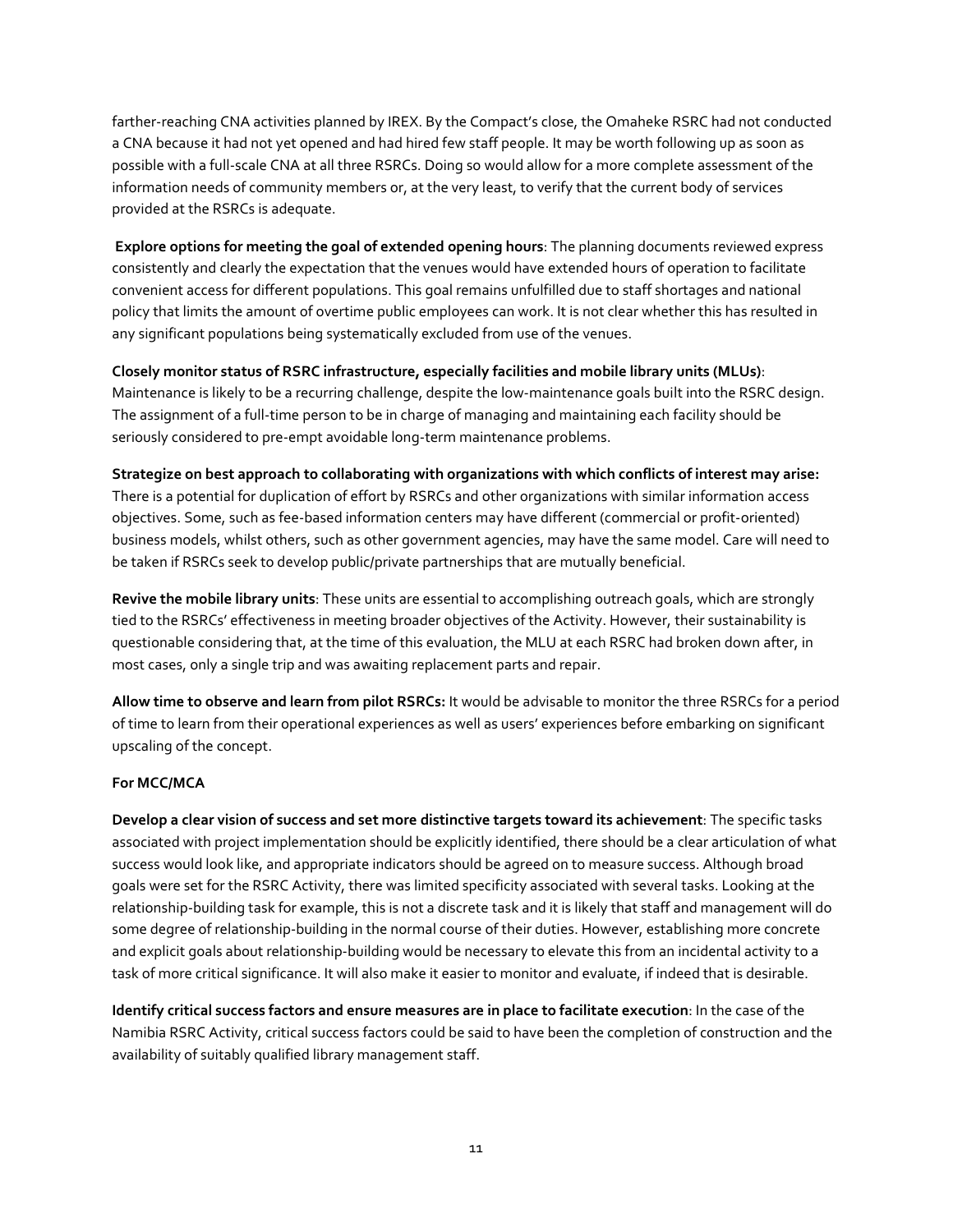**Set clear milestones and roles, and be ready to change the program oversight structure if needed**: The roles, responsibilities, and rights of partners and vested interests need to be clear from the beginning. Looking again at the relationship-building task, it was not clear whether the task was considered a strategic activity (to be implemented by MCA-N and RSRC top management) or a practical activity (to be implemented by RSRC staff), or both. The capabilities of partners would ideally be well understood from the outset, but be prepared to amend Implementing Partner Agreements if it becomes apparent that such plans are not feasible given the reality of implementation.

**Bring program management consultants into the project earlier**: Technical assistance, such as that provided by IREX, should begin early in the project to ensure activities like strategic planning, policy development, and staff training plans are incorporated into facilities design and are not derailed if construction runs behind schedule. Such consultants could also provide ad hoc assistance to the implementing partner organization (e.g., MoE) should support be needed. It is possible that NLAS' technical capacity was not well understood before the oversight structure was determined, hence the late realization of the need for additional support.

**Ensure local partner is provided with adequate autonomy, authority and capacity resources for critical decision-making**: Given the Compact's fixed end date, project management needs the ability to make critical decisions to avoid unnecessary delays. This can be challenging in a project that seeks to be participatory and collaborative in nature because it could require, for example, granting managers the authority to move forward with action, even if a full consultation process cannot be completed (e.g., because stakeholder feedback is not forthcoming). Additionally, the implementing partner organization (e.g., NLAS) needs to have the appropriate resources (personnel in this case) to be able to focus on high-level management tasks. In some instances, this may require hiring a specialized and dedicated person to serve as a counterpart to MCA-N's project manager.

**Consider possible modifications to Compact closure procedures and policies**: A more phased out process for closing out Compacts may be beneficial to support adequate handover of facilities and knowledge, make it possible for pending sub-contract obligations to be met, and prevent an excessive rush to complete tasks, potentially compromising quality.

In addition, key informants also highlighted the following in their recommendations for future RSRCs:

- 1. If RSRCs are used as a template for future venues, tailor them to community specificities
- 2. Build smaller and more durable facilities
- 3. Improve design consultation process to promote clearer understanding of technical design details
- 4. Engage with local community for community needs assessment and RSRC awareness creation
- 5. Improve staffing situation by beginning hiring process before construction work starts, and investing in building the capacity of existing staff members
- 6. Change Compact agreements to require earlier declaration of maintenance strategies, and to facilitate smoother transition after closing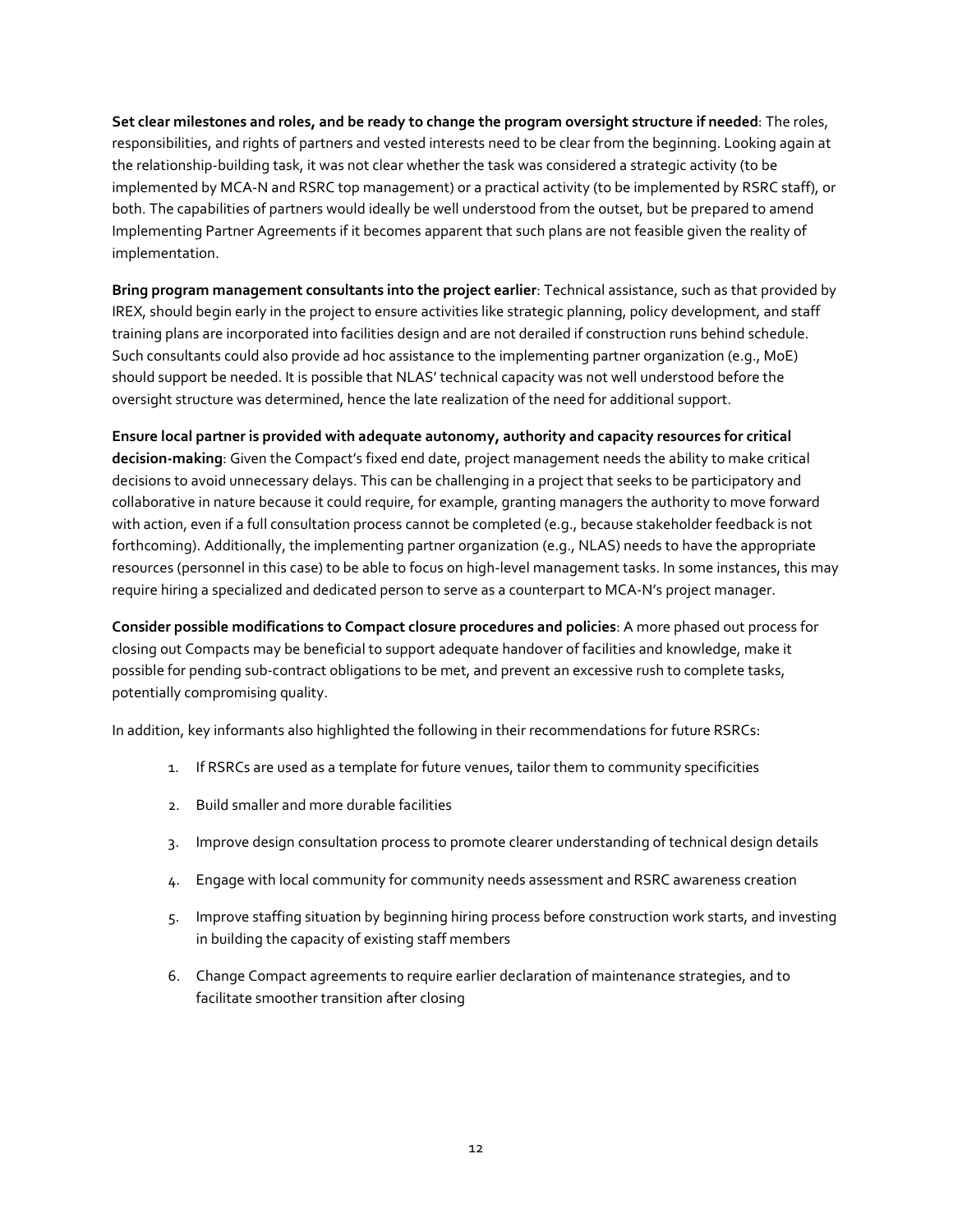## <span id="page-12-0"></span>**2 Background**

## <span id="page-12-1"></span>**2.1 Regional Study and Resource Center Activity**

As part of its Compact with the Government of Namibia, the Millennium Challenge Corporation (MCC) funded the Regional Study and Resource Center (RSRC) Activity under the Education Project. This Activity aimed to construct and develop programming for three RSRCs with accompanying mobile library units. The RSRCs have been designed as major new resources in each of the three initial locations in Namibia – Oshakati (Oshana Region), Helao Nafidi (Ohangwena Region) and Gobabis (Omaheke Region). Their design, collections, staffing, and areas of emphasis are meant to offer a range of specific services and activities to patrons and in their communities, to highlight the importance of literacy and learning to every age and income level, and to signal the urgency of promoting a "learning culture" throughout the entire country. The RSRC Activity was comprised of two subactivities (Implementing Partner Agreement (IPA, p. 22):

- Sub-activity 1: Construction of 3 Regional Study and Resource Centers (RSRCs)
- Sub-activity 2: Technical assistance and training for RSRCs

These sub-activities were carried out by consulting teams and contractors, with management oversight being provided by MCA-N. The primary partners in the implementation were:

- The Millennium Challenge Corporation The U.S. foreign aid agency that instituted and funded the Compact and provided oversight and advising to all Compact activities.
- Millennium Challenge Account Namibia (MCA-N) An organizational unit established within the National Planning Commission of Namibia (NPC) to oversee and manage the implementation of the Compact in Namibia, including the RSRC Activity.
- The Ministry of Education (MoE) the operational partner, or Partner Ministry, of MCA-N's education program.
- The Namibia Library and Archives Service (NLAS) The MoE directorate responsible for the country's public library services, including the Community Library Service sub-division.
- The Regional Directorates of Education in the Ohangwena, Oshana, and Omaheke Regions The MoE jurisdictions responsible for ongoing management of the RSRCs.
- The International Research and Exchanges Board (IREX) An international nonprofit organization contracted by MCA-N to provide technical assistance to the MoE.

The Compact came to an end in September 2014, and the three initial RSRCs were opened to the public in late 2014.

## <span id="page-12-2"></span>**2.2 RSRC Evaluation Project Terms of Reference**

MCC has contracted the Technology & Social Change group (TASCHA) at the University of Washington to design and implement a performance evaluation of the Namibia Regional Study and Resource Centers (RSRC) Activity. This evaluation has been designed to serve the needs of two major stakeholders, MCC and the Namibia Library and Archives Service (NLAS). For MCC, the evaluation provides a *summative* assessment of the effectiveness, efficiency, and sustainability of its investment in the RSRCs from the planning phase through the first two years of their operation. In this way, the evaluation will inform MCC's ongoing strategies for education-sector investments while also performing an accountability function for citizens of Namibia and the United States. For NLAS, which is a directorate within the Ministry of Education, this evaluation provides a *formative* assessment to help guide program improvements within the three RSRCs studied, as well as other RSRCs and libraries across Namibia, a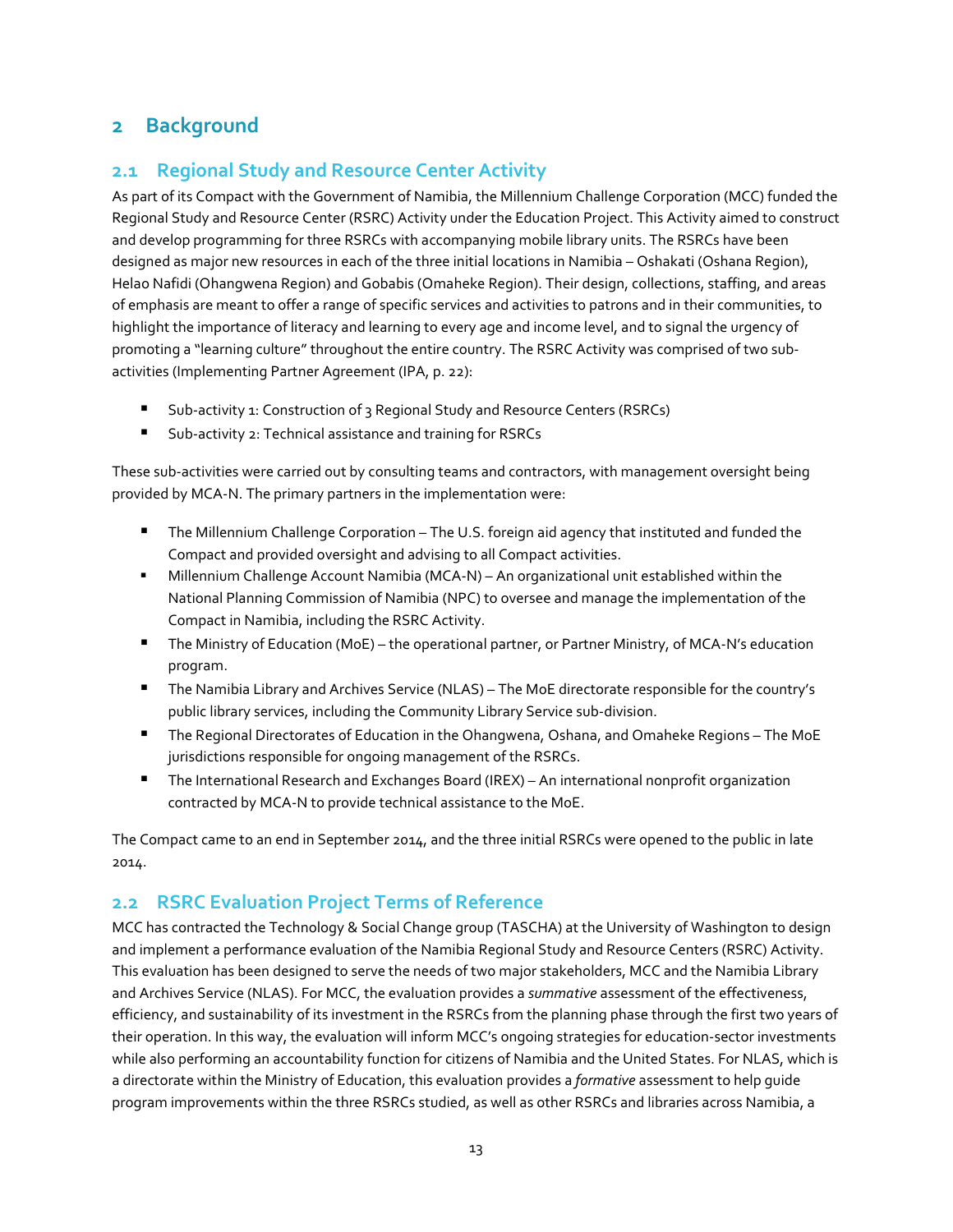*summative* assessment of the achievements of the first years of the RSRCs, and a foundation for ongoing assessments of the initial and future RSRCs.

The Namibia RSRC Performance Evaluation project comprises a set of quantitative and qualitative data collection efforts divided into two broad categories:

- Component 1 addresses the evaluation question:
	- o *EQ1: Was the MCC investment implemented according to plan?*
- **Component 2 addresses the evaluation questions:** 
	- o *EQ2: What types of resources and programming are RSRCs providing?*
	- o *EQ3: Who uses the RSRCs and what do they do?*
	- o *EQ4: Do students, job seekers and business people report outcomes such as improved test scores, job seeking and acquisition, and business creation and enhancement as a result of using the resources provided by RSRCs?*
	- o *EQ5: How sustainable are the RSRCs?*
	- o *EQ6: How active is leadership in promoting and achieving the vision of the RSRCs?*
	- o *EQ7: What is the influence of the RSRCs beyond their walls?*

The evaluation does not examine financial documents or employ intervention counterfactuals. Approaches such as return on investment, benefit-cost analysis, economic impact assessment, and randomized controlled trials are beyond the scope of this evaluation.

This report presents the findings for Component 1 only, focusing on evaluating the RSRC planning and implementation activities leading up to the end of the Compact in September 2014.

## *Revision of Evaluation Question 1*

In the process of preparing for Component 1 data collection, the goal of Evaluation Question 1 to determine whether the MCC investment was "implemented according to plan" proved too broad to address adequately, due to the absence of a clear master-planning document (see Methodology section for further discussion). Therefore, Evaluation Question 1 was modified to answer the question: *To what extent were the RSRC implementation activities completed by the end of the Namibia Compact (September 2014) and what factors facilitated or inhibited completion?*

## *Note on methodology*

The views and conclusions presented in this report are based primarily on key informant interviews and represent the opinions of the interview participants. The report should therefore be interpreted with the understanding that those opinions may not always be accurate. Since most of the facts in this case cannot be empirically determined, the Evaluators make extensive use of direct quotes to indicate the source of information. Wherever opposing viewpoints are expressed, the Evaluators endeavored to represent both points of view. To protect the identity of respondents, the sources of quotations and paraphrases are not identified and, in some cases, portions of the quotes are omitted for the same purpose.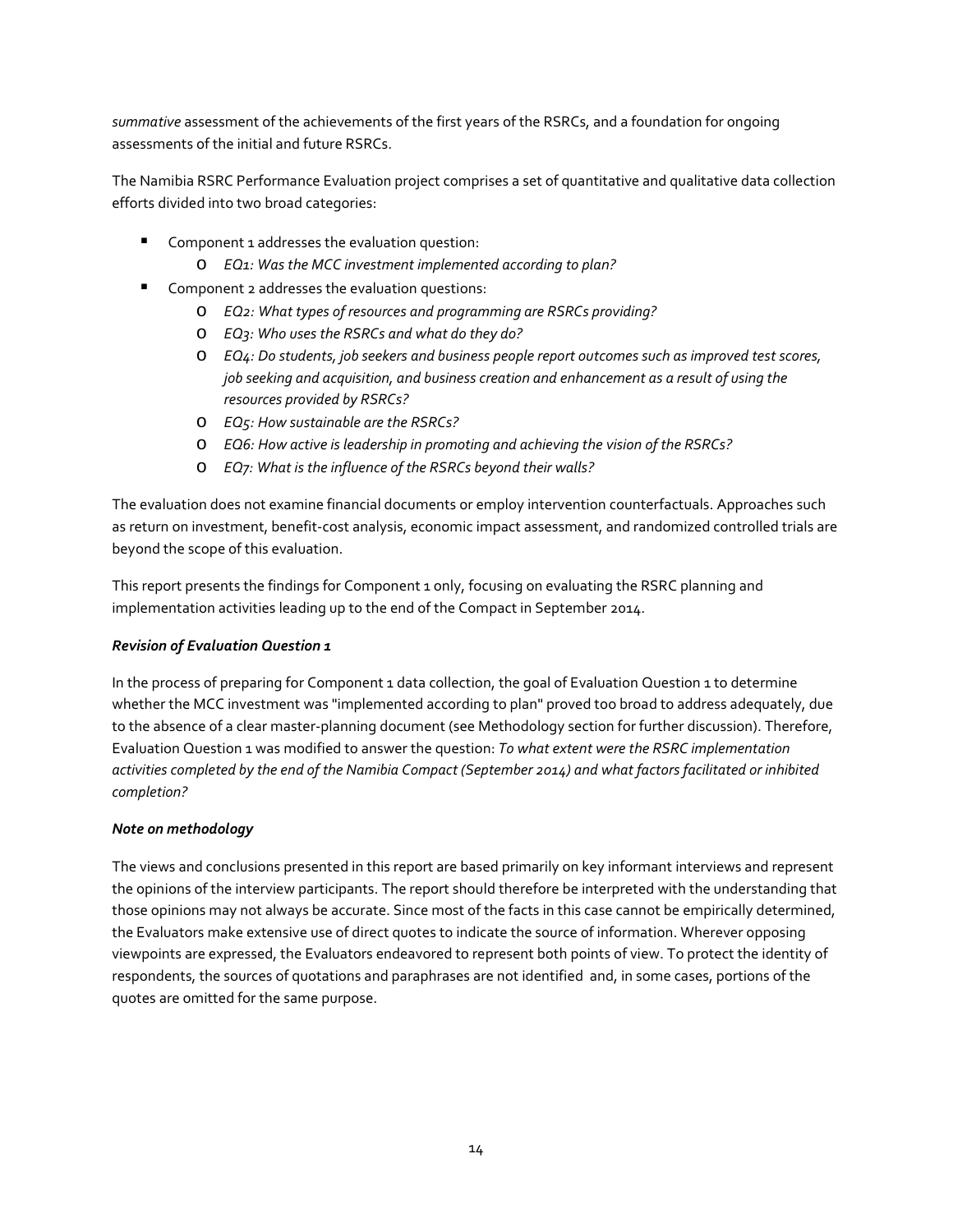## <span id="page-14-0"></span>**3 Methodology**

## <span id="page-14-1"></span>**3.1 Data Collection Methods**

## <span id="page-14-2"></span>**3.1.1 Interviews**

Interviews were conducted in March and April of 2015 by the authors of this evaluation report. Interviewees included Ministry of Education officials and staff, MCA-N and/or MCC program directors and project managers, and contractors. In total, 23 interviews were conducted with 24 participants (one interview had two participants, at the key informant's request). Of the 27 participants invited, two declined and two were unavailable. This report also reflects comments from MCC officers on select issues.

Selection began with a list of 50 potential interview participants whose names had been gathered from communications with key evaluation stakeholders, including the implementation partners listed above. The list was narrowed down to 27 individuals on the basis of their experience and expertise. To be included in a key informant interview, subjects must, as part of their job responsibilities, have been directly involved with planning, designing, or implementing an RSRC-related task or have played an otherwise critical role in the ongoing operations of an RSRC. Additionally, selection accounted for a balanced representation across implementation partner organizations and the three regions.

The Evaluators recruited participants by email with written support from the National Planning Commission. A pre-interview questionnaire was included to encourage participants to prepare for the interview, as well as to guide interview questioning and to be used in analysis. Using a semi-structured questionnaire, interviewers asked participants about their work with RSRC-related activities, the status of these activities by the end of September 2014, and their opinion on the future of RSRCs in Namibia.

As planned, most interviews lasted between 30 and 90 minutes, depending on a participant's level of involvement in the period leading up to the RSRC launches, although a few interviews went longer given the eagerness of these participants to provide comprehensive responses. As for medium, 14 interviews were conducted in person, eight by telephone, and one by email. In-person interviews were conducted in Namibia within the city of Windhoek and the towns of Gobabis, Oshakati, and Helao Nafidi at a private location convenient to the subject (e.g., a workplace conference room). Telephone interviews were conducted with participants based in the United States or South Africa, along with two individuals based in Namibia who were unavailable for in-person interviews. The email interview consisted of written responses to the interview questionnaire. Additionally, 14 pre-interview questionnaires were returned to the Evaluators via email, four were completed in-person prior to or during the interview, three were not returned, and two were not provided to a participant given participants' specialized role in the project.

Interviews were recorded and transcribed. The transcriptions were coded using Weft QDA, after which the output was annotated using Microsoft Word. Pre-interview questionnaire responses were aggregated and tabulated using Microsoft Excel, from which frequencies, medians, and modes were calculated.

## <span id="page-14-3"></span>**3.1.2 Document Review**

The document review process served two objectives: (1) to determine "the plan" for the RSRCs and how it changed over time and (2) to verify interview data, to compare and contrast with planning reports, and to locate any additional information needed for this report. Reports produced early in the RSRC Activity were examined to satisfy the first objective, and reports produced toward the end of the Compact were reviewed to meet the second. (For a full list of document analysis resources, see Annex 1). Document types include the following: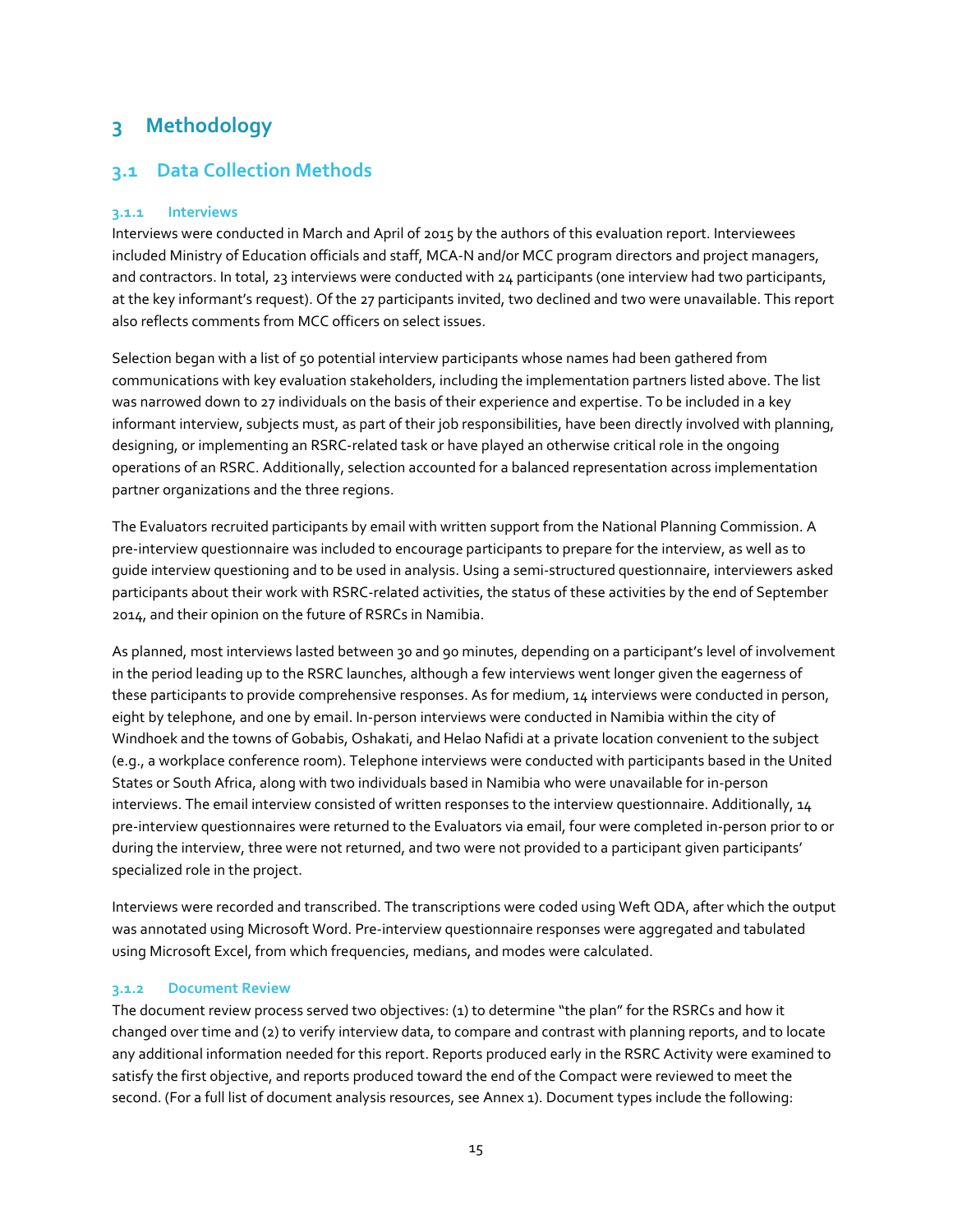- Compact agreements, e.g.:
	- o The Millennium Challenge Compact (2008) signed by the MCC and NPC
	- o The Implementing Partner Agreement (2009) signed by MCA-N and the MoE
- Concept documents, e.g.,
	- o [Education and Training Sector Improvement Program](http://www.worldbank.org/projects/P086875/education-training-sector-improvement-program-etsip?lang=en) (ETSIP) (2007) prepared by the MoE
	- o RSRC Concept Brief (2009) prepared by NLAS
- Due diligence reports, feasibility studies, and project documentation, e.g.,
	- o The MCC Project Design and Implementation Documentation Activity Plan for RSRCs (2008) drafted by the MoE and MCA-N but not finalized
- Technical assistance reports prepared by IREX, e.g.,
	- o The Strategic Objectives Implementation Plan (2013)
	- o Final Report and M&E Report (2014)

The reports were provided voluntarily by MCC, MCA-N, NLAS, the architect, and IREX. Most were shared with the Evaluators several months prior to the key informant interviews. Such documents had been read on prior occasions and were scanned again to find information relevant to the two objectives above. Additionally, several documents were obtained after the key informant interviews. Participants had been asked about official plans or documentation, and any reports unfamiliar to the Evaluators were provided either by the key informants themselves or the organizations listed above upon request.

For the first objective noted above, the Evaluators reviewed the reports, compiled notes on the anticipated activities and outputs of the RSRC program, and organized their notes in accordance with the tasks listed in the pre-interview questionnaire. For the second objective, relevant information was incorporated directly into this report or used to provide context.

## <span id="page-15-0"></span>**3.1.3 Media Analysis**

A media analysis was conducted to complement data yielded from the key informant interviews and to understand how the RSRCs have been characterized in the popular press. Articles were assessed to reveal basic themes, including which topics had received coverage (e.g., which public events and/or implementation issues), which RSRCs were attracting the most attention, and what was the underlying tone of the coverage (e.g., supportive or critical, promotional or investigative).

The sample of articles was drawn using three news aggregators – LexisNexis, Google News, and AllAfrica.com. The newspapers in their purview included *The Namibian*, *New Era*, *The Namibian Sun*, *Namibia Economist*, and *The Media Institute of Southern Africa*. Common search terms were "libraries," "library," "RSRC," "regional study," "MCC," and "MCA-N." (See Annex 3 for a summary of media analysis results and Annex 4 for the list of articles reviewed.)

The media analysis was not comprehensive. Although the Evaluators reviewed all articles they located, there are a dozen dailies, weeklies, and online sources that were not searched due to access restrictions, limited online search functionality, and the Evaluators' limited knowledge of local languages. *Die Republikein,* an Afrikaans paper, for example, was not part of our search.

## <span id="page-15-1"></span>**3.2 Evaluation Criteria**

As described in Section 1, the Compact specified that the RSRC Activity would be comprised of two sub-activities – construction and technical assistance. The Evaluators suggested to MCC that Component 1 of the evaluation should also assess the initial status of tasks considered necessary to achieving broader Activity-level goals. As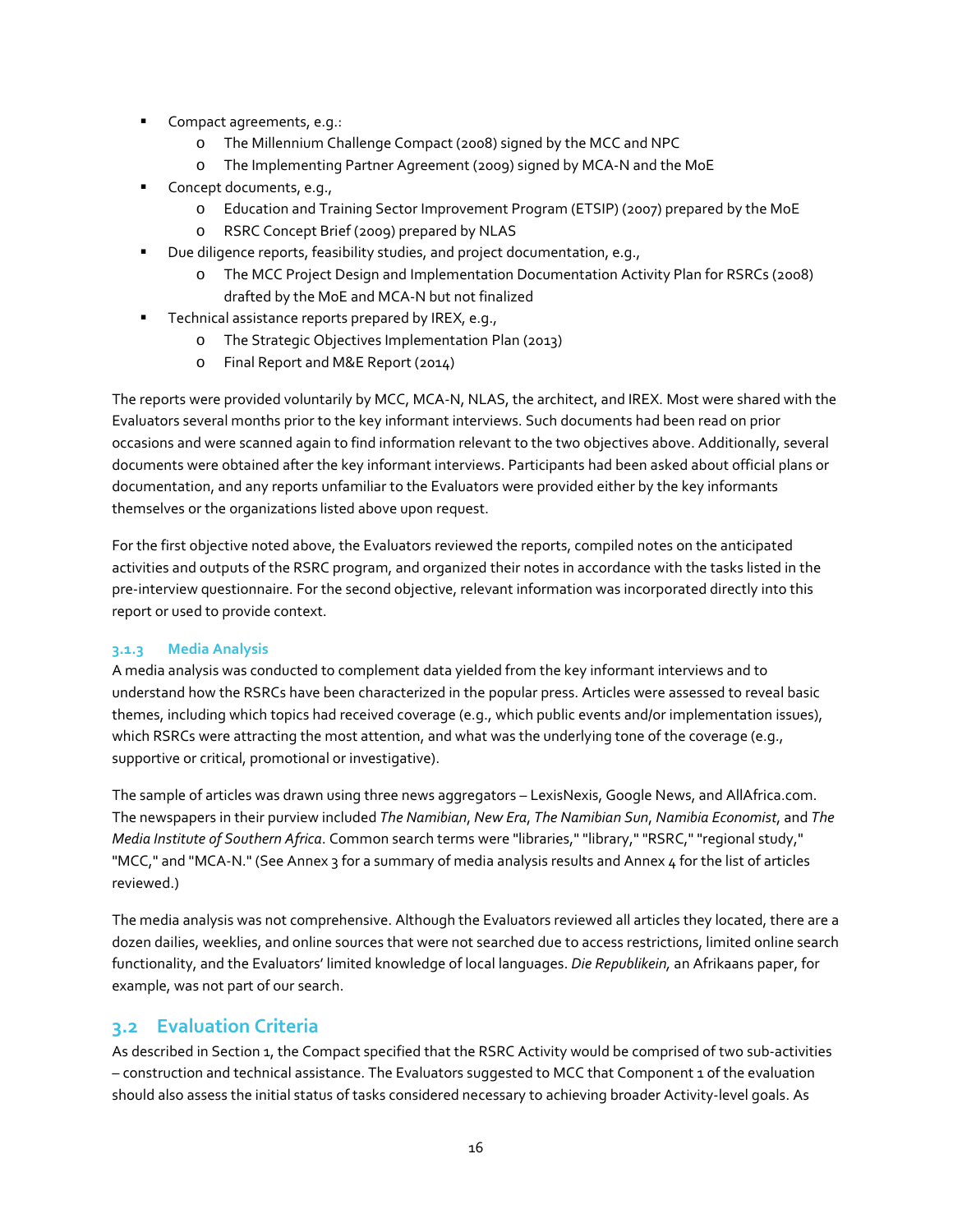such, within the two main sub-activities, nine task areas were identified for evaluation from a variety of planning documents. Each of these was further broken down into subtasks, as outlined in Table 1, for review and approval in consultation with MCC and MCA-N. Therefore, the tasks evaluated in this report were not all explicit Compactlevel expectations.

The primary evaluation criterion was whether or not each task had been completed by the end of the Compact in September 2014, or in a few cases, whether the task was proceeding as intended.

For the purposes of this evaluation "completed" was strictly defined to mean whether or not the task had been concluded by the end of the Compact in September 2014. Therefore, tasks that were close to completion, including tasks in which some but not all subtasks had been completed, would still be classified as incomplete. Tasks of a more ongoing nature (e.g. relationship-building) that did not lend themselves to designations of complete or incomplete were reviewed for the extent to which some observable efforts had been made.

Secondary criteria related to the extent to which external factors affected the effective completion of the task.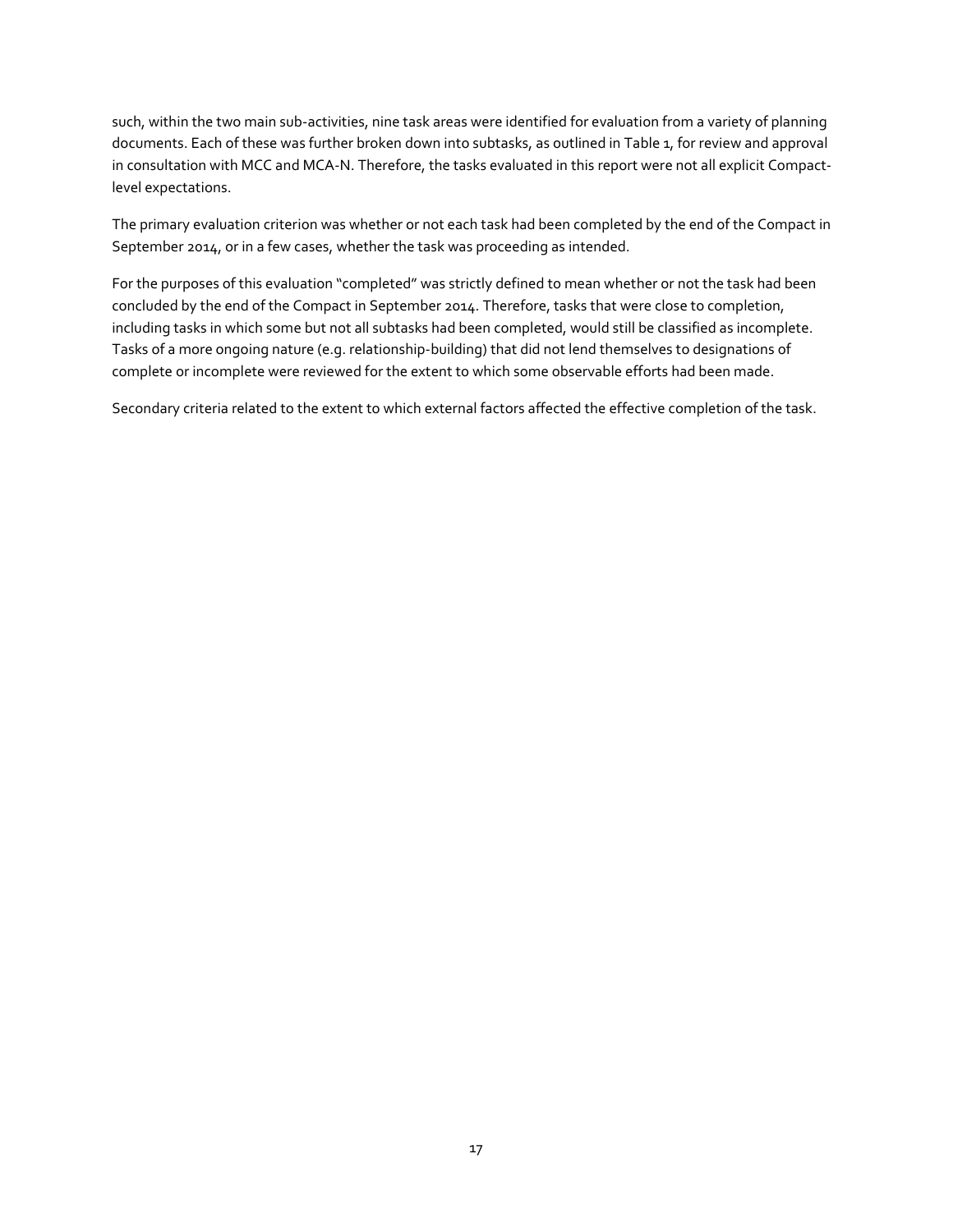## **Table 1: Implementation tasks and subtasks**

| <b>Task and Subtask</b>                                                                    | <b>Associated Planning Document</b> |
|--------------------------------------------------------------------------------------------|-------------------------------------|
| 1. COMMUNITY NEEDS ASSESSMENT                                                              | RFP for Technical Assistance, 2012  |
| 1.1 Conducting community information needs assessment                                      |                                     |
| 1.2 Using community needs assessments in service design                                    |                                     |
| 2. IT & EQUIPMENT                                                                          | MCC Design & Implementation Draft   |
| 2.1 Purchasing & installing computers (hardware, software, peripherals) & Internet         | Plan, 2008                          |
| connectivity                                                                               |                                     |
| 2.2 Purchasing and, installing Audio-Visual equipment, copiers, and other office equipment |                                     |
| 3. STAFFING                                                                                | MCA M&E Plan, 2013, Annex 2         |
| 3.1 Developing RSRC staffing plan                                                          |                                     |
| 3.2 Hiring of RSRC chief librarians                                                        | RFP for Technical Assistance, 2012  |
| 3.3 Hiring of RSRC staff                                                                   |                                     |
| 3.4 Providing training to staff at each RSRC                                               |                                     |
| 4. FACILITIES                                                                              | Compact, 2008                       |
| 4.1 Designing RSRC facilities and grounds                                                  | MCA M&E Plan, 2013                  |
| 4.2 Constructing the RSRC buildings                                                        | MCC Design & Implementation Draft   |
| 4.3 Furnishing RSRC facilities and grounds                                                 | Plan, 2008                          |
| 4.4 Maintaining RSRC facilities (e.g. utilities, routine cleaning, grounds keeping)        | Implementing Partner Agreement      |
|                                                                                            | MCA-N and MOE, 2009                 |
|                                                                                            |                                     |
|                                                                                            |                                     |
|                                                                                            |                                     |
|                                                                                            |                                     |
| 5. COLLECTIONS                                                                             | Implementing Partner Agreement      |
| 5.1 Developing, acquiring, and managing collections (books and other resources)            | MCA-N and MOE, 2009                 |
|                                                                                            |                                     |
| 5.2 Purchasing, installing and configuring Integrated Library Management System (ILMS)     | RFP for Technical Assistance, 2012  |
|                                                                                            |                                     |
| <b>6. RELATIONSHIPS</b>                                                                    | Implementing Partner Agreement      |
| 6.1 Building relationships with education partners (e.g., schools)                         | MCA-N and MOE, 2009                 |
| 6.2 Building relationships with private partners (e.g., businesses)                        |                                     |
| 6.3 Building relationships with nonprofit partners (e.g., community-based organizations,   |                                     |
| NGOs)                                                                                      |                                     |
| 6.4 Building relationships with community libraries                                        |                                     |
| 6.5 Building relationships with (MCA-supported) vocational projects                        |                                     |
| 6.6 Building relationships with Central Government partners                                |                                     |
| 6.7 Building relationships with Regional Government partners (e.g., Regional Councils)     |                                     |
| 6.8 Building relationships with Local Government partners (e.g., Town Councils)            |                                     |
|                                                                                            |                                     |
| 7. MANAGEMENT                                                                              | RFP for Technical Assistance, 2012  |
| 7.1 Developing and updating RSRC operational plan and internal policies                    |                                     |
| 7.2 Gathering, assessing and using information for decision-making and ongoing             |                                     |
| improvements                                                                               |                                     |
|                                                                                            |                                     |
| 8. MOBILE LIBRARY UNITS                                                                    | Compact, 2008                       |
| 8.1 Designing and purchasing mobile library units                                          | RFP for Technical Assistance, 2012  |
| 8.2 Developing operational plan and internal policies for mobile library units             |                                     |
| 9. SERVICE DELIVERY                                                                        | Compact, 2008                       |
| 9.1 Developing business services and resources                                             | Evaluation RFQ, 2013                |
| 9.2 Developing student services and resources                                              | MCC Design & Implementation Draft   |
| 9.3 Developing services and resources for other patrons                                    | Plan, 2008                          |
|                                                                                            | RFP for Technical Assistance, 2012  |
|                                                                                            |                                     |
|                                                                                            |                                     |

## <span id="page-17-0"></span>**3.3 Limitations & Challenges**

The Evaluators encountered the following challenges and limitations while collecting data and preparing this report.

**Identification of RSRC Activity master plan –** Typically an evaluation of this kind would have a clearly defined set of targeted goals against which to measure performance. For the tasks evaluated under Component 1, however,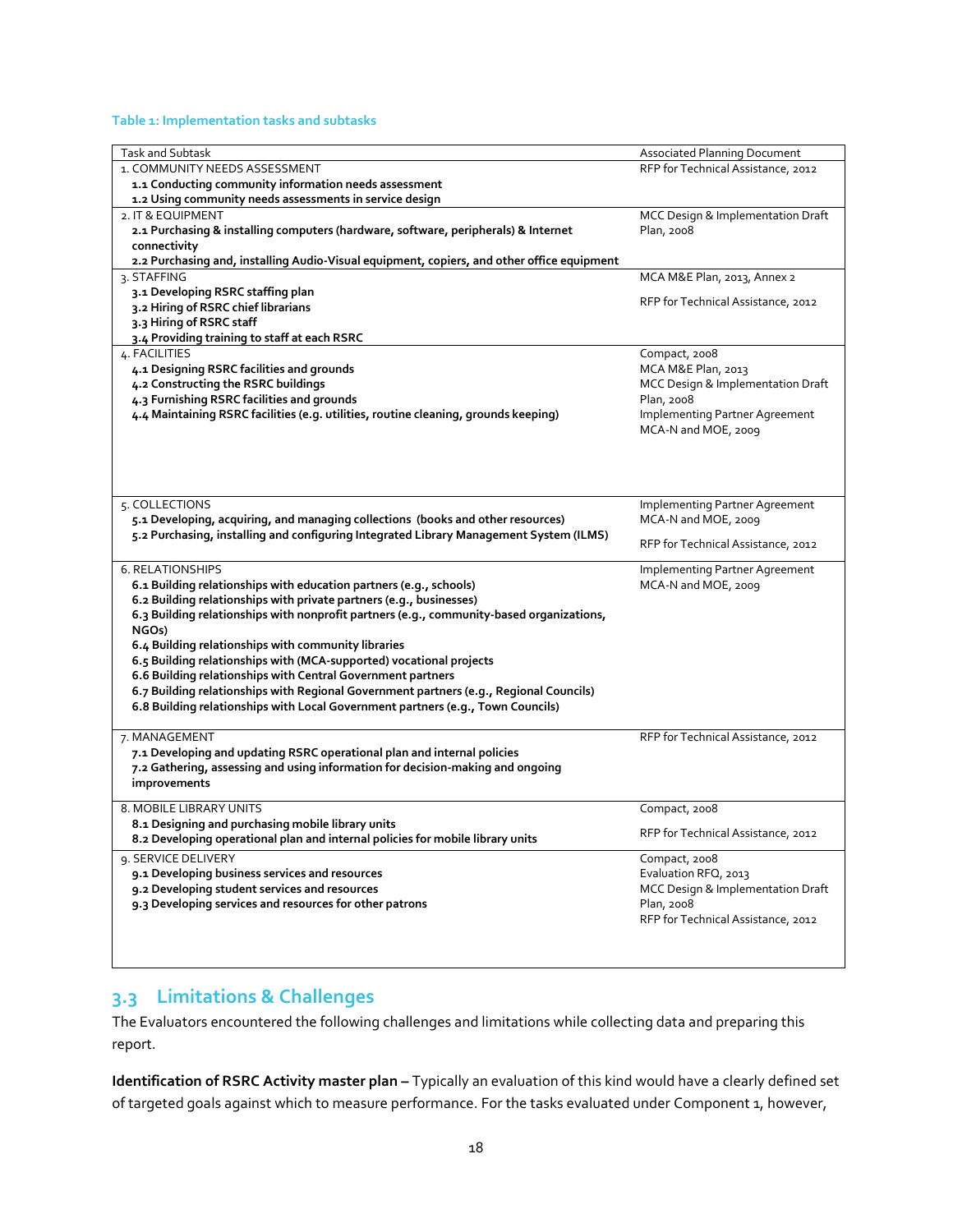the implementation of the RSRC Activity was largely characterized by an emergent rather than established implementation plan. In the absence of a definitive planning document to benchmark performance, the list of implementation tasks to be examined during Component 1 was determined in consultation with MCC and MCA-N. The Component 1 key informant interviews then had the further aim of trying to determine whether there was a master plan/blueprint for any or all parts of the RSRC Activity, and if yes, what that plan was. The interviews confirmed that there was no single overarching plan covering all tasks, but that different elements of the RSRC Activity were determined over time during the planning and implementation process, and were documented in different reports. Subsequently, based on documents obtained from project stakeholders before, during and after the key informant interviews (See Annex 2, List of Tasks and Implementation Goals), we compiled the goals that seem to represent what the RSRC Activity was expected to achieve during the implementation period. These include some broad, high-level goals as well as other more detailed targets. Overall, we found these to be mostly consistent with the task areas that were the focus of Component 1 key informant interviews.

**Access to MCA-N staff and documents –** MCA-N was dissolved post-Compact, which created some minor but anticipated challenges for the Evaluators in regard to access to project information. Such access issues were resolved with assistance from MCC's monitoring and evaluation team in Washington D.C., which shared archived project documents and supplied the Evaluators with contact information for individuals formerly employed at MCA-N so they could be recruited for interviews.

**Perceived versus actual –** The main source of data for this report is key informant interviews. Interviews provide valuable subjective information from multiple perspectives; however, the Evaluators understand interview data often reflects respondents' perceptions of events rather than fixed facts. To the greatest extent possible, the Evaluators verified interview data using project reports, field observations, and comparisons within the body of interview data.

**Utility of pre-interview questionnaire data –** Using a pre-interview questionnaire, key informants rated the status of 29 project subtasks as of the end of September 2014 (median ratings are displayed in Table 2). In themselves, ratings from the pre-interview questionnaire are not reliable indications of the status of the different tasks because of the different levels of knowledge possessed by the respondents. Throughout this report, the ratings have been interpreted with caution and in the context of respondents' comments.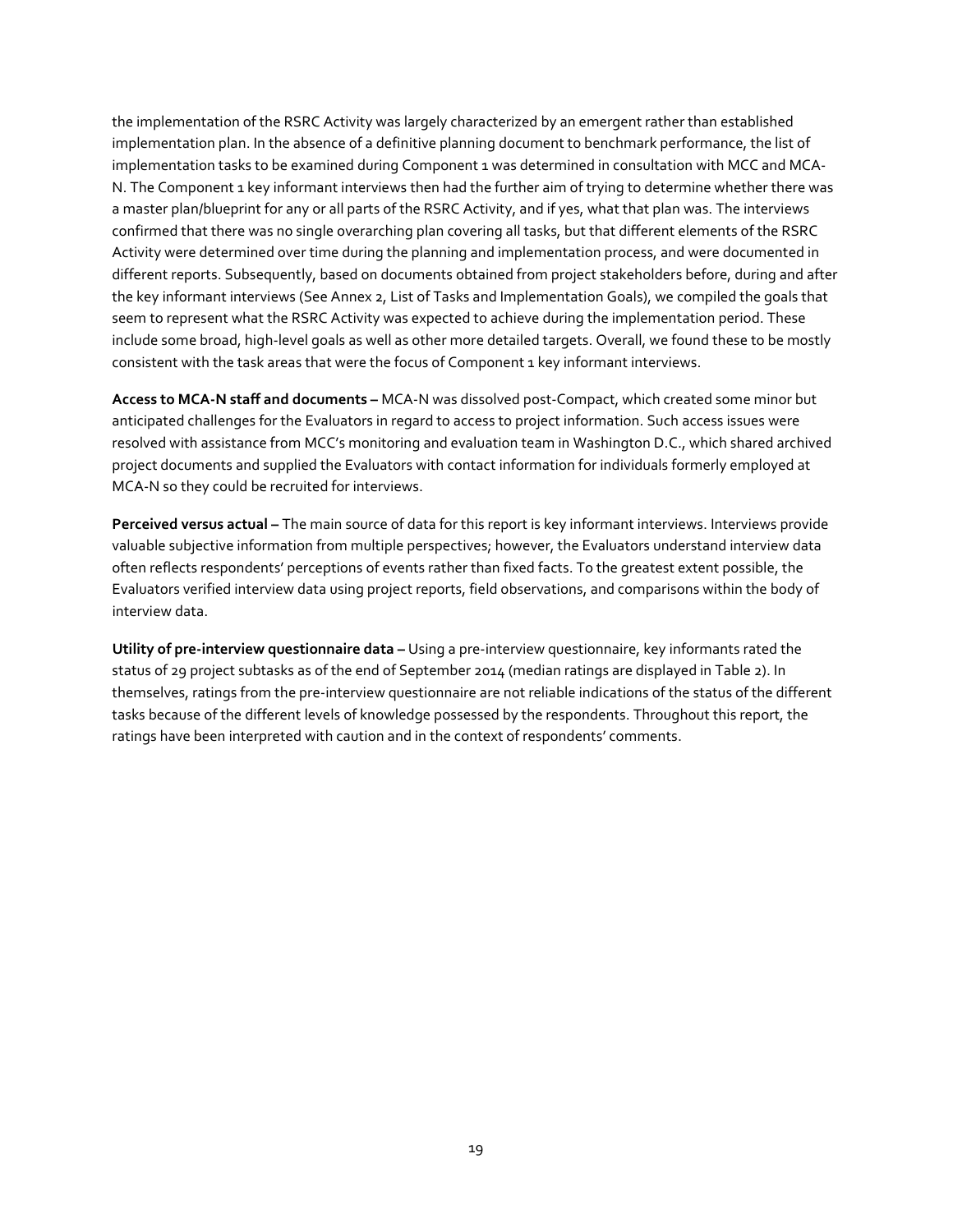## <span id="page-19-0"></span>**4 Effect of Program Changes**

As a means to contextualizing the state of completion of the implementation tasks, key respondents were asked to discuss any changes that had occurred in certain aspects of the RSRC Activity during the Compact period. This section briefly outlines the changes identified and their overarching influence on the implementation tasks. (See Figure 1 for an overview). For each area we outline the original approach, changes if any, and reasons underlying changes. A brief discussion of the general impact of changes is included, with more targeted explication of their impact on specific tasks left for Section 5. Unless otherwise indicated, all italicized quotes here and throughout the rest of the report are direct quotes from key informants.





## <span id="page-19-1"></span>**4.1 Change in Program Objectives**

Nearly all key informants (15) stated either that there had been no changes or they were not aware of any changes in the RSRC Activity's program objectives. Those who did note a change (2) explained that the objectives were initially vague but fleshed out over time.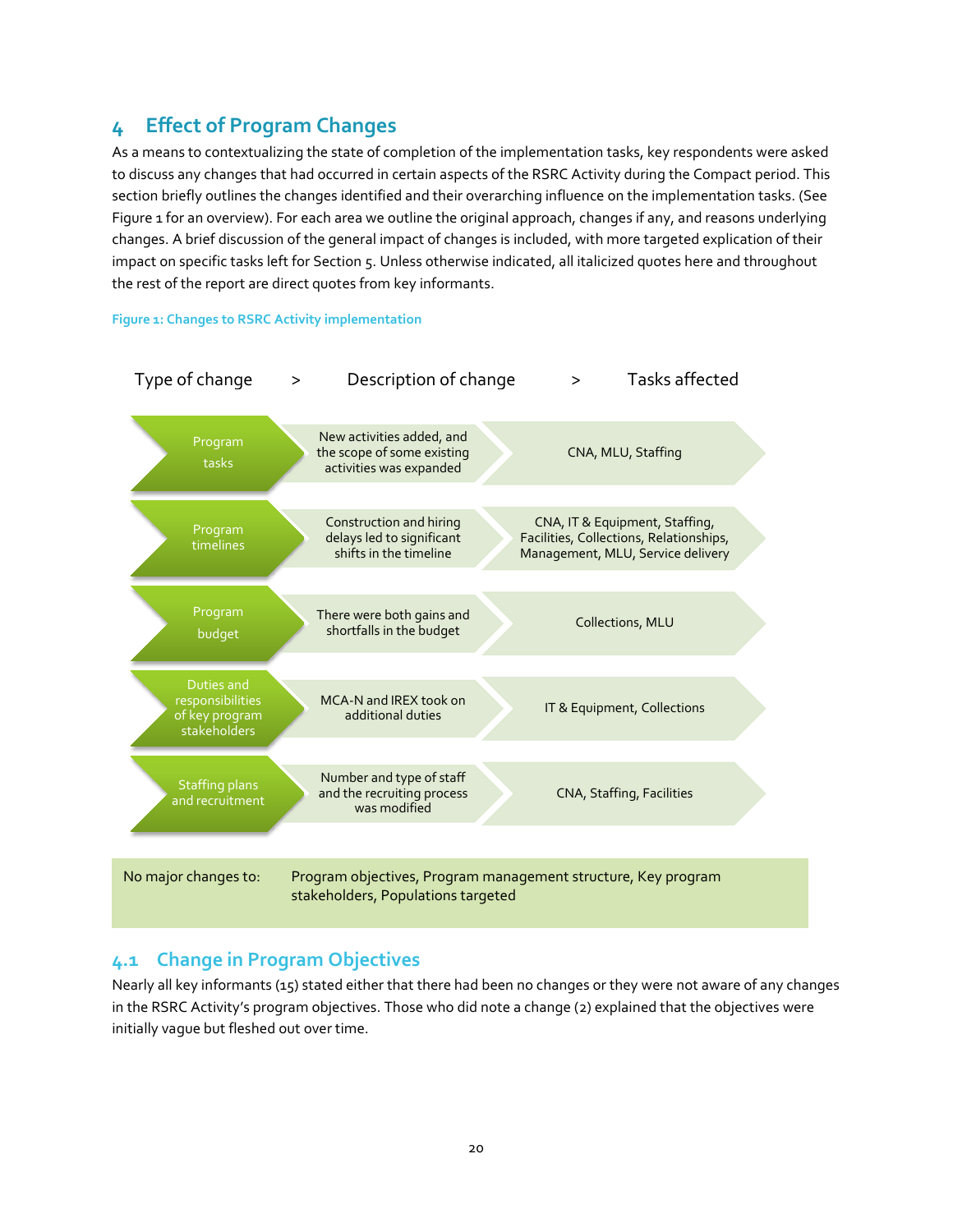## <span id="page-20-0"></span>**4.2 Changes in Program Tasks**

Eight key stakeholders felt program tasks had changed; the rest either did not know or had not perceived any changes. The initial program tasks were directly linked to the two sub-activities: providing support for the RSRC construction process (contract and consultation processes) and securing training for staff. Ultimately the scope of some tasks was expanded significantly to either introduce new tasks or redefine existing tasks. The changes related primarily to Sub-activity 2 – obtaining technical assistance and training. These changes did not occur all at once but as needs were recognized.

**Introduction of new tasks:** The type of technical assistance sought was extended to include development of a toolkit of policies and plans for day-to-day venue operations. Additionally, although community consultation of some sort was expected in the RSRC planning process, the inclusion of community needs assessment as a discrete and systematic task appears later, in MCA's RFP for technical assistance released in March 2012.

**Redefinition of tasks:** The plan for staff training was broadened significantly from training that was "*more or less supposed to provide refresher training for librarians on being librarians*" to training that was intended to prepare staff for higher level RSRC management duties.

The community needs assessment task was also re-scoped to have more limited aims than planned. This became necessary, as there was insufficient time to carry out two rounds of CNA before RSRC launch as originally intended. The time constraint was primarily due to the delays in completing construction and hiring staff. By the time some staff members were available to participate in the first round of training, it was close to the RSRC launch dates.

## **Reasons for change:**

- Absence of an operational framework for RSRC-type institutions NLAS and the MoE did not have preexisting operational structures for the RSRCs to follow. These had to be developed anew.
- Limited managerial experience and expertise of library staff the RSRC concept required staff with skillsets above and beyond those that library professionals coming out of educational institutions in Namibia were prepared for, notably strategic management as well as outreach knowledge and practice.
- Staffing delays certain tasks such as training and CNA could not be fully executed in the absence of staff to participate.

**Impact of changes:** In most cases it could be argued that the changes were necessary, and added value to the Activity, helping to support stronger institutional capacity. Areas of potential negative impact were the task modifications that limited the extent of training and CNA.

## <span id="page-20-1"></span>**4.3 Changes in Program Timeline**

The majority of key informants (12) indicated that the program timeline had changed. This was the most dramatic area of observable change. The original timeline goal was to complete construction and have the three RSRCs officially launched by March 2013. The schedule fell short of this target by over one year, with two RSRCs being launched in September 2014, and the third in November 2014. This outcome had fairly severe knock-on effects throughout the program. Delays arose due to the following:

• Longer than expected design period – This can be attributed to the novelty of the RSRC concept as well as the extensive consultative approach adopted for the RSRC design and planning process.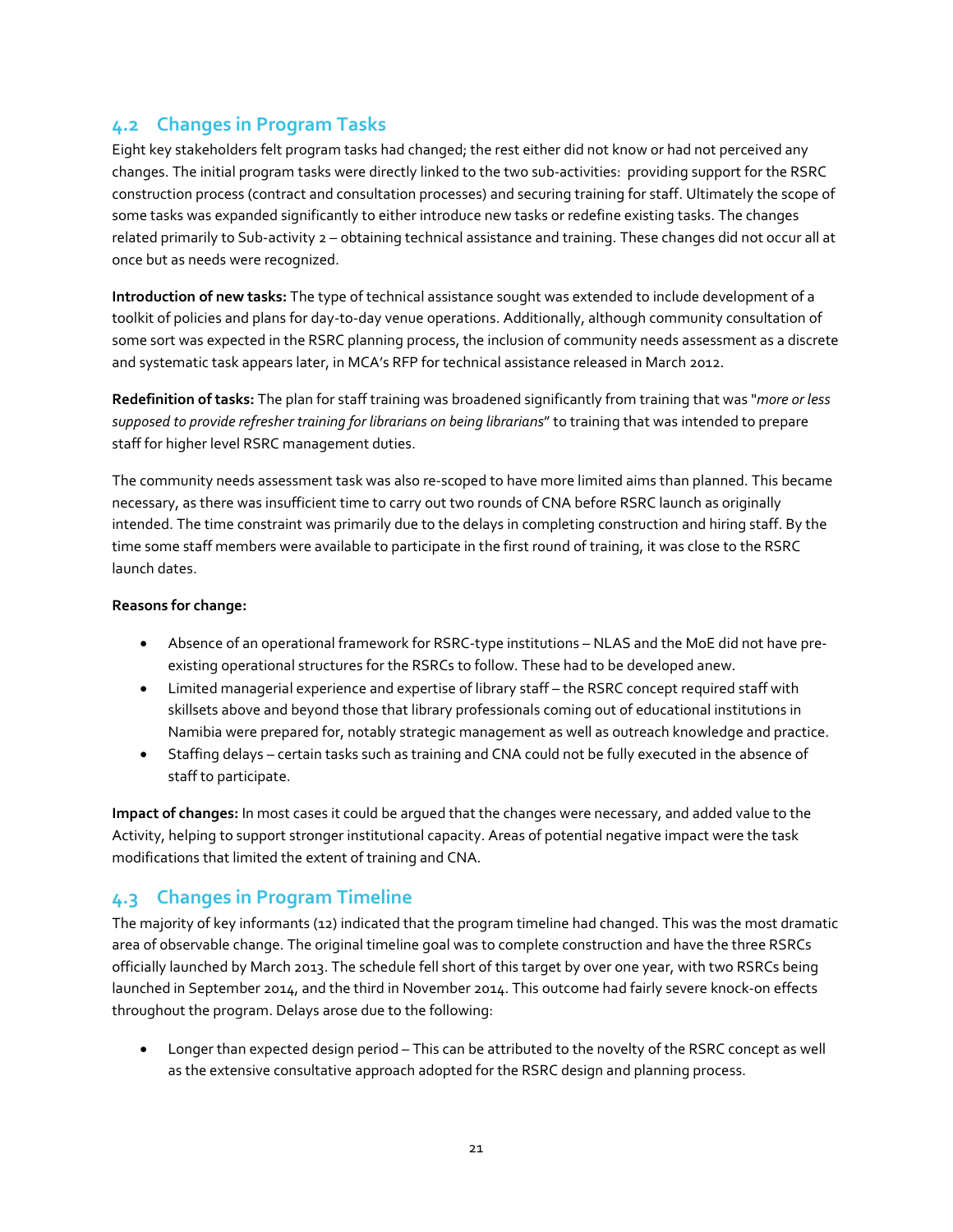- Limited capacity of local construction firms The local construction industry consisted primarily of relatively small firms with limited capacity to handle projects as large as the RSRC Activity. Initial attempts to identify suitable candidates for the construction work were therefore unsuccessful and project time was lost to the process of repeating the bidding process with a wider net to allow international bids.
- Longer than expected construction period the actual construction process took about a year longer than anticipated at each site (over two years instead of 15 months). Apart from the general tendency for construction work periods to be underestimated, there were issues such as having to deal with soggy land at Omaheke that slowed down construction progress.
- Equipment installation delays Primarily related to internet connectivity, which was not secured until launch date or after.
- Staffing challenges The limited availability of qualified trained local library professionals to take up RSRC positions. As with the search for construction firms, time was lost in multiple recruitment efforts within Namibia and then internationally.
- Delayed opening dates primarily due to the delays in recruiting qualified staff, as well as delays in other deliverables such as equipment and books, even when the RSRC buildings were ready, the venues could not be opened.

**Impact of changes:** Timeline changes had serious repercussions for the RSRC Activity. As one key informant put it, "*No greater factor influenced how the program was implemented. It cannot be overstated how dramatically the program was altered by the delay in opening the centers.*" Essentially most other program tasks could not be carried out, either because a functioning RSRC was a prerequisite, or because there may have been some reluctance to invest time and resources in specific tasks until there was certainty about when the venues would open. For instance, there were some suggestions that the search for suitably qualified staff may have been pursued more aggressively but for a desire to avoid expenditure on salaries until the RSRCs were operational.

Other major impacts were: inability to obtain appropriate hands-on training (e.g. with a live Integrated library management system (ILMS)), inadequate time for training overall, the lack of trial and testing time for systems and equipment within maintenance warranty/defect notification periods, inability to get feedback on design or policies from functioning staff, inability to follow up on staff adherence to and/or experience with operational policies and practices, and loss of institutional knowledge resulting from the close of the Compact right at the time the venues were opened for business. On the other hand, a positive impact was the time availed by consultants to prepare training and policy materials.

## <span id="page-21-0"></span>**4.4 Changes in Program Budget**

There were both gains and shortfalls to the RSRC Activity budget during the Compact period. Of key informants, the largest number (8) said the program budget had changed, although almost as many stated that they did not know (7). In some cases, MCA found itself coming in under budget, while in others budget constraints were encountered.

## **Sources of budget gains:**

• Beneficial fluctuations in foreign exchange rates – At the start of project, the exchange rate was about 7NAD to 1 USD. During the course of the Activity it dropped to 14NAD to 1USD. Two significant outcomes of this were cost savings from major expense items such as construction, as well as the ability to release funds that were being held in a contingency fund that had been established to mitigate exchange rate losses.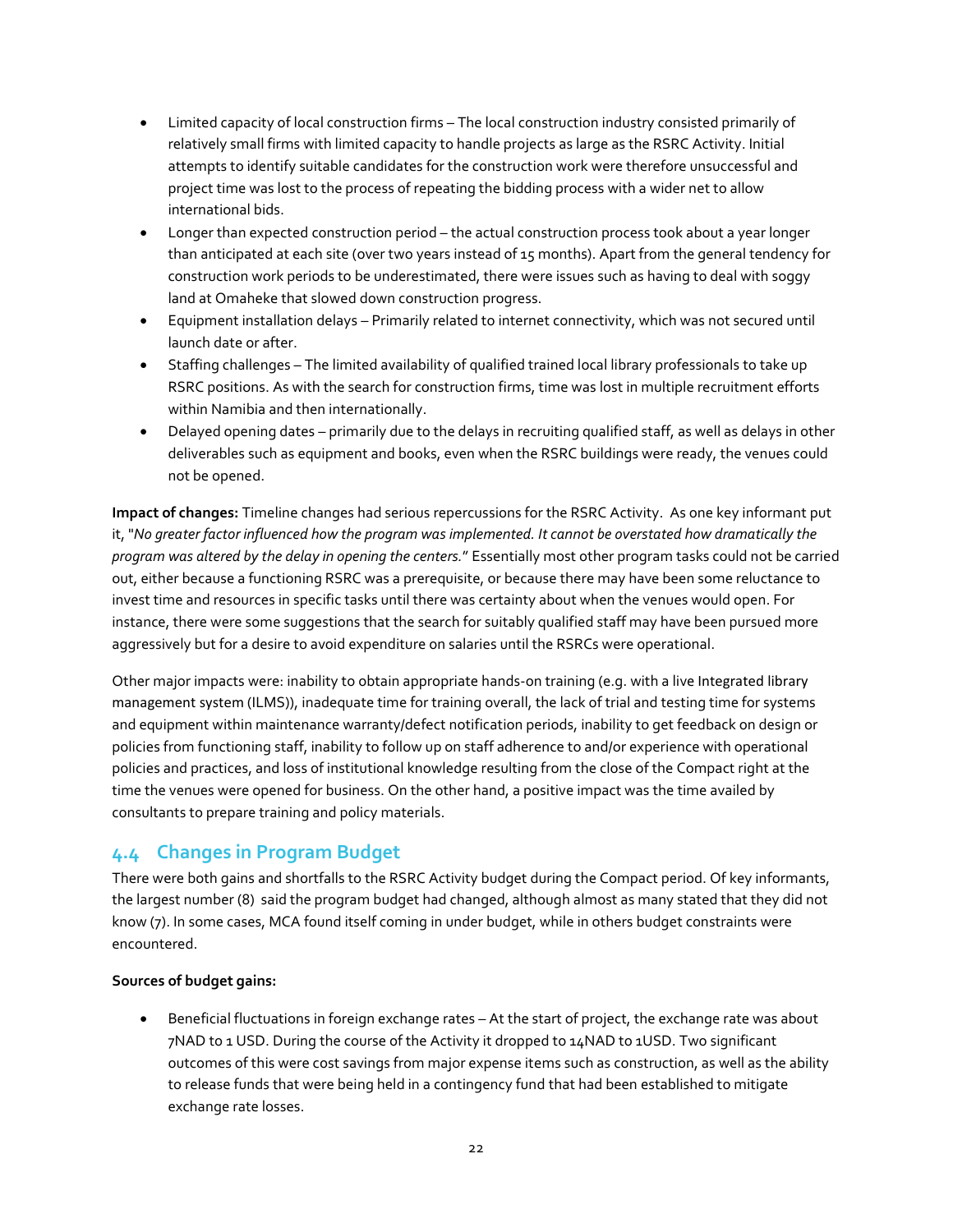- Lower cost of materials the budget also generated savings from the purchase of solar panels, which ended up costing about half of what was budgeted for.
- Tax agreements extra funds were realized as MCA-N was reimbursed by the Namibian government for taxes paid, in accordance with the provision by the US government for taxes to be waived on project expenses.

## **Reasons for budget shortfalls**:

- Financial constraints at the MoE Although the MoE budget was increased to cater for some RSRC activities (e.g., staffing), a few key informants noted instances when the Ministry was unable to provide the resources necessary for the components it was responsible for (e.g., first three months of the Internet subscription, larger book collection).
- Increase in cost of materials There were increases in the cost of some imported equipment.

**Impact of changes:** Overall, the MCA-N found itself in the enviable position of having excess funds, some of which was channeled into the RSRC Activity, possibly as one respondent put it, "*the first MCA in the world that had this 'problem'*." The unexpected infusions of funds from these savings enabled MCA-N to "*implement more... activities found relevant to supporting program implementation,*" as well as to compensate for shortfalls in other areas. For example, MCA-N could accommodate "*shifting Ministry contributions*," which they were "*constantly able to do because (of) the currency fluctuations between local and US dollar currencies*." This included investing USD3.5m in the library collection (up from an original 2m Namibian dollars) when the MoE's expected contribution "*wasn't approved by Cabinet,* as well as carrying out the ILMS component. In addition, resources were available to expand the role of IREX (e.g. to handle collection procurement), to expand the mobile library unit (MLU) concept, and to cover the first three months of RSRC internet subscription costs.

## <span id="page-22-0"></span>**4.5 Change in Program management structure**

The vast majority of key informants (16) stated either that there had been no changes or they were not aware of any changes in the management structure for the RSRC Activity.

## <span id="page-22-1"></span>**4.6 Change in Key Program Stakeholders**

Most (11) key informants felt that no changes occurred here.

## <span id="page-22-2"></span>**4.7 Change in Duties and Responsibilities of Key Program Stakeholders**

Key informant responses were split – six said there were no changes, five said there were changes, and the rest did not know or did not respond. The evidence indicates that there were some important changes in the duties of key program stakeholders, primarily taking the form of an expanded role for IREX and additional responsibilities taken on by MCA-N. The changes in roles and responsibilities occurred mainly in the following areas:

• Overall Activity leadership – MCA-N took on a more central role than is typical for such projects, for example driving decision-making processes, developing the RSRC concept and implementing the project. Most respondents found this to be unusual but necessary, stating for example that: "A*ctually before in other projects... I haven't seen anybody kind of sit back and let the donor really call all the shots but in this particular case, that was evident that… (MCA-N) did have to take a lead.*" Some MCC staff also took on a more hands-on role: "*It's supposed to be … about, maybe, 80% oversight and 20% support, but ... ended up doing a lot more ... pretty much in the design of the concept and the facilities and then in helping implement the program.*" One key informant suggested that the relevant responsible parties might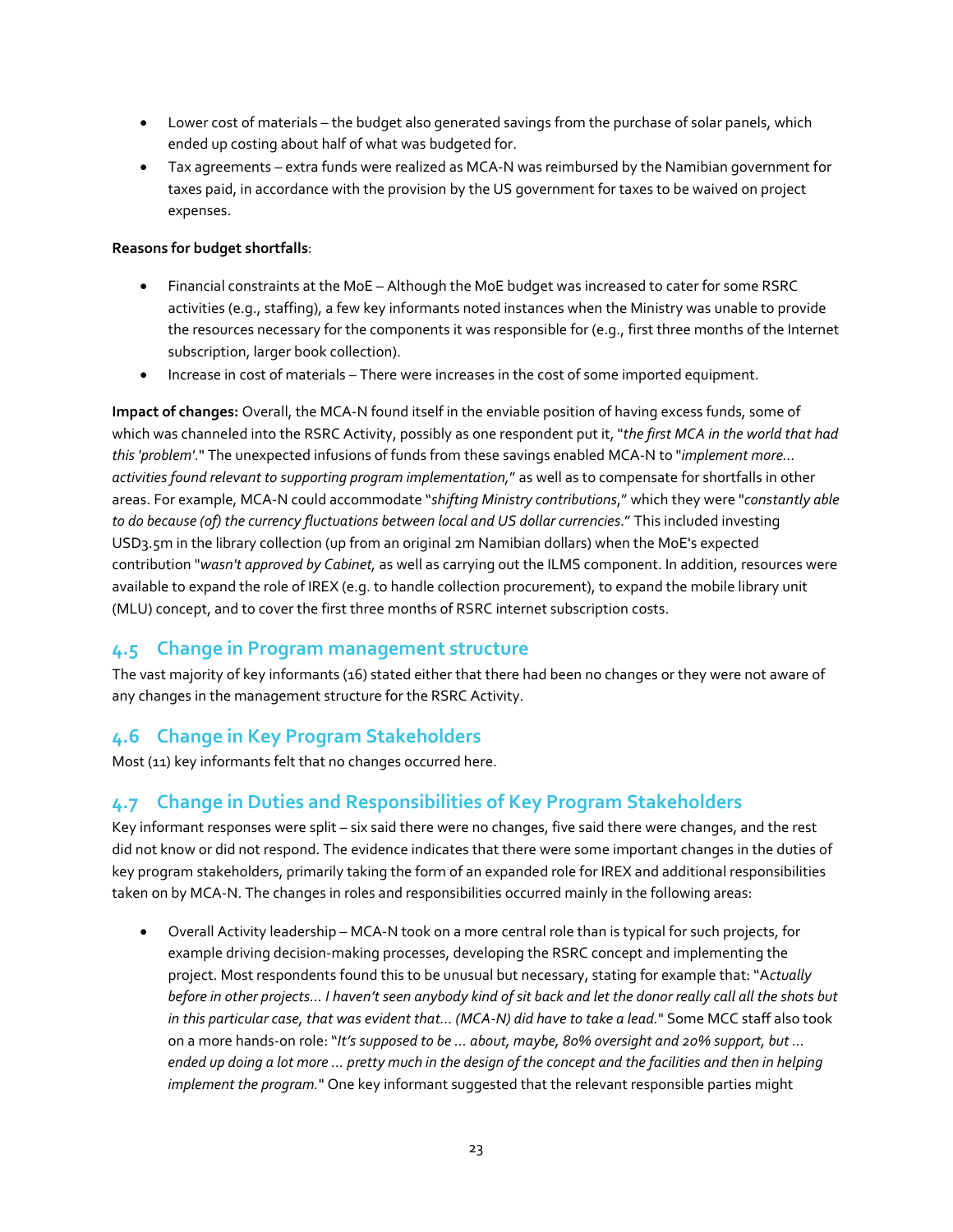eventually have stepped up to facilitate progress, however MCA-N "*couldn't afford to take that risk*" and so "*did a lot of the pushing.*"

- Book procurement Both MCA-N and IREX took on additional responsibility for the book procurement process. "*Because of the shortage of personnel, [NLAS] asked MCA to… hire staff members from IREX who helped [NLAS] put the collection together. So they worked closely with [NLAS] staff members.*" MCA-N also got involved with book procurement: "*instead of just sort of providing oversight, a bit of support*," they were essentially "*implementing some of it*… *scurrying the Internet and Amazon.com, everything to come up with sort of a collection."*
- Development of staffing plan MCA and IREX also had higher than anticipated levels of engagement with the process of developing the staffing plan, including the various activities involved with getting the RSRC staff positions approved and sufficiently compensated within the MoE hiring structure. A key informant explained, "*in the implementation agreement ... the ministry, they were supposed to provide ... a staffing plan I think three months after the start of the construction. And they were really sort of struggling to do that and (MCA-N) had to sort of try to help them... define what that's going to look like. They came up with all the initial staffing plan but as the building was progressing … the staffing plan that was initially drawn up was not sufficient.*"
- Training Some training responsibilities shifted to different parties as attempts were made to find suitable partners for different aspects of this task, for example at the University of Namibia (UNAM). The scope of RSRC staff training also shifted to address skill and capacity gaps in the hiring pool.
- Internet installation Opinions differed as to which organization, MCA-N or MoE, was initially responsible for installing the internet (i.e., laying the fiber to the RSRC property, laying a direct line to each RSRC, and wiring within the RSRC). According to one key informant, MCA-N "*hadn't actually envisioned getting involved in trying to provide an Internet connection but in the end ... had to change ... and say 'okay, we'll pay for the line to come there and then you'll just have to pay for the subscription.'*" Yet another felt the responsibility had always been with MCA-N: "*I have yet to hear of a building that is sponsored with equipment and all, but cabling is not part of that, especially cabling for the sponsored core function of providing fast internet. MCA-N was in charge with all the constructions – cabling and telephone lines installation, etc., was part of that.".*

## **Reasons for change in duties and responsibilities:**

- Lack of capacity at the Ministry of Education this led to MCA-N needing to take on some practical and strategic roles that were initially assigned to the Ministry. A key informant commented that, "*The problem is that NLAS continues to have a constraint of staffing so for instance they don't have deputy director currently since two years, I think, so there is a lot of constraint in doing all these kind of things.*" Another observed that "*The lack of an NLAS Deputy Director should have compelled MCA to negotiate a better leadership function for the RSRC project, but it is possible that MCA-N did not have good guidance here*."
- Lack of clarity about the distribution of responsibilities In some instances there may have been "*a bit of a grey area of who's responsible for what,*" as one respondent said in relation to relationship-building. The challenges in completing internet connections at the RSRCs also seem to have been somewhat connected to this ambiguity.
- Inexperienced professional staff resulting in more capacity and leadership training required from IREX.

**Impact of changes:** The changes were mostly targeted at addressing observed Activity challenges and therefore had largely positive outcomes. For instance, the decision to expand the role played by IREX helped to begin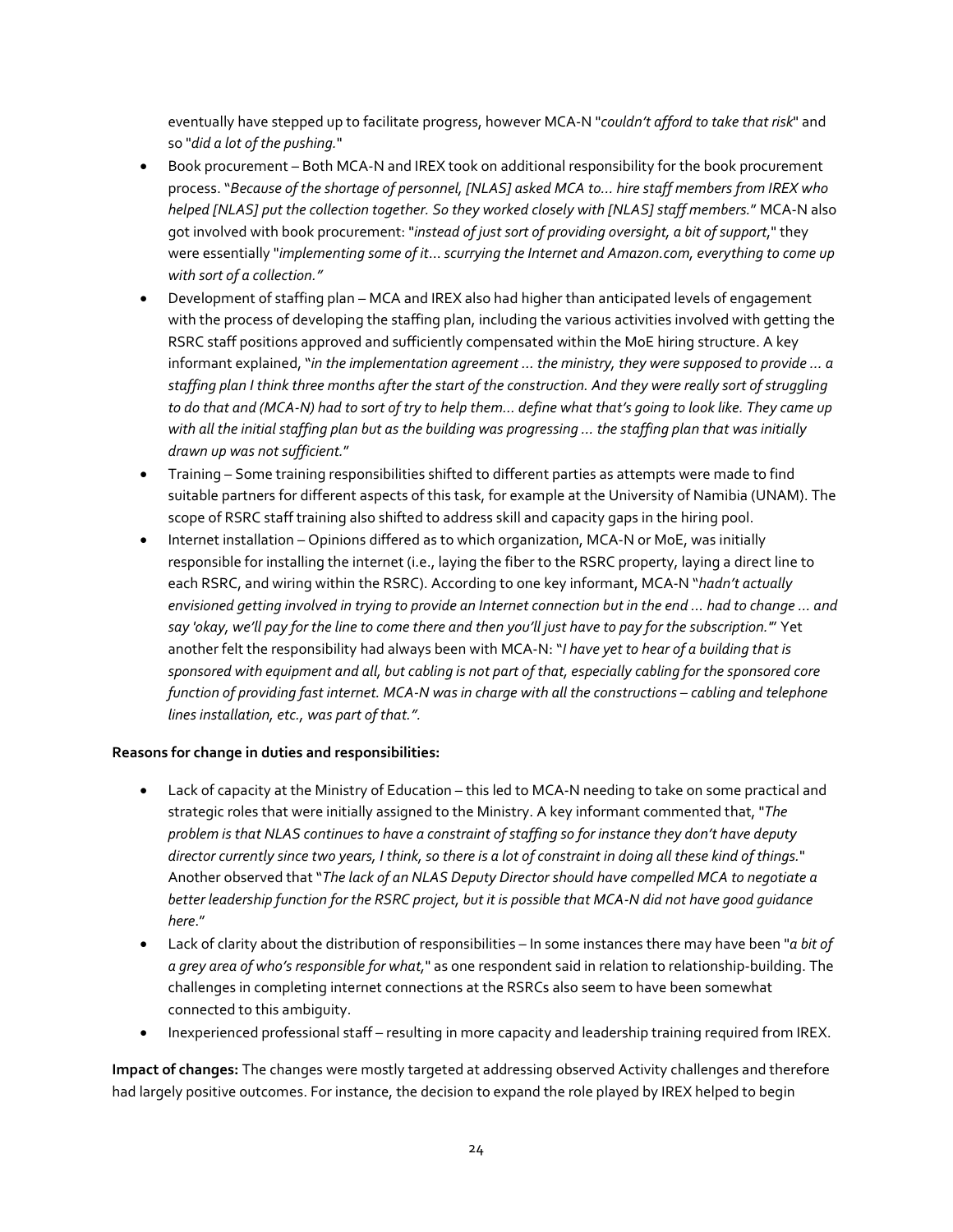addressing the need for capacity-building at operational and management levels of the RSRCs. The Activity would likely have experienced even more significant stalling than it did in various areas if this type of action had not been taken. The relatively late start of some of the interventions (such as training on community needs assessment) may however have limited the benefit of these actions. As one key informant observed, "*involving a partner like an IREX or some technical experts... alongside those that focus on infrastructure from the very beginning is key. IREX came in very late.*"

## <span id="page-24-0"></span>**4.8 Change in Staffing Plans/Recruitment**

Changes in staffing plans were acknowledged by most (12) key informants. Essentially there had to be significant adjustments to the original staffing plan developed by MoE, along with lengthy negotiations with the Office of the Prime Minister (e.g. around issues such as job descriptions and salary structure) to accommodate the new staffing elements that the RSRCs had introduced. Changes to staffing plans included increasing the total number of staff, creating new staff positions (e.g. for facility maintenance and IT), regrading positions to increase salaries and attract more qualified applicants, and seeking approval to hire non-Namibian nationals to key management positions.

As one key informant explained in detail:

*I think then something like 14 positions, and you're looking at it and trying to place all of them there. You had like almost all wings of the building where there wouldn't be anybody and… started to realize that the staffing plan that was initially drawn up was not sufficient. And that was just on the professional staff and then, again, as the building kept developing, we realized that just maintaining the building is another issue. It's like a huge, huge building and they had, I think, two or three cleaners, which just wouldn't do. I mean in one day they wouldn't be able to get to everything they needed to get to maintain the facilities. So then… [MCA-N] had to review the facilities and the staffing plan based on that and came up with far bigger, I mean I think double, in some instances quadruple the initial staffing size and staffing plan. But there were no available positions on the ministry structure to allow for that so… [MCA-N] actually had to go to the Office of the Prime Minister to justify the bigger staffing plan and it was not well received because they're decentralizing a lot of the services and they're trying to make the government smaller… So eventually… an expanded structure… was approved but the grades were a bit lower and we went through, I think, iterations [of] trying to recruit the staff and it was just not attractive enough for people to express interest. And those who did express interest were just not qualified for the job so… had to go back to them and try to convince them that we have to create a grade higher to incentivize people to come, which was not very easy because the public service commission does not make exceptions because then everybody else, all other ministries and departments of government will also want the same. So again… [MCA-N] had to do some convincing to say okay we've gone through this number of recruitment drives and we haven't been successful.*

Regarding negotiations to adjust hiring policies at the MOE, another respondent stated,

*Almost completely overhauling the way in which the library system is structured and managed throughout Namibia to accommodate these new centers was a tremendous undertaking. And that required sort of bureaucratic adjustments with the ministry of education.… They had to make some mental shifts to their hiring policies that had to allow for varied new positions that previously just did not exist…. Anyone who engages governments will probably tell you that that's not a very easy thing to do.*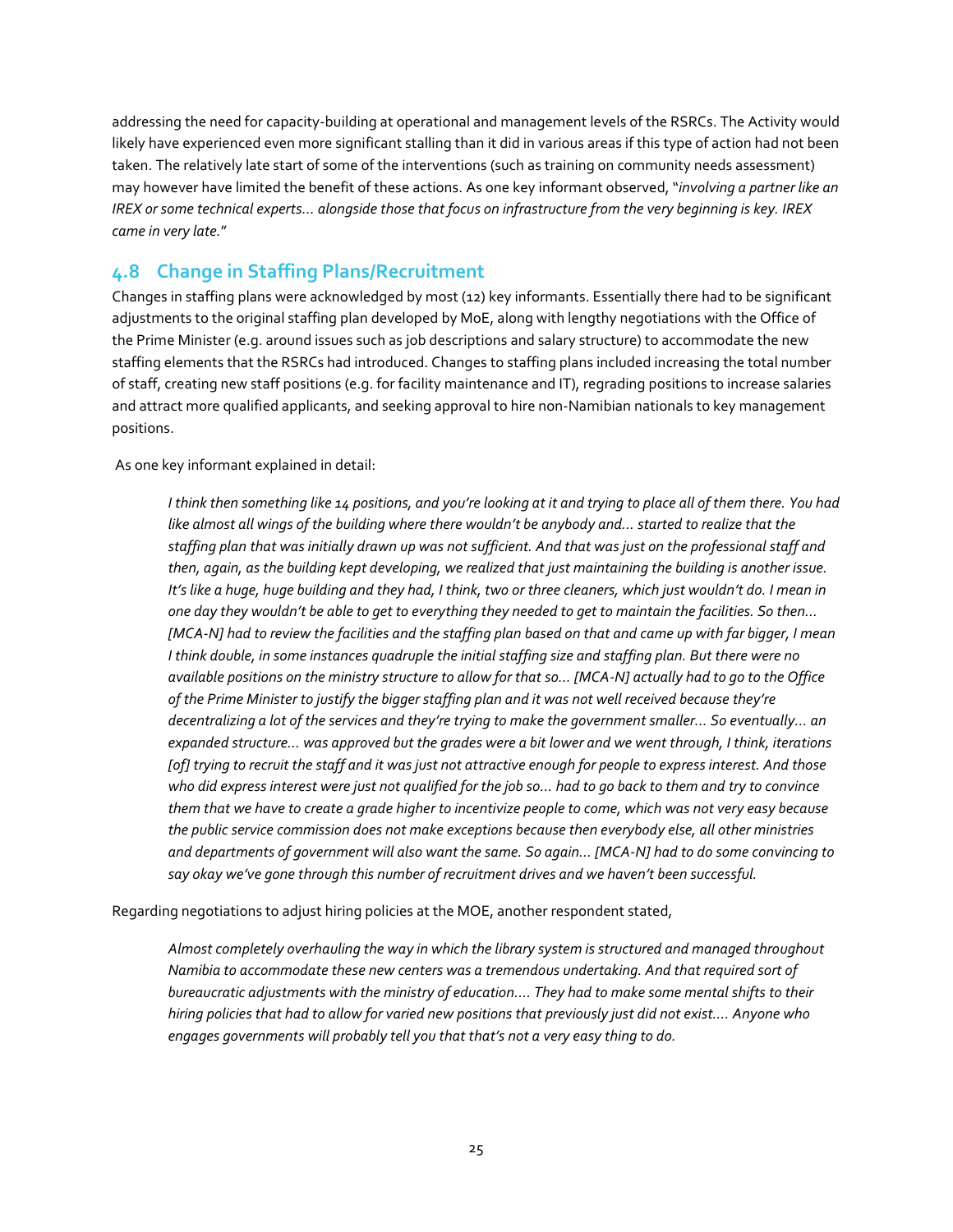Staffing needs were initially underestimated. A respondent noted that this was possibly because the RSRC staffing plan was modeled on the national library system,which did not have very high staffing needs due to relatively low population density of the service area and overall low usage rates:

*The model that they were using was the national library and it doesn't get a lot of use… So the model they used didn't take into account that the north is heavily populated… So that's why we ended up with the initial [staffing] structure being so small. I mean it's a big building, big facilities about the same size as the RSRC, maybe slightly bigger.*

In addition to underestimating the number of staff needed, expectations about the availability of qualified and experienced or well-trained staff were not realized. The implementing partners quickly found that UNAM's Master of Library Science (MLS) degree program was not adequately preparing students to provide RSRC-type services. According to one informant:

*The Library Science program does not offer the extensive level of professionalism and specialization that most countries would expect…. Librarians are not trained in providing for the operational functions of these new RSRCs – e.g. facilities, IT systems, contractual relationships with other government agencies and for kiosks, revenue generation.* 

As a result, the implementing partners realized the RSRCs' demand for qualified, well-trained librarians could not be addressed entirely within Namibia (which NLAS's initial pool of applicants corroborated), and henceforth revised the recruiting process by expanding the search internationally, especially for chief librarians, resulting in more hiring delays.

Also, in response to the issue of the quality of MLS graduates, NLAS and IREX consulted with UNAM in hope of extending the MLS program from one year to two years. However this did not transpire because the MLS department lacked the personnel capacity to expand its program.

**Impact of changes:** Changes in staffing and recruitment plans mainly contributed to delays in other tasks such as training staff, opening completed RSRC venues, carrying out community needs assessments and building relationships.

## <span id="page-25-0"></span>**4.9 Change in Populations Targeted**

The general consensus was that no changes had occurred (8 key informants) in populations targeted. The specific populations of priority interest – students and other learners, job-seekers and small and micro enterprises – remained constant, as did the goal of reaching at least 8,000 people per year, which is approximately 10% of the population in the RSRC towns (Compact, Annex 6, under "Beneficiaries").

Section 5 presents the results for the primary Component 1 objective: to determine the extent to which the tasks related to the construction and opening of the RSRCs had been completed by the end of the Compact period.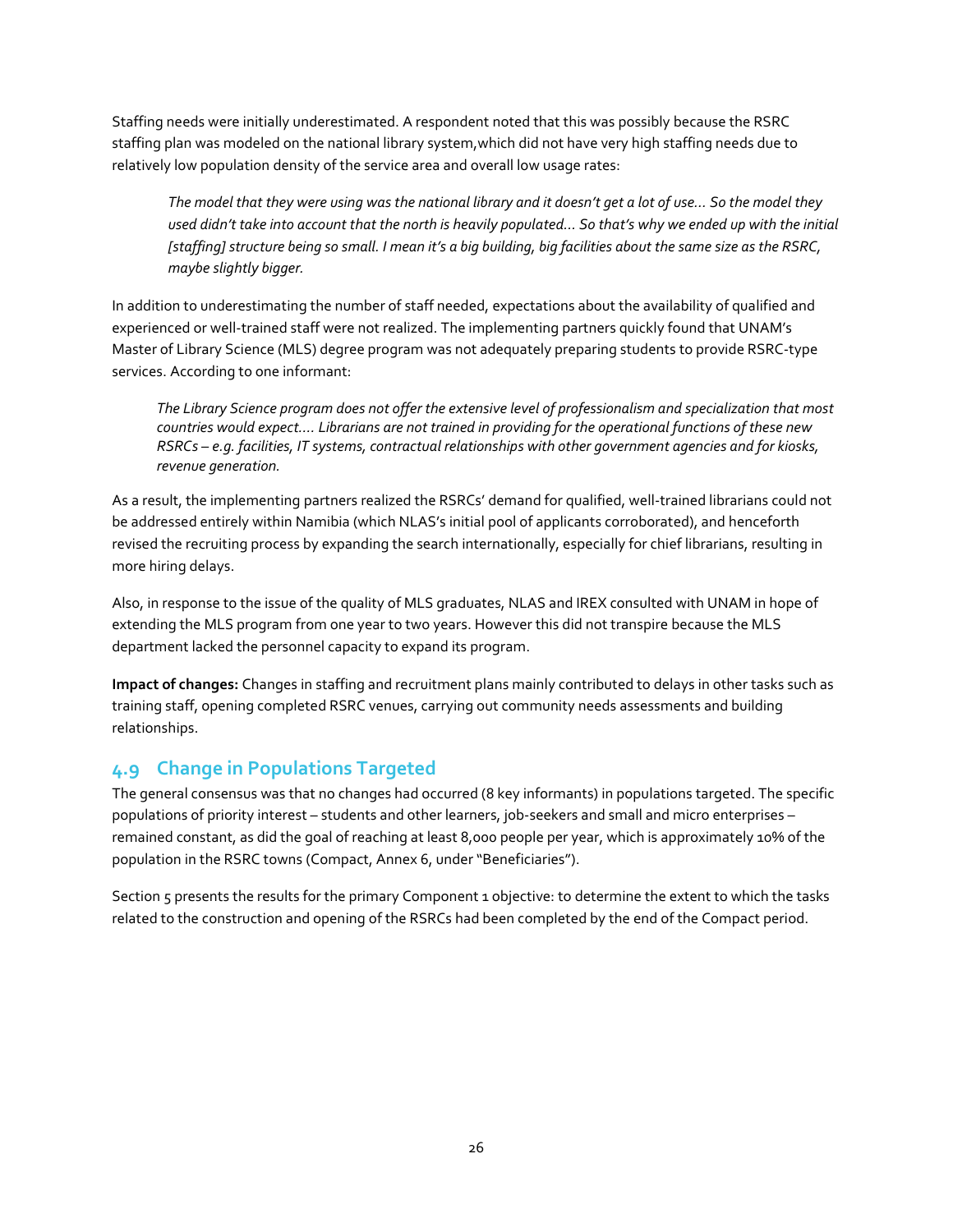## <span id="page-26-0"></span>**5 Status of RSRC Implementation Tasks by End of Compact**

## <span id="page-26-1"></span>**5.1 Overview**

Overall, based on the key informant ratings, interview responses, and the Evaluator's observations in the field, four implementation tasks are deemed to have been completed, while five tasks are deemed to have been incomplete by the end of the Compact. To a large extent, the late completion and opening of the Omaheke RSRC affected all ratings.

## <span id="page-26-2"></span>**5.1.1 Complete Tasks**

- Task 2: **IT & Equipment** All equipment had been procured and installed even if not fully operational.
- Task 7: **Management** Operational plans and policies had been prepared, and the consultative process for design and construction of facilities had occurred.
- Task 8: **Mobile Library Units** Units had been purchased and operational plans were ready.
- Task 9: **Service Delivery** The RSRC venue setup in itself ensured that all three service priorities (students, business, other) were being addressed.

## <span id="page-26-3"></span>**5.1.2 Incomplete Tasks**

- Task 1: **Community Needs Assessment** Training and pilot CNA had been conducted in Oshana and Ohangwena only.
- Task 3: **Staffing** The staffing plan had been developed but positions were not fully filled (63% at Ohangwena, 48% at Oshana, and 15% at Omaheke). Three chief librarians had been selected, but only one had begun working. Senior librarian and IT positions were generally the slowest to be filled.
- Task 4: **Facilities** The Oshana, Ohangwena, and Omaheke buildings were designed, constructed and furnished before the Compact closed. Maintenance plans were not in place, however.
- Task 5: **Collections** Some collections had been procured. It is unclear what level of stocking was expected to be complete by the end of the Compact.
- Task 6: **Relationship-Building** Some relationship-building had occurred but RSRC staff was mostly unequipped for this task. It is also unclear what the precise expectations were for MCA-N and NLAS versus RSRC staff.

This section is organized as follows: First an overview is provided of the task completion ratings given by key informants in the pre-interview questionnaire. This serves to summarize their views on task completion before discussing the Evaluator's perspective. Task-specific details are discussed next – for each task the following is provided:

- A description of the overall task implementation plan, if known
- A discussion of each subtask comprising:
	- o A brief statement about whether or not the subtask was deemed complete
	- o A discussion of the degree of completion, focusing on what or how much had been accomplished
	- o A discussion of factors that facilitated completion, if any
	- o A discussion of factors that inhibited completion, if any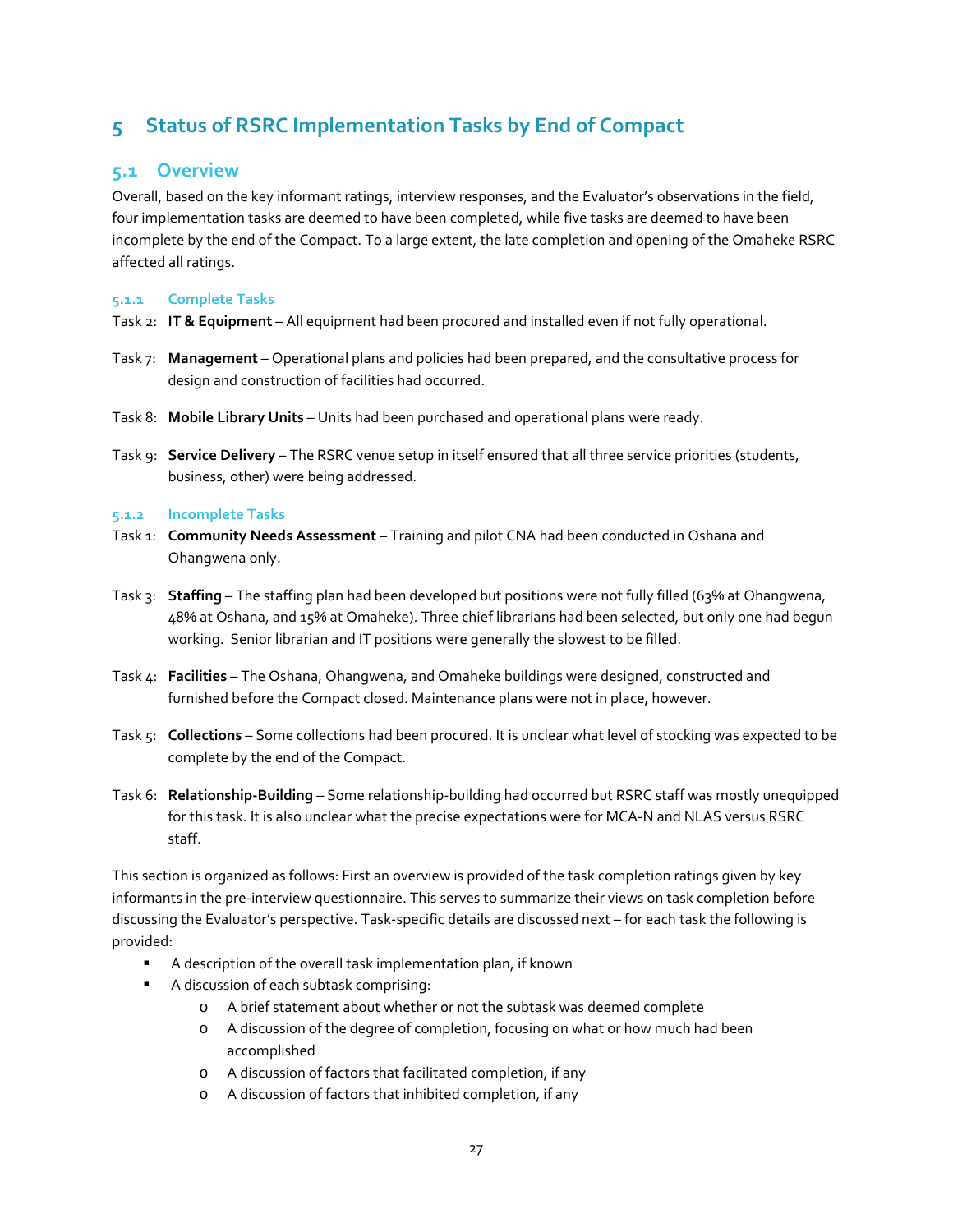o A summary of the discussion for the overall task (or for subtasks where there is a lot of discussion material), including whether the task was affected by particular types of program changes.

Where appropriate, subtasks are discussed jointly to limit repetitiveness.

## <span id="page-27-0"></span>**5.1.3 Key Informant Ratings**

As explained in the methodology section, the pre-interview questionnaires were used primarily to help guide the interviews. The ratings provided are not substantive data on their own, yet in aggregate they provide an overview of key informants' perceptions of the amount of progress made toward each subtask.

Key informants were asked how much progress had been made in accomplishing each subtask at each of the three RSRCs by September 2015. Their responses were captured on a scale of one to five, as shown in Table 2. "Don't know" was an acceptable response that was not factored into the overall ratings; it was also a common response, as several key informants' had limited knowledge of RSRC Activity developments beyond their region, job description, or dates of employment.

Table 2 displays the median rating provided for each RSRC subtask. The median score was used because it shows a single score (as opposed to frequencies) that isn't unduly weighted toward high or low outliers (as opposed to averages) and incorporates every rating into the score, rather than the most popular one (as opposed to modes). The median does not capture the extent to which respondents' ratings varied from one another, which was quite wide in some cases. These variances can likely be attributed to respondents' varying levels of knowledge about particular activities, as well as possible differences of opinion about progress made.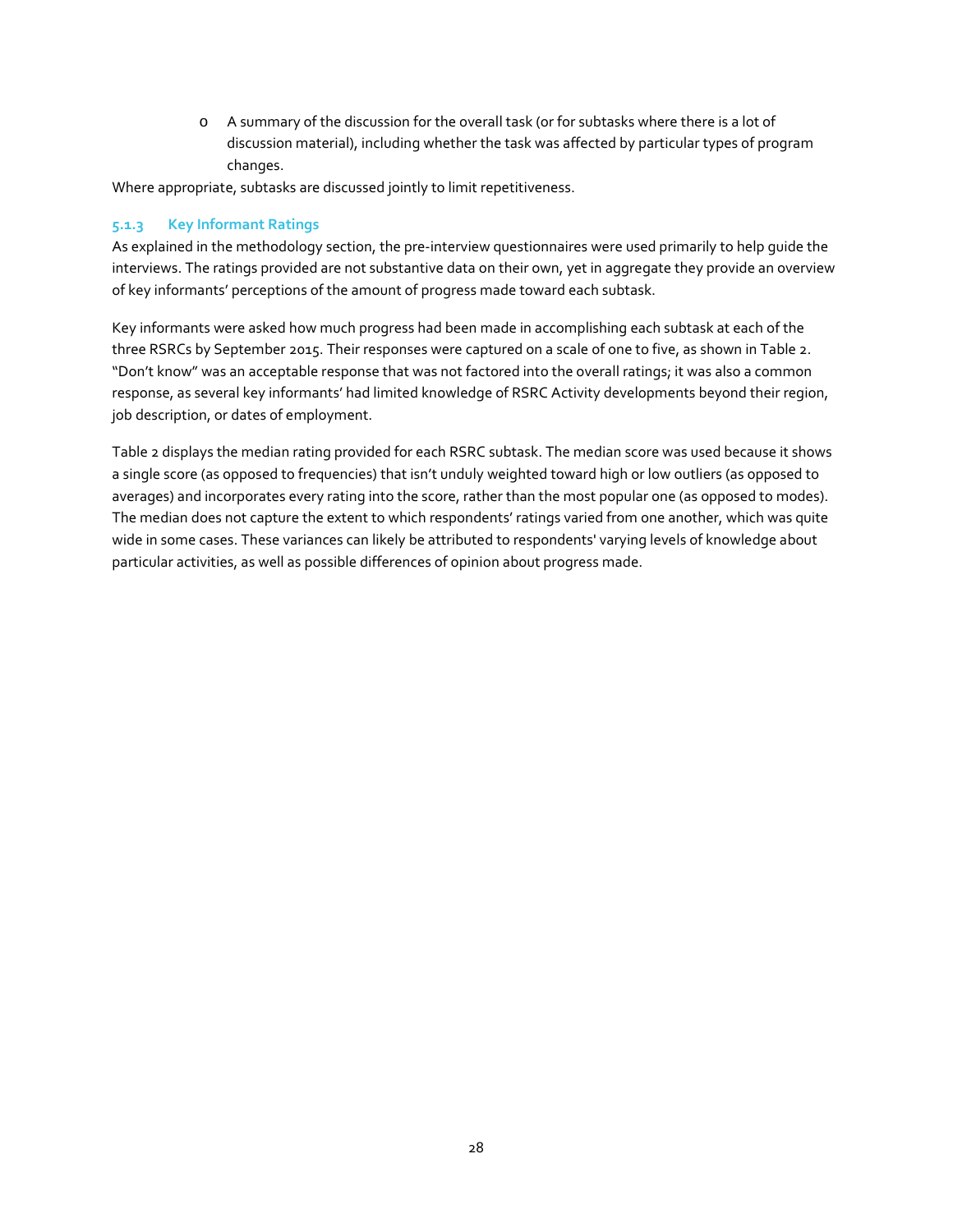#### **Table 2: Key informant ratings of completion status (median ratings)**

|--|

1 = **No progress** by end of September 2014

2 = **Very little progress** by the end of September 2014

3 = **Some progress** by the end of September 2014

4 = **A lot of progress** by the end of September 2014

5 = **Implementation completed** by the end of September 2014

Oshana (OSH), Ohangwena (OGW), Omaheke (OKE)

| <b>TASK</b>                                                                                         | <b>OSH</b>     | <b>OGW</b>     | OKE            |
|-----------------------------------------------------------------------------------------------------|----------------|----------------|----------------|
| 1. COMMUNITY NEEDS ASSESSMENT                                                                       |                |                |                |
| 1.1 Conducting community information needs assessment                                               | 4              | 4              | 3              |
| 1.2 Using community needs assessments in service design                                             | 3              | 3              | 1.5            |
| 2. IT & EQUIPMENT                                                                                   |                |                |                |
| 2.1 Purchasing and installing computers (hardware, software, peripherals) and Internet connectivity | 5              | 5              | 4              |
| 2.2 Purchasing and, installing audio-visual equipment, copiers, and other office equipment          | 4.5            | 5              | 4              |
| 3. STAFFING                                                                                         |                |                |                |
| 3.1 Developing RSRC staffing plan                                                                   | 5              | 5              | 5              |
| 3.2 Hiring of RSRC chief librarians                                                                 | 4              | 4              | 5              |
| 3.3 Hiring of RSRC staff                                                                            | 3              | 4              | 3              |
| 3.4 Providing training to staff at each RSRC                                                        | 4              | 4              | 3              |
| 4. FACILITIES                                                                                       |                |                |                |
| 4.1 Designing RSRC facilities and grounds                                                           | 5              | 5              | 5              |
| 4.2 Constructing the RSRC buildings                                                                 | 5              | 5              | 5              |
| 4.3 Furnishing RSRC facilities and grounds                                                          | 5              | 5              | 5              |
| 4.4 Maintaining RSRC facilities                                                                     | 4              | 4              | 3              |
| 5. COLLECTIONS                                                                                      |                |                |                |
| 5.1 Developing, acquiring, and managing collections                                                 | 4              | 4              | 3.5            |
| 5.2 Purchasing, installing and configuring Integrated Library Management System (ILMS)              | 4              | 4              | 3              |
| <b>6. RELATIONSHIPS</b>                                                                             |                |                |                |
| 6.1 Building relationships with education partners                                                  | 4              | 4              | 3              |
| 6.2 Building relationships with private partners                                                    | 3              | 3              | 2              |
| 6.3 Building relationships with nonprofit partners                                                  | $\overline{2}$ | $\overline{2}$ | $\overline{2}$ |
| 6.4 Building relationships with community libraries                                                 | 4              | 4              | 3              |
| 6.5 Building relationships with (MCA-supported) vocational projects                                 | $\overline{2}$ | $\overline{2}$ | $\mathbf{1}$   |
| 6.6 Building relationships with Central Government partners                                         | 3              | 3              | 2.5            |
| 6.7 Building relationships with Regional Government partners                                        | 3              | 3              | 2.5            |
| 6.8 Building relationships with Local Government partners                                           | 3              | 3              | 3              |
| 7. MANAGEMENT                                                                                       |                |                |                |
| 7.1 Developing and updating RSRC operational plan and internal policies                             | 3              | 3              | $\overline{2}$ |
| 7.2 Gathering, assessing and using information for decision-making and ongoing improvements         | 3              | 3.5            | 2.5            |
| 8. MOBILE LIBRARY UNITS                                                                             |                |                |                |
| 8.1 Designing and purchasing mobile library units                                                   | 4.5            | 4              | 5              |
| 8.2 Developing operational plan and internal policies for mobile library units                      | 4              | 4              | $\overline{4}$ |
| 9. SERVICE DELIVERY                                                                                 |                |                |                |
| 9.1 Developing business services and resources                                                      | 3              | 3              | 2.5            |
| 9.2 Developing student services and resources                                                       | 3              | 4              | 3              |
| 9.3 Developing services and resources for other patrons                                             | 3              | 3              | 3              |

## <span id="page-28-0"></span>**5.2 Task Details**

## <span id="page-28-1"></span>**5.2.1 Task 1: Community Needs Assessment**

Based on IREX reports and key informant interviews, the plan for Community Needs Assessment (CNA) was twofold: 1) Program management were expected to consult with various local stakeholders during the design of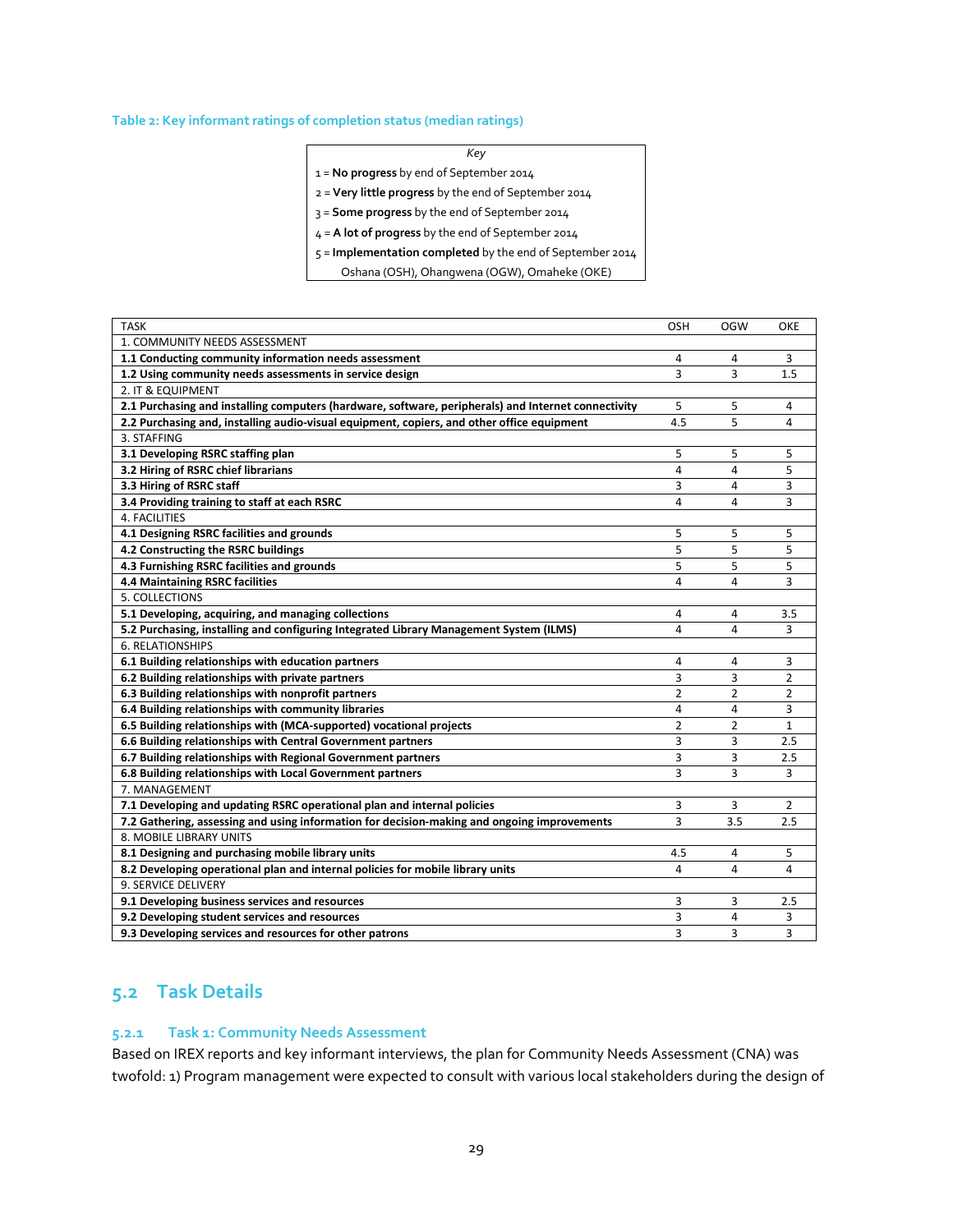the RSRC facilities and services and 2) Two community information needs assessments would be conducted by IREX using a training of trainers approach.

#### *5.2.1.1 Subtask 1.1 Conducting community needs assessment*

## Completion of subtask

By the end of the Compact this subtask was incomplete: stakeholder consultations had occurred in all three regions and pilot community needs assessments had been conducted in two regions. Most key informants rated this subtask as having "a lot of progress" made by the end of the Compact.

## Degree of completion

It should be noted that the Namibian government conducted a high-level needs assessment before the Compact; the subsequent CNAs were expected to focus more narrowly on the surrounding communities of each RSRC. Key informants indicated that there was extensive outreach and consultation to gather information and input from communities in the immediate vicinity of the RSRCs, for example: "*we had outreach programs, which we sponsored from the Regional Budget to specific communities.*" At least five respondents highlighted the consultative process as one of the key achievements of the RSRC Activity.

The results were less strong for the community information needs assessments. Based on IREX reports it is confirmed that RSRC staff at Oshana and Ohangwena received training on how to conduct community information needs assessments in mid-August 2014. There was only one relevant staff member at post at the Omaheke RSRC so no training was conducted there; however the staff person attended the training sessions at the other RSRCs. The Omaheke RSRC was not able to conduct a CNA before the Compact ended, but at the time of data collection (March 2015), Omaheke RSRC staff had collected some CNA data and were beginning their analyses.

Due to the short timeframe between the training and the opening of the RSRCs it was not possible to implement two rounds of CNA as planned. However, pilot CNAs were carried out in Oshana and Ohangwena, although it became apparent from the key informant interviews that there were varying notions among key informants about what constituted a CNA. While some respondents stated that community needs assessments had been done, others perceived those activities as practice exercises embedded into the training program. One respondent observed that community needs assessment was seen as a "*staff development exercise as much as it was a needs assessment*" preparing staff for routine CNA rather than a single activity to precede RSRC service development, while another stated CNAs were not conducted, as "*people were trained from my understanding but nothing was done.*" Although the IREX training report (2014, p. 30) considered that the time allocated for the training (two days) was ultimately insufficient to provide staff with all the tools they would need to conduct a CNA, key informants generally expressed appreciation of the skills obtained: "*I'm saying that having been given the skill ... you cannot say nothing has been done when you see a person equipped and enthusiastic to go and do the work*.

## Inhibiting factors

Full completion of the community information needs assessment subtask was constrained by the following:

**Late introduction of this task** – There was limited time for IREX to train staff and for staff to carry out CNA before the RSRCs opened to the public.

**Staffing delays** – Staff was not in place to adequately carry out this subtask.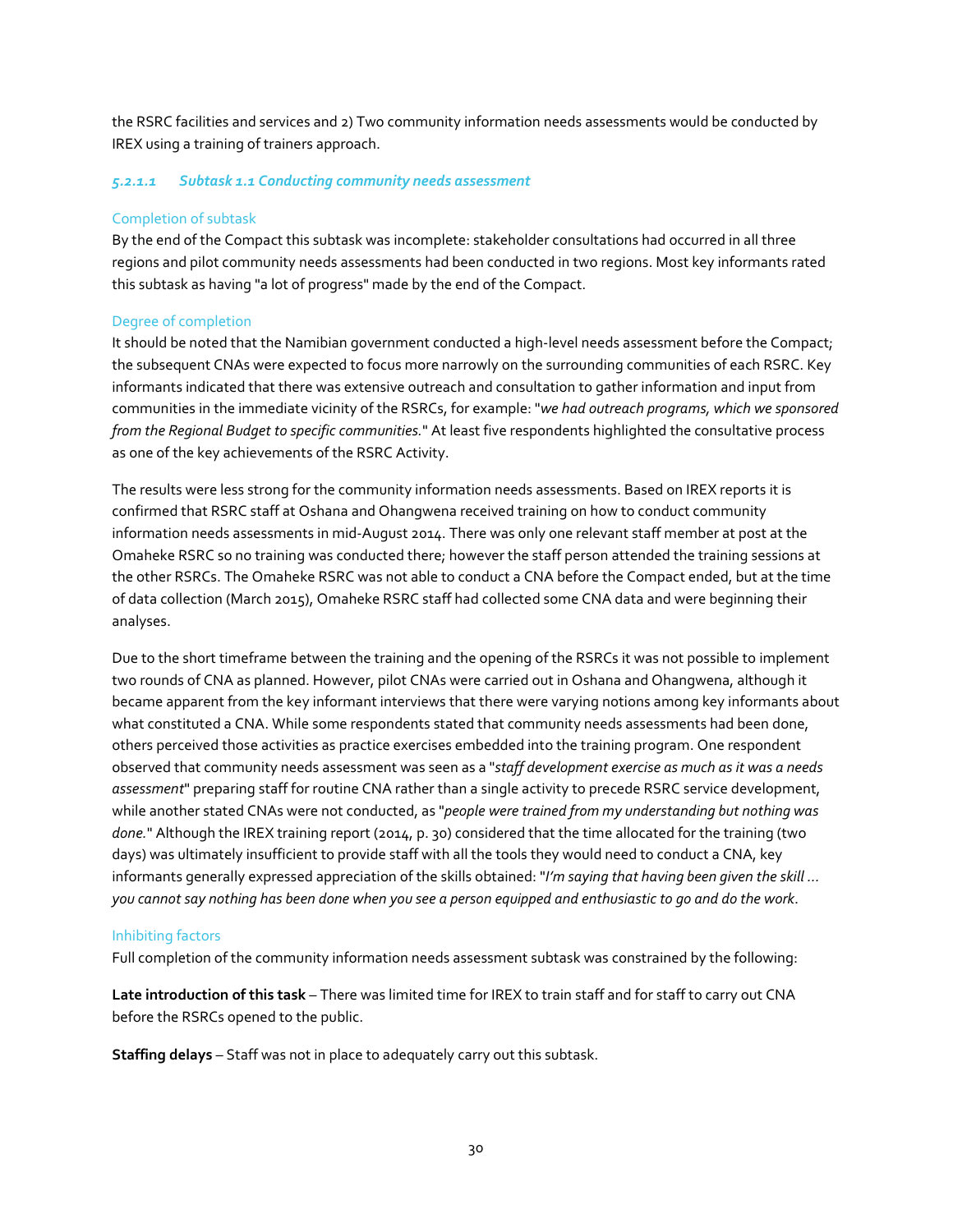**Time and resource constraints (for outreach activities)** – Both staff and financial resources for this subtask were limited.

**Need for guidance** – There may have been more progress if staff had prior familiarity or expertise with doing community needs assessment. This is illustrated by the fact that in anticipation of the new RSRC (and in advance of the training provided by IREX), the community library in Oshana independently carried out a needs assessment in nearby communities. According to the key respondent who performed this activity, he decided to do this after attending a conference of the International Federation of Library Associations (IFLA).

## Summary

In terms of consulting with relevant stakeholders, this was a successful subtask for the RSRC Activity, as the planning process included multiple opportunities for national, regional and municipal representatives to provide input. In terms of systematic data collection and analysis to determine community information needs, it can be concluded that the original vision of the subtask as anticipated by IREX was not achieved.

This subtask was affected by the following changes in the program:

- Changes in program tasks Community information needs assessment was not explicitly called for in the original plan. Of the planning documents reviewed, CNA was first mentioned in the RFP for technical assistance, circa March 2012.
- Changes in the program timeline and delays in hiring staff for all three RSRCs meant that CNA training was also delayed and in the case of Omaheke was not possible before the end of the Compact.

The goal post for this subtask may also have shifted with time, transforming to a focus on training rather than execution – in that respect, although the CNA was not fully implemented, it appears that RSRC staff were somewhat positioned to start integrating CNA into their work routines using the knowledge acquired through the training program.

## *5.2.1.2 Subtask 1.2 Using community needs assessment in service design*

## Completion of subtask

The information provided on this subtask is inconclusive – there were diverse and mostly ambiguous views about the role of CNA in the design of the RSRCs' services. Most key informants rated this subtask as having "some progress" made by the end of the Compact.

## Degree of completion

The extent to which CNA factored into service design was unclear.<sup>[1](#page-30-0)</sup> A few respondents (2 out of 29 valid responses) rated this subtask as complete, one of them explaining:

*I think all of those are a "5" because they were done and that everything is there… In terms of the stakeholder meetings that we had, they already had something to present and what they had to present was created out of the community needs assessment. And also IREX, during construction and prior to opening, the IREX also did a lot of community needs work as well. They did training for the librarians but they also did their own community needs assessments.*

<span id="page-30-0"></span><sup>&</sup>lt;sup>1</sup> Key informants' responses may have been muddied by some respondents thinking about CNA in terms of the consultation associated with the RSRC design and construction process, and others thinking more specifically about the process managed by IREX.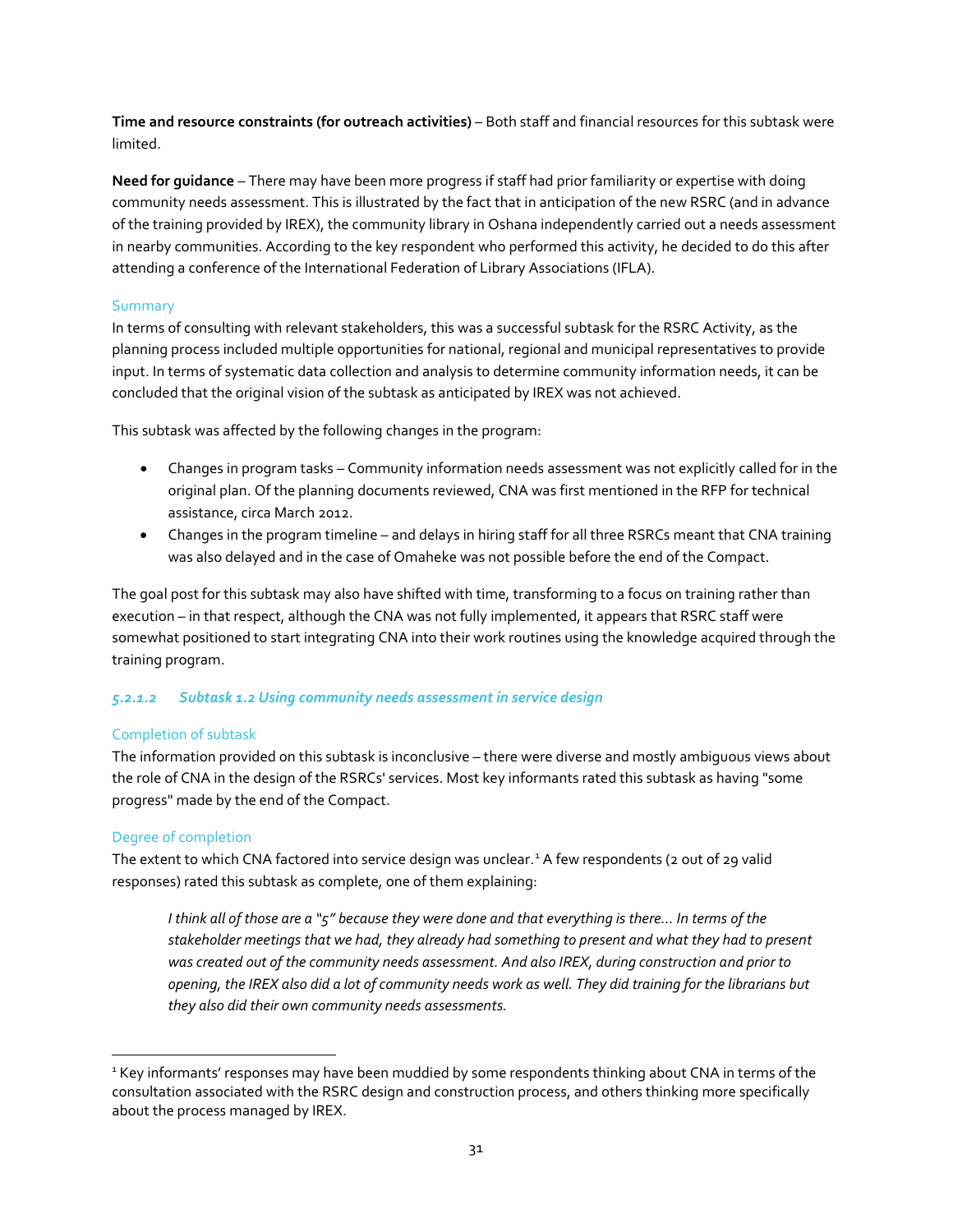On the other hand, the majority of key informants indicated only that "some progress" had been made with this subtask. Several respondents suggested that this was probably because no unique needs were identified, or that the needs expressed by community members were already on the radar of program management. For example:

*Most of the programs or the activities ... each, every activity we conduct is not like based on the need, the assessment done… they were only asking for things like internet service, books and also photocopy services, just basic things that they were asking. Even the ones now called learners or tertiary students were only looking on the books that will support their studies… we had already planned to provide them*.

A similar view acknowledged that information was obtained about community needs but,

*…It's the same for everybody. You've got a children's section, the training, the computer lab, cater for the readers, different readers, cater for businesses. ... I think the template and the model have already been determined. It is not something that we say, okay, this is especially for Ohangwena or especially for Omaheke. So it was already, I would say, pre-designed… centers are catered very, very well for entrepreneurs, for the learners, for the children, study resources for everybody, and then the computers*.

Yet another respondent indicated that the data from the pilot CNA was used to "*represent services and map out a service needs and user needs*" for Oshana and Ohangwena RSRCs while noting that these two areas were "*to an extent, similar.*" The Omaheke RSRC had not yet conducted a CNA, and so key informants could not speak about services desired by the community.

## Inhibiting factors

**Staffing delays** – Staff was not in place to carry out this subtask.

**Perception of generic user needs** – As noted above, there may have been a perception (possibly backed by pilot CNA data) that community needs were similar, leading to development of generic service offerings.

## Summary

The suite of services provided at each RSRC are virtually identical, suggesting either that assessment of community needs (where it occurred) did not play a significant role in the design of RSRC services or alternatively that the CNA surfaced the same needs for all three RSRCs. Based on the Evaluator's observations at the three RSRC sites, descriptions of the facilities and resources provided at each venue, and comments from key informant interviews, RSRC staff and management seem confident that the services provided are catering to the needs of their respective communities.

## <span id="page-31-0"></span>**5.2.2 Task 2: IT and Equipment**

Based on the MCC Project Design Plan (2008), the primary target for IT and Equipment was to have all three venues simultaneously equipped with computers, internet connectivity, audio-visual and other office equipment before the grand openings.

## *5.2.2.1 Subtasks 2.1 and 2.2: Purchasing and installing computers, internet and office equipment*

The two IT and Equipment subtasks are discussed jointly below, since the results were almost identical for both.

- 2.1: Purchasing and installing computers (hardware, software, peripherals) and Internet connectivity
- 2.2: Purchasing and, installing Audio-Visual equipment, copiers, and other office equipment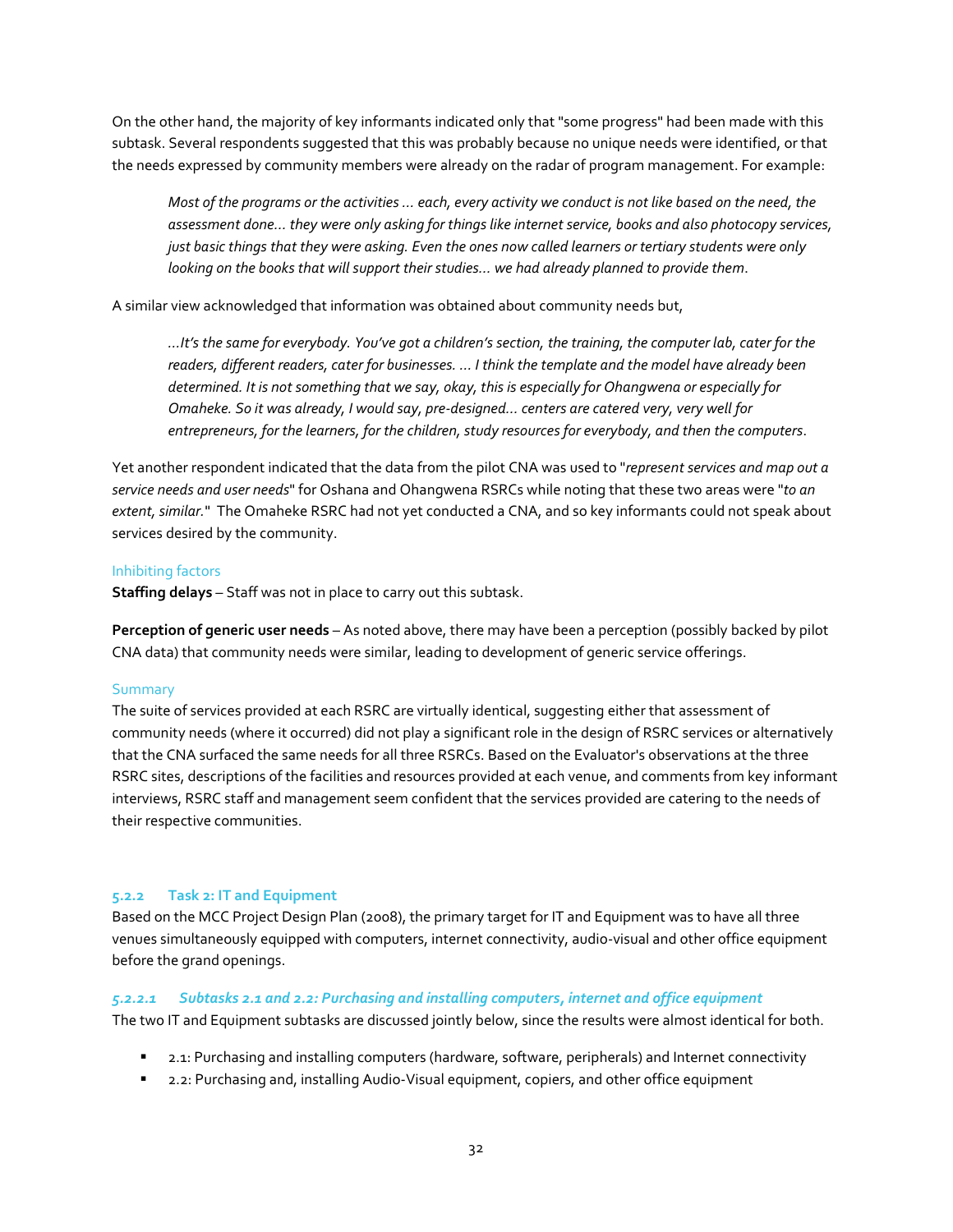#### Completion of subtasks

The targets of the purchasing and installing IT and office equipment subtasks were essentially complete by the end of the Compact. Completion was ranked highly by most key informants with scores of "a lot of progress" or "implementation complete," even for Omaheke, which was launched after close of the Compact.

#### Degree of completion

On their respective grand opening days, each RSRC had to all intents and purposes purchased and installed their essential computer equipment, internet connection, and audiovisual and other office equipment. However, completion of some elements, particularly internet access, "*was truly towards the eleventh hour of the inauguration,*" in some cases being finalized on the actual day of the opening. Also, one venue did not have its generator installed until after the Compact closed, and another never received a generator. Thus, while technically the task was complete, full functionality of the equipment and systems was not put to the test until later. Issues the venues had to deal with subsequently included working out bugs, resolving connectivity problems, incompatibility between some systems, realization that there was insufficient bandwidth for teleconferencing, and staff not knowing how to operate equipment.

#### Facilitating factors

**Effective vendors** – This task appears to have proceeded fairly well although most respondents could not really point to specific facilitating factors. It is safe to assume from the few specific comments made by stakeholders as well as assessment of the status of the task in general, that the consultants and contractors assigned to work on this component carried out their responsibilities effectively. The only exception is related to securing internet connectivity, where there were significant challenges.

**Procurement guidance from IREX** – Input from IREX (to redirect the procurement plan to focus on appropriate rather than the latest technology and equipment) may have helped avoid technical and other complications.

#### Inhibiting factors

**Construction delays** – Equipment may have been ready but un-installable until the RSRC buildings were in place.

**Staffing delays** – The late openings as well as late hiring of staff meant that training could not be provided to ensure staff members were proficient in operating the equipment. Also, not all IT staff were hired early enough to receive training on the new systems directly from the contractors (with hiring delays caused in part by the national-level negotiations required to create IT positions).

**Abrupt Compact handover process** – This left gaps in institutional knowledge about the equipment.

**Relationships with vendors** – Timely decision-making was hampered by apparent confusion about national policies on competitive bidding, and uncertainty on whether the parastatal telecom company was obliged to extend service to the RSRCs (when it was discovered that a fiber-optic cable would need to be extended to the RSRCs to meet their high capacity needs). Negotiations over the type, quality and cost of internet connection led to significant delays in network installation.

#### **Summary**

Otherwise, of all the tasks under evaluation, IT and Equipment was possibly one of the least complex in terms of execution. Much of the work was assigned to private vendors who met their contractual obligations and delivered outputs largely to schedule. The most serious complications were associated with navigating government bureaucracy, and holdups in this task tended to originate from delays in other tasks (e.g. construction). Overall, procurement and installation of IT and equipment were affected by the changes in the RSRC program, including: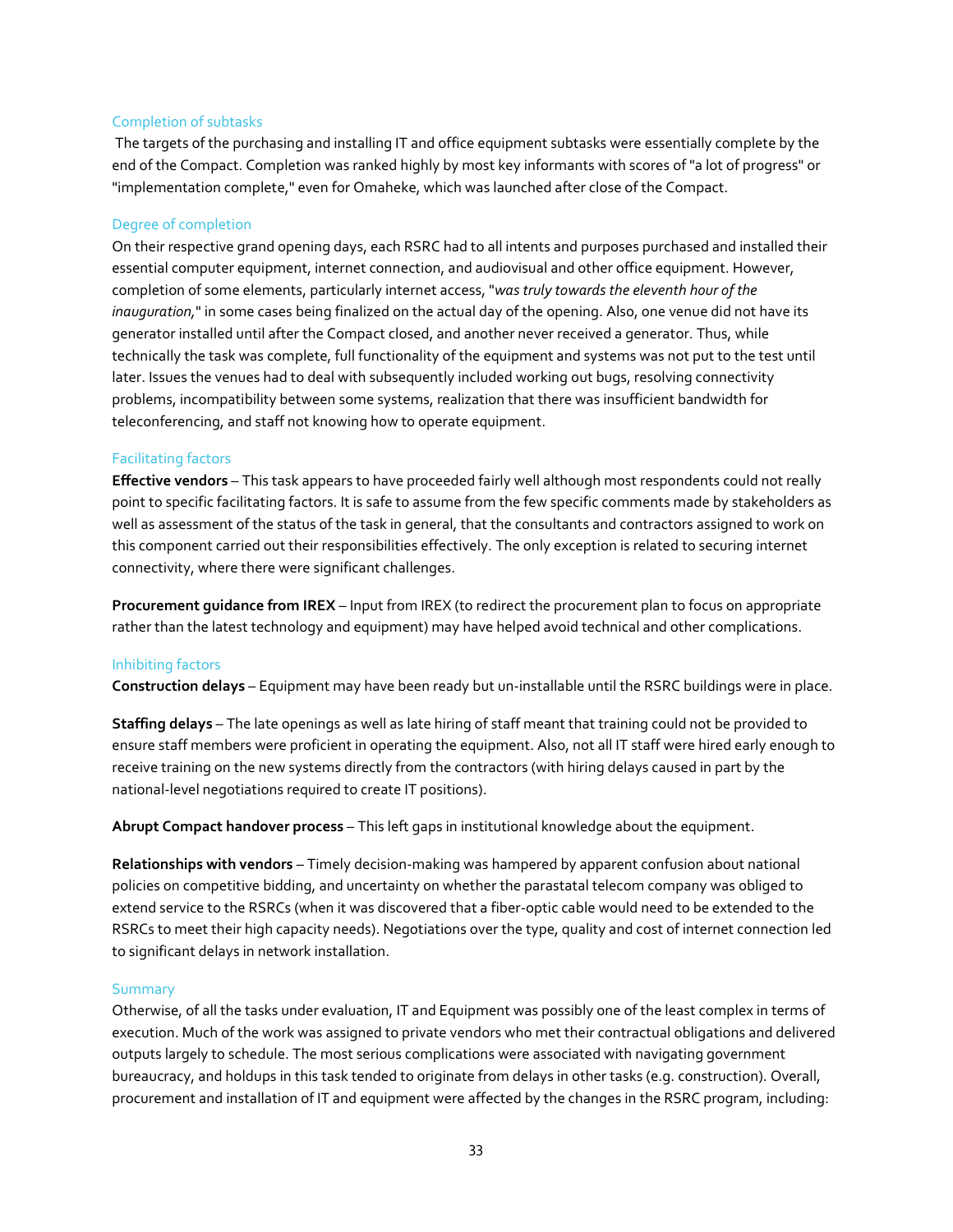- Change in program timelines Construction and staffing delays constrained ability to install equipment and also to test them in real world conditions.
- Change in role of key stakeholders Though not necessarily role changes, there were instances where key stakeholders took on additional responsibilities or faced challenges fulfilling their assigned role. In the former instance it was a positive contribution to the IT and Equipment plan, while the latter instances led to implementation delays.

## <span id="page-33-0"></span>**5.2.3 Task 3: Staffing**

Early project documentation stipulates that the MoE would be responsible for *"[ensuring] that RSRCs are adequately staffed with well qualified staff*" (IPA, p. 23). Expected outputs were as follows.

- **A** staffing plan
	- o A staffing plan developed before construction begins (IPA, p. 24).
- Staff hired
	- o 60% of staff hired by September 2013 (MCA M&E Plan Annex 2, p. 6)
	- o 100% of staff hired by September 2014 (MCA M&E Plan Annex 2, p. 6, IREX Training Report)
	- o IT staff hired to maintain ICT equipment (number of staff not specified) (IPA, p. 23)
	- o An adult education officer hired for each RSRC to provide programs based on community needs (IPA, p. 25; Evaluation RFQ, C.2.4, and MCC Project Design Plan, p. 3)
- **Staff trained** 
	- o At least 6 staff members from the three RSRCs are trained in administering quality programs and resource acquisition (IPA, p. 26)
	- o At least 3 staff members from the three RSRCs are trained in income generation for rural communities (IPA, p. 26)

## *5.2.3.1 Subtask 3.1 Developing RSRC staffing plan*

## Completion of subtask

The staffing plan was fully completed, as confirmed by a majority of respondents.

## Degree of completion

The process of developing, revising, and securing approval for the staffing plan was challenging, time-consuming, and contributed to hiring delays, according to key informants. Ultimately, most were satisfied with the final staffing plan.

The MoE, with help from IREX, was responsible for submitting a provisional staffing plan six months before construction could start. According to one respondent, the provisional staffing plan was not produced at the time, but MCA-N decided to move forward building the facilities to prevent infrastructural delays.

The provisional staffing plan was submitted to the Public Service Commission for approval in March 2012 (four months after the cornerstones were laid for construction in the north) and approved in August 2012 . The plan was revised in the following year to increase the total number of staff positions at each RSRC (necessitated by the size of the facilities and their projected popularity), to create new staff positions (including an IT systems administrator), and to secure higher grades and wages for some RSRC staff positions (subsequently improving the quality of their applicant pool).

Although respondents acknowledged NLAS, MCA-N, IREX, and the architect stressed the importance of creating a high-level facilities maintenance position for the RSRCs, the position was not included in the staffing plan. This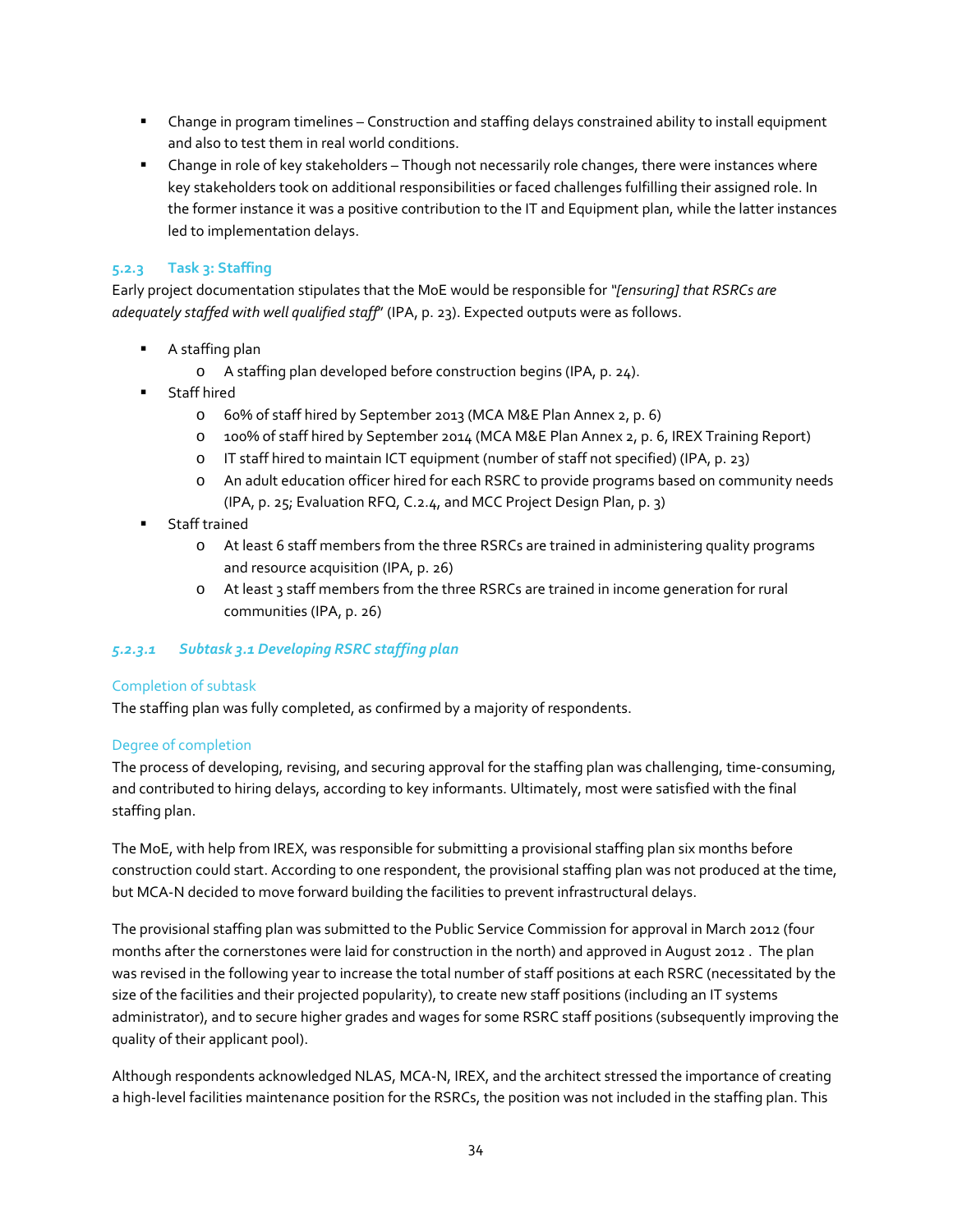was due to a general policy across all Government Ministries that the Ministry of Works will be generally responsible for such matters.

## Facilitating factors

**Successful lobbying –** The process of obtaining approvals for the creation of new positions with attached funding took a great amount of effort from the MoE and MCA-N. Key informants credited project partners for securing a solid staffing plan by obtaining support from various public officials, such as the Public Service Commission and the Prime Minister's office. As one participant stated, "*The MoE definitely understood and championed for an adequate amount of staffing and resources required to run the RSRC.*" Another explained:

*[The officials were] quite resistant, so [MCA-N] had to take some extraordinary measures… to charter a plane in some instances and fly all the commissioners from the Public Service Commission to tour the facilities and look at them and have them realize what's happening.*

## Inhibiting factors

**Resistance from central government** – Key informants disagreed as to whether the central government facilitated or impeded the development of the staffing plan. Some respondents speculated that the Office of the Prime Minister was reluctant to create more RSRC positions because it had been trying to make the government smaller, as "*civil services are bloated,*" while another believed the Office was weary of making allowances for one ministry that it could not make for the others – such as dedicated IT and facilities staff. However, at least one respondent insisted the Public Works Commission and Office of the Prime Minister were entirely cooperative and smoothed the process of obtaining the necessary approvals.

## **Summary**

The staffing plan was fully completed, albeit behind schedule. The implementing partners successfully secured the necessary approvals to increase the number and pay-grades of RSRC staff. In particular, the creation of three IT positions per RSRC was viewed as an important accomplishment, whereas failure to create a high-level facilities maintenance position was seen as an area likely to bring future challenges.

## *5.2.3.2 Subtasks 3.2 and 3.3: Hiring of RSRC chief librarians and staff*

These two subtasks are discussed jointly below because the challenges were similar:

- **Subtask 3.2 Hiring of RSRC chief librarians**
- **Subtask 3.3 Hiring of RSRC staff**

## Completion of subtasks

Hiring targets had not been met by the Compact's closing date. Key informants indicated "some progress" had been made in hiring RSRC staff. The Ohangwena RSRC was rated higher, with "a lot of progress" having been made. Respondents also said that "a lot of progress" had been made with hiring the chief librarians.

## Degree of completion

Staffing levels for the RSRCs much lower than the planned "100%":

- 63% at Ohangwena (20 out of 32 positions filled)
- 48% at Oshana (14 out of 32)
- 15% at Omaheke

By the end of September 2014, none of the three RSRCs were staffed with a chief librarian. Chief librarians for Ohangwena and Omaheke had been hired but would start work in October 2014. The chief librarian for Oshana had not yet been hired and would only begin working in January 2015. Some of the delays were due to visa issues – after several attempts at hiring within the country, NLAS recruited from other African countries. The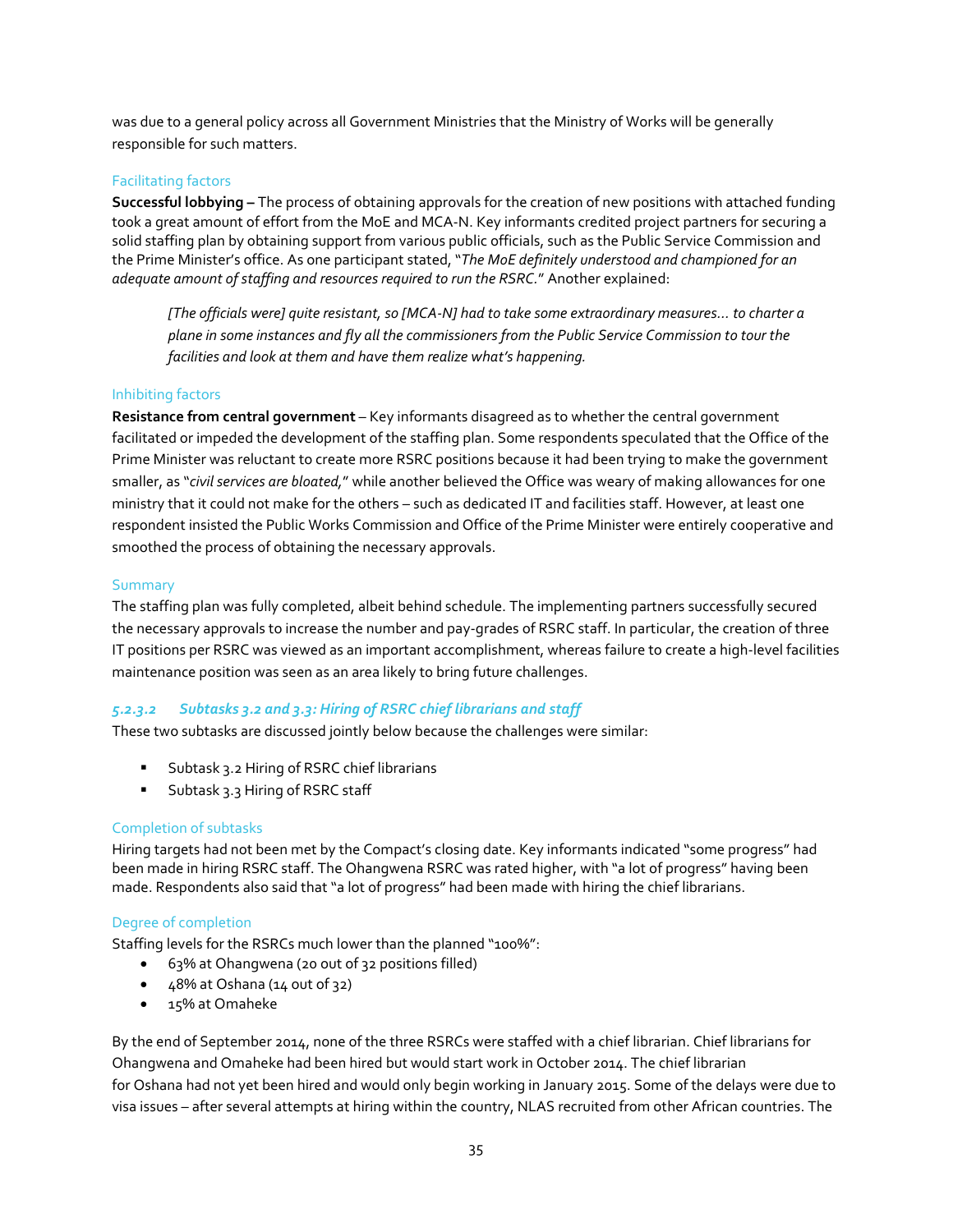chief librarians were ultimately hired from Zimbabwe and Tanzania. Other senior positions at the RSRC (e.g., senior librarians and IT systems administrator) were filled late, if filled at all by the end of the Compact. The venues had more success hiring library assistants, cleaners, and drivers.

The staffing rates had improved by the time of data collection, with all RSRCs at least two-thirds staffed: Ohangwena at 72%, Oshana at 68%, and Omaheke at 74%. Most senior librarian positions had been filled or were expected to soon be filled.<sup>[2](#page-35-0)</sup> No RSRC had employed a senior systems administrator. (Table 3 shows the number of positions filled as of March 2015.)

<span id="page-35-0"></span><sup>&</sup>lt;sup>2</sup> Three senior librarians were in process of being hired in Omaheke (applying for work permits).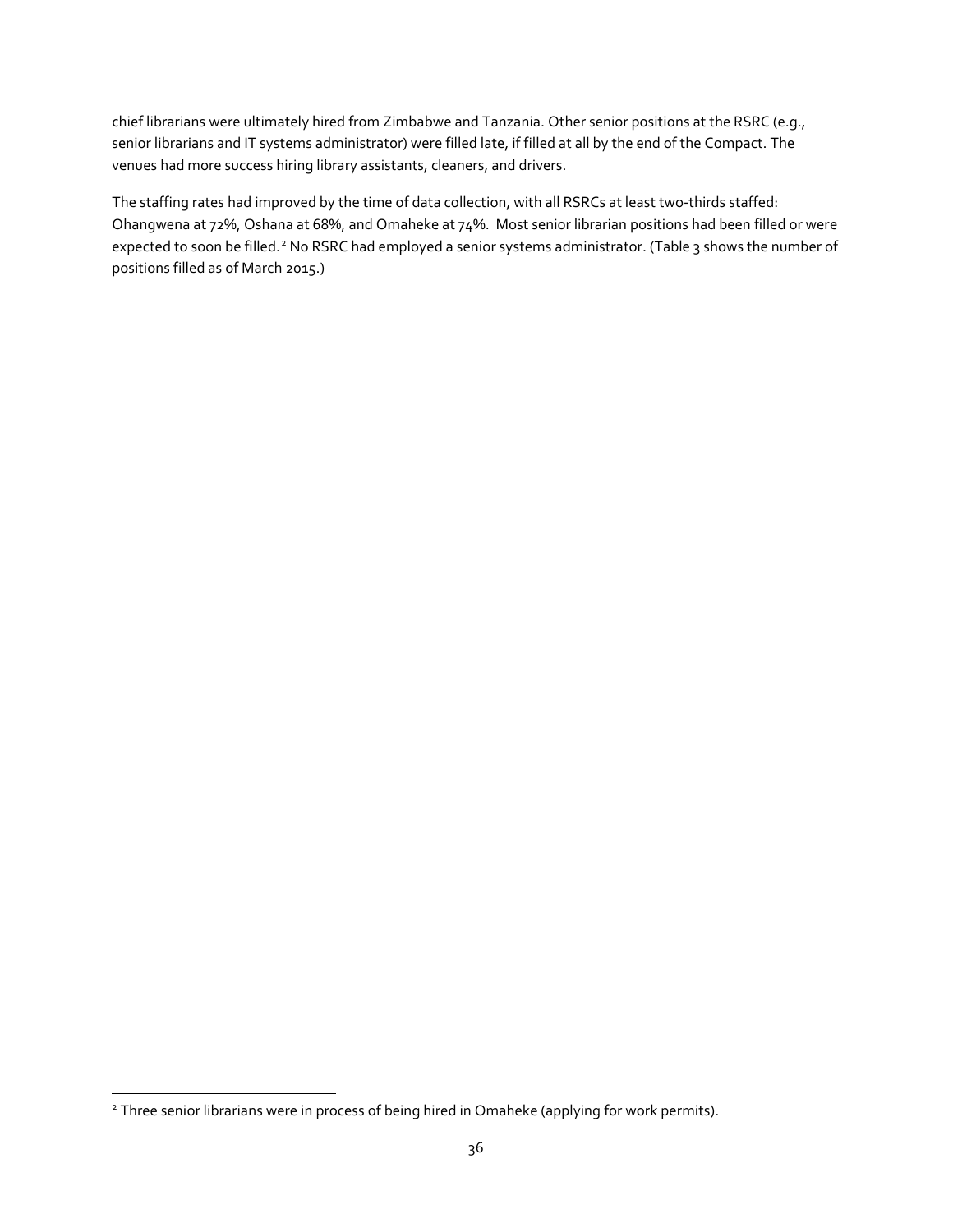#### **Table 3. Staffing levels as of March 2015**

| Position                                         | OKE<br>Filled  | OKE<br>Vacant       | <b>OSH</b><br>Filled | OSH<br>Vacant       | <b>OGW</b><br>Filled | <b>OGW</b><br>Vacant |
|--------------------------------------------------|----------------|---------------------|----------------------|---------------------|----------------------|----------------------|
| <b>Head of the Center</b>                        | $\mathbf{1}$   | O                   | $\mathbf{1}$         | $\mathsf{o}\xspace$ | $\mathbf{1}$         | $\circ$              |
| Senior Librarian                                 | $\mathbf{1}$   | 3                   | 4                    | $\circ$             | 3                    | $\mathbf{1}$         |
| Librarian                                        | $\overline{7}$ | $\mathsf{o}$        | $\mathsf{o}$         | $\overline{7}$      | 3                    | 3                    |
| <b>Senior Systems</b><br>Administrator           | $\circ$        | $\mathbf{1}$        | $\circ$              | $\mathbf{1}$        | $\mathsf{o}\xspace$  | $\mathbf{1}$         |
| <b>System Administrator</b>                      | $\mathbf{1}$   | $\circ$             | $\circ$              | $\mathbf{1}$        | $\mathbf{1}$         | $\mathsf{o}\xspace$  |
| <b>Computer Technician</b>                       | $\mathbf{1}$   | $\mathsf{o}\xspace$ | $\mathbf{1}$         | $\mathsf{o}\xspace$ | $\mathbf{1}$         | $\mathsf{o}\xspace$  |
| <b>Librarian Assistant</b>                       | 5              | $\overline{2}$      | 6                    | $\mathbf{1}$        | 4                    | 4                    |
| <b>Administrative Assistant</b><br><b>Office</b> | $\mathbf{1}$   | $\circ$             | $\mathbf{1}$         | $\Omega$            | $\mathbf{1}$         | $\circ$              |
| <b>Cleaners</b>                                  | $\overline{3}$ | $\mathbf{1}$        | 4                    | $\mathsf{o}\xspace$ | 4                    | $\mathsf{o}\xspace$  |
| Watchman                                         | 4              | $\mathsf{o}\xspace$ | 4                    | $\mathsf{o}\xspace$ | 4                    | $\circ$              |
| <b>Driver</b>                                    | $\circ$        | $\mathbf{1}$        | $\mathbf{1}$         | $\circ$             | $\mathbf{1}$         | $\circ$              |
| Total                                            | 23             | 8                   | 22                   | 10                  | 23                   | 9                    |

*Source: NLAS. (March 31, 2015). "RSRCs March staffing update" from the Ohangwena (OGW), Oshana (OSH), and Omaheke (OKE) RSRCs.*

## Facilitating factors

**Had a back-up plan** – Implementing partners anticipated staffing levels would fall short of 100%: "*The Ministry knew they didn't have the capacity for staffing… and they informed us. We foresaw that delay but they informed us that they had plan B.*" Plan B included temporarily releasing NLAS staff from Windhoek to prepare for the inauguration and get the RSRCs running. This proved to be an adequate temporary fix, but the larger challenge of filling library positions remained.

**Pro-active hiring in Ohangwena –** The Education Directorate in Ohangwena started hiring early. As such, they had larger staffing rates than the other RSRCs, despite not having a nearby community library to absorb staff from.

## Inhibiting factors

**National shortage of qualified library professionals** – Some attributed this shortage to UNAM only graduating around ten library science students per year. The shortage appears to be nothing new. One key informant provided context on the extent of the problem:

*[An] initial literature review and baseline assessment of the library industry [showed] over two-thirds of the professional library positions in the country were currently vacant…. That was before the regional libraries opened. So this then now you've doubled the number of professional library positions so now that rate has*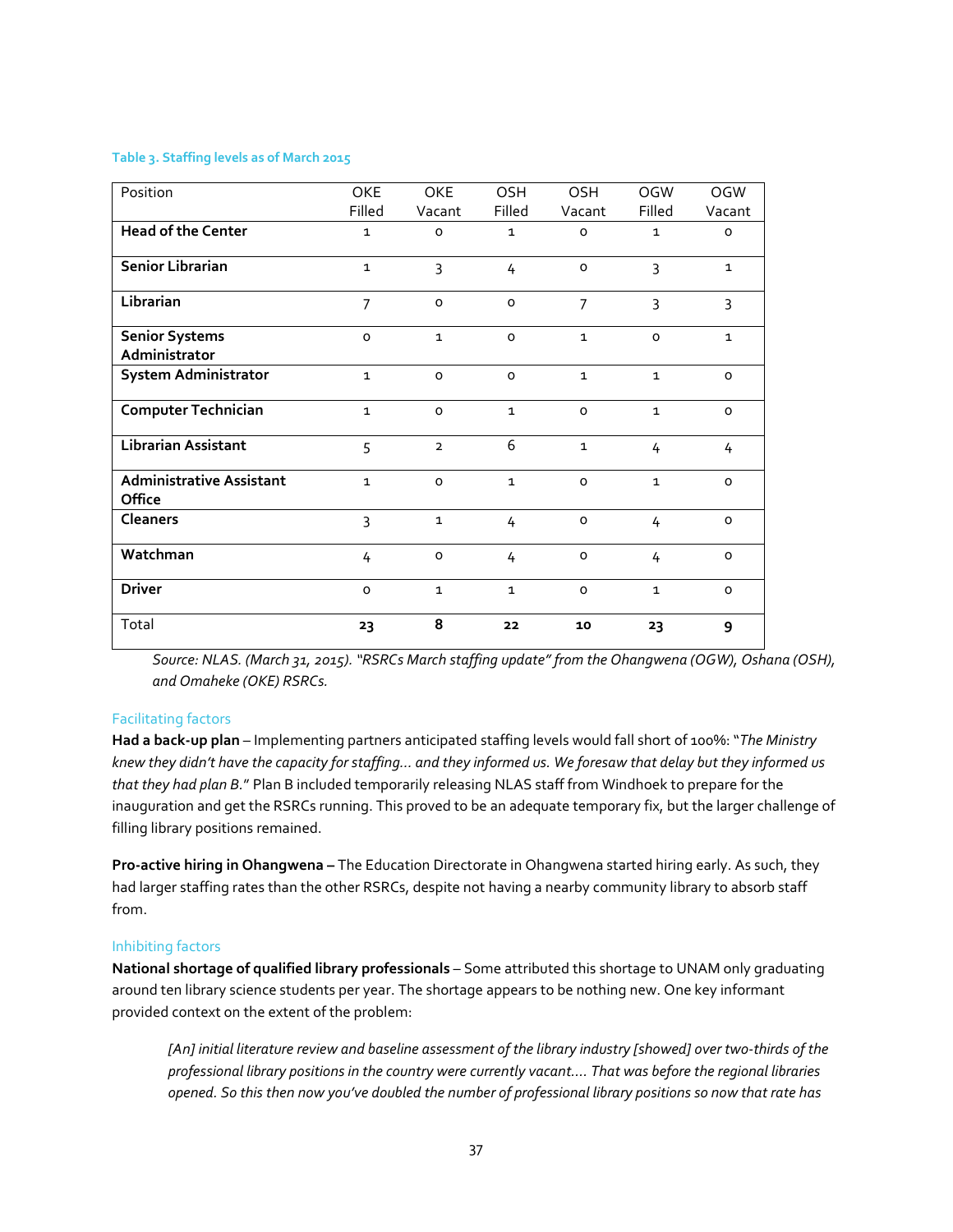*gone even lower…. you can see that assessments, even back in the year 2000, or even late '90s, identified this as a key thing that's holding back library services in Namibia, it's staffing.*

Additionally, a respondent noted that those who graduate from UNAM's program may still lack required skills, as "*The Library Science program does not offer the extensive level of professionalism and specialization that most countries would expect*." NLAS and IREX met with UNAM to discuss the possibility of extending the program by a year to allow students to acquire greater competences, but UNAM has been unable to implement the recommendations, as they lack sufficient personnel to carry out a longer program.

**Unprecedented size of RSRCs** – Aside from the Windhoek Public Library Namibia lacked any large public libraries prior to the RSRCs, and had no existing libraries operated with the community-orientation and scope of services anticipated by the RSRCs. With the exception of perhaps a few individuals working in university libraries and the national library system, the number of individuals in the country with adequate experience to lead an RSRC was very limited, and candidates were recruited from other countries.

**Slow hiring, particularly for foreign hires** – Approvals must go through the Office of the Prime Minister, the Permanent Secretary of Education, and the Ministry of Home Affairs, a process that can take up to a year. The MoE had to seek exemptions for the three chief librarian hires, which took a lot of lobbying and convincing. "*You get into the geopolitical battles at a regional directorate level that people don't want foreigners coming in and taking jobs from Namibians.*"

**Staff turnover** – For instance, Ohangwena lost five staff just before the opening, and another four who left within the following month

# **Summary**

When the RSRCs in Ohangwena and Oshana officially opened in September 2014, just days before the Compact closed, they were short staffed, with about one-third and one-half of positions vacant, respectively. Both had enough staff to open during the day, five days a week, and sometimes found opportunities to stay open in the evening and/or on Saturday, at the risk of overextending staff. The opening for the RSRC in Omaheke was delayed by two months, largely due to staff shortages. Due to an ongoing shortage of experienced librarians in the country, chief librarian positions and several higher-level positions remained unfilled at the end of the Compact, but recruiting efforts from outside Namibia were underway, ensuring that at least the chief librarian positions would be filled within five months of the RSRCs' public openings.

## *5.2.3.3 Subtask 3.4 Providing training to staff at each RSRC*

## Completion of subtask

Key informants indicated "a lot of progress" had been made with conducting RSRC staff training. Training at the Omaheke RSRC was rated lower than the others, as "some progress," because the venue had few staff members when the trainings occurred and did not receive core modules training.

## Degree of completion

The objectives for the training subtask evolved substantially over time. Operations training for staff was not highly prioritized in the earliest project plans. The design plan states only that "*some amount of budget [would be] set aside [for staff to] attend the training program being designed for teacher colleges and UNAM*" (MCC Project Design Plan, p. 5). Instead, the design plan focused on the creation of an income-generation training program that would provide key business skills to rural communities. But by 2009, program partners understood RSRC staff would need RSRC-specific training developed and implemented by a consultant (IPA p. 25). And by 2012, it was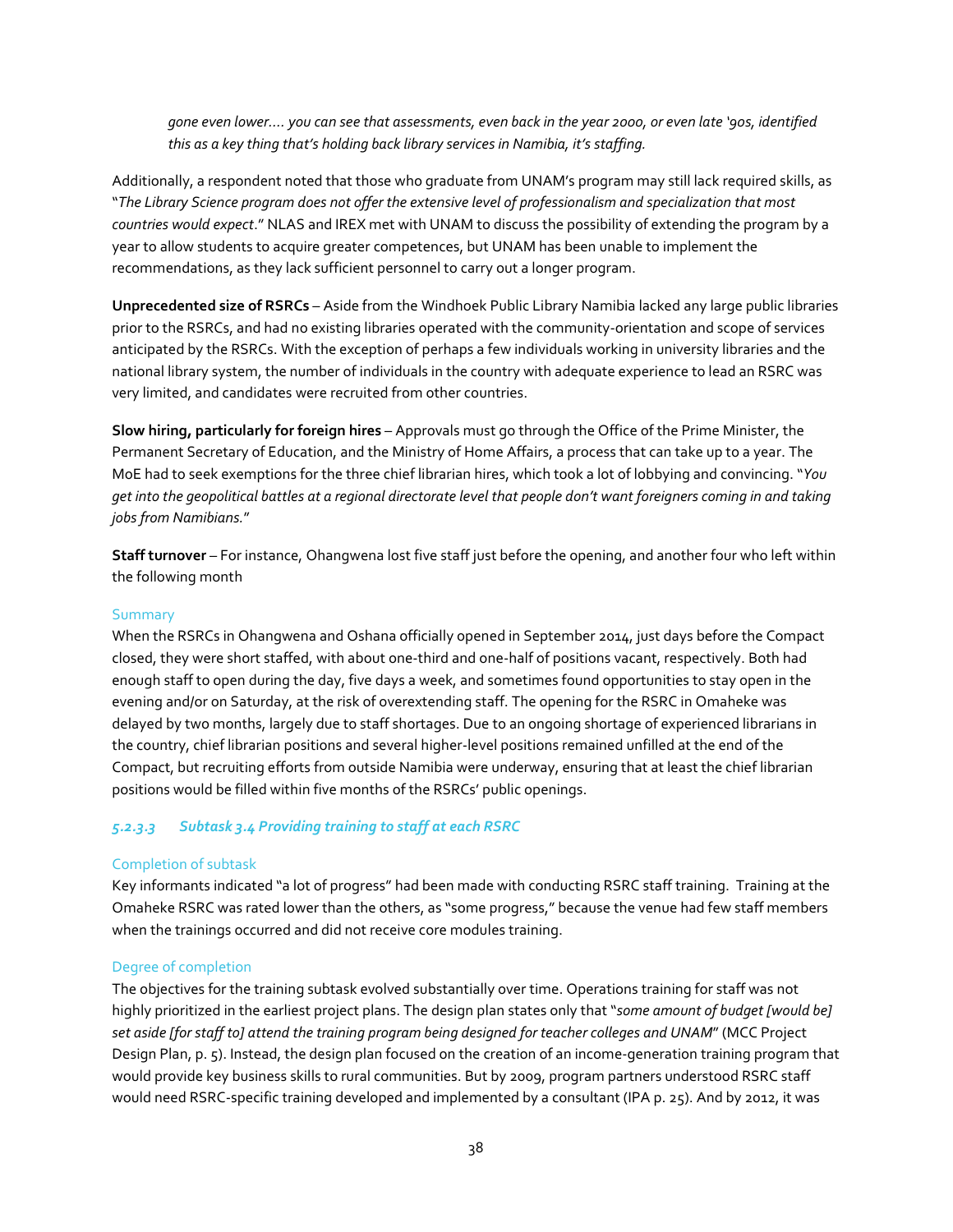clear the objectives of those staff trainings should be determined only after the technical advisors could conduct training needs assessments (RFP for Technical Assistance, p. 112).

Ultimately the results of training activities exceeded one target set in the Implementing Partner Agreement (i.e., approximately 47 staff members received training in administering library programs, far more than the target of six) and fell short of the other (i.e., no training was conducted on income-generation for rural communities). However, two RSRC staff learned about SME practices through the Ministry of Trade in Oshana and a section on business services was included in the Operations Training, attended by 47 staff. It is not clear if the staff members who attended the trainings were the appropriate persons. However, the chief librarians and some higher-ranking librarians did not participate in the trainings because they had not yet been hired.

An overview of training activities, completed or anticipated as of September 2014, is shown in Table 4. Most but not all training activities were completed before the Compact closed. Universal Knowledge Software (UKS) and the Mortensen Center Trainings had begun by the time of data collection, but those provided by the Information Training and Outreach Center for Africa (ITOCA) had not.

| <b>Type of training</b>                                               | Level of<br>completion | Number of<br>participants                          | <b>Notes</b>                                                                                                                                                                                                                    |
|-----------------------------------------------------------------------|------------------------|----------------------------------------------------|---------------------------------------------------------------------------------------------------------------------------------------------------------------------------------------------------------------------------------|
| <b>RSRC</b> master trainers<br>training of trainer<br>workshop (IREX) | Completed              | Oshana: 3<br>Ohangwena: 3<br>Omaheke: 2            | Staff members from all RSRCs were<br>present for the training in March 2014                                                                                                                                                     |
| Operations training<br>(IREX)                                         | Completed              | Oshana: 13<br>Ohangwena: 20<br>Omaheke: 13*        | Training conducted in April 2014 (Oshana<br>and Ohangwena) and August 2014<br>(Omaheke); the Operations Toolkit was<br>used as a quide                                                                                          |
| Community<br>information needs<br>assessment training<br>(IREX)       | Incomplete             | Oshana: 10<br>Ohangwena: 14<br>Omaheke: 1          | Training conducted in August 2014 in<br>northern regions only.<br>[See CNA, Task #1]                                                                                                                                            |
| Customer service<br>training (IREX)                                   | Incomplete             | Oshana: 15<br>Ohangwena: 19<br>Omaheke:<br>Unknown | Training conducted in June 2014 in the<br>North only                                                                                                                                                                            |
| IT training (IREX)                                                    | Cancelled              | N/A                                                | Not possible during Compact period due<br>to late internet installation. Training for all<br>RSRC staff was replaced by conversations<br>with a few IT staff, post-Compact, on how<br>to quide and mentor the rest of the staff |
| Facilities and<br>equipment training                                  | Incomplete             | Unknown                                            | One single-day training provided in<br>Ohangwena, plus orientations conducted<br>by individual vendors                                                                                                                          |
| ILMS training (UKS)                                                   | Ongoing                | <b>TBD</b>                                         | Training began after the Compact<br>[See Collections, Task #5]                                                                                                                                                                  |
| Leadership training<br>(Mortensen Center)                             | Ongoing                | <b>TBD</b>                                         | Vision workshops completed in July 2014;<br>trainings scheduled for 2015                                                                                                                                                        |
| Core competencies<br>training (ITOCA)                                 | Future                 | <b>TBD</b>                                         | Unknown                                                                                                                                                                                                                         |

# **Table 4: Overview of training activities (Source: IREX Training Report, 2014)**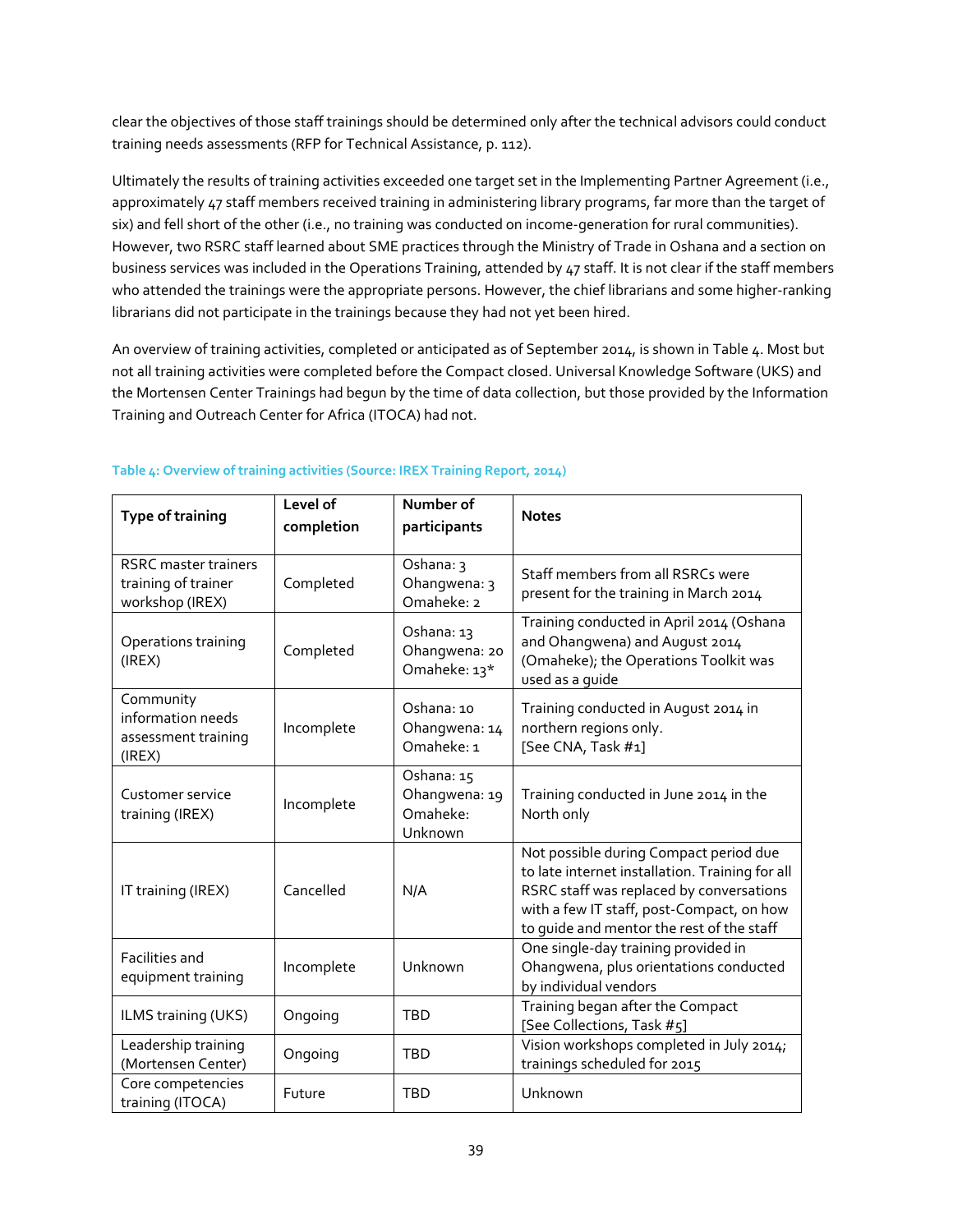\* There is a discrepancy between the staffing levels provided by key informants, and what is reported in IREX reports. Whereas IREX reports indicate that 13 staff had been hired at Omaheke, key informants suggested the number was much lower (roughly 5 staff). It is not clear which figures are accurate at this time.

# Facilitating factors

**Effective development and execution of training - Nearly all key informants held positive views of the IREX** trainings. Respondents said the workshops were effective, and that RSRC staff were appreciative and enthusiastic. One key informant explained how the post-training survey results indicated RSRC staff enjoyed the participatory approach to training, with its focus on sharing and "*departure from the traditional method of speaking and sort of consuming information.*" It was also participatory in that all RSRC staff, regardless of their role at the venue, completed the operations training together, which helped them "*speak with confidence*" about a variety of services at the RSRC public launches and feel they were "*all part of one team.*" Additionally, one participant said although IREX brought international training experience, they localized their methods well, that IREX "*Namibianized it*" very well and "*understood the rural areas [are] all kind of different.*"

# Inhibiting factors

**Low staffing levels** – Delays in staff hiring led to delays in training, as "*only those hired could be trained.*" Training activities were delayed to ensure an adequate number of staff could participate. If staffing and construction had been on schedule (completed by mid-2013), Compact-supported training could have continued into the first year of the RSRC operations. In particular, the IREX-trainer master trainers could have had more guidance as they got started organizing RSRC training workshops.

In addition, fewer training workshops were offered in Omaheke because it was behind in hiring. Higher-level staff with community-liaison roles, including the business librarian and school librarian, had not yet been hired and so missed relevant trainings, leading another respondent to wonder if the Omaheke trainings were effective when so few could attend.

And with no chief librarians hired and only a few librarian positions filled at the time of IREX's trainings, training participants lacked mentors. Some informants said IREX's trainings could have benefited from a chief librarian's guidance, mentorship, and practical perspective and that lower-level staff could have used mentoring from senior librarians: "*A lot of our staff are new. This is their first job so there's that gap where you need experienced people who'll guide them.*"

**Internet and IT installation delays** – IREX's training assessment had established IT training as a core need for all RSRC staff, but the training was not offered because the internet was only connected days before the Compact ended, leaving staff unsure how to use the audio-visual equipment and IT network, in particular. Likewise, the ILMS system was not operational in time for the training, and so ILMS training had to continue post-Compact.

**Time constraints before the public opening** – Many respondents noted that the amount of training provided for the solar panels, air-conditioning, security system, sprinkler system, and other facilities equipment was inadequate. Facilities training was curtailed to one day-long event offered at the Ohangwena RSRC for staff across the three RSRCs.

**Disjointed contractor orientations** – This approach to equipment training wasn't conducive to staff learning. As described by one respondent: "What you ended up having was a handful, 15 different contractors delivering their own orientation on their own specific system without a lot of coordination or combining the component parts to a bigger picture...."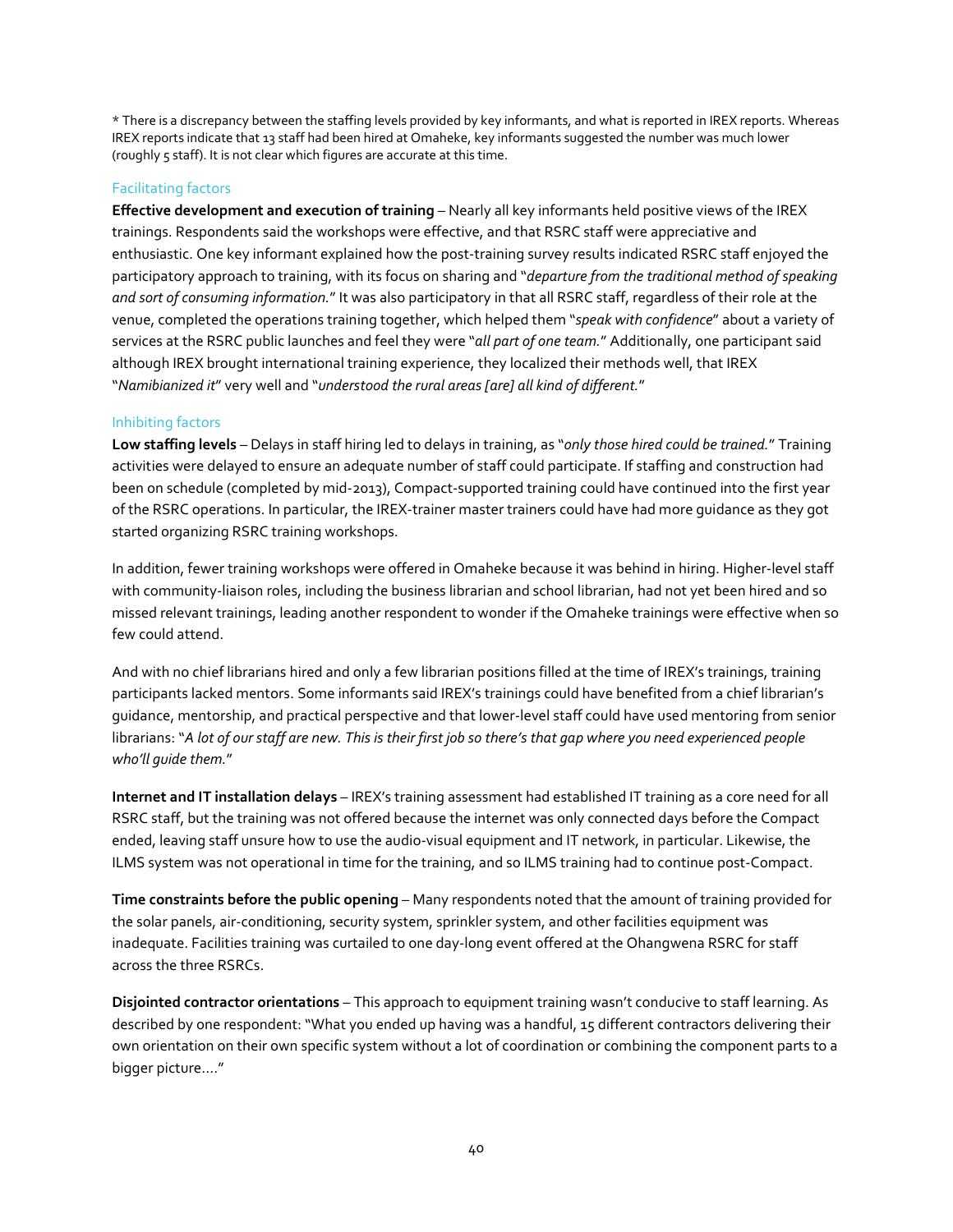# Summary

Omaheke RSRC staff were provided with fewer training opportunities than in the North, IT training was not offered at any RSRC, maintenance training plans were curtailed, and the master trainers did not get to practice their new skills under IREX's supervision. Moving forward, new and ongoing trainings may be provided by RSRC master trainers, ITOCA, Mortensen Center, and other MoE partners.

# **5.2.4 Task 4: Facilities**

Based on early program documentation, plans for the RSRC facilities did not change significantly over time, although they were developed in more detail by the program's implementation partners. Expected outputs can be grouped into four areas:

- 1. Three RSRCs would be constructed in underserved areas (Compact, 2008).
- 2. Each RSRC would include the following features (IPA, 2009; RFQ for a Performance Evaluation, 2013):
	- o Two-room study area (100-200 study places)
	- o Library hall
	- o Computer training room
	- o TV and media room
	- o Research rooms
	- o Two community meeting rooms
	- o Librarian office
	- o Full equipment and furnishings
	- o Solar panels
	- o Environmentally friendly design
- 3. The RSRCs would be open to the public by the end of the Compact (M&E plan, 2013, Annex 2-p. 6).
- 4. The MoE will ensure that the RSRCs are properly maintained (IPA, 2009, p. 24)

# *5.2.4.1 Subtasks 4.1, 4.2 and 4.3: Designing, constructing and furnishing RSRC facilities and grounds*

The following tasks are discussed together because they had similar results:

- Subtask 4.1 Designing RSRC facilities and grounds
- Subtask 4.2 Constructing the RSRC buildings
- Subtask 4.3 Furnishing RSRC facilities and grounds

# Completion of subtasks

The three RSRC facilities were designed, constructed, and furnished before the end of the Compact. Over fourfifths of respondents rated these subtasks as "fully completed."

# Degree of completion

The facilities were constructed before the end of Compact, but still a year behind schedule. Construction in the North (Oshana and Ohangwena) was finished about a year before the end of the Compact, and in the East (Gobabis), about six months before the Compact closed. Early plans showed the RSRCs opening in March 2013, but they officially opened to the public over a year later: Two RSRCs – the Oshana RSRC on Sept 17, the Ohangwena RSRC on September 18, and the Omaheke RSRC on November 25, 2014.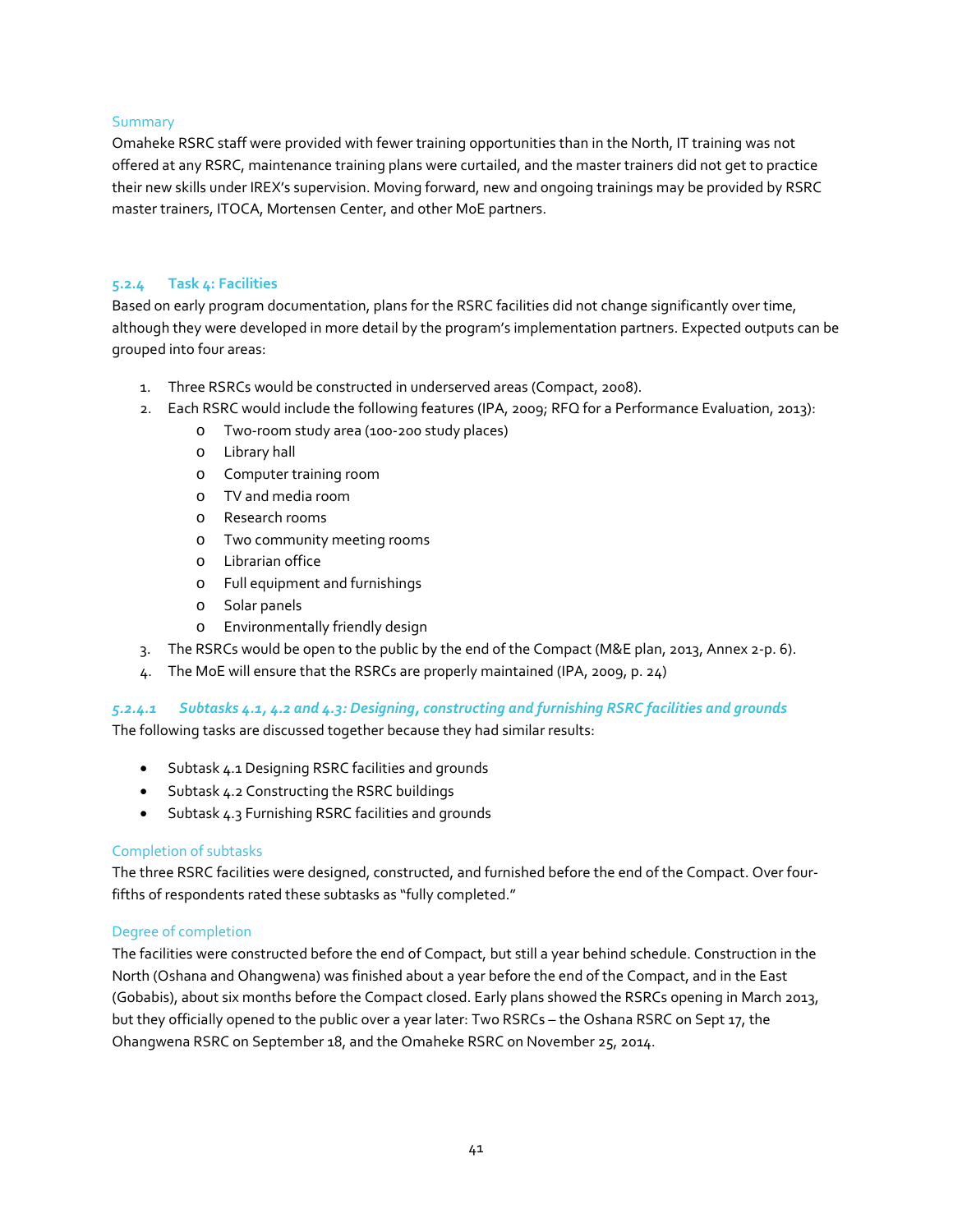# Facilitating factors

**Project management** – Key informants indicated that MCA-N did well to begin planning RSRC infrastructure early, expect delays, and utilize a flexible work plan. Others noted MCA-N managed contractors well using a strong system of environmental and social controls, reporting requirements, and contractor incentives.

# Inhibiting factors

**Cumulative delays** – The twelve-month construction delays were cumulative. To start, the bidding process took longer than expected because the firms that responded to the initial bid lacked adequate capacity to complete the project, a problem respondents attributed to a lack of available contractors in the country. The timeline could not be extended to accommodate rebidding because the length of the Compact itself could not be extended. As one person explained: "*It was difficult to say, 'Increase the time,' because you only have five years, you cannot increase the time.*" The design process moved quickly and was only slightly behind schedule. More substantial delays accumulated during construction. The contractors had 15-month contracts but built for almost a year longer than that.

The Compact's firm deadline and construction delays may have negatively affected quality of subcontractors' work. One well-informed respondent suspected that the quality of some work was compromised: "*I think some of the work was rushed away and the quality wasn't there and everybody was desperate to get it finished and signed off*." Part of the problem was that the contractors finished their work very close to the MCA-N deadline, such that MCA-N could not request changes during the agreed-upon twelve-month defect notification period:

*You have issues, snags and defects that were never addressed by the contractors. You know, latent defects…. Those things on the snag list, some the contractors attended to them, [but] some [of the contractors] just sort of tried to wait it out until pretty much [MCA-N was] out, and they never got around to them…. We didn't have a year to observe everything… you're supposed to go through at least one rainy season*.

Indeed, all three RSRCs leaked during the first rainy season, as indicated by interviews and media coverage (See Annex 3 for the media analysis summary). However, MoE inherited the contracts from MCA-N and respondents stressed that they have been working with the contractors on repairs as needed.

**Disagreement about RSRC features** – The architect and MoE often disagreed on aesthetic and functional design for the RSRCs. MCA-N became something of an arbiter, albeit MCA-N staff often had differing opinions, as well. The debates and change requests likely slowed construction. One participant explained, "*We were pretty much designing up until the end of the construction.*" Key informants spoke of sizeable disagreements about the following RSRC features:

- Resolved satisfactorily
	- o Balustrade design
	- o Pillar design cement vs. color finish
	- o Exposed AC ducts vs. a ceiling
	- o Quality of bricks used
	- o Unisex children's restroom vs. two separate restrooms
	- o Sliding door with glass for children's section vs. open
	- o Location of public computers
- Not resolved satisfactorily, for at least one key informant
	- o Floor finish cement vs. dust-avoidant/decorative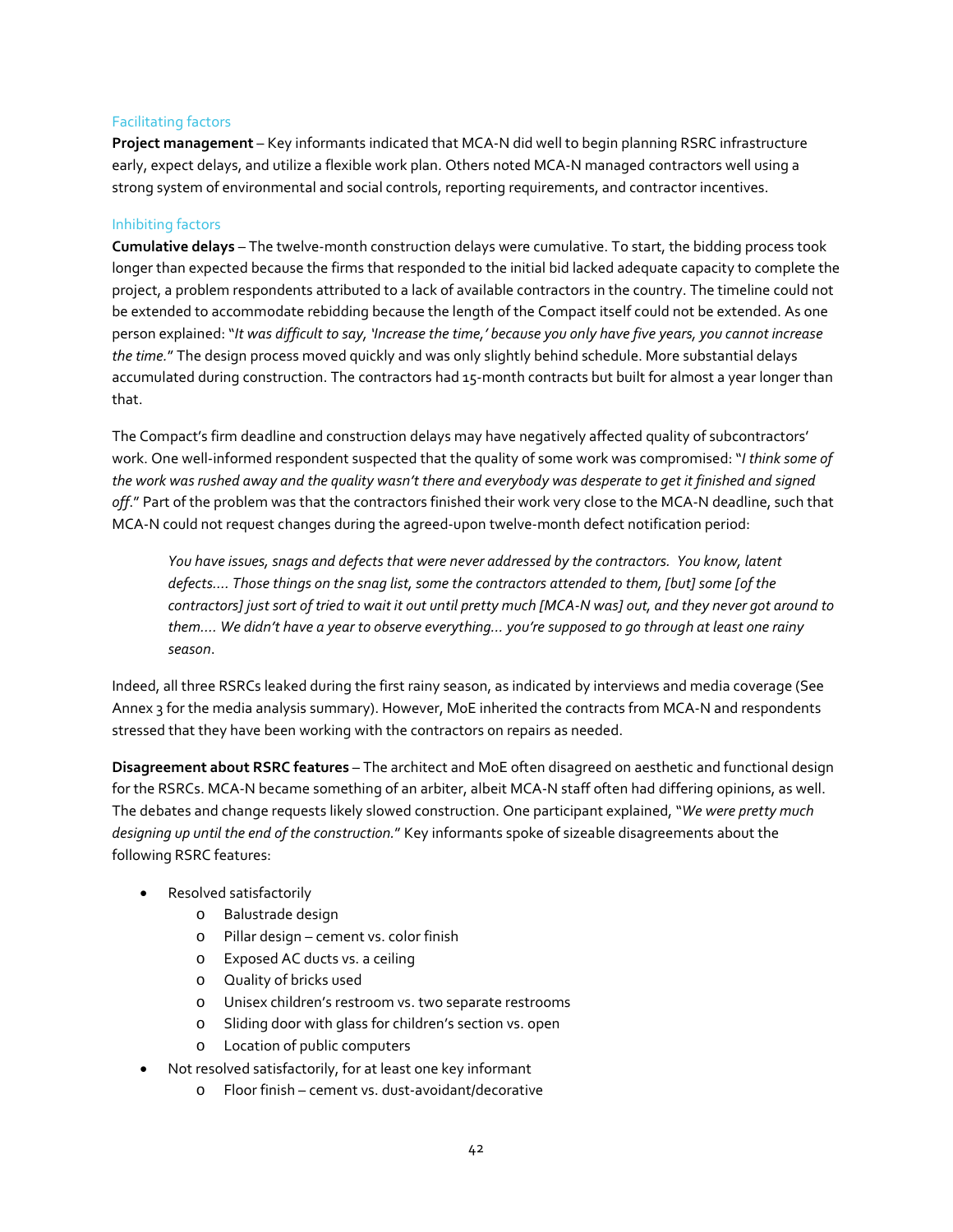- o Locker size
- o Windows that can vs. cannot be closed
- o Business section location, layout, and furniture
- o Immoveable book shelves and office furniture

**Challenging consultation process** – Key informants noted that the MoE did not attend site visits during the first three months of construction or provide feedback on design plans early enough, instead waiting until features had been installed before expressing disapproval and asking they be changed. However, others described how the architect's consultation style was not suited for their client, the MoE, explaining that the design reports and drawings were too technical. "*We're not engineers, we're librarians*," one respondent said. Another said the site meetings were conducted in a way that *"[bamboozled] people with technical information*" such that the architect "*assumed a lot and went ahead quite quickly.*" Some key informants felt too many of MoE's concerns were brushed aside and the architect made too many assumptions about library operations. In the words of one respondent: "*Now, the inside of the building, and what goes inside, and what has to be done inside, the architects should trust librarians' opinions about that.*"

# **Summary**

The RSRCs were fully designed, constructed, and furnished during the Compact period. These subtasks were not significantly affected by changes in the RSRC program timeline. However, the twelve-month construction delay ultimately delayed other RSRC tasks, such as installing IT equipment and training staff.

Additionally, some key informants expressed dissatisfaction with the RSRCs' design, construction, or materials choices, mentioning the following concerns:

- RSRCs leaked heavily during the rainy season (See Annex 3 for media analysis summary)
- The Oshana RSRC does not have a defined business space conducive to business users
- The cement floors get too dusty
- Too much sound carries at the Omaheke RSRC
- The wood bookshelves are being "*eaten away*" (presumably by termites)
- Lockers are too small to hold bags; magazine shelves were repurposed as lockers at one RSRC
- The RSRC offices get too much sun

# *5.2.4.2 Subtask 4.4 Maintaining RSRC facilities*

## Completion of subtask

This subtask was not completed, as program partners had not produced a clear and sustainable plan to maintain the facilities after September 2014. However, key informants generally indicate that "a lot of progress" had been made.

## Degree of completion

Beyond basic grounds-keeping and cleaning, maintenance activities are less subject to evaluation since the RSRCs were hardly in use by the end of the Compact period. Maintenance is therefore considered in terms of the existence of a coherent maintenance plan. To some key informants, it was not clear who would perform routine maintenance and repairs or where the funds for such services would come from. Respondents were not aware of a process for dealing with facilities issues at the RSRCs or a long-term maintenance strategy as of September 2014.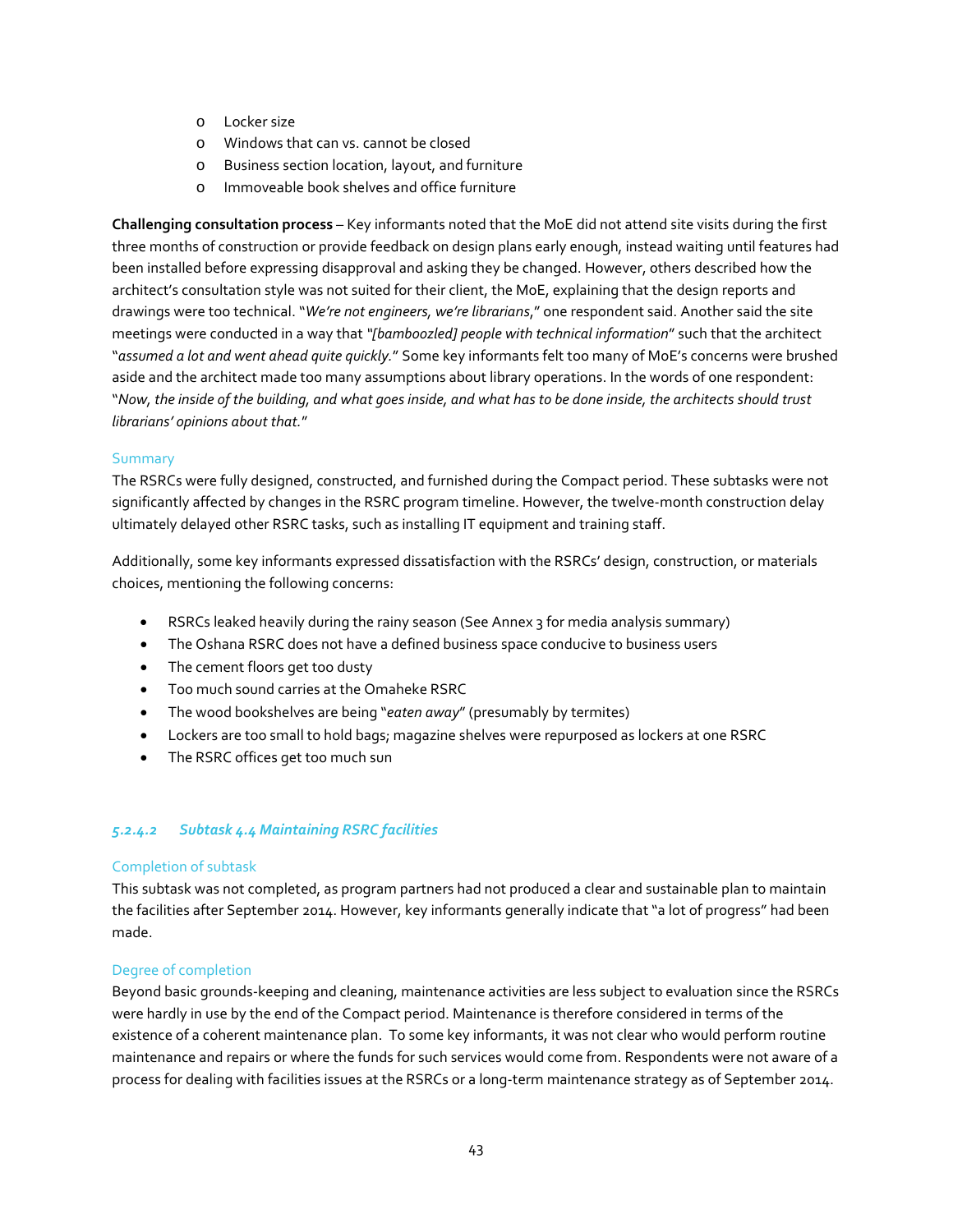Several key informants felt that a dedicated staff person would be needed for maintenance given the sheer size of the facility, yet this was not possible given government policies and staffing structures. Key informants stated that the Ministry of Works would be technically responsible for the maintenance and renovation of the RSRCs, as well as all government installations, yet practically they believed that the Ministry would be too overburdened to respond reliably. One informant explained that MoE maintenance funds are usually targeted towards the construction (or re-construction) of schools and not minor rehab works, and that "*libraries… were at the bottom of the priority list*." Some respondents expected that NLAS would need to secure maintenance contracts with private firms, which would be too costly to sustain. (The evaluators did not confirm whether or not NLAS had a dedicated maintenance budget.)

There was also some ambiguity about who would cover the costs of future repairs. For example, an article in *New Era* on Oshana's leaking roof showed that covering costs may require negotiation across government departments:

*The Deputy Director of Education in Oshana Region, Immanuel Aipanda… concurred that the contractor was called in to rectify the leaks shortly before the inauguration. However, at the moment, his office is negotiating with the education head office in Windhoek in partnership with the Ministry of Works and Transport to find an interim solution to seal the roof. "We are in negotiation with the head office to see where we can secure funds to seal the roof," said Aipanda* ["N\$54-million library leaking…six months after it opened," 2015].

Given the media attention, it appears the contractor came back to fix the problem in order to maintain their business reputation ["N\$54-million library leaking…six months after it opened," 2015].

Also, some respondents doubted that regular RSRC staff would be prepared to troubleshoot facility maintenance issues. Although some RSRC staff received about six hours of training on facilities maintenance, several key informants felt the duration of the training was not sufficient or staff did not have the requisite skills and experience to absorb the material. Likewise, individual vendors provided short trainings on their own equipment, but the piecemeal approach wasn't conducive to staff comprehension. As stated by one key informant:

*We were supposed to get training on how to use the solar energy, but because the building was delayed there wasn't enough time. They didn't have proper training. It was just a quick walk through. And also we were supposed to have very clear guidelines left behind after the training…. Staff members were also supposed to be trained on… how to use the generator… someone has to know how to operate it. So that training, I think fell between the cracks*.

## Facilitating factors

**Low-maintenance design** – From the outset, the RSRCs were designed and furnished to minimize future cleaning and maintenance needs.

#### Inhibiting factors

**Reduced contractor defect notification period** – Due to construction delays and MCA-N dissolving at the end of the Compact, it was unclear to what extent contractors would continue supporting their work after September 2014, despite the fact that some were only six months in to 12-month and 18-month contracts.

**Facilities maintenance position not created** – As such, to fix problems as they arise, the MoE will need to work with their single maintenance staff person or the decentralizing Ministry of Works [see also Subtask 3.1].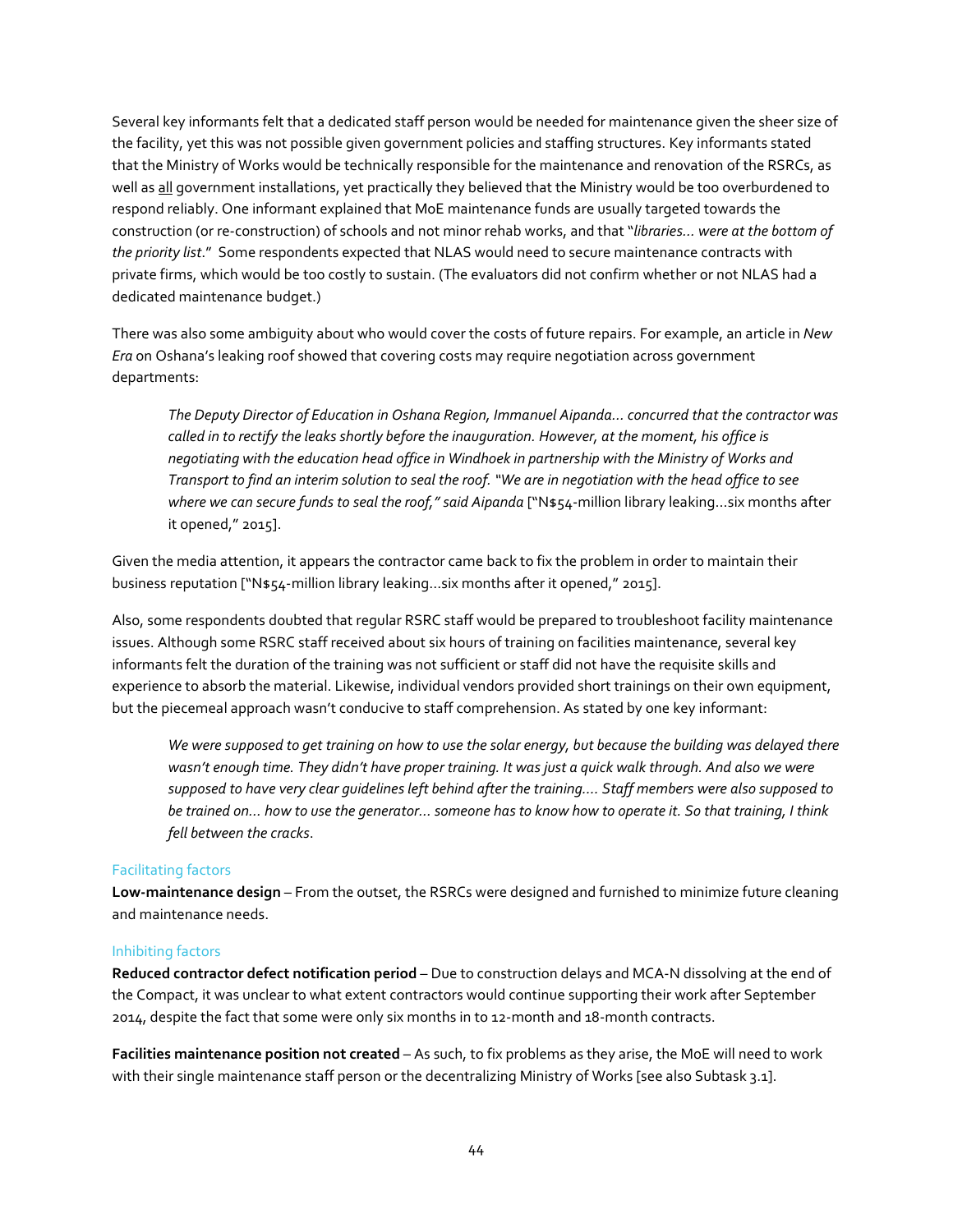# Summary

The maintenance subtask was not complete by the end of the Compact. The subtask was affected by changes in the RSRC program, including changes in the program timeline (the result of construction, staffing, and training delays) and a change in staffing plans and recruitment (the MoE was unable to secure maintenance staff personnel).

# **5.2.5 Task 5: Collections**

The Implementing Partner Agreement indicated that the MoE would provide "*all necessary study resources (e.g., books, CDs, DVDs)*" prior to the planned completion of the RSRCs (IPA, p. 23). Desired materials included:

- Non-fiction sensitive to community needs and languages (MCC Project Design Plan, p. 3).
- Study materials for all levels, all documentation published in and about Namibia and the region [including] policies, consultancy reports, legislation, statistics, monographs and periodicals), (MCC Project Design Plan, p. 4).
- Materials for self-help skills development and micro-enterprise development

This task also includes the procurement of an Integrated Library Management System (ILMS), a system used to track library items and maintain patron records, among other functions. Plans to procure, install, and train staff on the ILMS were not a part of the initial RSRC project plans, but emerged later in the RFP for Technical Assistance (2012).

# *5.2.5.1 Subtask 5.1 Developing, acquiring, and managing collections*

# Completion of subtask

Key informants observed that "a lot of progress" had been made by the implementing partners in their efforts to develop, acquire, and manage a collection for the RSRCs. Although almost half of respondents provided a lower rating, indicating "some progress" had been made.

# Degree of completion

Early project documents did not specify a target number of library materials (e.g., books, ebooks, DVDs, games, etc.), and opinions varied on how much of the collection should be purchased up front versus overtime, making it hard to determine the level of completion for this subtask. Results were as follows:

- By the time the Compact closed, MCA-N had purchased a core collection of about 4,000 items for each RSRC. MCA-N estimated an RSRC could hold roughly 30,000-35,000 books.
- Books and other materials were successfully sourced from several entities. Items in the core collection were purchased from international booksellers (obtained by MoE with selection help from IREX and funds from MCA-N). Digital collections were purchased or identified for no cost. The MoE's more limited collections budget provided various materials, including children's books, educational software, DVDs on school subjects, toys, and games. Also, at two of the RSRCs, collections from nearby, closed community libraries were transferred into the new RSRC buildings.
- NLAS developed a collection development policy for the RSRCs with IREX's support. However, there was some disagreement as to whether NLAS had adequate time and capacity to complete every step involved with book selection and procurement before the RSRCs opened.
- At the time of the interviews, at least two key informants felt a shortage of books would hamper library outreach efforts to the schools and community centers visited by an MLU. Additionally, the RSRCs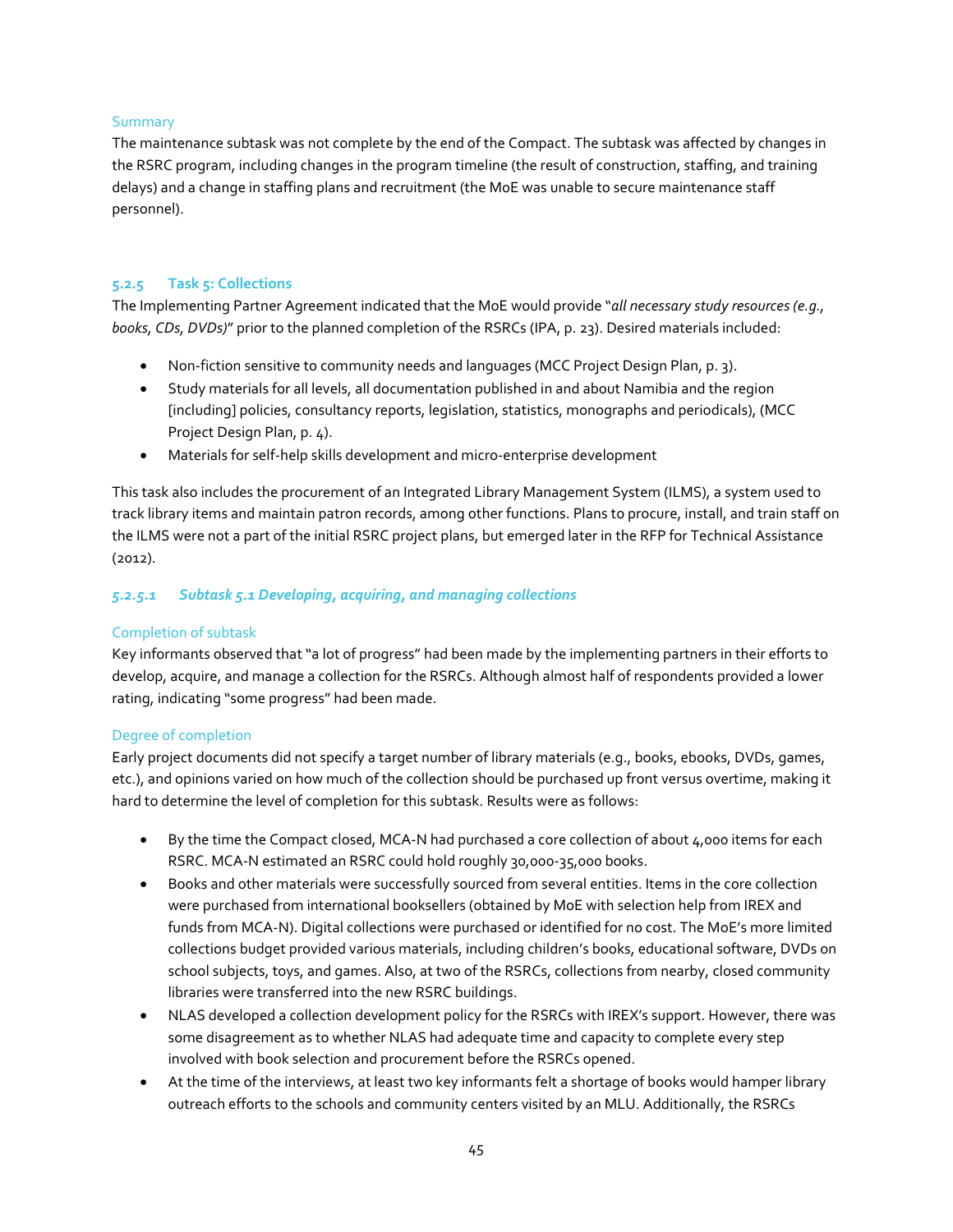reportedly lacked important materials, including resources in local languages and resources for distance learners and professionals (e.g., medical books).

• The RSRC collections continued to grow after the Compact closed. According to some, DVDs and books purchased by MCA-N arrived into November and December, respectively, and thousands of books transferred from two closed community libraries were still being processed for circulation.

#### Facilitating factors

**MCA-N surplus funds allocated to collection development** – At the outset, MCA-N had not planned to purchase books, but with a surplus of funds (due to favorable exchange rate fluctuations) and concern about possibly empty book shelves at the new RSRCs, MCA-N agreed to a N\$2 million collection top up, which was expanded to US\$3.5 million [respondent's estimate] via two tenders.

**Diversification of sources for collection development** – Items in the core collection were purchased from international booksellers, transferred to the RSRCs from two community libraries the RSRCs were replacing, purchased with limited MoE funds, or obtained for free (such as digital collections identified by IREX).

#### Inhibiting factors

**Largest book tender canceled** – An order for 12,000 volumes, totaling N\$6 million, was not delivered before the Compact's deadline of September 16, 2014. Just 400 titles were delivered on time. Key informants held the vendor responsible for the failed purchase, speculating that the vendor had a difficult time procuring books from different publishers, did not understand that conditions of their contract, and/or had realized too late that the books needed to be processed with labels before delivery. (See Annex 3: media analysis summary.)

**Potential political obstacles in the book tender process** – One source asserted that NLAS came under outside pressure to select a particular book vendor and/or specific book titles. The contractor was not ultimately selected, but the politicking process may have caused a delay that shortened the timeline for the aforementioned failed procurement.

**Book processing delay** – Although a significant proportion of the books, videos, and other reading/learning materials the RSRC's had received were on the shelves by opening day, some of the books transferred from defunct community libraries remained in RSRC storage rooms because the RSRCs lacked staff, training, and equipment to process them. For instance, bar codes were only delivered at the beginning of 2015.

#### **Summary**

Project documentation did not establish a target number of volumes for the RSRCs, making it difficult to assess the extent to which a "necessary" amount of books, DVDs, and other items were procured. Although a core collection is in place and the collection has room to expand, the limited availability of specialized materials may hinder outreach programs, school library programs, and distance education programs, and the experiences of RSRC visitors looking for just the right resource. MCA-N dedicated substantially more funds to collection development than was initially planned, but a setback from a failed book order left major gaps within the collection.

The subtask was affected by the changes in the RSRC program, including changes in duties and responsibilities and changes in the program budget. Specifically, MCA-N (and, by extension, IREX) stepped in to help when NLAS lacked personnel to select titles and manage book tenders, and when MCA-N contributed funds for collection development after locating additional project funds when the RSRC Activity ran under-budget.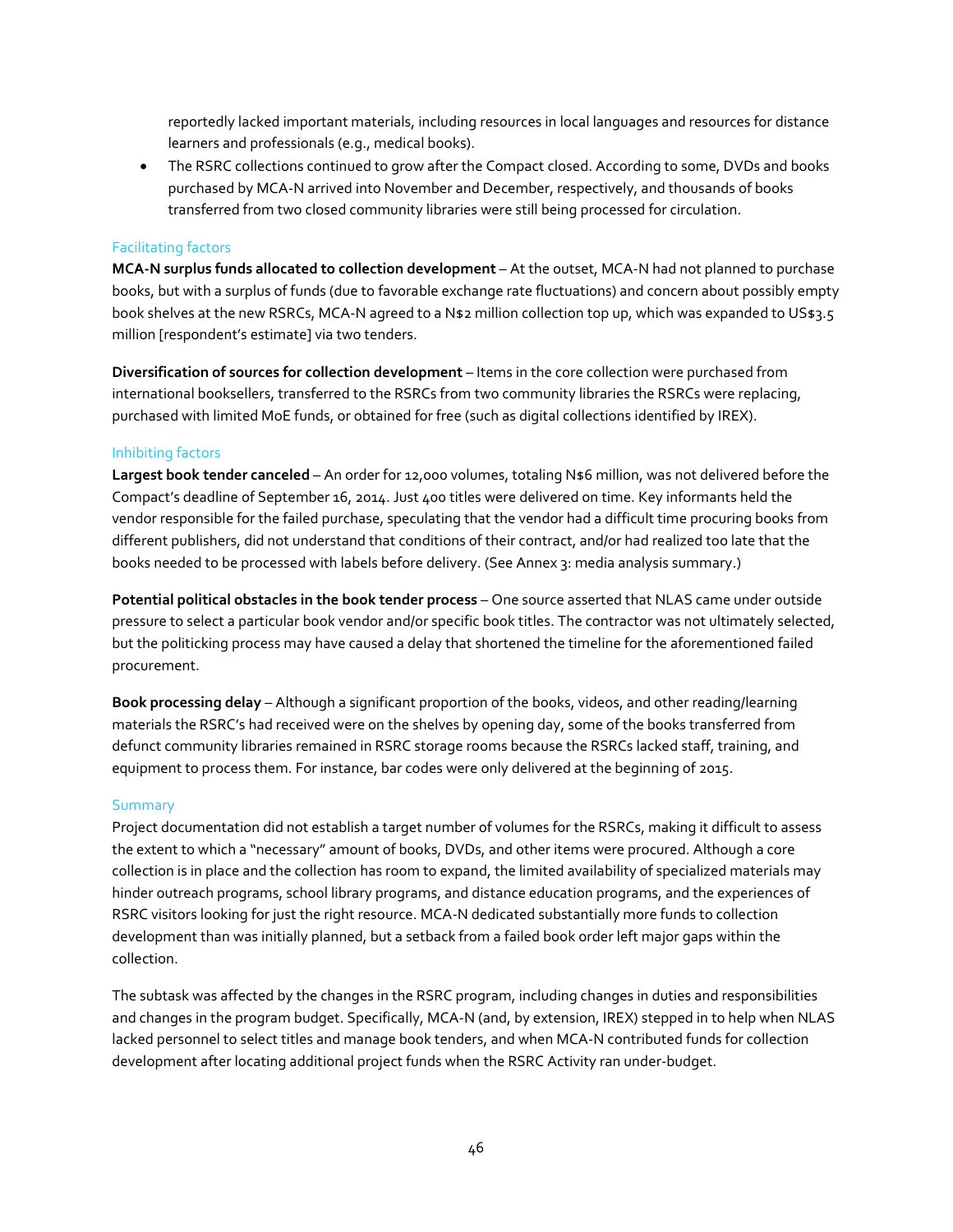# *5.2.5.2 Subtask 5.2 Purchasing, installing, and configuring the ILMS*

#### Completion of subtask

Universal Knowledge Software (UKS) delivered the Integrated Library Management System (ILMS) by the end of the Compact. Key informants provided a median rating of "a lot of progress" for implementing the ILMS system, while the most common rating was somewhat lower, at "some progress."

#### Degree of completion

MCA-N was able to compensate for shortages of IT capabilities within the MoE directorate by purchasing a commercial system that wouldn't need as much on-site support; however, the MoE will bear the annual costs of the subscription post-Compact. Prior to September 16 2014, UKS had successfully established a secure hosting environment with a partner organization in Windhoek, configured the ILMS software, and was ready to deploy the ILMS system at the three regional libraries. However, staff training on the system was incomplete and problems with RSRC internet connections, circulation equipment prevented the system from being reliably used until months after the Compact closed. Respondents indicated that several ILMS trainings occurred after September 2014.

At the time of data collection, the extent to which staff had adopted the ILMS system was unknown. Some key informants doubted the system was being fully utilized yet. One respondent emphasized the role NLAS management or RSRC leadership could have in driving adoption:

*There needs to be a strategic kind of pressure to say okay, now its April. How many people are using it, and*  what's the functionality of the ILMS? Are we using this component and this component? Because we don't *want things to be redundant.*

## Facilitating factors

**MCA-N surplus funds allocated to ILMS**– MCA-N did not initially intend to support the development of an ILMS system, but after consultations with NLAS and IREX, and finding surplus funds due to a favorable exchange rate, MCA-N committed to funding the procurement of a commercial system and technical assistance from IREX. The implementation partners agreed this was imperative: "*It likely is impossible to manage something on the size of an RSRC at the service that was envisioned without an automated library digitized catalogue library management lending system."* It was perceived at the time that NLAS would not have adequate IT support within the Ministry of Education to operate an open source system.

**Contractor expertise and relationships** – Key informants indicated IREX and UKS performed their responsibilities well. IREX helped to look realistically at the operating environment, choose a system, and work out desired features. UKS and NLAS had a good working relationship, and shortly after the Compact closed, UKS had signed on to continue providing training and systems support to NLAS.

#### Inhibiting factors

**Late configuration in Omaheke** – The Omaheke RSRC was not ready for ILMS installation until after the Compact closed. However, the ILMS was working in Omaheke by the time of the RSRC's grand opening.

**Late internet installation** – The internet had been connected operational in Oshana and Ohangwena shortly before the public launches and was not yet functioning smoothly.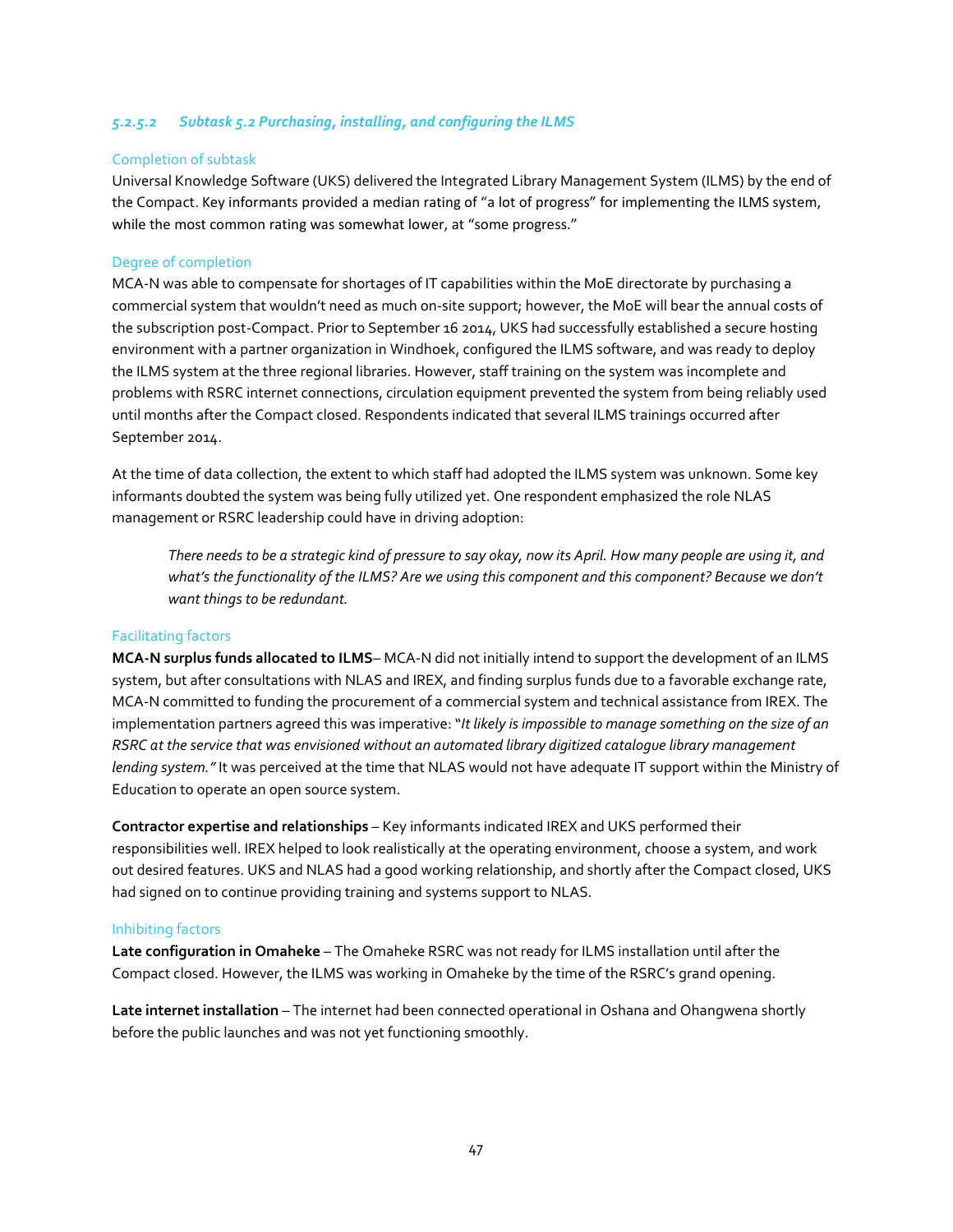**Peripherals not operational** – A few key informants stated that the RSRCs were unable to integrate the peripherals (e.g., receipt printers and card machines) with the ILMS system by the time of the public launches and were still having challenges six months later.

**Staffing delays** – Delays hampered training and adoption. In the words of one respondent, "*The ILMS was ready before there were librarians to use it*…." Several staff hired in the months between the ILMS training and the public launches in September 2014 were not trained before the Compact ended. One respondent noted senior staff with more advanced computer skills could have facilitated day-to-day ILMS use and adoption had they been hired at the time. Ultimately, even those who had been trained early required more training.

**Ongoing costs** – NLAS has concerns about paying for the commercial system into the future, but also saw the ILMS system as integral to operations.

## Summary

Interview data indicates that ILMS development and installation went smoothly from the side of UKS. Nevertheless, full utilization of the ILMS ran behind schedule due to project delays with the following activities: internet installation, computer installation, and staffing – particularly in Omaheke, where the system was not available until after the Compact closed.

## **5.2.6 Task 6: Relationships**

For the most part, expectations about relationship-building can be found in operational manuals and reports that describe the service development, service delivery, outreach, and marketing duties of RSRC staff. At the RSRC Activity management level the only indications of relationship building expectations are found in two sections of the IPA between MoE and MCA-N, and they focus on technical issues related to procurement and contract management for construction and technical assistance:

- Section 5.3.2.11 states that for each RSRC, the MoE would "*facilitate the participation in the quarterly construction site consultative meetings*" of representatives from the regional Education Directorate, regional government, Ministry of Works and Transportation, municipal council, and traditional authority.
- Section 5.4.1.1 states that MCA-N would handle procurement and contract management for the technical consultants. [IPA, 2009]

With the exception of education partners and community libraries, there is no clearly stated requirement for program management or RSRC staff to build specific types of relationships with the eight specific types of partners identified in the pre-interview questionnaire. The clearest targets are associated with education: "*RSRC outreach will focus on connecting with local schools, distance learning programs, and community libraries to meet the information needs of patrons without access to resources for their education*" (IREX, Strategic Plan for Regional Library Service, June 2013, p. 30). In the other areas the expectations are fairly generic and contextual in nature, e.g.:

- **Relationships with education and business institutions**: "*RSRC staff create partnerships with relevant agencies and organizations to provide targeted support*" (for distance learning, employment information, business development services; IREX, Strategic Objective Implementation Plan, April 2013, p. 9)
- **Relationships with government departments**: "*RSRC staff will provide direct access in coordination with relevant stakeholders [e.g. Ministry of Agriculture] to programs and services for community members interested in topics covering agriculture*…" (Strategic Plan for Regional Library Service, June 2013, p. 9)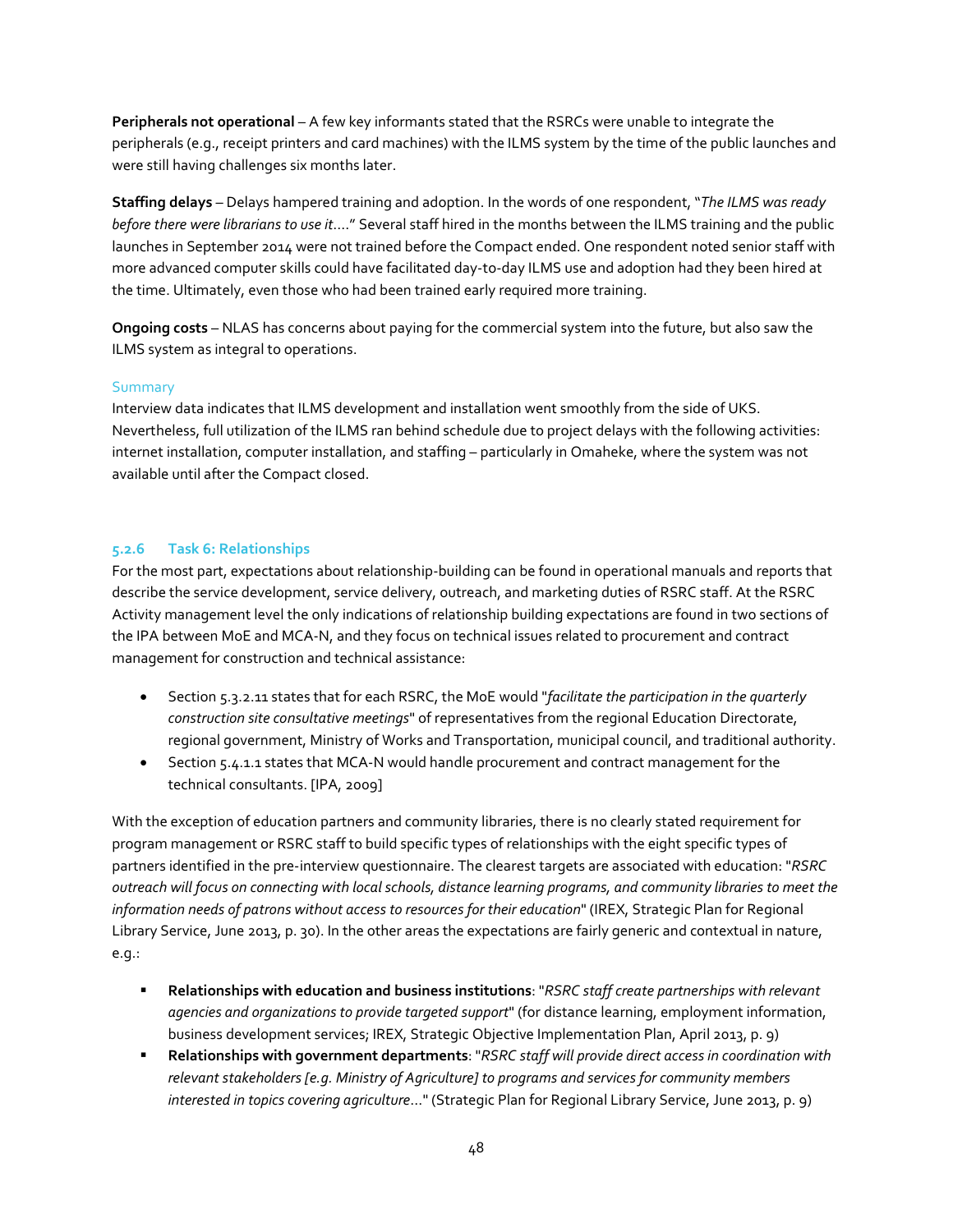**Relationships with business**: *"in cooperation with relevant stakeholders (e.g. Ministry of Trade and Industry, Namibian Chamber of Commerce and Industry, etc.), the section staff organizes and assists with training, career workshops, and business education and information skills*" (Strategic Plan for Regional Library Service [Section on business and research services], June 2013, p. 10). For simplicity, the relationships are grouped into three categories for the discussion below – relationships with education-oriented organizations, relationships with business and non-profit organizations and relationships with government.

# *5.2.6.1 Subtasks 6.1, 6.4 and 6.5: Relationships with education-oriented partners*

- Subtask 6.1 Building relationships with education partners
- Subtask 6.4 Building relationships with community libraries
- Subtask 6.5 Building relationships with (MCA-supported) vocational projects

## Completion of subtasks

By the end of the Compact, significant efforts had been expended on connecting with education-oriented partners, according to key informants, most of whom rated progress either as "a lot" or "some." Each RSRC (with the possible exception of Omaheke) had a functioning staff position devoted to working with libraries and teachers in schools across the region (although by the time of data collection, their efforts were focused on working with school libraries).

# Degree of completion

Relationships with education partners and community libraries were relatively well advanced and strong. Links had been established with local schools through the RSRCs' school library engagement. Planning processes automatically involved community libraries because most of the staff from the local community library was going to be transferred to the RSRC. The routes for the mobile library units were also developed in association with community libraries since they were meant to be stopping points for the MLUs. Strategies employed were both targeted (e.g. participation in groundbreaking ceremonies, inclusion of partners on stakeholder committees, user needs assessment, school visits and other outreach events) and opportunistic (e.g. discussing the RSRC at regional meetings organized to review school exam results, participation in trade fairs).

Some respondents did suggest there was still room for improvement, for example in their geographic reach: "*this*  is a regional library—it's not a library only serving... this whole area down there... so in my view we could have done *much more, in linking up with schools even in the Far East.*"

Less progress had been made building relationships with MCA-supported projects, such as the Community Skills Development Centers (COSDECs), and UNAM's Continuing Professional Development office (CPD). Most respondents considered that "very little" or "no" progress had been made by the end of September 2014. It does appear that a variety of relationships were in the works but had not been formalized or documented. For instance a key informant highlighted that: "*a close relationship also with the College of Open Learning, because of distance education and their students are already using [RSRCs] facilities… their students can easily find their study materials in [RSRC] facilities.*"

## Facilitating factors

**Assignment of dedicated staff** – Having a staff position dedicated to working with school libraries may have been the most important factor enabling observable progress to be made in this area. Several key informants commented positively on the level of effort put into this subtask by the school library staff.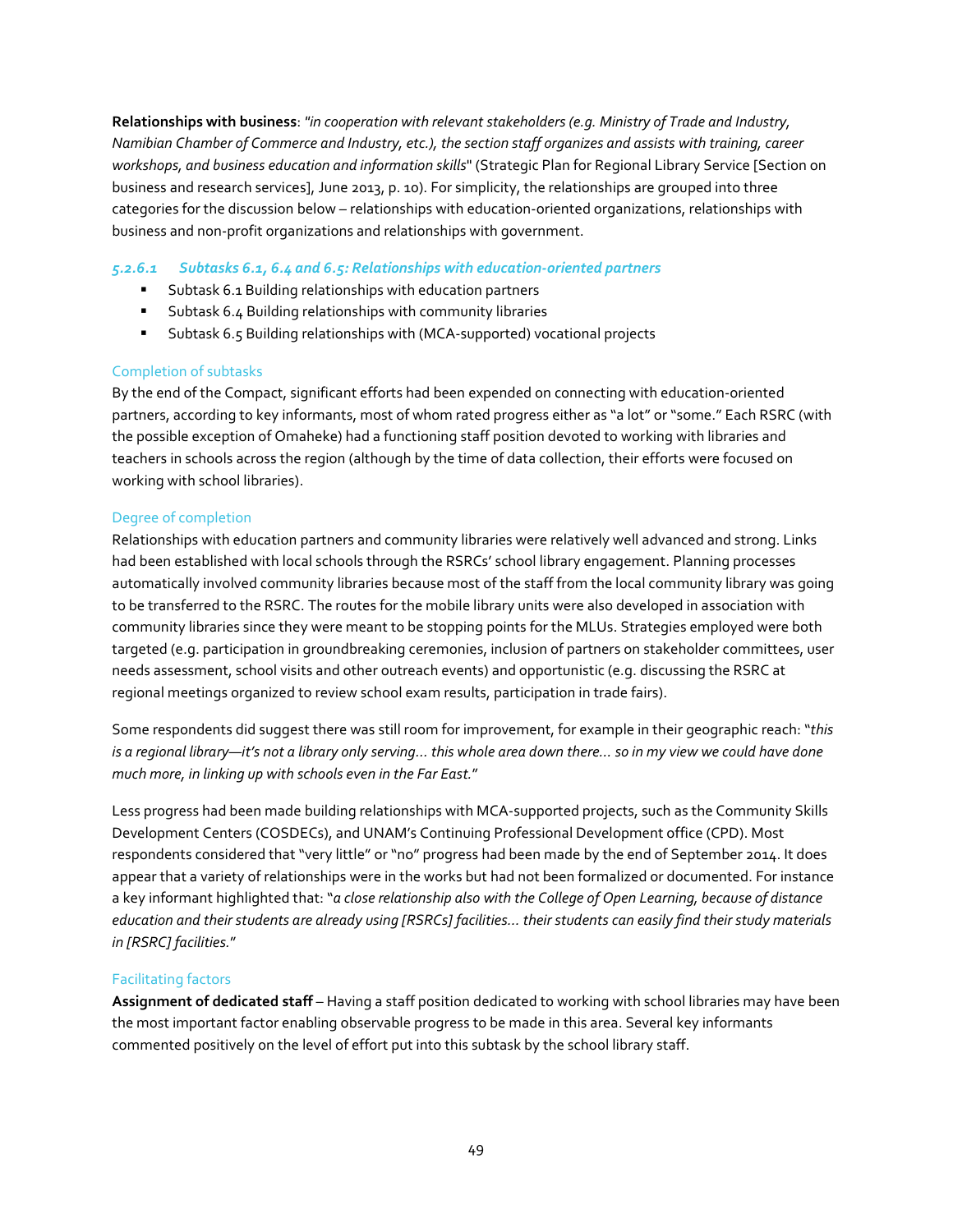**Continuity** – Continuity of staff (transferring from community libraries) and pre-existing associations with educational institutions and the Ministry of Education significantly facilitated progress in building relationships with education-oriented partners.

**Explicit facilitation by MCA-N** – There seems to have been more direct intervention by MCA-N in supporting the building of relationships with schools, since the RSRC Activity tied in well with other Compact activities in the Education Project.

**General enthusiasm for the RSRC Activity** – The high levels of enthusiasm for the RSRCs and the value they would bring gave RSRC staff and management an advantage when doing outreach (See Annex 3 for examples of positive media coverage).

# Inhibiting factors

Despite the overall positive assessment of these subtasks, several challenges were also noted, some specific to the education target, others related to the relationship-building task in general.

**Staffing delays** – This overarching constraint limited the ability to carry out outreach in advance of opening the RSRCs, especially in Omaheke.

**Inexperienced staff** – Another overarching constraint, the relatively low levels of experience and training existing and newly hired staff had in strategic management made the relationship-building task a challenging proposition. For example, one respondent explained why RSRC staff did not exhibit certain types of initiative:

*You have the facilities and the resources… for those kinds of activities but they hadn't really thought about doing those kinds of things. Even though we suggested it to them, the people over there were pretty junior and didn't feel maybe confident enough in going to the director of education in the region and trying to work out something like that… they just didn't have the person that was able to try to forge those relationships… this goes back again*  to the leadership and not having a chief librarian because that's their role, being able to identify stakeholders and *different partners and forge some sort of relationship with them. And because they were not able to do that, there were not really concrete formalized relationships and they hadn't done much outreach*.

**Unclear plans and assignment of responsibilities** – There was some lack of clarity about the precise nature of expectations about relationship-building. In the case of relationships with organizations like the MCA-N funded COSDECs, an interest in bridging projects emerged from MCA-N. One respondent noted that this expectation was new: "*normally as a center we don't have any relationship with COSDEC and others… It wasn't part of the plan.*" Another believed that it was a low priority goal: "*I don't think it was ever prioritized, you know, to reach out… we're still not clear for the center, in my view, that they would fulfill with these, with the community skills development centers, with the vocational training institutions.*" More generally another key informant stated, "*there's a bit of a grey area of who's responsible for what admittedly but I guess… the hierarchy should be the regions promote it in the region and the directorate makes sure that they've got the capacity to deliver what services they say they're going to deliver.*"

**Challenges working with some partners** – Some key informants indicated that there was misalignment between the goals, priorities and capacity of the RSRC program management and those of the original local university partners the program was working with on training possibilities. This led to loss of time trying to navigate the system. A change in strategy to work with specific departments rather than central administrative bodies improved efficiency.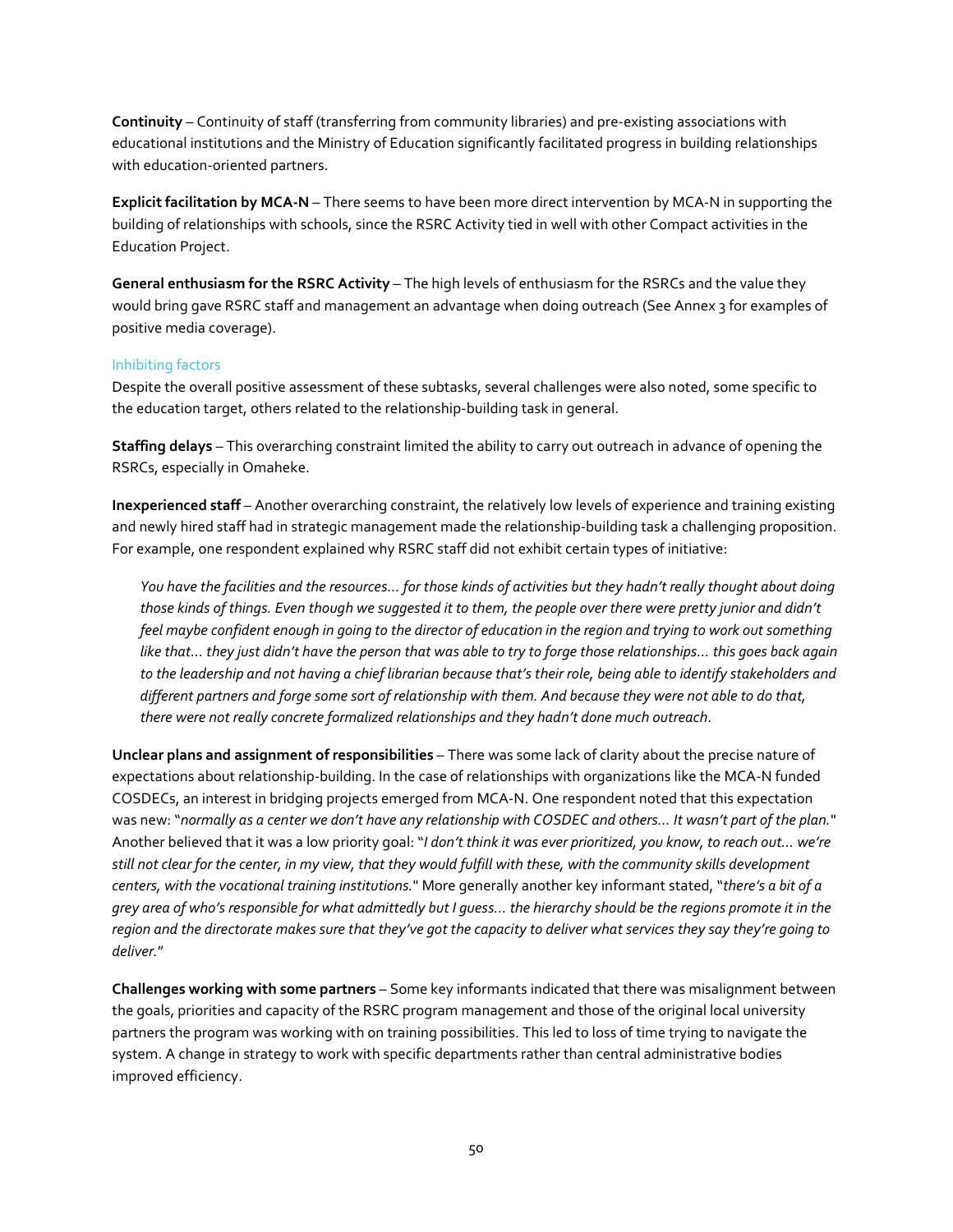**Potential unintended consequences** – An important consideration mentioned by one key informant was the possibility that the availability of free RSRC services might have undesirable financial outcomes for potential partners, like the Namibian College of Open Learning (NAMCOL): "*they generate funds from their computer internet access. In their centers, when people access the internet, they charge for it, whereas [RSRCs]… don't charge. So that is now where the tricky thing is. If [NAMCOL] are using [RSRC] facilities, it means they won't be charging, so they won't have an income.*" This could present conflict of interest issues and inhibit potential partners' desire to collaborate with the RSRCs.

# *5.2.6.2 Subtasks 6.2 and 6.3: Relationships with private and nonprofit partners*

- Subtask 6.2 Building relationships with private partners
- **Subtask 6.3 Building relationships with nonprofit partners**

## Completion of subtasks

Most key informants rated "very little" or "some" progress made in this area by the end of the Compact.

# Degree of completion

There are no clear indicators for measuring the subtasks. In general, it appears that efforts were on-going or to be included in future operations. For example, one respondent referred to discussions about "*connecting with business associations, universities, others to use the large conference facilities*." Those relationships that had been made were largely achieved through outreach efforts such as invitations to opening ceremonies and related events, inclusion of representatives on stakeholder committees, seeking donations from business community and collaborating for the development of training programs.

One potential revenue-generating venture planned by the implementing partners – renting out kiosks to small business owners – had not yet taken hold. However, the RSRCs had begun renting their conference facilities to large groups, indicating that some degree of outreach was going on to create awareness and uptake of the conference facilities.

## Facilitating factors

**General enthusiasm for the RSRC Activity** – The high levels of enthusiasm for the RSRCs and the value they would bring gave RSRC staff and management an advantage when doing outreach.

## Inhibiting factors

**Program delays** – Delays in construction and staffing limited the ability to carry out outreach in advance of opening the RSRCs, especially in Omaheke.

**Inexperienced staff** – As mentioned in the discussion of education-oriented partners, the low management experience of staff led to limited strategic activities such as relationship building. Specifically in relation to private partners, one key informant noted that, "*that's a very new thing for any librarian or any library in Namibia… there wasn't enough … time or expertise in engaging with the private sector.*" And referring to working with nonprofit partners, another said, "*the culture of librarians seems to be to stay where they are in that building ... librarians are used to sitting there and waiting for customers.*"

**Lack of relevant institutions** – Building relationships with NGOs was hampered by the simple fact that not many such organizations exist in the RSRC catchment areas. A number of key informants raised this as a significant issue. For example: "*Likewise with non-profit partners, community-based organizations and NGOs... there isn't a rich civil society or community-based organization landscape in many of the rural regions. It's kind of seen as it's the government's job to provide services.*"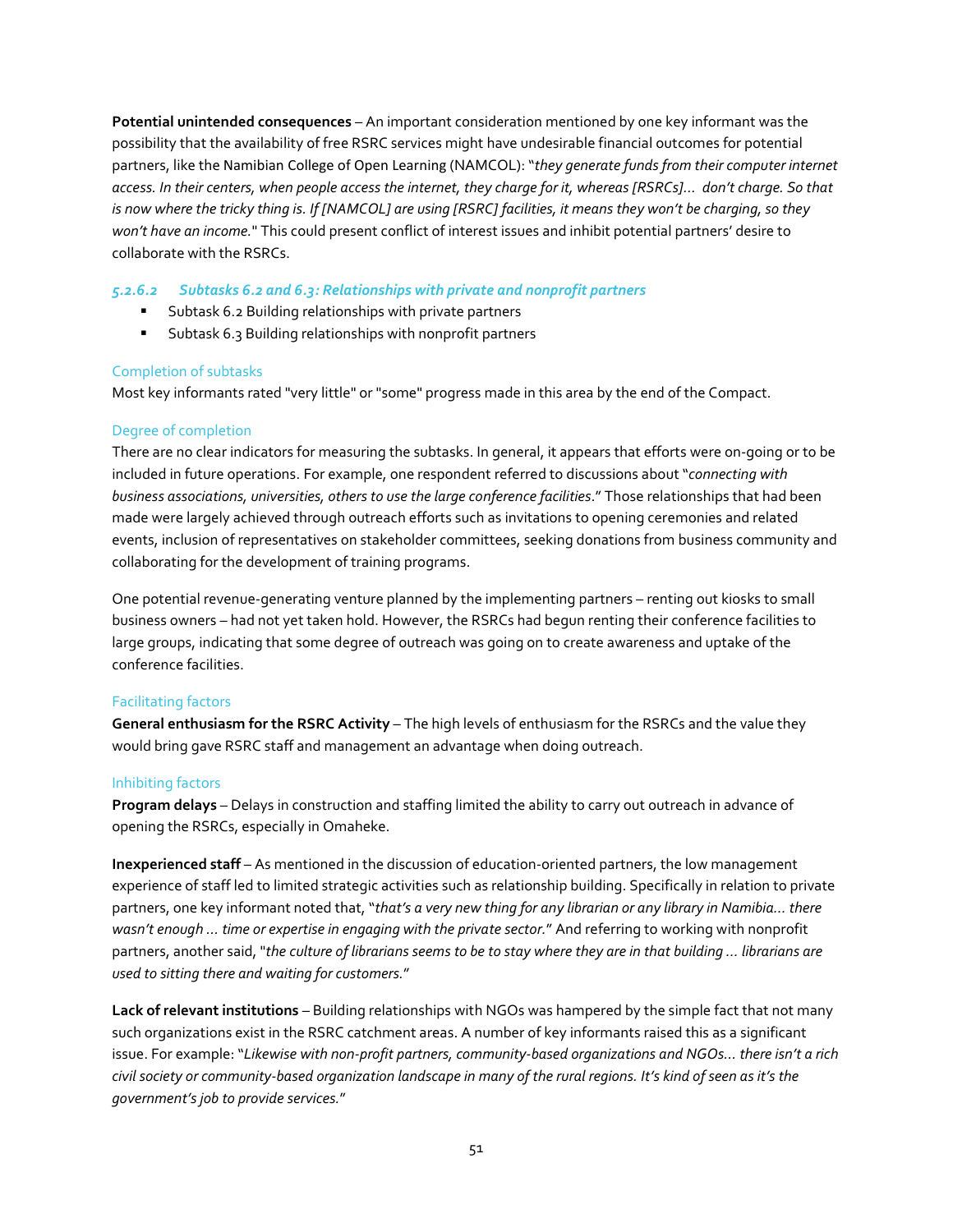#### *5.2.6.3 Relationships with government*

- Subtask 6.6 Building relationships with Central Government partners
- Subtask 6.7 Building relationships with Regional Government partners
- Subtask 6.8 Building relationships with Local Government partners

#### Completion of subtasks

Most key informants rated "very little" or "some" progress made in relationship-building by the end of the Compact. Relationships with government were primarily in form of including government officials on stakeholder committees.

# Degree of completion

Although, "*this new RSRC concept would require some change process at all levels to absorb it into NLAS' operations*," as one informant explained, "*expectations for this* [building relationships with government] *were not clearly stated.*" Since the RSRC Activity was hosted by the Ministry of Education and was part of the broader Namibia Compact, there was already a built-in relationship with government as a whole. The extent of specific relationships at central, regional and local levels was less clear; however at least one key informant discussed positive outcomes resulting from solid relationships with the Ministry of IT and the Public Service Commission, which helped speed up the processes of internet installation and staffing plan revisions.

#### Facilitating factors

**Continuity** – Pre-existing relationships between the Ministry of Education and management of the RSRC Activity created strong links at least at that level.

**General enthusiasm for the RSRC Activity** – The high levels of enthusiasm for the RSRCs and the value they would bring gave RSRC staff and management an advantage when doing outreach.

#### Inhibiting factors

**Possible unintended consequences** – As with educational partners, the potential for unintended consequences was raised as territorial issues with another government department:

*Ministry of Trade and Industry... are creating, also, information centers for trade information. Again, we spoke to them about this ... in every library you can easily create a business corner, or a trade corner... Obviously, the problem becomes that people have created positions to do those things, and when you tell them that we are duplicating their services, it becomes a problem that we are cutting their positions. So it has to come from higher up… how can we merge these services to complement one another…. instead of competing*.

#### Summary

This summary relates to all three categories of relations-building. There was clearly some degree of relationship building going on throughout the Compact period; however, expectations were not precisely stated. Although most key informants stressed the importance of building strategic relationships, no reference is made to relationship building in the M&E plan for RSRCs, suggesting that relative to other measures of performance, this may in practice be seen as lower priority.

This task was affected by changes in the RSRC program timeline. Since most of the relationship-building expectations are linked to routine library operations to be performed by specified staff members, the delays in construction, opening the venues and securing staff constrained this task significantly.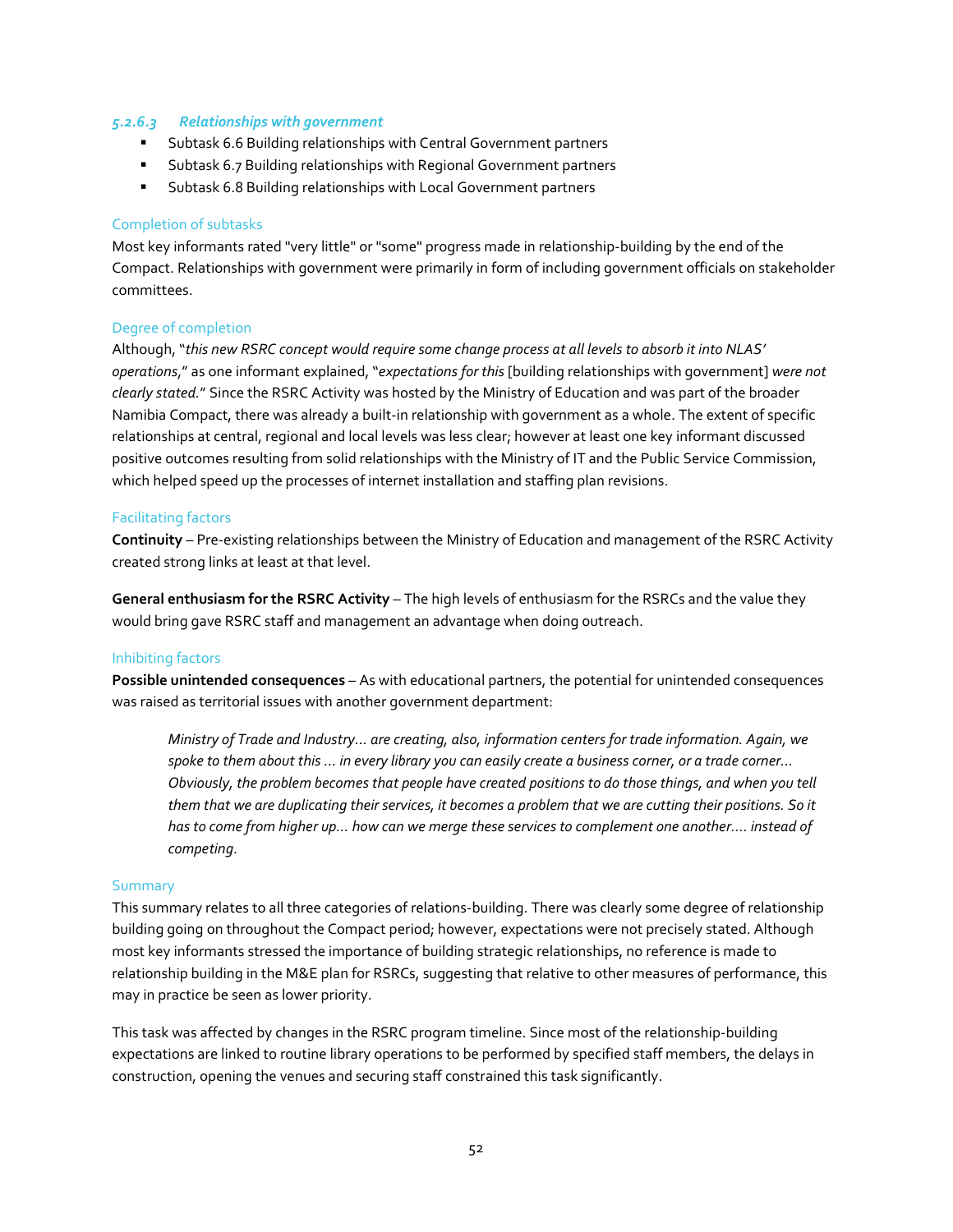# **5.2.7 Task 7: Management**

At the Compact level there was no specific plan for the two Management activities examined in this evaluation other than what can be implied from the two Compact sub-activities. Under Sub-activity 2 the MoE was expected to ensure that the venues were operational and staff members were trained in service delivery (IPA, pp. 12, 25-26). Much later, in 2012, the RFP for Technical Assistance (p. 110) called for an operations management manual to be developed. These can be connected to subtask 7.1. Under Sub-activity 1 the MoE was expected to ensure "broad effective participation in the construction site consultative meetings" (IPA, p. 25) – this can be connected to subtask 7.2.

# *5.2.7.1 Subtasks 7.1 & 7.2: Developing operational plans & policies, using information for decision-making*

The two subtasks are discussed jointly below as the results are applicable to both.

- Subtask 7.1: Developing and updating RSRC operational plan and internal policies
- Subtask 7.2: Gathering, assessing and using information for decision-making and ongoing improvements

#### Completion of subtasks

These subtasks were essentially complete by the end of the Compact, although key informants mostly rated it as "some progress" made. The specifics of developing operational plans and policies were introduced after 2012 and there is no evidence of there being an expected updating schedule, therefore it is understandable that gauging completion would be tricky.

## Degree of completion

At least five manuals addressing different aspects of RSRC operations had been submitted by IREX. However key informants suggested there were some gaps such as an absence of policies on financial management and sustainability. While plans and policies could not be updated until after the RSRCs had some operational experience, it could be said that the original operational plans were subjected to review processes that included updating them as necessary in response to stakeholder feedback.

At the RSRC Activity management level, the strong consultative process arguably fulfills the goal to gather and use information for decision-making and on-going improvements, at least to the high level plans. Little could be done in terms of RSRC operations since the venues were not opened until close to the end of the Compact.

#### Facilitating factors

**Effective vendors** – The vendor contracted to produce operational manuals delivered them within schedule.

**Commitment to consultative process** – There was wide consultation for the RSRC design and construction.

#### Inhibiting factors

**Construction delays** – Late openings of the venues prevented action on subtasks that required an operating venue.

**Staffing delays** – Certain management functions could not be carried out at the RSRC venues since senior staff had not been recruited.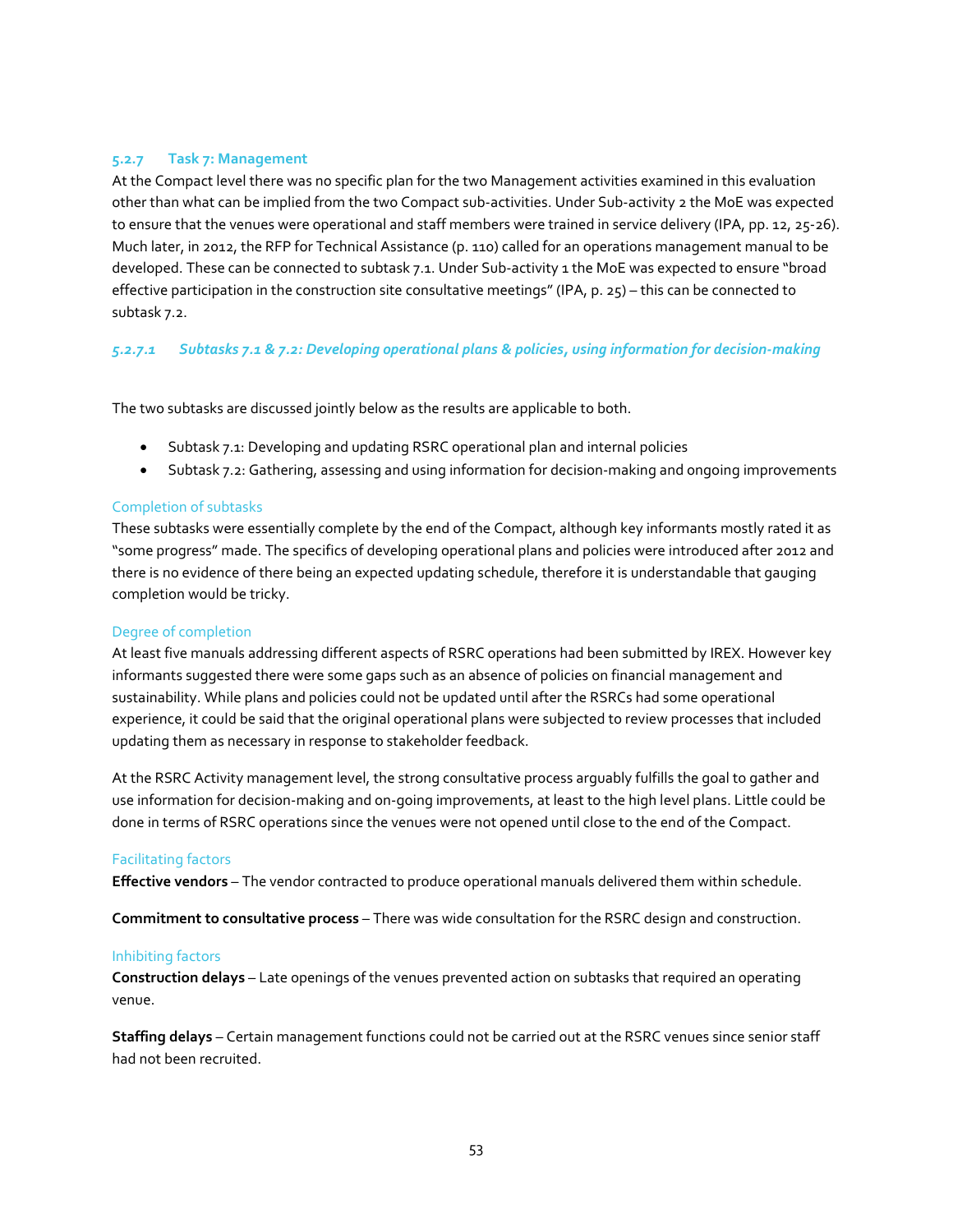**Inexperienced staff** – Junior staff did not have the experience or confidence to take on management responsibilities.

**Overworked staff** – Existing staff was preoccupied with operational duties and had little time to devote to strategic management.

#### Summary

When viewed at the RSRC Activity management level, this task had been completed. However at the RSRC venue level there was limited movement due to delays in the program timeline and the absence of senior staff to take on these duties.

This task was affected by the changes in the RSRC program's timeline. Construction delays and associated delays in opening and hiring senior staff for the RSRCs made some activities, such as updating operational plans or using information for ongoing improvements, impractical.

# **5.2.8 Task 8: Mobile Library Units**

The RFP for Technical Assistance (p. 111) calls for development of an "Operationalization of Out-Reach Services Framework" which was to include specifications for the mobile units (subtask 8.1) and an implementation plan describing types of services, routes and schedules amongst other things (subtask 8.2).

*5.2.8.1 Subtasks 8.1 and 8.2: Designing, purchasing and developing operation plans for mobile library units* The two subtasks are discussed jointly below, as most of the gathered material relates to subtask 8.1.

- **Subtask 8.1 Designing and purchasing mobile library units**
- Subtask 8.2 Developing operational plan and internal policies for mobile library units

#### Completion of subtasks

By the end of the Compact, these two subtasks were complete. Most key informants gave ratings of "a lot of progress" made.

#### Degree of completion

The mobile library units had been designed and purchased, and travel routes, schedules and other operational modalities had been developed. Although the subtasks were complete, purchase of the vehicles was finalized with little time to spare, and the units were actually delivered after the Compact had ended. It is also possible that the vehicles did not come with all expected components, amongst which were satellite connectivity and training manuals. There were some suggestions that the vehicles chosen may have been more sophisticated than appropriate for the RSRC and Namibian context.

#### Facilitating factors

**Adaptability of management team** – When it became clear that the vehicles could not be transported back to Namibia in time, the decision was made to send MCA-N officers to South Africa to essentially take possession of the vehicles there. Certain provisions in the contract were also amended to eliminate any tasks that were likely to hold up the delivery process. These actions made it possible for this subtask to meet the Compact deadline.

#### Inhibiting factors

**Change in mobile library concept** – There was an apparent shift in the idea for the mobile library from a simple book delivery mechanism to a more of a full-service model. This meant a longer design process and also some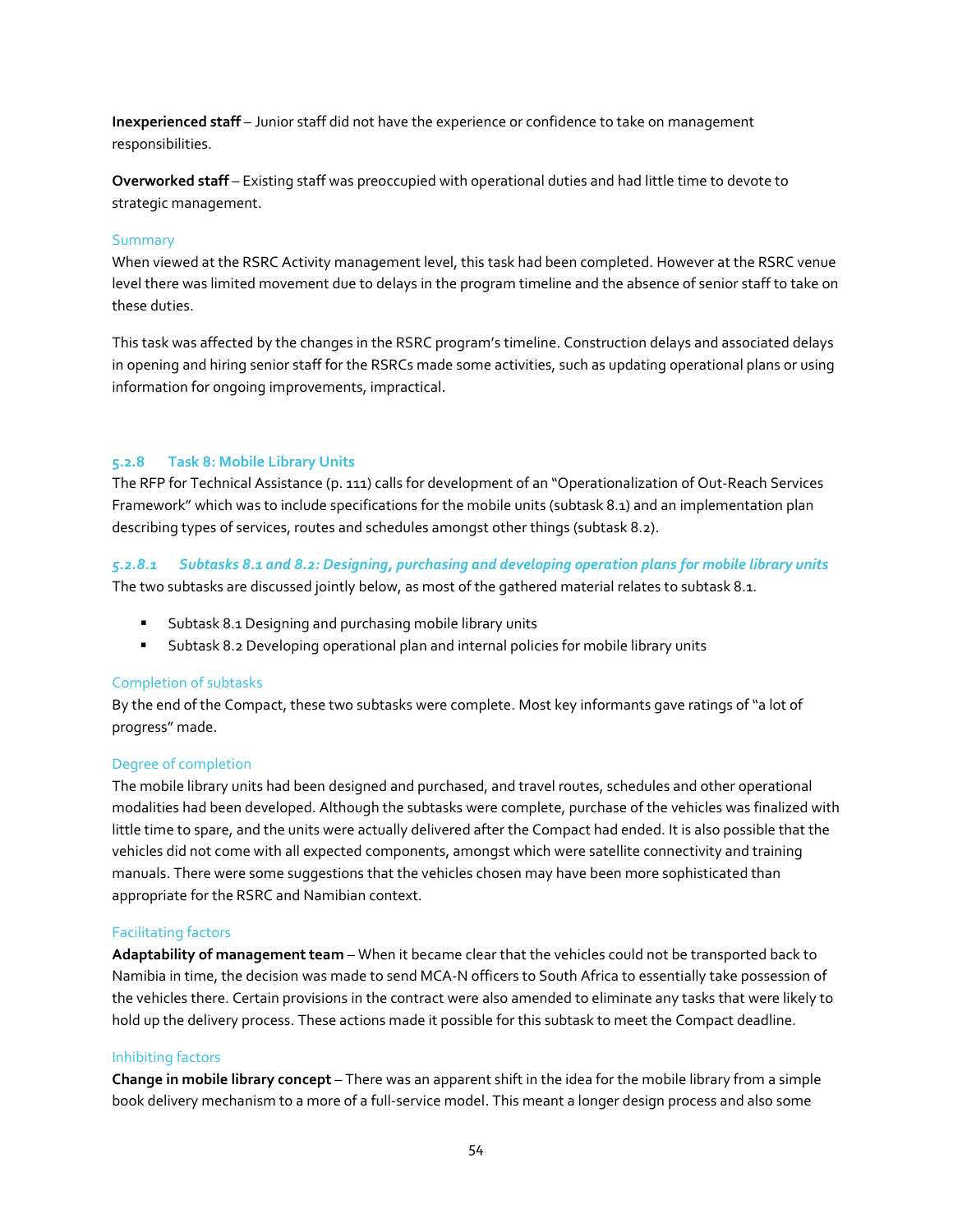instances of mismatch between the stationary library infrastructure and the mobile units (such as garages that were too small).

**Vehicle design and assembly process** – Developing a mobile library unit to meet the RSRC Activity objectives was a new experience and so took some time to complete. After the vehicle chassis had been acquired in Namibia, they had to be sent to South Africa to be refurbished per the mobile library unit design and then returned to Namibia, which had further time implications. The subcontractors working on the refurbishment also had capacity and operational challenges that resulted in delayed delivery of the finished product.

**Government bureaucracy** – The process of getting the vehicles registered as government vehicles was complicated and took a long time.

#### Summary

Reconceptualization of the mobile library units and the associated process of procuring and outfitting them considerably delayed this task. Compromises made by program management enabled the task to be technically complete; however the operations of the mobile units could not be properly tested in real life conditions, and their sustainability is in question.

This task was affected by the changes in the RSRC program, including the program timeline and program activities. Delays in procurement processes affected completion, and the original concept for the mobile libraries unit was much simpler than the eventual conceptualization of their design and function.

## **5.2.9 Task 9: Service Delivery**

From the description of the RSRC Activity as well as the target outcomes in the Compact document (2008, p. Annexes I-5 and III-6), the RSRCs were expected to generate "*increased use of information for formal education, informal learning, business and research*." This implies that services would need to be developed for the business community (business, research), students (formal education, research), and general community members (informal learning). These correspond to subtasks 9.1, 9.2 and 9.3. Other documents (e.g. RFP for Technical Assistance, p. 102, Evaluation RFQ, pp. 4-5) identify several populations of strategic interest: workers, unemployed, students and learners, entrepreneurs, disadvantaged groups, and specifically mention study facilities, book collections, information and communication technologies and self-employment training programs as services/resources to be provided by the RSRCs.

Bearing in mind that the task under evaluation here is development of the services and resources, not actual delivery, there is no explicit scenario for how the services would be developed, what types of service they would be, when they would be functional, or whether they were to exist as distinct products above and beyond what was already being built into the RSRC infrastructure.

# *5.2.9.1 Subtasks 9.1, 9.2 and 9.3: Developing services & resources for business, students and other patrons*

The three subtasks are discussed jointly since the data collected mostly cuts across.

- Subtask 9.1 Developing business services and resources
- Subtask 9.2 Developing student services and resources
- **Subtask 9.3 Developing services and resources for other patrons**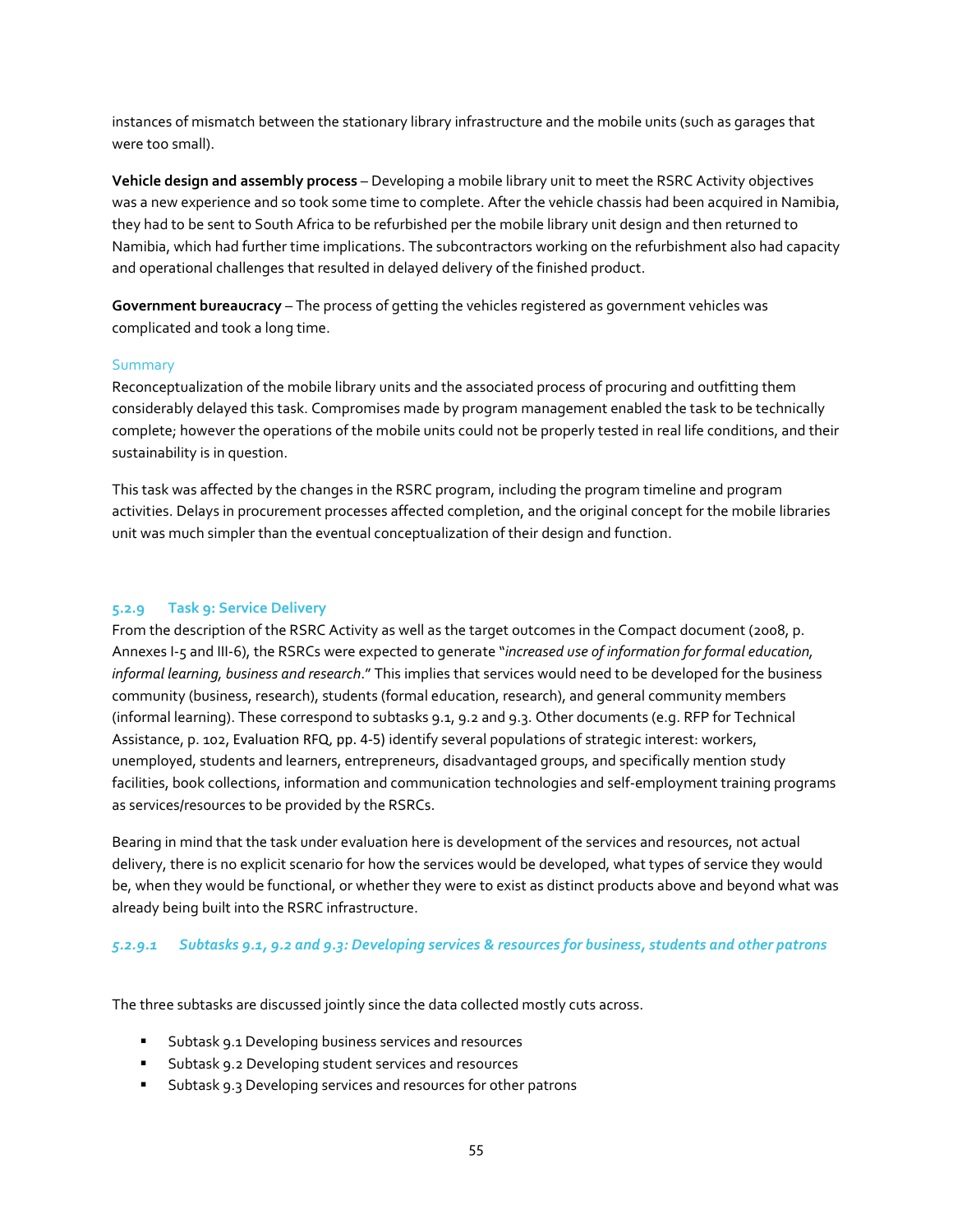#### Completion of subtasks

By the end of the Compact, these subtasks could be considered complete. Most key informants rated them as "some progress" made.

#### Degree of completion

Although key informants did not overwhelmingly classify these subtasks as complete, it is clear that by the end of the Compact, the RSRCs all had features that were targeted at each of the three populations – such as study areas, educational books, internet connection for students; a business section (some with dedicated staff in place) and training programs for people with income generation objectives; and a children's section, space for social events, general book collections and internet access for other patrons. Ideas for additional specialized services were being discussed and even explored, however these were lower priority in the push to get the facilities constructed, equipped and staffed.

#### Facilitating factors

**Facility design** – At a basic level, services for the three populations had been built into the physical infrastructure of the RSRCs.

**Development of operational manuals by IREX** – The manuals provided by IREX were good guiding tools for RSRC program and venue management, giving them a sense of what types of services their patrons might want.

#### Inhibiting factors

**Construction delays** – Managing the construction process was a major preoccupation for the program, making service development lower in priority.

**Staffing delays** – Staff was either yet to be hired or had too much work to do to focus much on developing targeted services.

#### Summary

By and large, the development of basic services for business, students and other populations was completed by the end of the Compact, to the extent that there was at least one section of the RSRC facilities that was targeted at or had resources relevant to the three populations (e.g. books and study areas for students, business section and training for business, and general stacks and children's section for others). Whether or not these RSRC features will be enhanced with new services remains to be seen, especially in view of the general sense amongst key informants that most community needs relate to basic access to information resources.

The service delivery task was affected by the changes in the RSRC program's timeline: construction and staffing delays affected the ability to devote much time to targeted service development.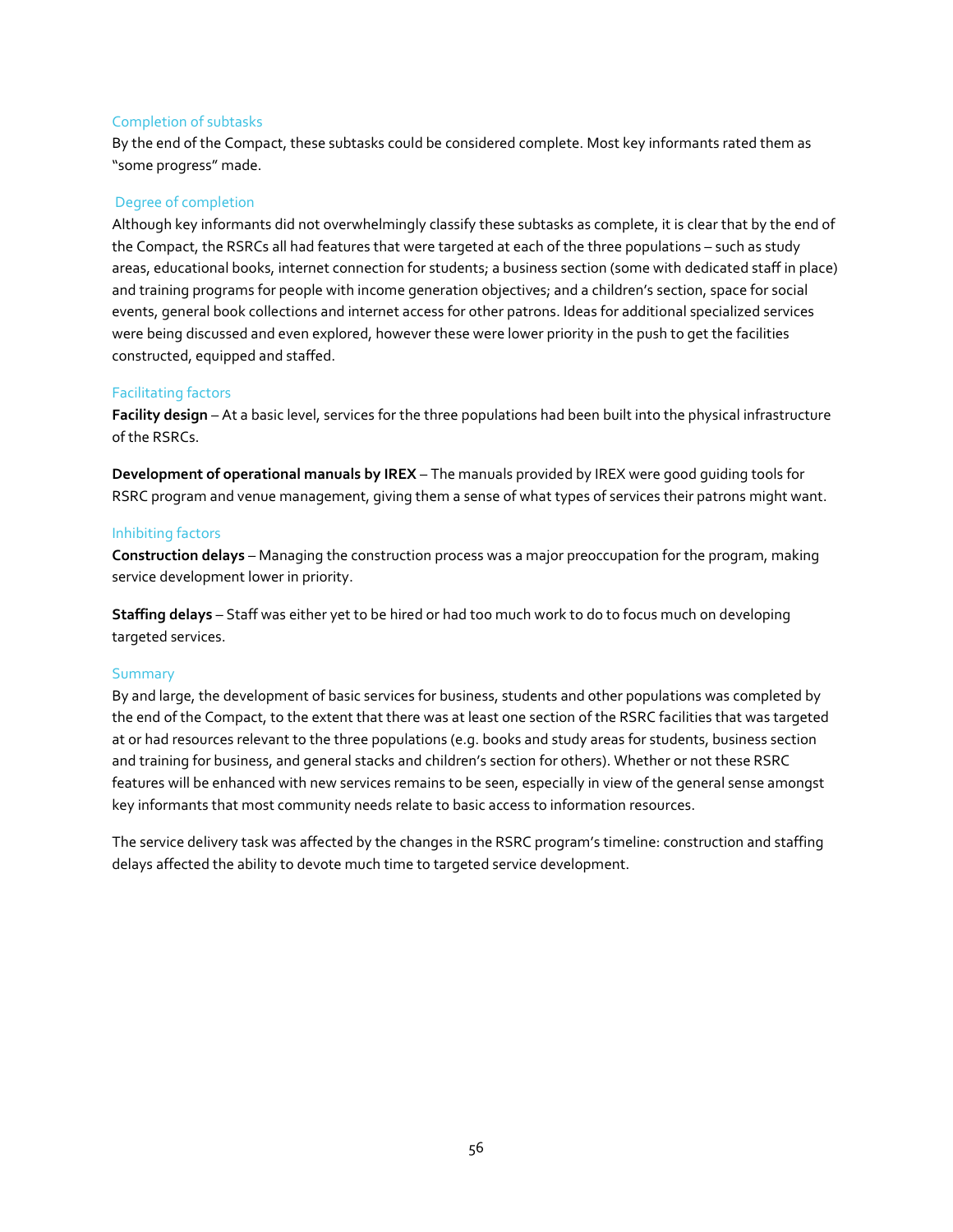# **6 Conclusions & Lessons Learned**

# **6.1 Conclusions**

The Evaluation Question for Component 1 was: *To what extent were the RSRC implementation activities completed by the end of the Namibia Compact (September 2014) and what factors facilitated or inhibited completion?*

To examine this question, the Evaluators focused on nine tasks and 29 subtasks and did not include budgetary analysis. Completion of the tasks was assessed by conducting key informant interviews, reviewing project documents, and making observations in the field. This section draws conclusions on overall project as well as implementation task completion.

# **6.1.1 Activity completion**

From the outset, the RSRC Activity was comprised of two sub-activities (IPA, 2009, p. 22):

- **Construction of 3 Regional Study and Resource Centers (RSRCs)**
- **Technical assistance and training for RSRCs**

At a high-level, both sub-activities were completed: RSRC construction finished before the Compact closed, overcoming substantial construction delays, and MCA-N and its contractors provided assorted technical assistance and training, the scope of which grew in response to the increasingly apparent needs of the MoE. To this extent, it can be said that the RSRC Activity met its high-level implementation goals.

# **6.1.2 Task completion**

Nevertheless, at the task- and subtask-levels, by the end of the Compact there were several items that had not been completed or still needed to be resolved. Based on the analysis presented in Section 5, five implementation tasks were incomplete while four implementation tasks were complete. Notably each of the four complete tasks also either had some unresolved issues that needed attention (IT & Equipment, Mobile Library Units) or the task was so loosely defined<sup>[3](#page-56-0)</sup> that a minimal effort qualified as completion (Management, Services).

As opposed to the binary complete/incomplete used in Section 5, the conclusion on task completion is presented in relation to five possible categories of completion (Table 5). This approach is used to aid simplification of assessing a large number of subtasks, as well as to acknowledge the numerous forces that complicated completion of various tasks and subtasks.

| <b>Degree of Completion</b> | <b>Definition</b>                                        |
|-----------------------------|----------------------------------------------------------|
| Complete                    | All parts of all nine tasks complete, and necessary      |
|                             | peripheral aspects (e.g. confirming interoperability of  |
|                             | equipment) in place for all tasks.                       |
| <b>Mostly Complete</b>      | All parts of all nine tasks technically complete but     |
|                             | necessary peripheral aspects not in place, or quality of |
|                             | work compromised for some or all tasks (e.g. ILMS        |
|                             | installed but no hands-on training for staff due to lack |
|                             | of internet access).                                     |
| Partially Complete          | At least four tasks technically complete; some parts of  |
|                             | remaining tasks complete or close to completion.         |

## **Table 5: Overall task completion status definitions**

<span id="page-56-0"></span><sup>&</sup>lt;sup>3</sup> The Evaluator defined these tasks loosely because it did not seem reasonable to have higher expectations for the tasks given the absence of a clear formal statement of expectations.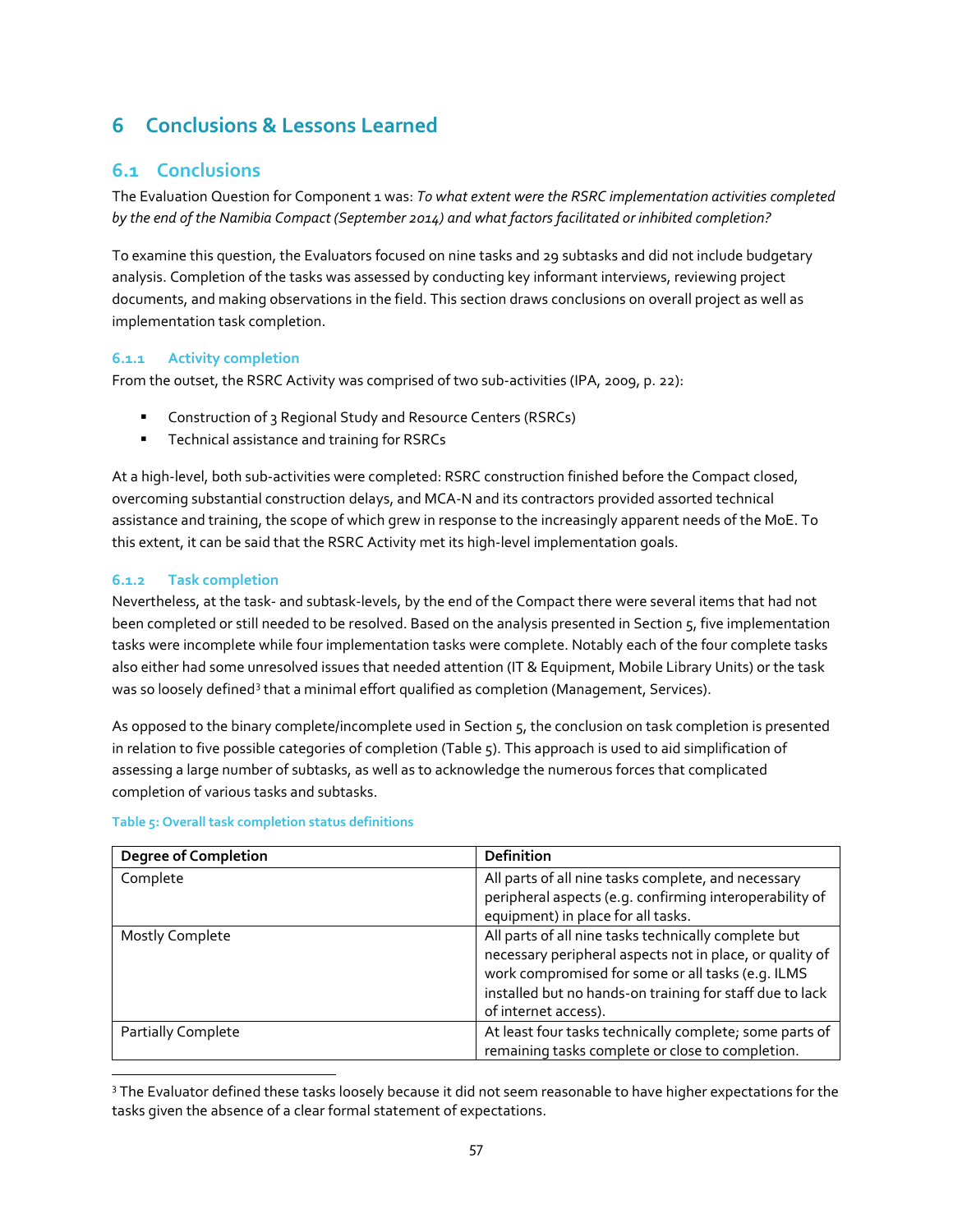| <b>Degree of Completion</b> | Definition                                   |
|-----------------------------|----------------------------------------------|
| Mostly Incomplete           | Less than four tasks complete; most parts of |
|                             | remaining tasks not close to completion      |
| Incomplete                  | No tasks completed.                          |

Applying these criteria to the overall RSRC Activity, it is concluded that the RSRC implementation tasks were *Partially Complete* by the end of the Compact because four out of the nine tasks were complete (Table 6).

This finding should be interpreted in context of the complexity of the RSRC Activity. As Table 6 shows, every single task and subtask came up against one or more inhibiting factors, even as most also benefited from some facilitating factors. The inhibiting factors ran the gamut from basic construction and hiring delays to delicate political relationships. Certain critical tasks, specifically staffing and collections, seemed to have been particularly hard hit by inhibitors that were out of their control (such as systemic talent shortage or political interference). Others, such as relationship-building, may have suffered from some vagueness of definition as well as general low capacity and skill of staff.

Task completion was most facilitated by continuity of relationships between the RSRC Activity and other stakeholders, such as the MoE and educational institutions, persistent lobbying of implementing partners to gain various concessions needed to keep the project moving (e.g. improved salary structure for library staff), the allocation of additional tasks to IREX for implementation (contracted to provide technical assistance), and the general public and official goodwill towards the RSRC concept.

The issues that most greatly inhibited task completion were changes in the program timeline and changes in staffing plans and recruitment. These two issues were interrelated, with timeline changes (mostly constructionrelated) leading to holding up of the staffing process, and delays in the staffing process contributing to lags in the timeline.

| <b>Implementation Task</b>        | Status<br>(Evaluator's    | <b>Facilitating Factors</b>    | Inhibiting Factors                |
|-----------------------------------|---------------------------|--------------------------------|-----------------------------------|
| 1. COMMUNITY NEEDS                | conclusion)<br>Incomplete |                                |                                   |
| ASSESSMENT                        |                           |                                |                                   |
| 1.1 Conducting community          | Incomplete                | N/A                            | Late introduction of this task    |
| information needs assessment      |                           |                                | Staffing delays                   |
|                                   |                           |                                | Time and resource constraints     |
|                                   |                           |                                | Need for guidance                 |
| 1.2 Using community needs         | Inconclusive -            | N/A                            | Staffing delays                   |
| assessments in service design     | Unclear the               |                                | Perception of generic user needs  |
|                                   | extent to which           |                                |                                   |
|                                   | results of CNAs           |                                |                                   |
|                                   | were used in              |                                |                                   |
|                                   | service design            |                                |                                   |
| 2. IT & EQUIPMENT                 | Complete                  |                                |                                   |
| 2.1 Purchasing and installing     | Completed                 | <b>Effective vendors</b>       | Construction delays               |
| computers and Internet            |                           | Procurement quidance from IREX | Staffing delays                   |
| connectivity                      |                           |                                | Abrupt Compact handover process   |
|                                   |                           |                                | Relationships with vendors        |
| 2.2 Purchasing and, installing    | Completed                 | Same as above                  | Same as above                     |
| Audio-Visual equipment, copiers,  |                           |                                |                                   |
| and other office equipment        |                           |                                |                                   |
| 3. STAFFING                       | Incomplete                |                                |                                   |
| 3.1 Developing RSRC staffing plan | Completed                 | Successful lobbying            | Resistance from the Office of the |
|                                   |                           |                                | Prime Minister                    |

# **Table 6: Completion status of tasks and subtasks (Evaluator ratings)**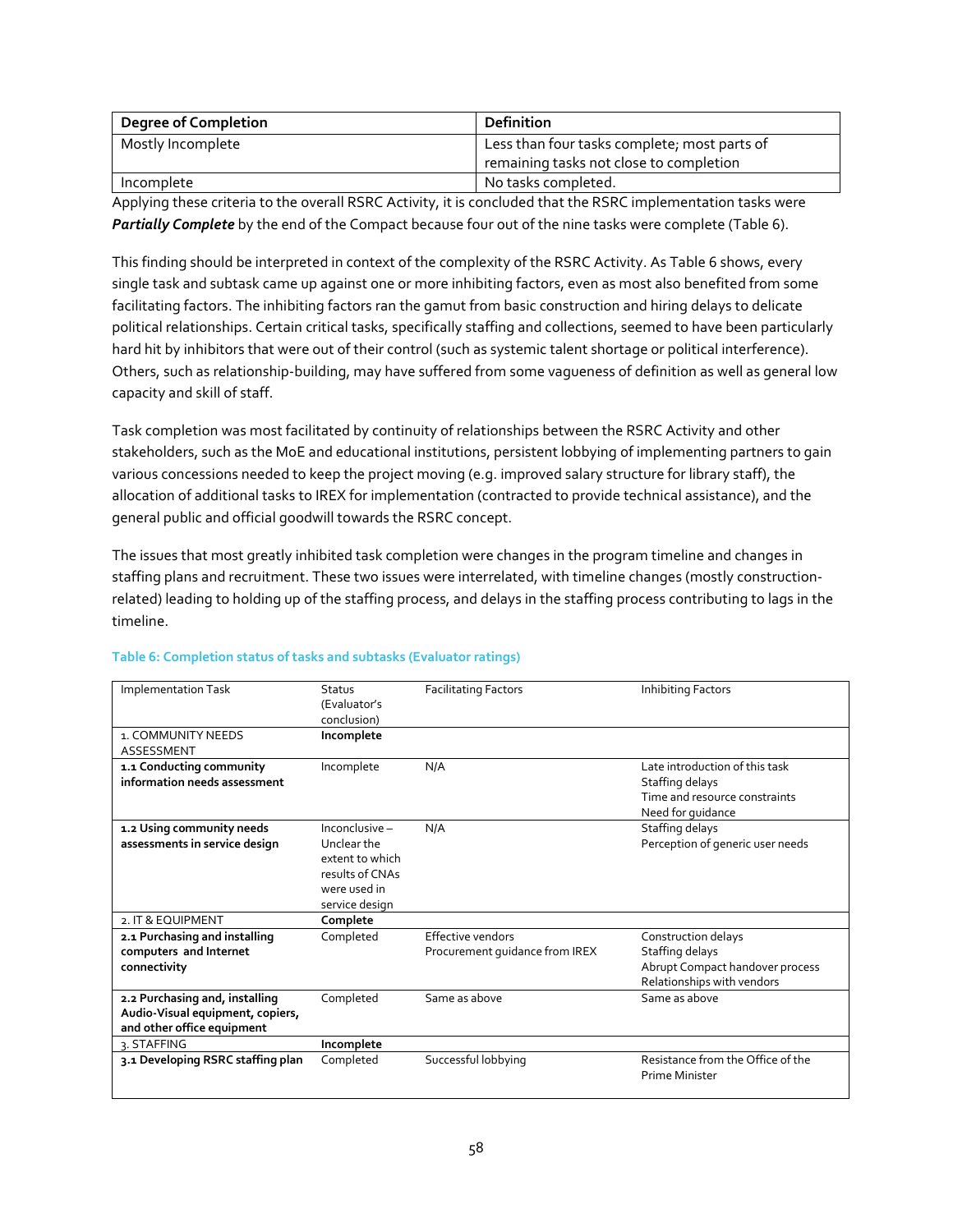| Implementation Task                                                                                 | Status<br>(Evaluator's<br>conclusion) | <b>Facilitating Factors</b>                                                                                                           | <b>Inhibiting Factors</b>                                                                                                                                                             |
|-----------------------------------------------------------------------------------------------------|---------------------------------------|---------------------------------------------------------------------------------------------------------------------------------------|---------------------------------------------------------------------------------------------------------------------------------------------------------------------------------------|
| 3.2 Hiring of RSRC chief librarians                                                                 | Incomplete                            | N/A                                                                                                                                   | National shortage of experienced<br>librarians<br>Slow hiring, especially for foreign hires                                                                                           |
| 3.3 Hiring of RSRC staff                                                                            | Incomplete                            | Had a back-up plan<br>Pro-active hiring in Ohangwena                                                                                  | National shortage of experienced<br>librarians<br>Unprecedented size of RSRCs<br>Staff turnover                                                                                       |
| 3.4 Providing training to staff at<br>each RSRC                                                     | Incomplete                            | Effective training workshops                                                                                                          | Low staffing levels<br>Internet and IT installation delays<br>Time constraints before the public<br>opening<br>Disjointed contractor orientations                                     |
| 4. FACILITIES                                                                                       | Incomplete                            |                                                                                                                                       |                                                                                                                                                                                       |
| 4.1 Designing RSRC facilities and<br>grounds                                                        | Completed                             | Project management                                                                                                                    | Challenging consultation process                                                                                                                                                      |
| 4.2 Constructing the RSRC<br>buildings                                                              | Completed                             | Same as above                                                                                                                         | Cumulative delays<br>Disagreement about RSRC features                                                                                                                                 |
| 4.3 Furnishing RSRC facilities and<br>grounds                                                       | Completed                             | Same as above                                                                                                                         | Disagreement about RSRC features                                                                                                                                                      |
| 4.4 Maintaining RSRC facilities                                                                     | Incomplete                            | Low-maintenance design                                                                                                                | Reduced contractor defect notification<br>period<br>Facilities maintenance position not<br>created                                                                                    |
| 5. COLLECTIONS                                                                                      | Incomplete                            |                                                                                                                                       |                                                                                                                                                                                       |
| 5.1 Developing, acquiring, and<br>managing collections                                              | Incomplete                            | MCA-N surplus funds allocated to<br>collection development<br>Diversification of procurement sources                                  | Largest book tender canceled<br>Political obstacles in the book tender<br>process<br>Book processing delay                                                                            |
| 5.2 Purchasing, installing and<br>configuring Integrated Library<br><b>Management System (ILMS)</b> | Completed                             | MCA-N surplus funds allocation to<br><b>ILMS</b><br>Contractor expertise and relationships                                            | Late internet installation<br>Peripherals not operational<br>Staffing delays<br>Ongoing costs                                                                                         |
| 6. RELATIONSHIPS                                                                                    | Incomplete                            |                                                                                                                                       |                                                                                                                                                                                       |
| 6.1 Building relationships with<br>education partners                                               | Completed                             | Assignment of dedicated staff<br>Continuity of staff<br>Explicit facilitation by MCA-N<br>General enthusiasm for the RSRC<br>Activity | <b>Staffing delays</b><br>Inexperienced staff<br>Unclear plans and assignment of<br>responsibilities<br>Challenges working with some<br>partners<br>Potential unintended consequences |
| 6.2 Building relationships with<br>private partners                                                 | Incomplete                            | General enthusiasm for the RSRC<br>Activity                                                                                           | Program delays<br>Inexperienced staff                                                                                                                                                 |
| 6.3 Building relationships with<br>nonprofit partners                                               | Incomplete                            | Same as above                                                                                                                         | Program delays<br>Inexperienced staff<br>Lack of relevant institutions                                                                                                                |
| 6.4 Building relationships with<br>community libraries                                              | Complete                              | See 6.1                                                                                                                               | See 6.1                                                                                                                                                                               |
| 6.5 Building relationships with<br>(MCA-supported) vocational<br>projects                           | Incomplete                            | See 6.1                                                                                                                               | See 6.1                                                                                                                                                                               |
| 6.6 Building relationships with<br><b>Central Government partners</b>                               | Incomplete                            | Continuity<br>General enthusiasm for the RSRC<br>Activity                                                                             | Possible unintended consequences                                                                                                                                                      |
| 6.7 Building relationships with<br><b>Regional Government partners</b>                              | Incomplete                            | Same as above                                                                                                                         | Same as above                                                                                                                                                                         |
| 6.8 Building relationships with<br><b>Local Government partners</b>                                 | Incomplete                            | Same as above                                                                                                                         | Same as above                                                                                                                                                                         |
| 7. MANAGEMENT                                                                                       | Complete                              |                                                                                                                                       |                                                                                                                                                                                       |
| 7.1 Developing and updating<br>RSRC operational plan and<br>internal policies                       | Completed                             | Effective vendors<br>Commitment to consultative process                                                                               | Construction delays<br>Staffing delays<br>Inexperienced staff                                                                                                                         |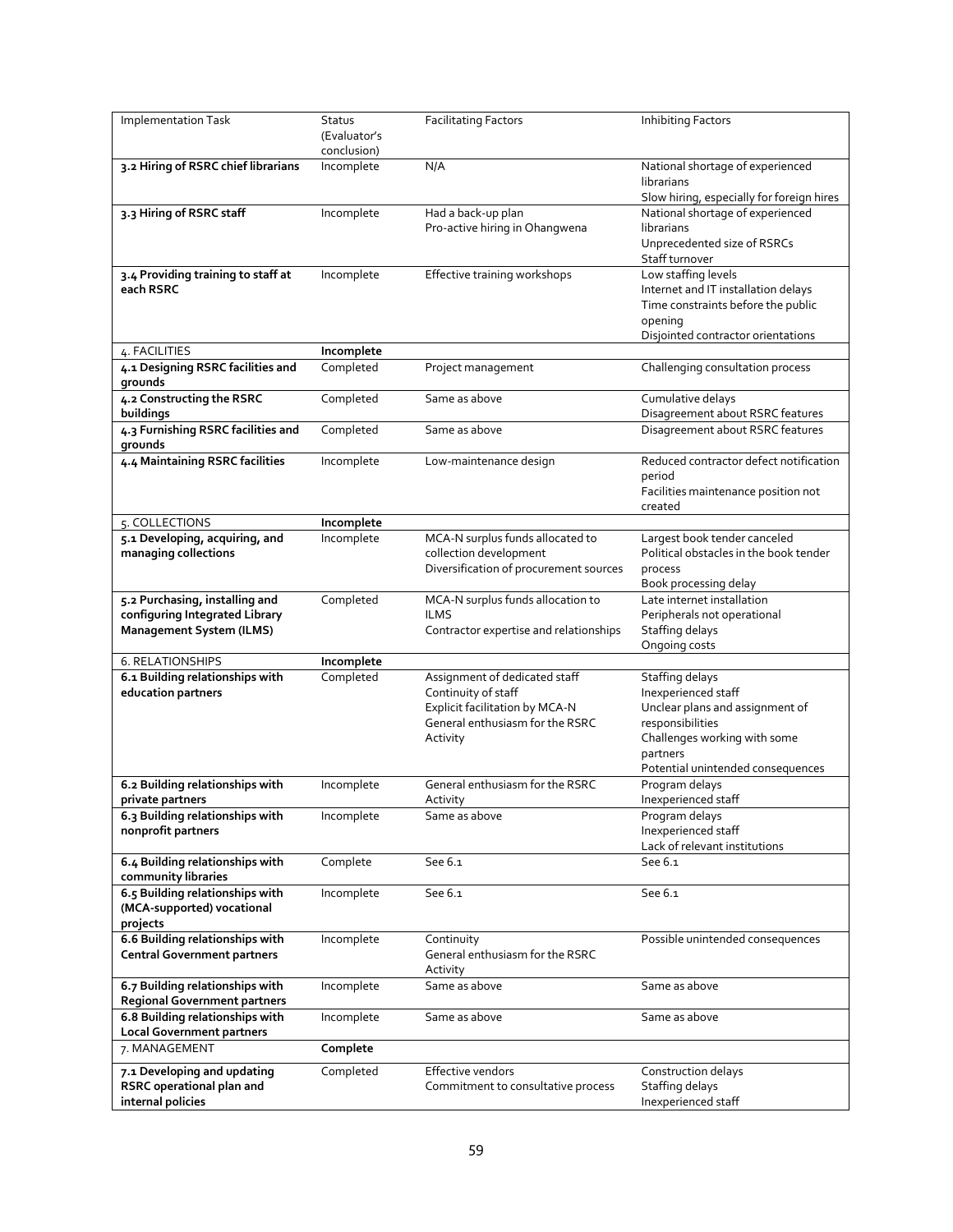| <b>Implementation Task</b>                                                                            | <b>Status</b><br>(Evaluator's<br>conclusion) | <b>Facilitating Factors</b>                                      | Inhibiting Factors                                                                                |
|-------------------------------------------------------------------------------------------------------|----------------------------------------------|------------------------------------------------------------------|---------------------------------------------------------------------------------------------------|
|                                                                                                       |                                              |                                                                  | Overworked staff                                                                                  |
| 7.2 Gathering, assessing and<br>using information for decision-<br>making and ongoing<br>improvements | Completed                                    | Same as above                                                    | Same as above                                                                                     |
| 8. MOBILE LIBRARY UNITS                                                                               | Complete                                     |                                                                  |                                                                                                   |
| 8.1 Designing and purchasing<br>mobile library units                                                  | Completed                                    | Adaptability of management team                                  | Change in mobile library concept<br>Vehicle design and assembly process<br>Government bureaucracy |
| 8.2 Developing operational plan<br>and internal policies for mobile<br>library units                  | Completed                                    | Same as above                                                    | Same as above                                                                                     |
| 9. SERVICE DELIVERY                                                                                   | Complete                                     |                                                                  |                                                                                                   |
| 9.1 Developing business services<br>and resources                                                     | Completed                                    | Facility design<br>Development of operational manuals<br>by IREX | Construction delays<br>Staffing delays                                                            |
| 9.2 Developing student services<br>and resources                                                      | Completed                                    | Same as above                                                    | Same as above                                                                                     |
| 9.3 Developing services and<br>resources for other patrons                                            | Completed                                    | Same as above                                                    | Same as above                                                                                     |

## **6.1.3 Major Successes**

**Rallying support for the RSRC Activity**: RSRC Activity management was particularly successful in generating an inclusive consultative process (even though important partners could not always participate). Key informants communicated a clear sense of value attached to the RSRC concept at community, regional and national levels (See Annex 5: Stakeholder Perceptions).

**Persistence and responsiveness to emerging gaps and limitations**: As several key informants stated, simply "getting it done" was a significant achievement of the RSRC Activity (see Annex 5: Stakeholder Perceptions). While it is not clear whether some challenges could have been avoided, or if the rate of response could have been faster, management did react to the numerous challenges the Activity faced and took action to mitigate them – e.g., bringing IREX on board to address capacity issues, lobbying for better compensation rates for librarians to improve recruitment prospects.

**Influencing policy**: MCA-N, the MoE, and IREX pushed to make sure the central government understood that obtaining quality RSRC staff was critical to the MoE and MCA-N achieving the Compact's objectives. MCA-N's lobbying on behalf of the libraries may also have helped institute long sought changes that may help make public librarianship a more attractive profession in Namibia. In this sense, staffing was one of the biggest challenges faced by the RSRC Activity, but also one of the areas of most significant achievement.

**Planning for foreign exchange fluctuations**: The provisions made by MCA-N to hedge against foreign exchange losses instead led to budget gains – when currency fluctuations worked to the advantage of the RSRC Activity. This was mostly an unintended positive outcome but is worth noting nevertheless, since it represented a significant boon to the Activity.

## **6.1.4 Major Challenges**

**Low capacity of local industry and workforce** – Some of the most critical aspects of the RSRC Activity were impacted by the dearth of qualified or experienced professionals. First the construction industry did not have the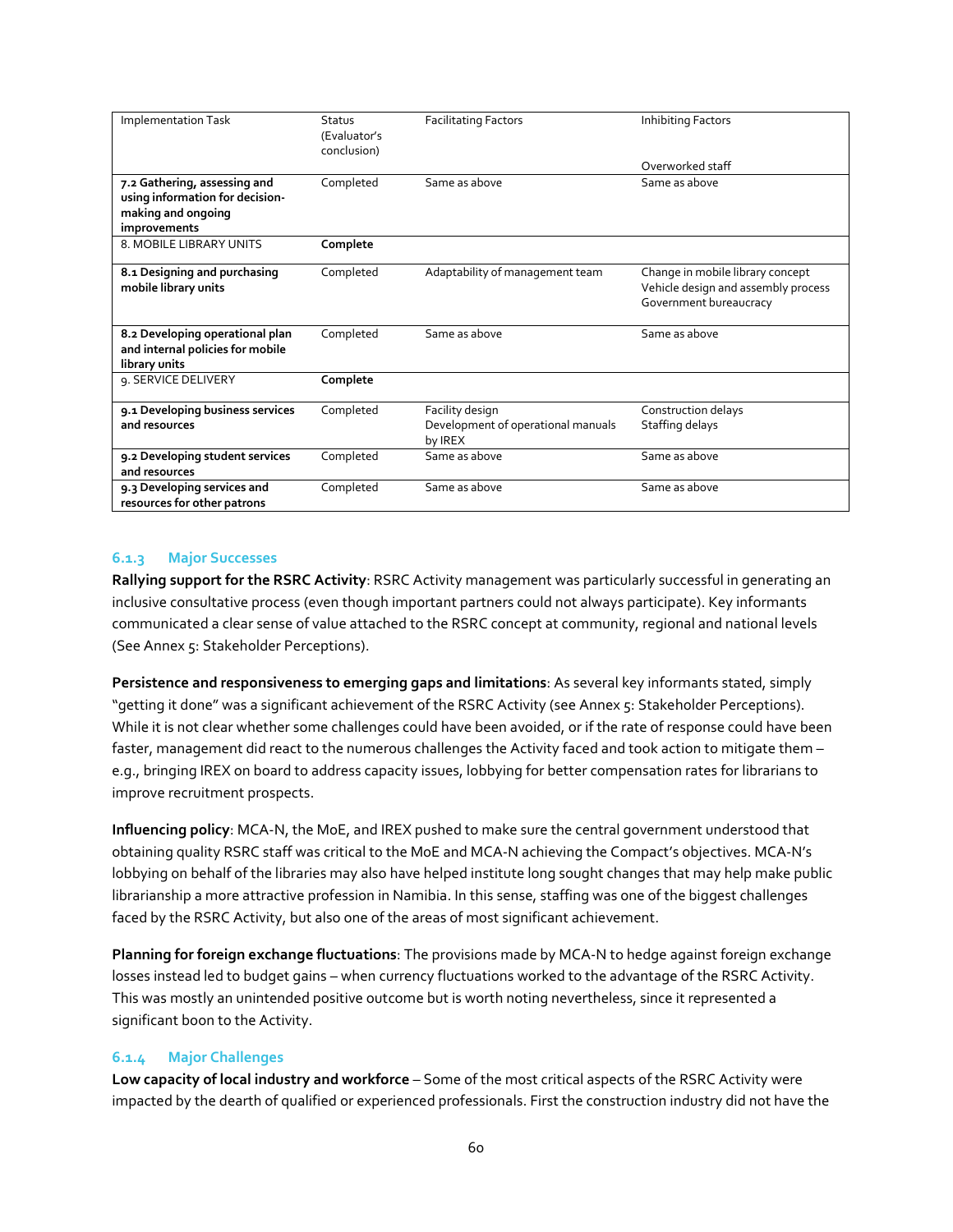capacity to carry out the volume of work required to build the facilities, leading to delays for rebidding processes. Second was the staffing challenge – this challenge (especially for chief librarians) was no surprise, since it was recognized as a high risk area from the start (MCA-N Proposal, p. 83), with the likelihood of this occurring rated as "somewhat high" and the potential impact rated as "high" (M&E Plan, p. 37). An insufficient pool of library professionals, particularly for junior and mid-level professionals, has remained the critical issue. The MoE was only able to fill the chief librarian positions by recruiting individuals from outside Namibia, as those with both library and strategic management expertise within the country were in very short supply.

**Construction delays**: As happens with most building projects, the construction process was significantly delayed, in this case for over one year for each RSRC. However the challenge was exacerbated by the impending closure of the Compact, which led to the rush to the finish line in September 2014, meaning a compressed timeline for other activities such as staffing, training, community needs assessment, and equipment-testing.

**Proportionately limited personnel resources**: Despite significant effort and dedication to this Activity, the MoE did not have the capacity to administer the RSRC Activity at the level expected by MCA-N, mostly due to a shortage of personnel at NLAS. Thus, as several key informants noted, MCA-N had to take a major role in providing tactical leadership for the RSRC Activity, which had not been the original vision.

# **6.2 Recommendations**

# **6.2.1 For NLAS**

**Implement full-scale community needs assessment**: The current services of the RSRCs are based on the results of needs assessments conducted in communities proximal to Oshakati and Helao Nafidi. Those assessments were essentially part of the staff training program at these locations rather than the full-scale, farther-reaching activities CNA planned by IREX. By the Compact's close, the Omaheke RSRC had not conducted a CNA because it had not yet opened and had hired few staff people. It may be worth following up as soon as possible with a fullscale CNA at all three RSRCs. Doing so would allow for a more complete assessment of the information needs of community members or, at the very least, to verify that the current body of services provided at the RSRCs is adequate.

**Explore options for meeting the goal of extended opening hours**: The planning documents reviewed express consistently and clearly the expectation that the venues would have extended hours of operation (evenings and weekends) to facilitate convenient access for different populations. This goal remains unfulfilled due to staff shortages and national policy that limits the amount of overtime public employees can work. It is not clear whether this has resulted in any significant populations being systematically excluded from use of the venues – the results of Component 2 of this evaluation may shed some light on this to ascertain whether or not action is needed.

**Closely monitor status of RSRC infrastructure, especially facilities and mobile library units**: Maintenance is likely to be a recurring challenge, despite the low-maintenance goals built into the RSRC design. The assignment of a full-time person to be in charge of managing and maintaining each facility should be seriously considered to pre-empt avoidable long-term maintenance problems.

**Strategize on best approach to collaborating with organizations with which conflicts of interest may arise:**  There is a potential for duplication of effort by RSRCs and other organizations with similar information access objectives. Some such as fee-based information centers may have different (commercial or profit-oriented)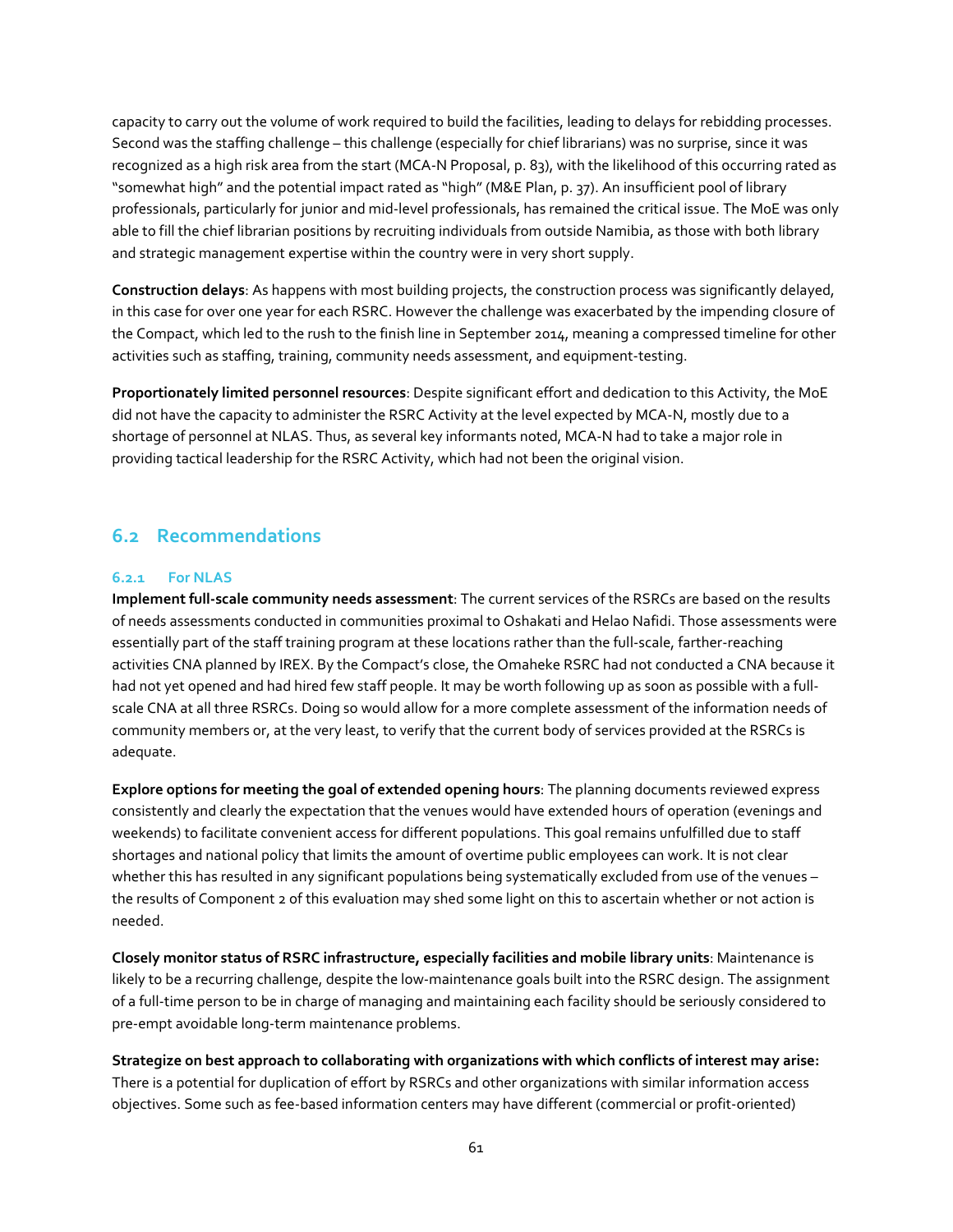business models, whilst others, such as other government agencies, may have the same model. Care will need to be taken if RSRCs seek to develop public/private partnerships that are mutually beneficial.

**Revive the mobile library units**: These units are essential to accomplishing outreach goals, which are strongly tied to the RSRCs' effectiveness in meeting broader objectives of the Activity. However, their sustainability is questionable considering that at the time of this evaluation the MLU at each RSRC had broken down after, in most cases, only a single trip and was awaiting replacement parts and repair. Additionally, ongoing, scheduled maintenance work and petrol could prove to be prohibitively expensive.

**Allow time to observe and learn from pilot RSRCs:** It would be advisable to monitor the three RSRCs for a period of time to learn from their operational experiences as well as users' experiences before embarking on significant upscaling of the concept.

# **6.2.2 For MCC/MCA**

**Develop a clear vision of success and set more distinctive targets toward its achievement**: The specific tasks associated with project implementation should be explicitly identified, there should be a clear articulation of what success would look like, and appropriate indicators should be agreed on to measure success. Although broad goals were set for the RSRC Activity, there was limited specificity associated with several tasks. Looking at the relationship-building task for example, this is not a discrete task and it is likely that staff and management will do some degree of relationship-building in the normal course of their duties. However, establishing more concrete and explicit goals about relationship-building would be necessary to elevate this from an incidental activity to a task of more critical significance. It will also make it easier to monitor and evaluate, if indeed that is desirable.

**Identify critical success factors and ensure measures are in place to facilitate execution**: In the case of the Namibia RSRC Activity, critical success factors could be said to have been the completion of construction and the availability of suitably qualified library management staff.

**Set clear milestones and roles, and be ready to change the program oversight structure if needed**: The roles, responsibilities, and rights of partners and vested interests need to be clear from the beginning. For example, it was not clear whether the relationship-building task was considered a strategic activity (to be implemented by MCA-N and RSRC top management) or a practical activity (to be implemented by RSRC staff), or both. The capabilities of partners would ideally be well understood from the outset, but programs should be prepared to amend Implementing Partner Agreements if it becomes apparent that established plans are not feasible given the reality of implementation.

**Bring program management consultants into the project earlier**: Technical assistance, such as that provided by IREX, should begin early in the project to ensure activities like strategic planning, policy development, and staff training plans are incorporated into facilities design and are not derailed if construction runs behind schedule. Additionally, such consultants could provide ad hoc assistance to the implementing partner organization (e.g., MoE) should help be needed. It is possible that NLAS' technical capacity was not well understood before the oversight structure was determined, hence the late realization of the need for additional support.

**Ensure local partner is provided with adequate autonomy, authority and capacity resources for critical decision-making**: Given the Compact's fixed end date, project management needs the ability to make critical decisions to avoid unnecessary delays. This can be challenging in a project that seeks to be participatory and collaborative in nature because it could require, for example, granting managers the authority to move forward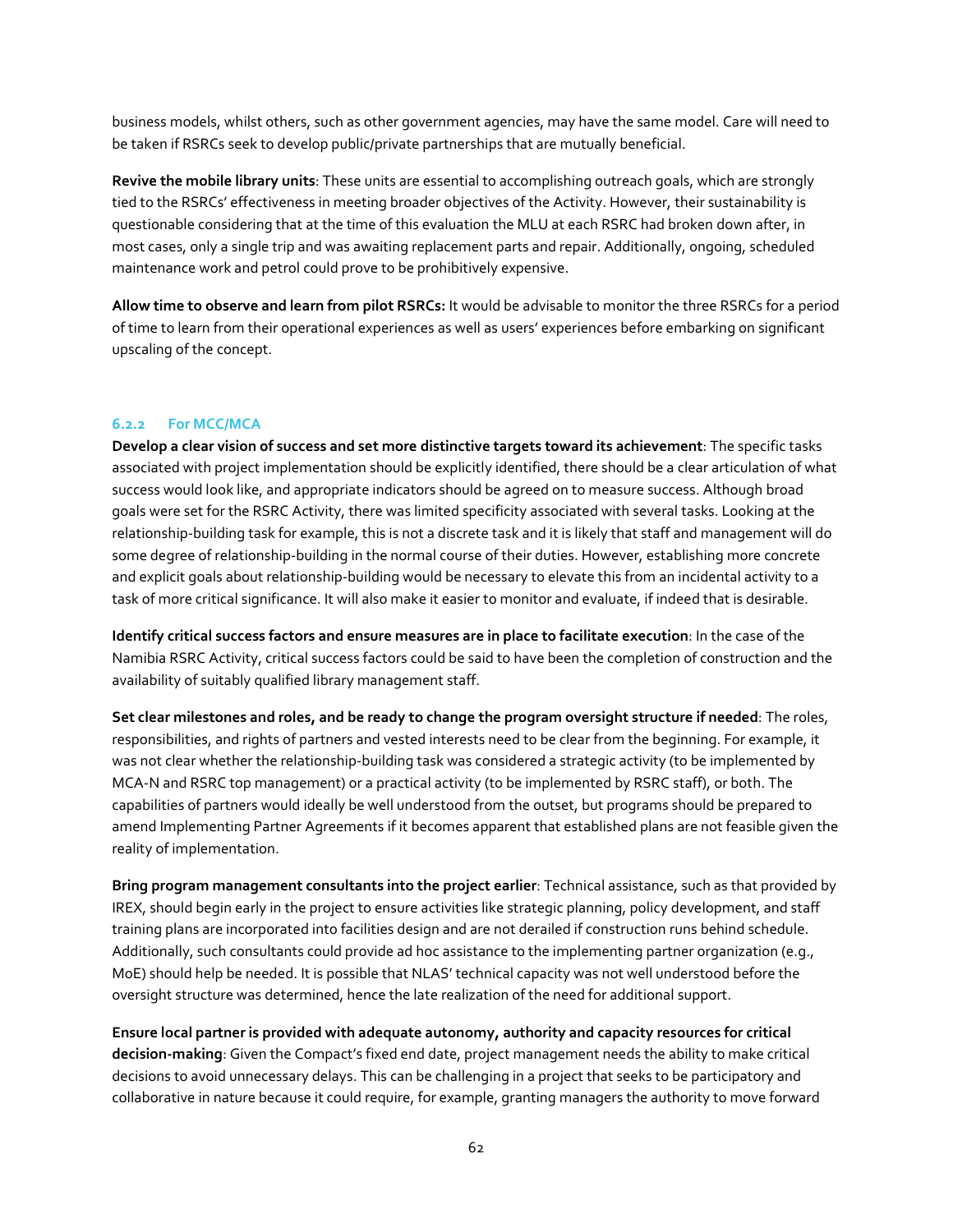with action, even if a full consultation process cannot be completed (e.g. because stakeholder feedback is not forthcoming). Additionally, the implementing partner organization (e.g., NLAS) needs to have the appropriate resources (personnel in this case) to be able to focus on high-level management tasks. In some instances, this may require hiring a specialized and dedicated person to serve as a counterpart to MCA-N's project manager.

**Consider possible modifications to Compact closure procedures and policies**: A more phased out process for closing out Compacts may be beneficial to support adequate handover of facilities and knowledge, make it possible for pending sub-contract obligations to be met, and prevent an excessive rush to complete tasks, potentially compromising quality.

In addition, key informants also highlighted the following in their recommendations for future RSRCs (See Annex 5 for details):

- 1. If RSRCs are used as a template for future venues, tailor them to community specificities
- 2. Build smaller and more durable facilities
- 3. Improve design consultation process to promote clearer understanding of technical design details
- 4. Engage with local community for community needs assessment and RSRC awareness creation
- 5. Improve staffing situation by beginning hiring process before construction work starts, and investing in building capacity of existing staff members
- 6. Change Compact agreements to require earlier declaration of maintenance strategies, and to facilitate smoother transition after closing

# **6.3 Next steps**

The next phase of this evaluation, Component 2, will examine the RSRCs in their first few years of operation to answer the following questions:

- *What types of resources and programming are RSRCs providing?*
- *Who uses the RSRCs and what do they do?*
- *Do students, job seekers and business people report outcomes such as improved test scores, job seeking and acquisition, and business creation and enhancement as a result of using the resources provided by RSRCs?*
- *How sustainable are the RSRCs?*
- *How active is leadership in promoting and achieving the vision of the RSRCs?*
- *What is the influence of the RSRCs beyond their walls?*

To a more limited extent, Component 2 will also carry out some basic follow-ups on issues surfaced during Component 1, such as staffing levels and facility maintenance.

Examining these areas requires a mixed-methods approach. The evaluators will employ a variety of research methods, including surveys, panel studies, focus group discussions, interviews, direct observations, media analysis, and administrative data. Participants will include RSRC patrons (secondary students, business people, and general adult users), RSRC staff, local educators, and key informants.

Research activities will continue through 2018. Forthcoming evaluation reports will be made available in in 2017 and 2018.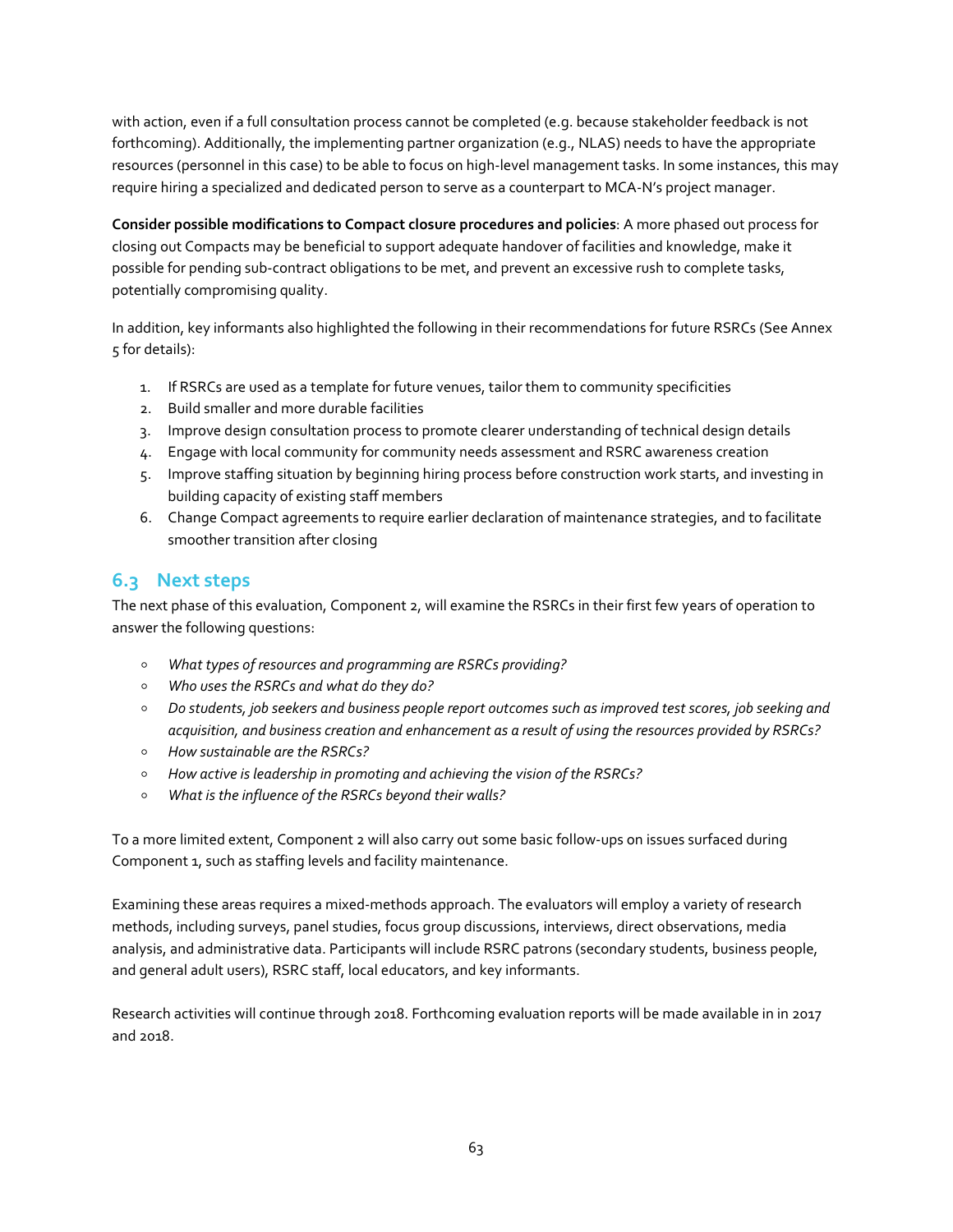# **7 Annex 1 – Planning documents**

IREX. *Advisory Services to the RSRCs: Inception Report*, Sept 2012

IREX. *Final Report and M&E Report*, Aug 2014

IREX. *Namibia Library and Archive Services Job Descriptions*, Oct 2012

IREX. *Namibia Library and Archive Services Performance Standards*, Nov 2012

IREX. *Namibian Library Strategic Plan for Regional Library Services*, June 2013

IREX. *Outreach Services Operationalization Report*, Aug 2014

IREX. *Strategic Objectives Implementation Plan*, May 2013

IREX. *Training Report*, Aug 2014

MCA-N. *Implementing Partner Agreement Between MoE and MCA-N* (IPA), 2009

MCA-N. *Millennium Challenge Account Namibia Monitoring and Evaluation Plan* (M&E Plan), July 2013

MCA-N. *RFP for Technical Assistance to RSRCs - Advisory Services to Establish the RSRCs and Develop Capacity* (MCAN/COM/RFP/1D02001), March 12, 2012 (pp. 102-119)

MCC. *Compact Namibia*, July 2008 (p. 24 & Annex 2-6)

MCC. *Education Infrastructure Assessment*, May 2008 (pp. 75-80)

MCC. *RFQ for a Performance Evaluation* (MCC-13-RFQ-0122), 2013-7 (pp. 4-5)

Ministry of Works, Transport, and Communication (MWTC). *Feasibility Study for the New Regional Study and Resource Center*, Feb 2008 [Note: Separate reports for each site]

MoE. *[Education and Training Sector Improvement Program](http://www.worldbank.org/projects/P086875/education-training-sector-improvement-program-etsip?lang=en)* (ETSIP), 2007 (pp. 62-63)

MoE and MCA-N. *MCC Project Design and Implementation Documentation Activity Plan for RSRCs* (MCC Project Design Plan*)*, March 2008 [Note: Incomplete draft]

NLAS. *RSRC Concept Brief*, 2009 (with 2013 updates)

NLAS. *RSRC Design Brief*, April 2007

Republic of Namibia. *Proposal to MCA-N Programme*, 2006 (pp. 80-83)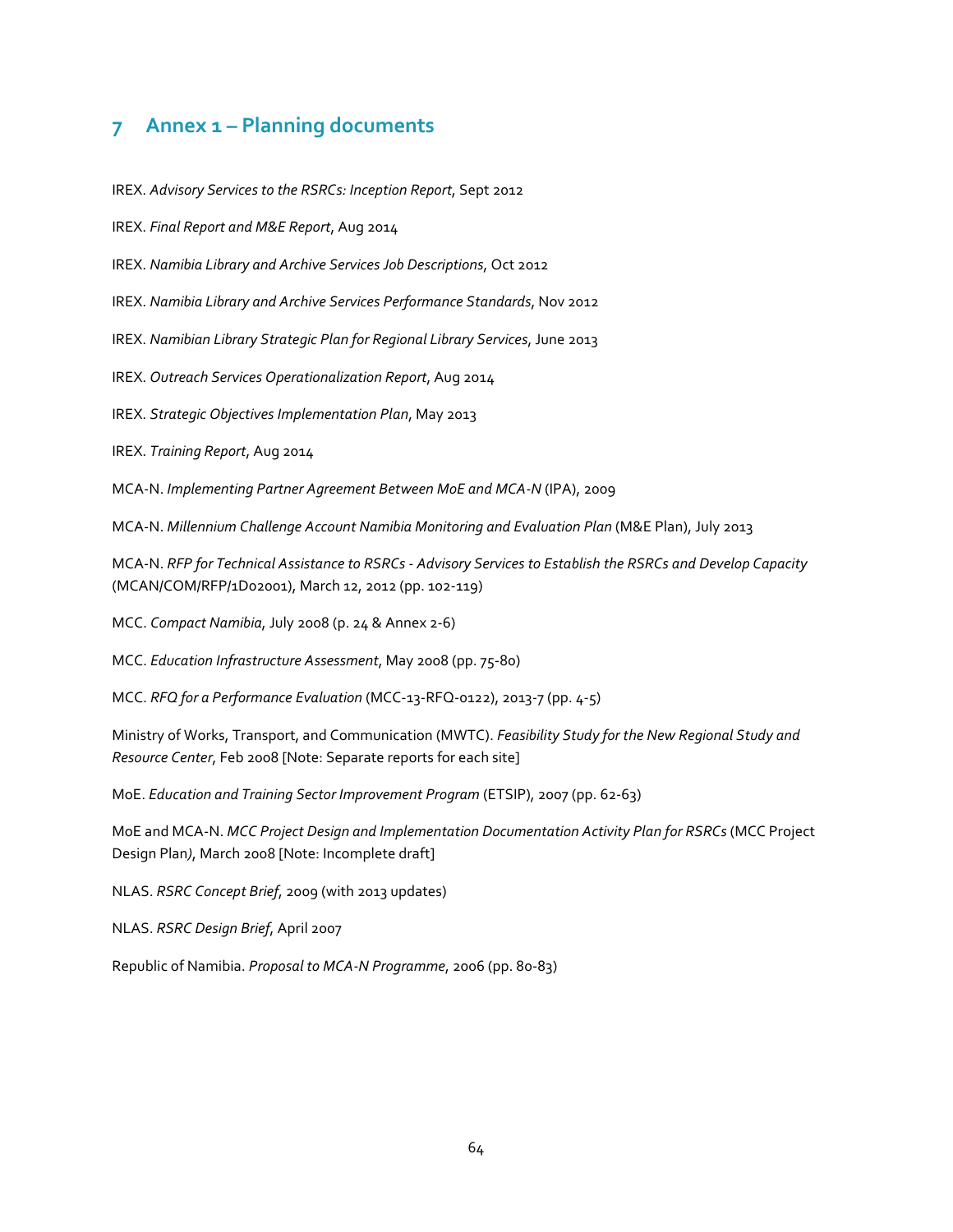# **8 Annex 2 – List of tasks and implementation goals**

# **Table 7: Main tasks and implementation goals**

| Task                       | Goals                                         |
|----------------------------|-----------------------------------------------|
| Community needs assessment | Obtain technical assistance for operationa    |
| IT and equipment           | 3 RSRCs to be constructed and equipped c      |
| Staffing                   | 100% positions staffed by end of Compact      |
|                            | Obtain technical assistance for training of   |
| Facilities                 | 3 RSRCs fully constructed in principal town   |
|                            | 3 RSRCs to be constructed and equipped c      |
|                            | RSRCs to use environmentally friendly des     |
|                            | RSRCs to be operated sustainably              |
|                            | 3 RSCs opened to the public by year 5, end    |
|                            | The MoE will ensure that the RSRCs are pr     |
|                            |                                               |
|                            |                                               |
|                            |                                               |
|                            |                                               |
| Collections                | Necessary study resources (books, CDs, D'     |
|                            | planned completion of the RSRCs               |
|                            |                                               |
|                            |                                               |
|                            | Obtain technical assistance for implement     |
| Relationships              | Obtain technical assistance for strategic pl  |
|                            | Facilitate the participation in the quarterly |
| Management                 | Obtain technical assistance for strategic pl  |
| Mobile library units       | Procure mobile units to accompany each o      |
|                            |                                               |
| Service delivery           | Venues to have extended opening hours         |
|                            | Venues to be accessible to community me       |
|                            | RSRCs to provide range of resources (stud     |
|                            | equipment, etc.)                              |
|                            | and programs (self-employment training p      |
|                            | Venues to be operated sustainably             |
|                            | Obtain technical assistance for operationa    |
|                            |                                               |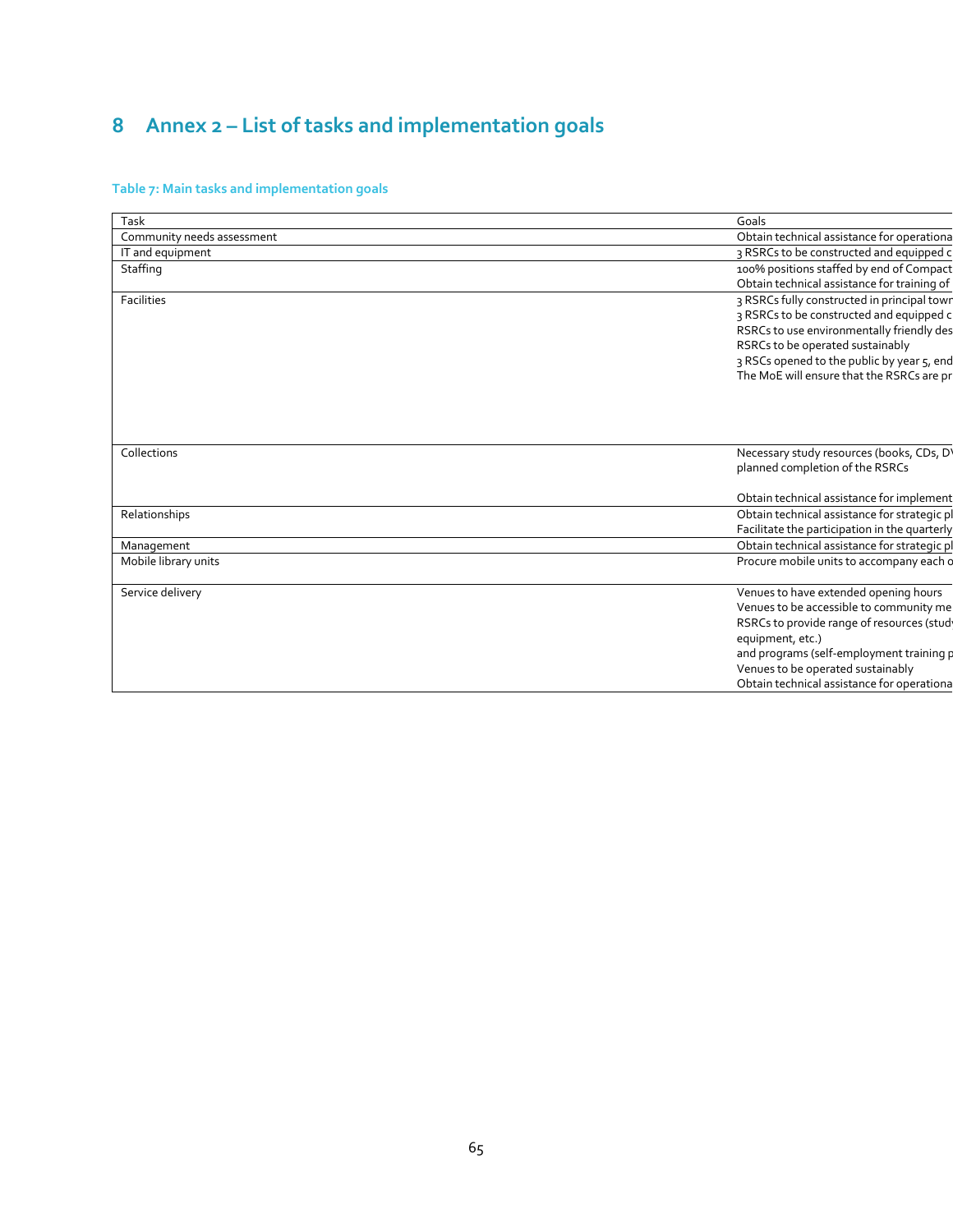# **9 Annex 3 – Media analysis summary**

# **Summary:**

A search for articles about the RSRCs returned 12 articles dated between November 2011 and March 2015. Most publicized events while providing basic information about the RSRCs. Two addressed Compact related issues – a book tender that was cancelled and rain damage at the Oshana RSRC.

# **Overview of the articles:**

Searches for articles that mentioned RSRCs or regional libraries returned twelve articles from four newspapers.

- Informante 1
- New Era  $5$
- Namibian  $3$
- Namibia Economist  $-3$

Topics included the following:

- Bricklaying ceremony 2 articles
- RSRC inaugurations  $-4$  articles
- Mobile library unit launched 1 article
- RSRC leaking during heavy rains 1 article
- MCA-N cancels \$6 million book tender 1 article
- Mentioned among MCA-Namibia projects  $-$  3 articles
- Receiving Peace Corps volunteers 1 article

The Oshana and Omaheke RSRCs received a similar amount of coverage. The Ohangwena RSRC was mentioned in three more articles than the other RSRCs, receiving positive press for the brick laying ceremony and the launch of its mobile library unit.

Mostly for promotional purposes – providing information on the RSRCs' purpose and available resources, the nature of MCA-N's investment while covering public ceremonies. Many comments were quite glowing. Some mentioned strong relations between the United States and Namibia. Most stressed the RSRCs' potential to positively impact people in the region. For instance:

*"We want all the citizens of this region to be able to read, write, converse and value ideas and thoughts. Therefore, it is our aim to propagate libraries and the value they have to offer to all the citizens of this region. I am hopeful that this beautiful library, which is the biggest library in Omaheke, will educate the people of Omaheke for decades to come," said Governor Ueitele [of Omaheke].* ("MCA Namibia Draws Final Curtain, 2014)

Two of these promotional articles put more focus on educational needs in Namibia than RSRC ceremonies themselves. Their headlines and contents spoke of the importance of developing a reading culture to increase literacy, as literacy expands individuals' learning opportunities. For example: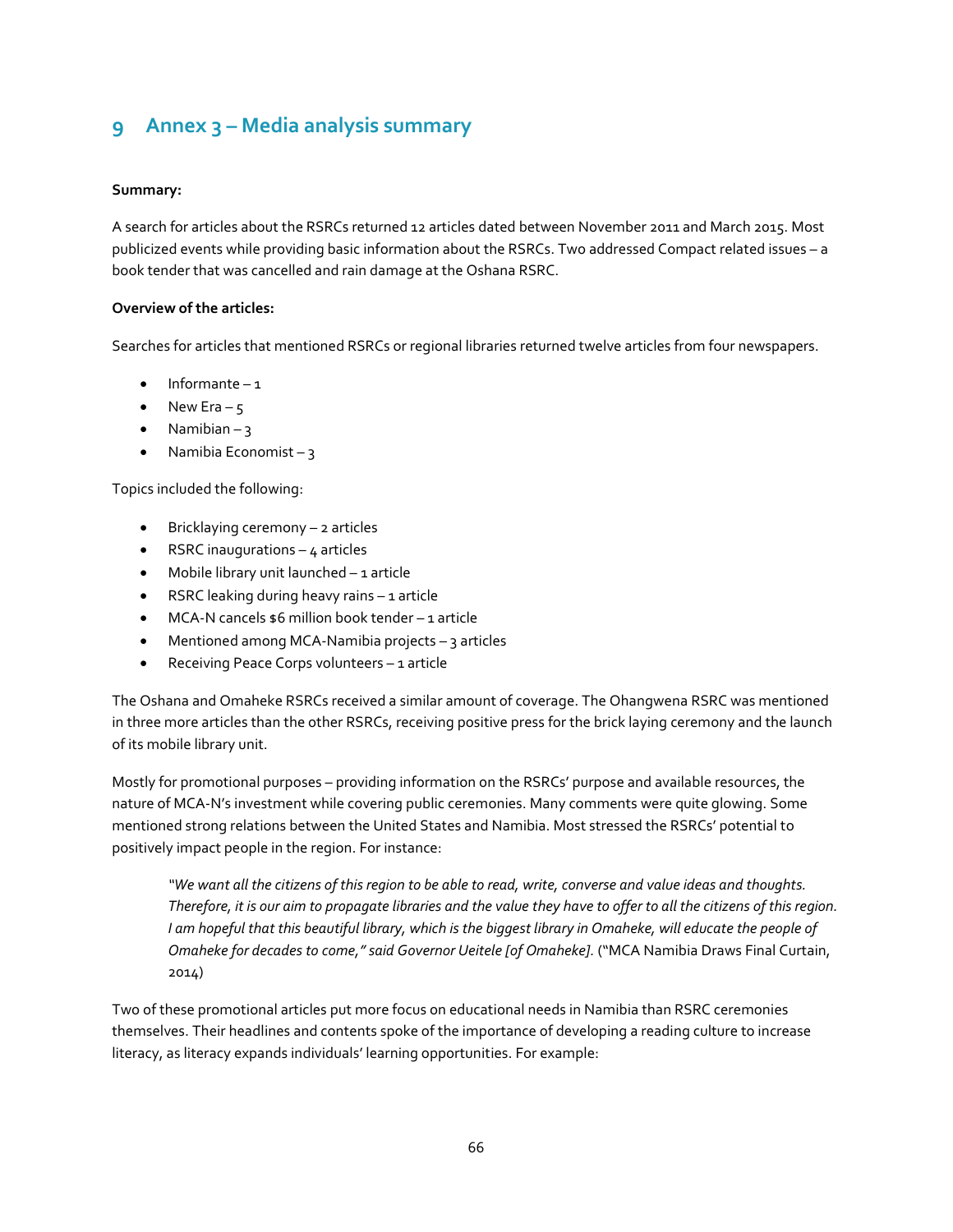*"One of the easiest ways to gain knowledge is by reading. Unfortunately, Namibia does not have a strong reading culture," [Former Minister of Education, Dr. Abraham] Iyambo stressed…. Iyambo said research has identified that inability to read is a major stumbling block to learning. Therefore, the center will introduce reading hours, story-telling sessions and computer games for infants, toddlers and pre-school children. It will also offer after-school programs to develop early literacy and ICT literacy skills." (Xoagub, 2011)*

Many articles quoted public officials and MCA-N directors. Two cited RSRC heads: Jacob Muleka, the Acting Head of the Oshana RSRC as of September 2014, whom commented on youth reading habits, and Oshana RSRC Chief Librarian Sam Kasulwa, quoted in March 2015 on water damage at the Oshana RSRC after heavy rains.

Two articles described issues the RSRCs were facing. One could say they served an accountability purpose, although in both instances – the failed book procurement and the leaking RSRC facilities – the fault was placed with contractors rather than MCA-N or MoE.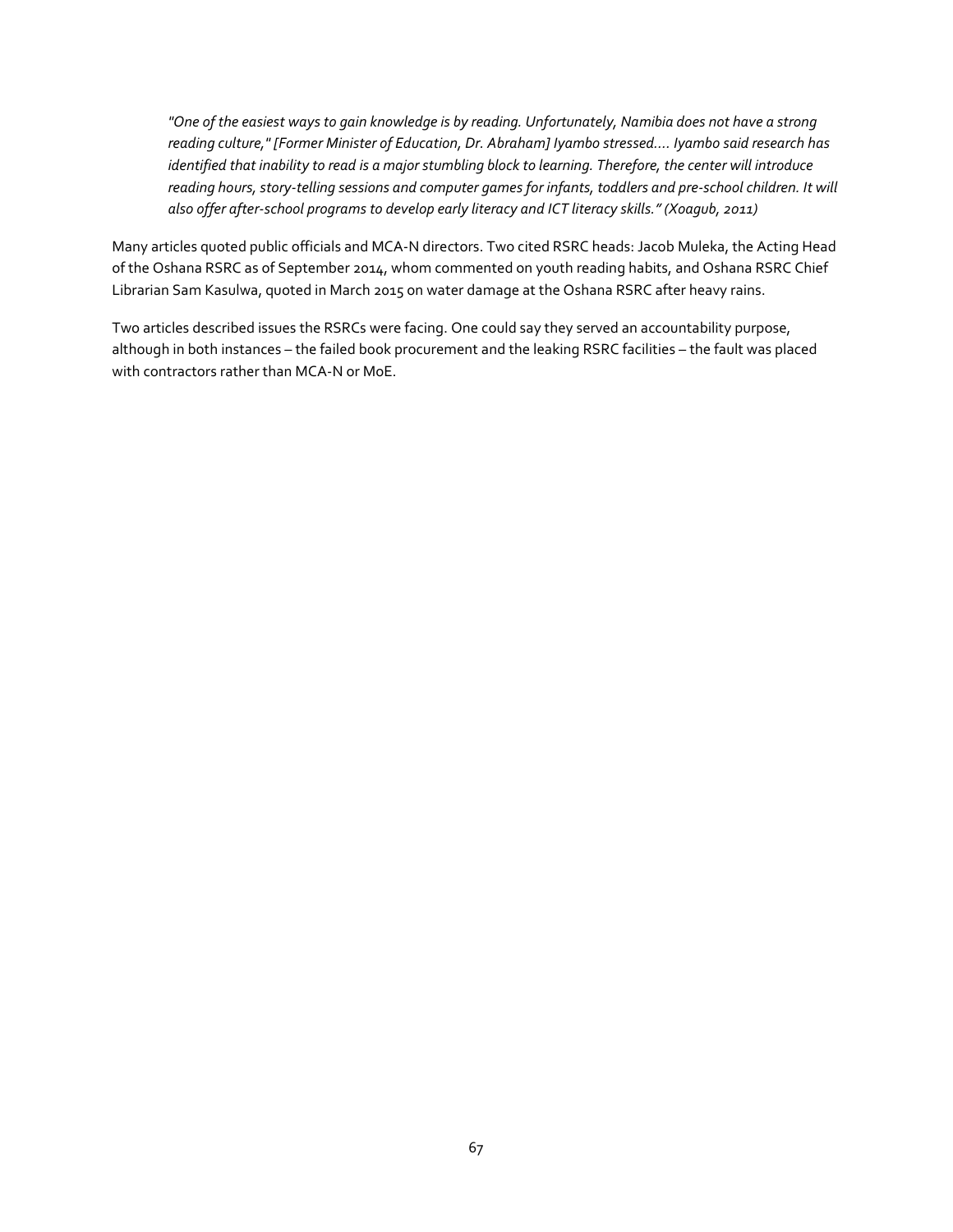# **10 Annex 4 – Media analysis articles**

- Andima, Jordaania. (1/23/2015). 14 new Peace Corps volunteers arrive. *Namibian.* Retrieved from: http://www.namibian.com.na/indexx.php?archive\_id=132751&page\_type=archive\_story\_detail&page=1
- Haufiku, Edson. (9/18/14). Oshakati resource centre inaugurated. *Informante*. Retrieved from: http://www.informante.web.na/oshakati-resource-centre-inaugurated.14847
- Khobetsi, Lorato. (11/25/2011). Namibia: MCA Invests in Education. *Namibia Economist.* Retrieved from: http://allafrica.com/stories/201111250552.html
- N.A. (9/25/2014). Adopting a Reading Culture. *Namibian.* Retrieved from: http://allafrica.com/stories/201409250770.html
- N.A. (9/20/2013).MCA Marks Fourth Anniversary. *Namibia Economist.*
- N.A. (12/1/2014). MCA Namibia draws final curtain. *New Era.* Retrieved from: https://www.newera.com.na/2014/12/01/mca-namibia-draws-final-curtain/
- N.A. (3/26/2015). N\$54-million library leaking…six months after it opened. *New Era.* Retrieved from: https://www.newera.com.na/2015/03/26/n54-million-library-leakingsix-months-opened/
- N.A. (9/22/2014). New Library for Ohangwena. *New Era.*
- N.A. (11/14/2014). Ohangwena gets mobile community library unit. *New Era.* Retrieved from: https://www.newera.com.na/2014/11/19/ohangwena-mobile-community-library-unit/
- Tjihenuna, Theresia. (11/11/2014). MCA cancels N\$6 million book tender. *Namibian.* Retrieved from: http://www.namibian.com.na/indexx.php?archive\_id=130374&page\_type=archive\_story\_detail&page=1
- Waldo. (10/26/2012). MCA Improves Omaheke Facilities. *Namibia Economist.*

Xoagub, Francis. (11/17/2011). Low Reading Culture Worries Iyambo. *New Era.*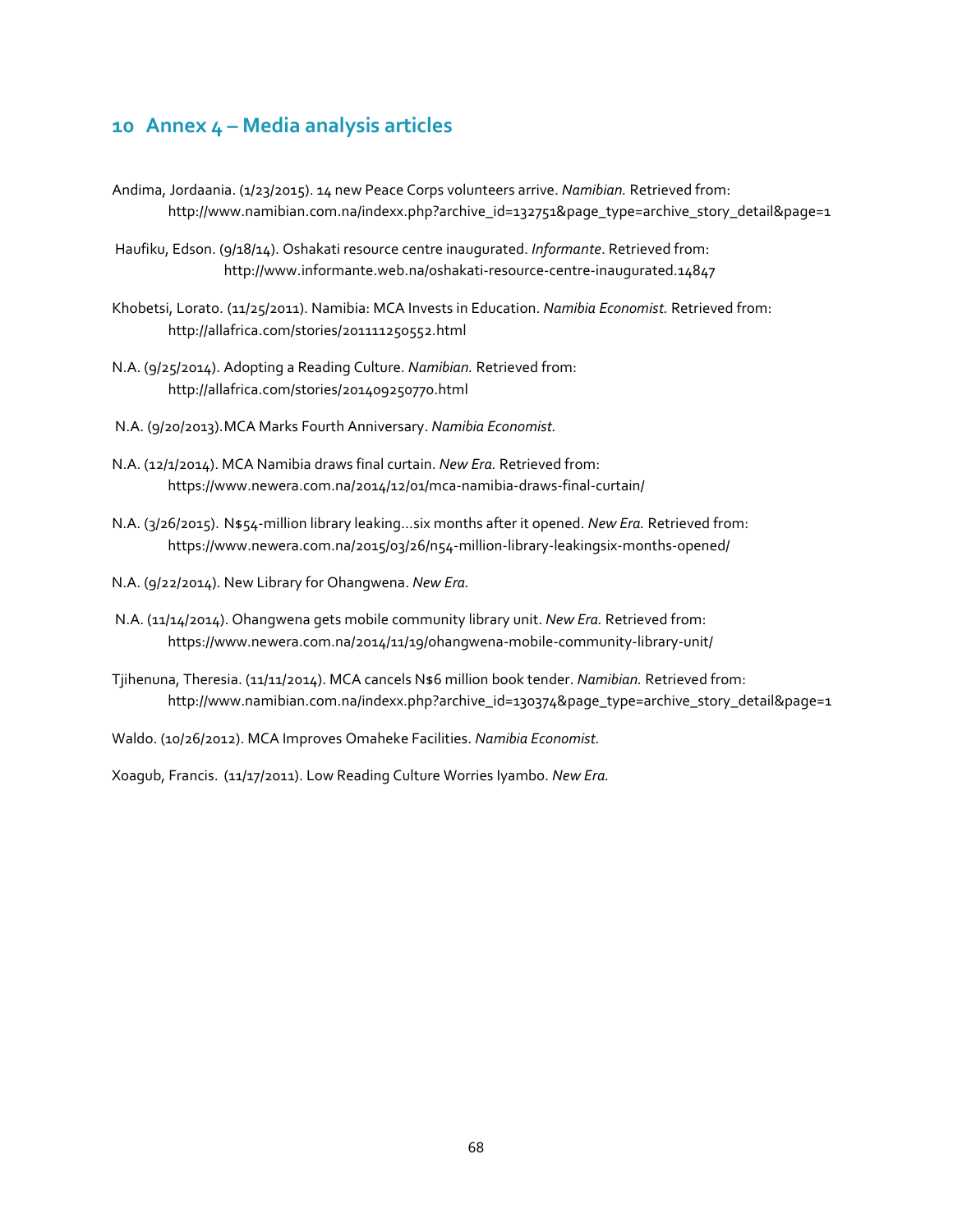# **11 Annex 5 – Stakeholder Perceptions**

Key informants were asked their opinions of the RSRCs, including what they would like to see the RSRCs accomplish, what might hold them back, and what recommendations they would have for RSRCs planned for other regions. A summary of their responses follows.

# **11.1 Preferred term for venues**

**"Regional libraries" is simpler.** Roughly one-third of the key informants refer to the venues by their original name, "Regional Resource and Study Centers" (or "RSRCs"), whereas half prefer to say "Regional Library." "Regional library" proponents stressed that the term is simple and memorable, with no acronym needed, and that "library" is a more familiar term to visitors, job applicants, and administrators of the community library system.

**Differing perceptions of libraries.** Otherwise, the disagreement between those who prefer either name hinges on their perceptions of what constitutes modern library services. To those who favor "RSRC," the venue is "*so much more than a library*" because it provides many specialized services, not just books. In addition, some feel that "RSRC" is a fresh concept, whereas "library" carries negative connotations in Namibia. Conversely, those who prefer "library" feel the word encapsulates a wider variety of services than "RSRC," which has been misunderstood by some community members as a facility designed to serve students and educators -- particularly given that Namibia has existing Resource Centers for teachers.

**"Super library."** Substantiating both interpretations, two respondents had created their own names – "Super library" and "Regional Library and Resource Center" – to show the venues are more than libraries and more than places for studying:

*What I've encountered is that when you say 'Regional Study and Resource Center,' you get like a blank look, a 'what?'. If you say 'Regional Library,' or as we found the best way to describe them, 'Super Library,' then people say, 'oh, it's a library but it's more than a library.' They say, 'oh, wow, okay,' because they know what a library is historically and this is a library that can do more.*

# **11.2 Most important achievement**

Key informants were asked what they saw as the major achievement of the implementation period. They identified three themes: opening the RSRCs, shifting government policies, and eliciting feelings or price and inclusion in the regionals.

**"Getting it done."** For many, the chief accomplishment was that the implementing partners had made sufficient progress across all the planning activities to open the RSRCs to the public. As a part of this, participants mentioned hiring and training staff as particularly important accomplishments given the challenges overcome in the process.

**Affecting policy**. In line with this, a few participants spoke about the significance of having changed the policy environment for libraries in Namibia. Among the changes, participants cited improved pay grades, the approval of new library positions (e.g., IT staffing), working with the University of Namibia toward a solution to produce more librarians in the country, and strengthened support for libraries within the national government.

**Regional pride**. Finally, one-third of key informants identified the greatest achievement as increased feelings of pride, accomplishment, and inclusion within the regions as the result of constructing the RSRCs. Some participants traced these positive feelings to community engagement activities during the planning process,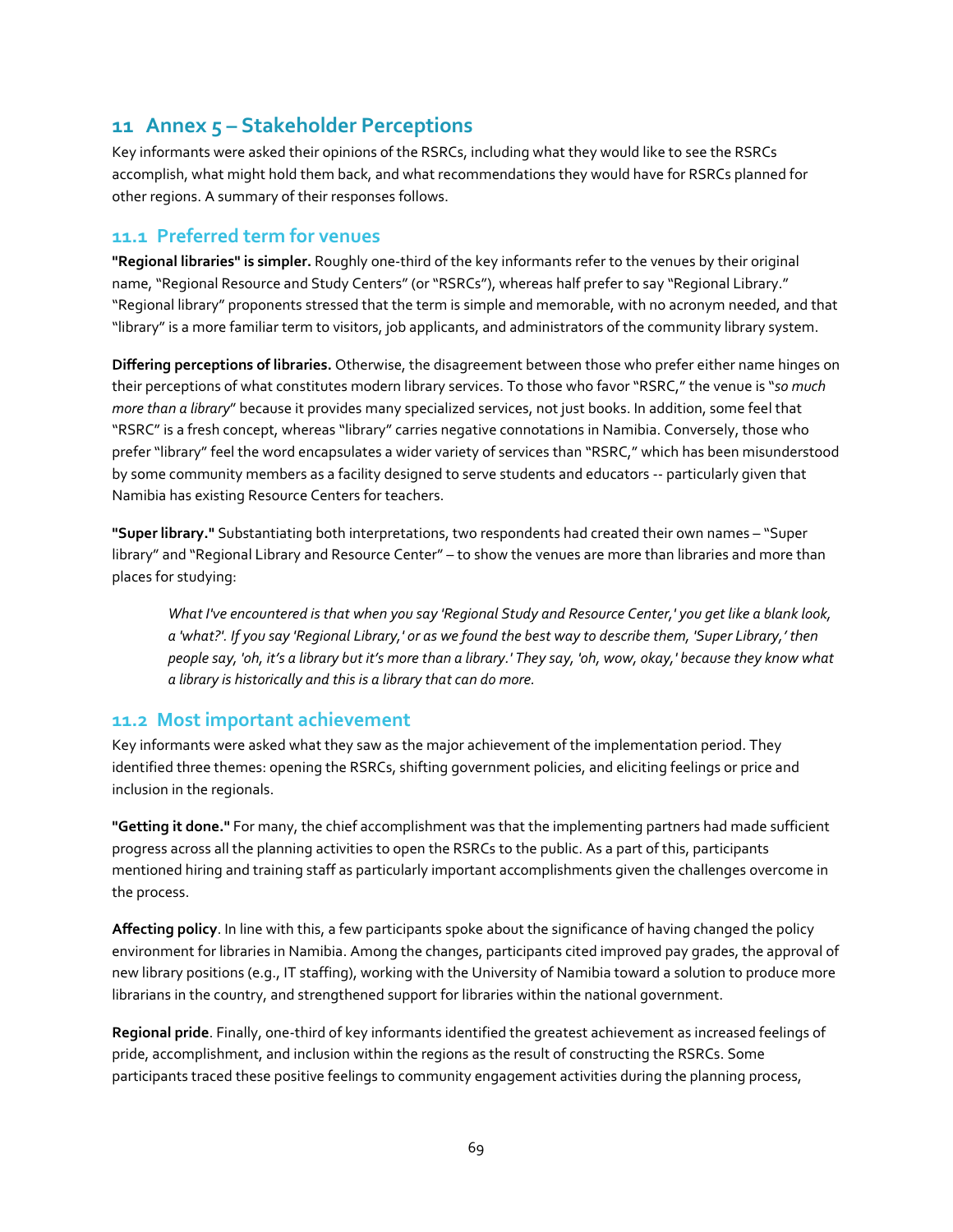crediting the implementing partners for including a wide variety of stakeholders. Other participants indicated that nearby communities saw the RSRCs as encouraging signs of regional development in previously neglected areas.

# **11.3 Adequacy of facilities**

Are the RSRC infrastructure and collections suitable and adequate to meet the needs of staff and patrons? Key informants generally affirm that they are, although not without modifying or cautionary details.

**Very nice buildings -- with upkeep concerns.** The majority of respondents are satisfied with the RSRC buildings and infrastructure. Several stressed that the facilities are impressive and quite beautiful. Most also think the quality of the buildings are suitable, although some individuals who spend time in the RSRCs expressed concerns about design and furnishing choices that have left the interiors dusty, leaking, noisy, and short of staff desks, with concerns about the durability of the entrance gates and toilets and the fixity of furniture, including office desks and book shelves. Additionally, two people said the children's section is already too small to meet demand. In one respondent's words: "*I wish it were fully adequate. It's a beautiful building.*"

**Collections are a work in progress.** Key informants are somewhat less satisfied with the current library collection. A few people are very dissatisfied with the number of books in the collection and their suitability for visitors, saying that the shortage of books will prevent the library from accomplishing what it needs to do. Alternatively, others were more confident in the library's core collection and saw the empty shelves as "*room to grow*" as each RSRC learns more about the specific materials needed for its communities. One individual within the Ministry of Education noted that, although the collection is basic, visitors aren't voicing complaints and that more books will become available when the interlibrary loan system is operational.

Lastly, several respondents said the RSRCs would only be suitable under certain conditions, namely that the RSRCs are maintained and well managed, and that the mobile library units are running.

# **11.4 Expectations of RSRC contributions to communities and the nation**

Key informants believe the RSRCs will make positive contributions to society. Although a few indicated it's too soon to say. Why the optimism?

**Local-level.** A third of respondents explained that the RSRCs seem to already be attracting a lot of users or a good variety of users (especially age-wise). Nearly half said that the RSRC are providing important services, particularly in these areas: education, computer access and training, business, and access to knowledge. Others emphasized the long-term importance of reading on individuals' development and the positive influence this can have on their communities, as well as how the RSRCs will support local schools and other organizations. Also, a few respondents feel that the MLUs will help address gaps in service coverage, bringing these benefits to rural areas.

**National-level**. There is some ambivalence about the impact the RSRCs can have across Namibia. A few key informants said the RSRCs would only spark national-level changes if more were built, as the existing three venues do not have enough reach and coverage. However, two people indicated they expect national-level changes because these RSRCs will be models for existing libraries to grow and improve the profession.

Also, at the local-level, several respondents stress that the RSRCs must identify community needs and provide appropriate services to make a difference: a few are optimistic that the RSRCs will provide for specific community needs, while two others suggest it is too soon to say -- because don't know if libraries will follow through on assessing needs and providing services or don't know how they would observe/measure a shift in learners' knowledge.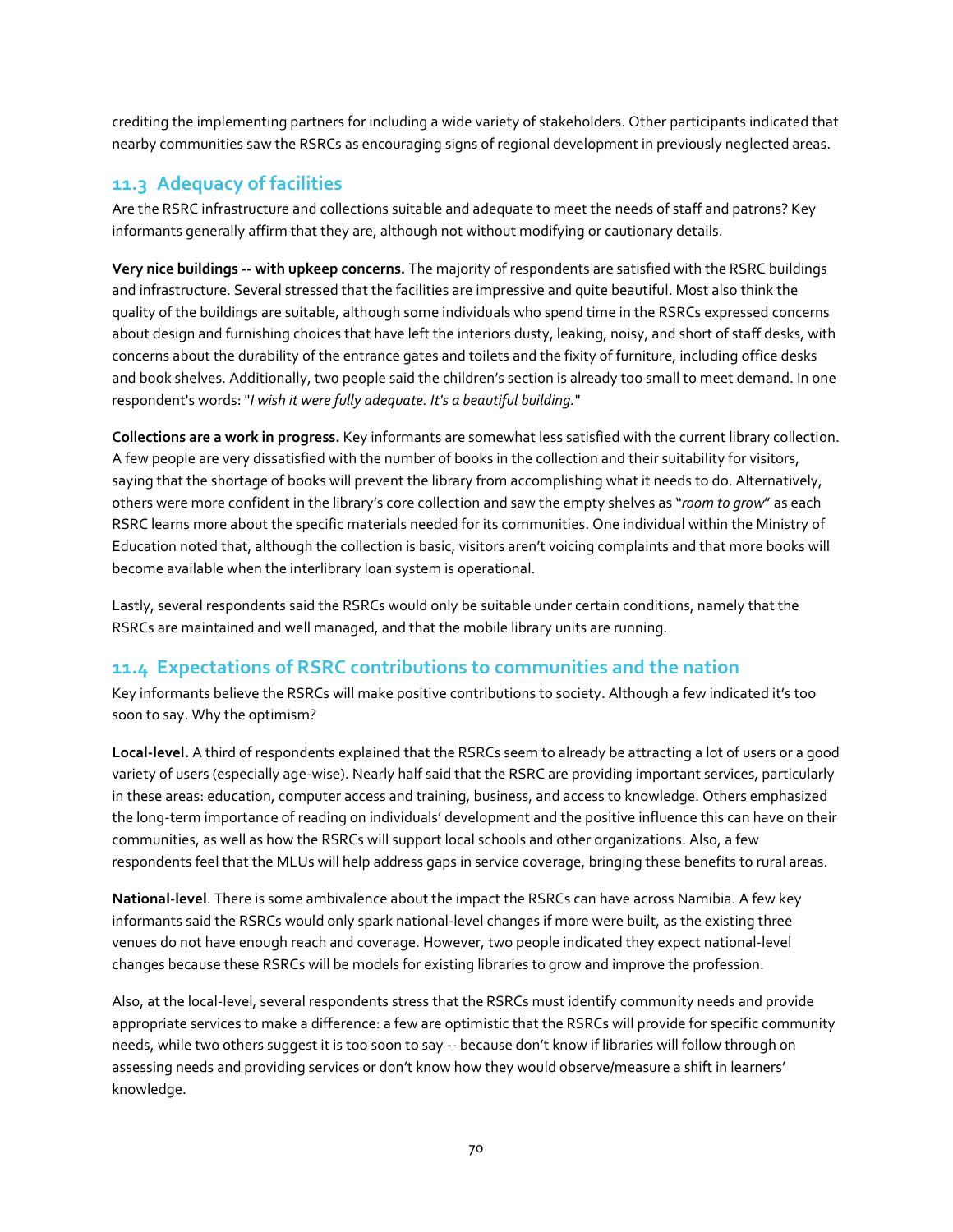# **11.5 Concerns and anticipated challenges**

What is the most important challenge facing the RSRCs? Three themes emerged: staffing, sustainable funding (including maintenance), and service provision (including outreach).

**Staffing**. Nearly half of respondents identified staffing as *the* critical challenge, and a full two-thirds expressed some level of concern. Participants see no easy fixes to a shortage of experienced and qualified staff at the RSRCs, **expecting ongoing difficulties with recruitment and retention**. External factors include a shortage of qualified librarians in the country and competition with the private sector. Two individuals noted that the required qualifications may be too high, and that human resource choices should put more weight on ability and potential. A few participants also stressed the need to train staff in a wide range of areas, from using the ILMS system to advocacy.

**Funding and maintenance**. A majority of key informants expressed concerns about the library's ability to maintain funding. Some of these respondents are nervous about the library leadership's capacity to advocate for itself, secure funding, and manage too-high expectations. However, most focused on the costs required to sustain the centers, particularly the IT services (i.e., price of the internet connection, maintaining and replacing computers), but also to contract out facilities maintenance until a dedicated person can be hired. Some participants stressed that obtaining only enough funding to maintain the status quo would not be sufficient, as the budgets for the RSRCs should keep growing as the population does.

**Service delivery**. The remaining respondents discussed possible hurdles related to effective service provision. Firstly, some warned that RSRC leadership must be pragmatic about managing expectations, being sure to prioritize some services over others overtime. Secondly, some noted that conducting outreach might prove to be very difficult, including attracting visitors other than students, working with visitors with limited literacy or computer experience, and covering a wide geographic area with the MLUs.

Additionally, each of the following concerns were discussed at length by at least two informants: the challenge of operating the MLUs (e.g., conducting preventative and scheduled maintenance, operating them effectively, and responding to future demand increases), the need to procure more books (particularly books in local languages), and future management decisions related to providing and instilling a vision for the future, developing a maintenance plan, training staff, and marketing services to the community.

# **11.6 Characteristics of successful venues**

According to key informants, a successful RSRC would be a venue that responds to communities' information needs, attracts a wide range of visitor types, and actively reaches out to communities located far from the RSRCs. All of which requires effective staff.

**Providing needed services.** Most often, a successful venue was described as one that meets the needs of the community by providing the right resources to the region's constituents. Although a few respondents stated that overall high usage was the best measure of success, twice as many said they would like to see all types of users visiting the RSRCs, which this would only happen if the venues accurately identified community information needs, developed appropriate resources and programs, and then promoted their services to attract the people who need them.

**Accessible and welcoming.** Venue success was also linked to accessibility. A quarter of respondents said a thriving RSRC would be open during the evenings and weekends. Several others emphasized that the venue must be inviting: friendly, a community hub, "*a place for everyone to go*," and in proximity to people. And because so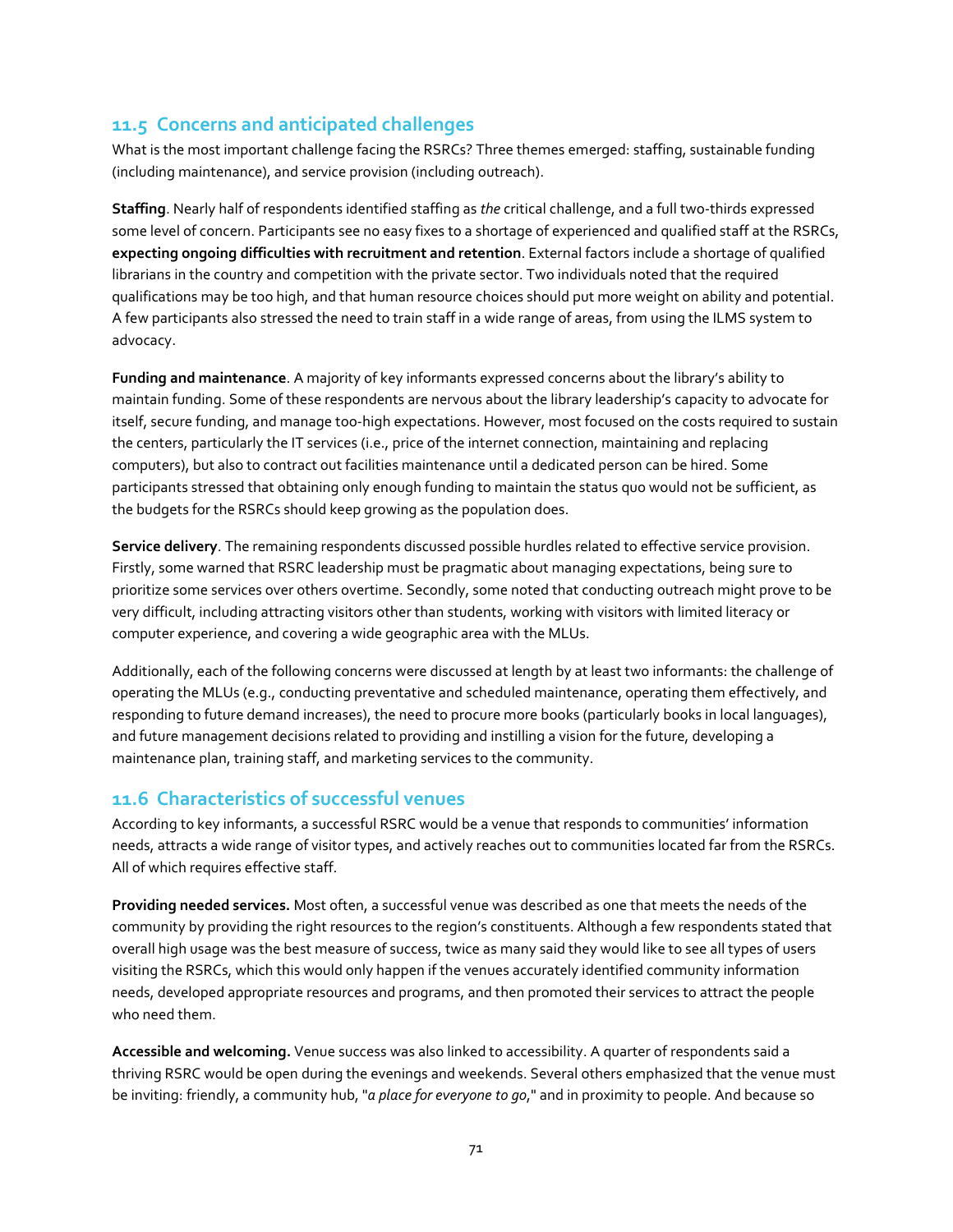many people in the regions do not live, work, or study near a venue, outreach was viewed as a critical activity for running a successful RSRC, particularly the MLUs, to several key informants. A few others mentioned that a successful RSRC must support school and community libraries with collections and staff training.

**Engaged staff**. Successful venues must also have engaged staff. Nearly half of respondents spoke of the importance of staff qualities and capabilities, from being happy about their work and demonstrating a commitment to service, to being trained and experts at what they do. Two key informants also said that, as long as staffing levels remain below 100%, a successful RSRC would need to be staffed by individuals who are flexible in their roles and responsibilities and can jump in wherever needed.

# **11.7 Key informant recommendations**

Key informants provided a variety of recommendations for individuals leading the roll out of future RSRCs in the Namibia. Their recommendations follow.

**Use these RSRCs as a template.** Respondents noted that some plans might be adapted for the construction of future venues, including specifications for the building, furniture, IT, and equipment. Clearly, given the delays with this RSRC Activity, the project timeline should account for the actual amount of time needed to obtaining approval for any new staffing positions and installing fiber cables. At the same time, most respondents cautioned against replicating these venues, emphasizing that each new RSRC will need to be tailored to its community in size, scope, and design, updated to reflect advancements in technology, and responsive to changes in library service.

**Think smaller and longer-lasting**. Two respondents strongly recommended that future RSRCs should be built smaller, particularly since they will likely serve smaller populations than in Oshana and Ohangwena. They emphasized that money saved from construction should be set aside for long-term maintenance and repair costs. Similarly, two other key informants suggested reducing the size of future mobile library units in order to reduce the cost and effort involved with maintaining large specialty vehicles. Pickup trucks would be particularly good for targeting rural schools, one respondent said.

**Success depends on good relationships across partner organizations**. Although not everyone agreed, several respondents felt that the various project teams worked well across organizations. They appreciated MCA-N's level of involvement with stakeholders during planning process, including with government officials, community leaders, and the MCA-N board. They liked that IREX contributed its expertise and helped ameliorate capacity issues at MoE by drafting management plans, among other things. Less complimentarily, several respondents stressed that the MoE deserved to have more input into all stages of facilities design, and that in the future the architect must do their utmost to ensure that design materials and consultation style are appropriate for the client-user's non-engineer audience. A few respondents suggested allowing for enough time for firms to design a few options for the facilities, discuss them with the user-client, model one with a 3D printer before building, provide samples of interior materials, and maybe even hire a firm to help with the consultation process.

**Make an effort to get out into the community.** Two key informants felt that the community information needs assessment was helpful, both for gathering information used to design services and for spreading awareness and interest in the RSRCs. Two others said that the RSRC opening ceremonies, and promotion activities leading up to them, not only publicized the new library, but also provided additional benefits, like bringing attention to issues around reading (i.e., literacy and reading culture) while tapping into community resources that could be valuable in the future. Three respondents said future RSRCs could do more to engage local residents, like conducting a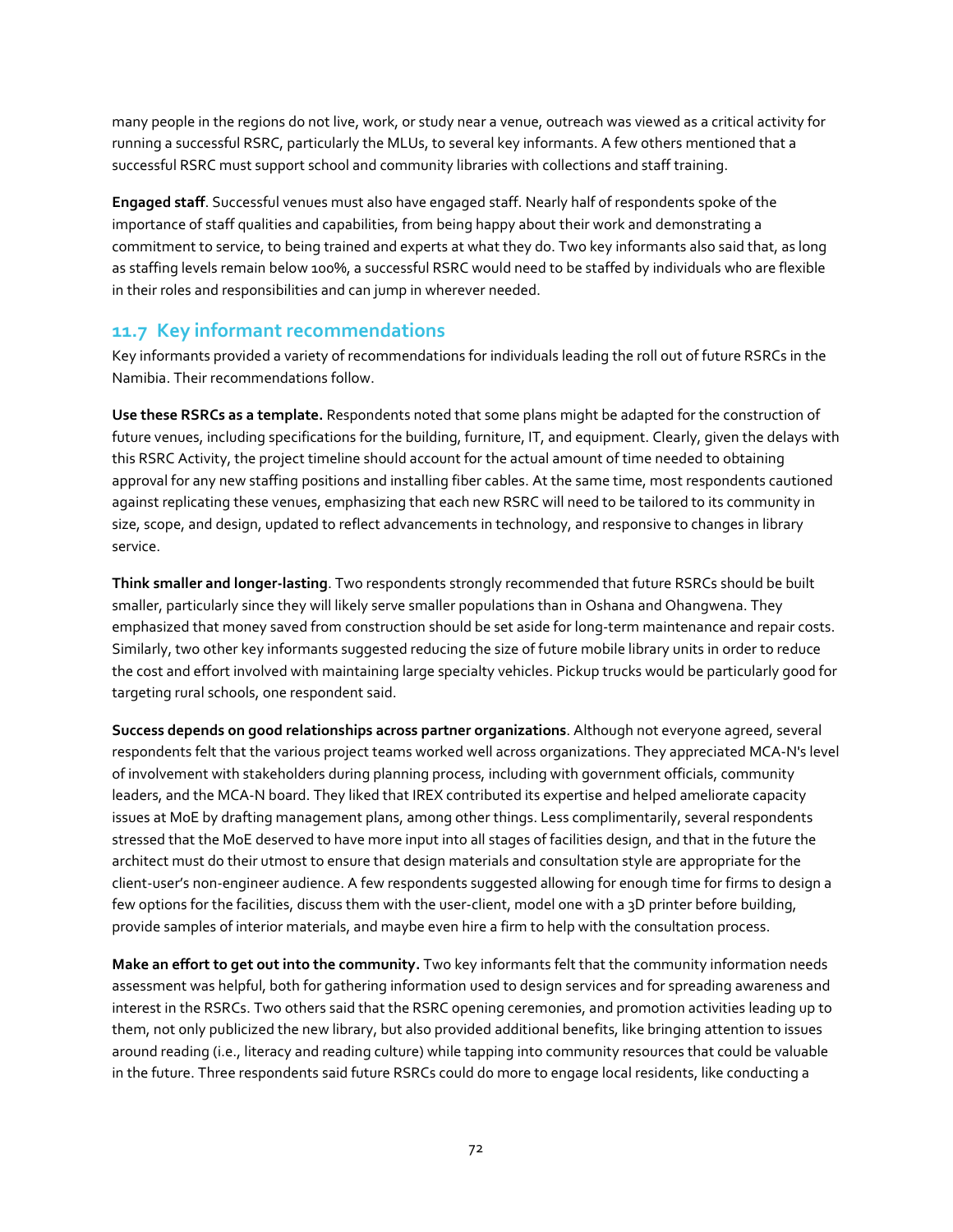community needs assessment that can inform facility design decisions, enhance community ownership, and determine needed services.

Furthermore, nearly half of the key informants suggested changes to hiring practices and training activities in order to circumvent the hiring delays and staff shortages experienced by these RSRCs.

**Begin hiring staff before construction starts**. At least five respondents stressed the importance of beginning hiring as soon as possible, as applicants may be subjected to six-month hiring delays. Key informants would like to see senior staff hired much earlier so they can help advise on Compact activities, train staff as they are hired, provide functional feedback on facilities design, and attend site visits during the construction phase. With staff in place, "soft skills" trainings (e.g., operational training, customer service) can begin earlier, and in a way that does not fall casualty to equipment installation delays. Given the challenges of approving the staffing plan, one participant suggested that rather than requiring a provisional staffing plan six-months before construction begins, MCC should consider requiring a final staffing plan.

**Address the country's librarian shortage by investing in staff members.** Although one key informant strongly advised that more RSRCs should only be built after UNAM increases its annual number of library science graduates, others put more emphasis on developing the skills of lower-level staff. Two spoke of opportunities that would be created by promoting staff rather than hiring from the outside and by offering continuing professional development opportunities to incentive staff if and when compensation cannot be sufficiently increased.

**Finally, key informants recommended changes to future Compact agreements.** Two respondents advised that Compacts in other countries require maintenance strategies from the client-user early in the project to ensure clear lines of responsibility and dedicated funding.

A few key informants would like MCC to update its policies on the Compact closing and subsequent handoff. First, Compact agreements should require contractors to stay involved for some period of time after they deliver, even if the MCA closes during that period, to make sure the client-user is satisfied with the quality of their work.

Second, the Compact should be able to pay for delivery that happens within a certain amount of time of the Compact closing date. In particular, respondents believe someone should have been able to pay for the shipment of books that arrived the day after the Compact closed instead of canceling the entire \$6 million Namibian dollar tender. In the words of one key informant:

*If you've committed, if you've signed a contract to get things delivered, it doesn't mean … that when they are delivered outside the Compact that you tell the company that you're not going to pay for them. I mean nobody's heard of that concept in Namibia nor anywhere. And especially if [it's] a small business, and you're trying to enliven the economy by pumping money in from the States, then why would you penalize people*  [when] it's not even their fault? A server falls off a dock side in Holland, and therefore it's three weeks late. It *just doesn't really make any sense.*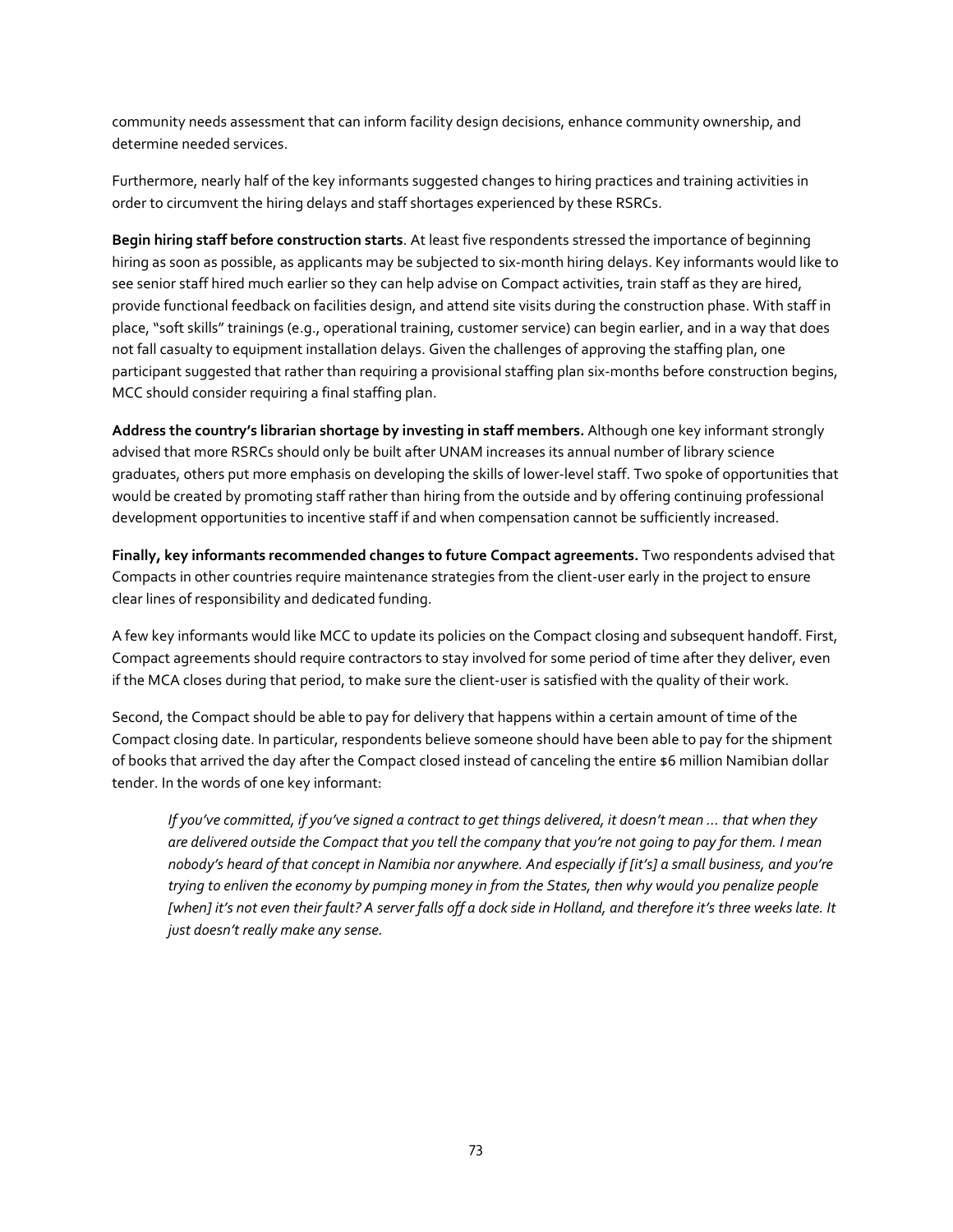# **12 Annex 6 – Summary of Stakeholder Feedback on Report**

**To**: Emily Travis (MCC) **From**: Araba Sey and Michelle Fellows (TASCHA) **Date**: June 3, 2016 **Subject**: Namibia RSRC Component 1 Report – Stakeholder feedback and TASCHA's responses

### **12.1 Background**

The purpose of this memo is to document all substantive changes made to the Namibia RSRC Component 1 Report in response to feedback received from project stakeholders.

The final Component 1 report incorporates input from seven individuals at four organizations. TASCHA invited over a dozen individuals to review the report, each of whom were involved with implementing the RSRC Activity. Of these, four people provided feedback, including two whom requested changes. The report was then submitted to MCC for review, whereby three individuals provided feedback.

TASCHA remains the independent evaluator for this Activity and has chosen which input to incorporate into the report, with decisions generally informed by a review of interview data and notes from in-country missions.

Substantive feedback received and the resulting actions taken by the Evaluator are discussed below. Please note that comments have been rephrased for concision.

## **12.2 Changes and revisions**

#### **12.2.1 Evaluation scope and design**

**Request** – Include the planned and actual Activity budget somewhere, and break it down by infrastructure, technical assistance, and materials if possible.

 **Response** – As agreed upon during the evaluation design phase, budget/financial info is outside the scope of the evaluation. That said, various MCC materials indicate that the RSRC Activity was at \$20.8 million and multiple sources have confirmed that Activity came in under budget.

**Request** – Reconsider this evaluation's expectation that the RSRCs would be offering community-focused programs by Compact's end.

 **Response** – The evaluation is based on the expectation that the RSRCs would begin operating a year before the Compact closed, as was the original plan. Had that happened, it is reasonable to expect that they would have had a full year to understand their communities and start tailoring services.

**Request** – Clarify that there were no Compact level expectations around certain tasks.

 **Response** – In absence of a detailed description of Compact-level expectations (there were only two objectives listed in the Compact in relation to the RSRC Activity), we developed the list of implementation tasks and subtasks in consultation with MCC and local stakeholders. That list includes tasks and subtasks around which there were no Compact level expectations. Sometimes the text makes this clear (e.g. relationships with private partners), but to make the point more clearly, the following text was added to the evaluation criteria section:

> *As described in Section 1, the Compact specified that the RSRC Activity would be comprised of two sub-activities – construction and technical assistance. The Evaluators suggested to MCC that Component 1 of the evaluation should also assess the initial status of tasks considered necessary to*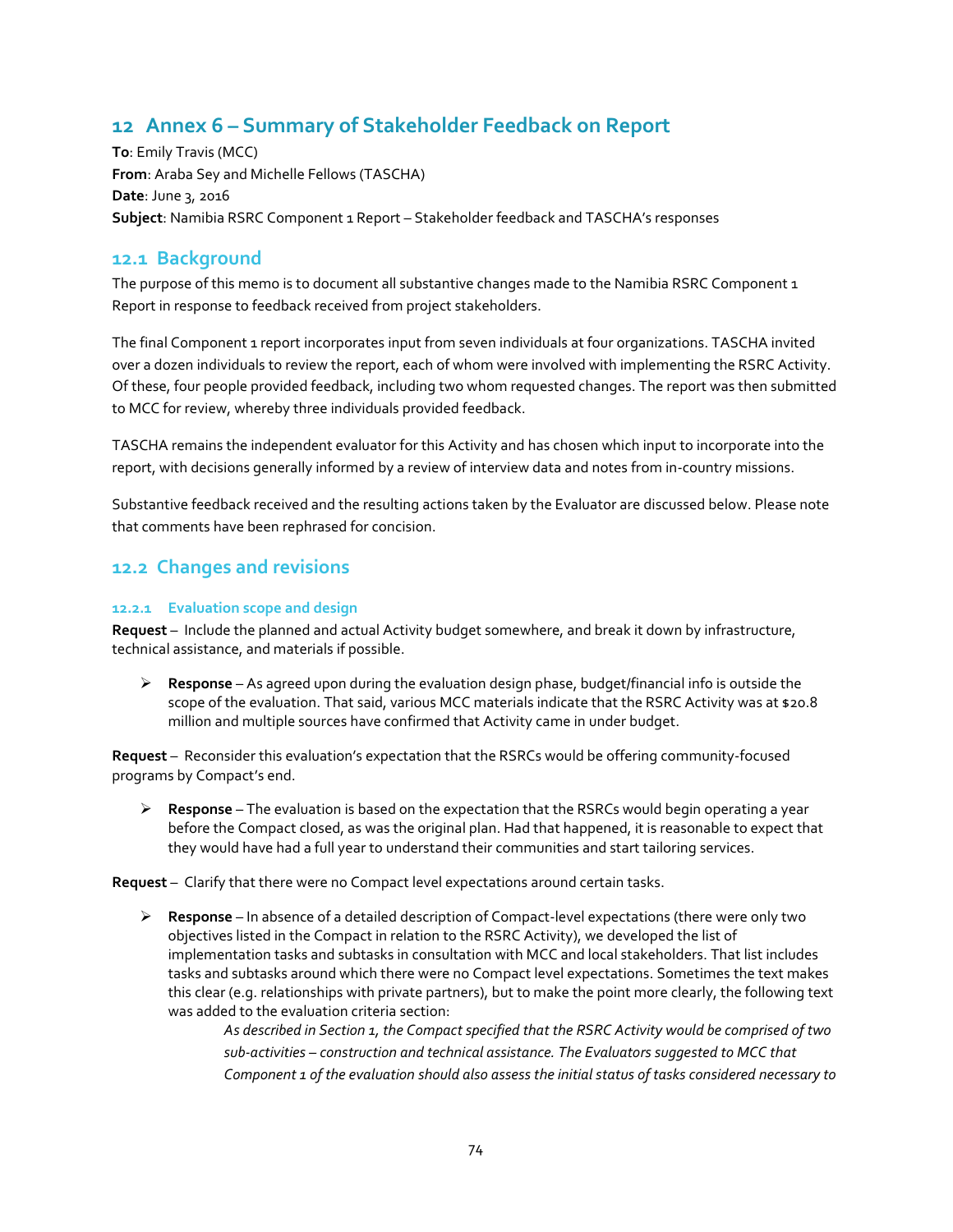*achieving broader Activity-level goals…. Therefore, the tasks evaluated in this report were not all explicit Compact-level expectations.*

**Comment** – An incremental cost study may have been appropriate. This has been built into more recent Compacts.

 **Response** – This was outside the scope of this evaluation, but the comment is included here for documentation purposes.

**Request** – Emphasize the evaluation serves an accountability function.

 $\triangleright$  Response – Agreed. Amended to say: "The evaluation also [performs] an accountability function for citizens of Namibia and the United States.

**Comment** – Linking each quote with an interview participant ID number raises concerns about subject confidentiality.

 **Response** – Agreed. We included participant ID numbers in draft versions of this report, but removed them from the final report to ensure anonymity.

#### **12.2.2 Changes to report recommendations**

**Request** – Place more emphasis on construction delays in the discussion of major challenges.

 **Response** – We edited a sentence, noting that construction delays created a "compressed timeline for other activities such as staffing, training, community needs assessment, and equipment-testing." Otherwise, we think sections 4 and 5 cover the topic well.

**Request** – In the recommendations to MCC/MCA, consider mentioning that technical assistance "should be involved from the very beginning."

**Response** – We added the following recommendation:

*Bring technical consultants into the project earlier: Technical assistance, such as that provided by IREX, should begin early in the project to ensure activities like strategic planning, policy development, and staff training plans are incorporated into facilities design and are not derailed if construction runs behind schedule. Such consultants could also provide ad hoc assistance to the implementing partner organization (e.g., MoE) should support be needed.*

**Request** – Consider stressing the importance of MCA's local partner's autonomy, authority, and capacity to make critical decisions.

 **Response** – Checked interview data to see to see if other participants held similar views, then added the following recommendation:

*Ensure local partner is provided with adequate autonomy, authority and capacity resources for critical decision-making: Given the Compact's fixed end date, project management needs the ability to make critical decisions to avoid unnecessary delays. This can be challenging in a project that seeks to be participatory and collaborative in nature because it could require, for example, granting managers the authority to move forward with action, even if a full consultation process cannot be completed (e.g., because stakeholder feedback is not forthcoming). Additionally, the implementing partner organization (e.g., NLAS) needs to have the appropriate resources (personnel in this case) to be able to focus on high-level management tasks. In some instances, this may require hiring a specialized and dedicated person to serve as a counterpart to MCA-N's project manager.*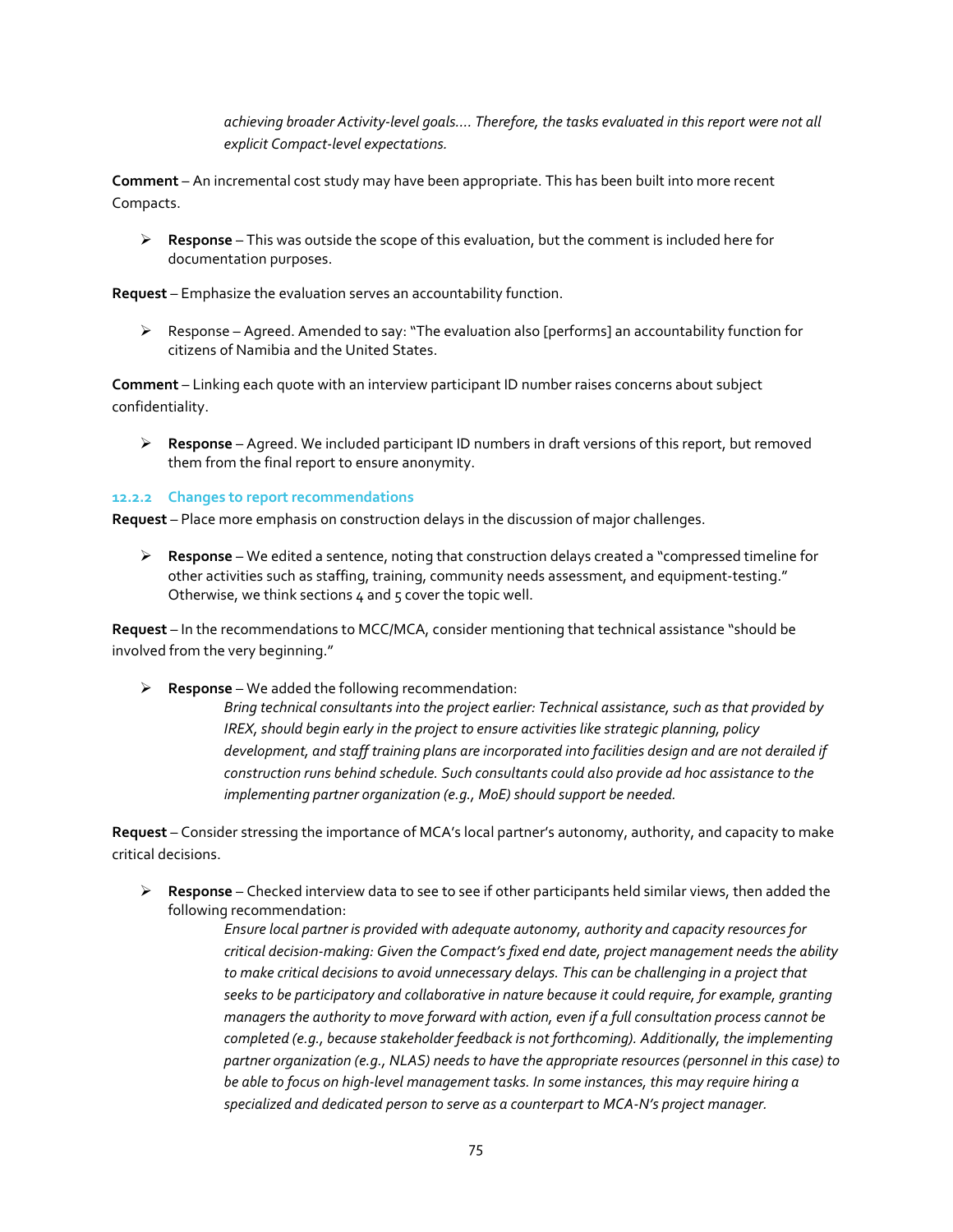**Comment** – The Implementing Partner Agreement could have been revised if and when MCA-N developed any concerns about NLAS's capacity.

 **Response** – This is new information to the Evaluators. In response, we changed a recommendation from "Clearly identify roles, responsibilities and rights" to "Set clear milestones and roles, and be ready to change the program oversight structure if needed." We also added the following sentence to that recommendation:

> *The capabilities of partners would ideally be well understood from the outset, but be prepared to amend Implementing Partner Agreements if it becomes apparent that such plans are not feasible given the reality of implementation.*

#### **12.2.3 Sensitivities**

**Comment** – We disagree with the opinion of an interview participant which was quoted in this report.

 **Response** – We anticipated this feedback. When either of two opposing viewpoints could be valid, we incorporated both positions into the text. Also, this note was added in the methodology section of the report:

*The views and conclusions presented in this report are based primarily on key informant interviews and represent the opinions of the interview participants. The report should therefore be interpreted with the understanding that those opinions may not always be accurate. Since most of the facts in this case cannot be empirically determined, the Evaluators make extensive use of direct quotes to indicate the source of information. Wherever opposing viewpoints are expressed, the Evaluators endeavored to represent both points of view.*

**Request** – Be sensitive to a reviewer's opinion that, towards the end of the Compact, implementing organizations were trying to shift blame to other implementing organization for tasks that they couldn't manage to finish in time.

 **Response** – We reviewed and revised the report to provide more balanced representation between the perspectives received from different organizations, making several adjustments. E.g., in instances where a quote from one organization explicitly or implicitly lays blame on another organization, we added a second quote from the accused organization's perspective or substituted a more neutral quote to speak to the issue at hand.

**Request** – Recognize that "The Government of Namibia and the MoE really gave priority to this project despite the fact that it was one of many other projects."

 **Response** – In a few instances, language was sensitized to better reflect the MoE's effort. E.g., we rephrased this major challenge:

*Limited local level strategic leadership: Despite what were probably good intentions, the MoE did not have the capacity to administer the RSRC Activity at the level required.*

As such:

*Proportionately limited personnel resources: Despite significant effort and dedication to this Activity, the MoE did not have the capacity to administer the RSRC Activity at the level expected by MCA-N, mostly due to a shortage of personnel at NLAS.*

**Request** – Rephrase items referring to capacity problems for MoE/NLAS, as "MoE had capacity, but did not have enough personnel to administer the RSRC Activity at the level required."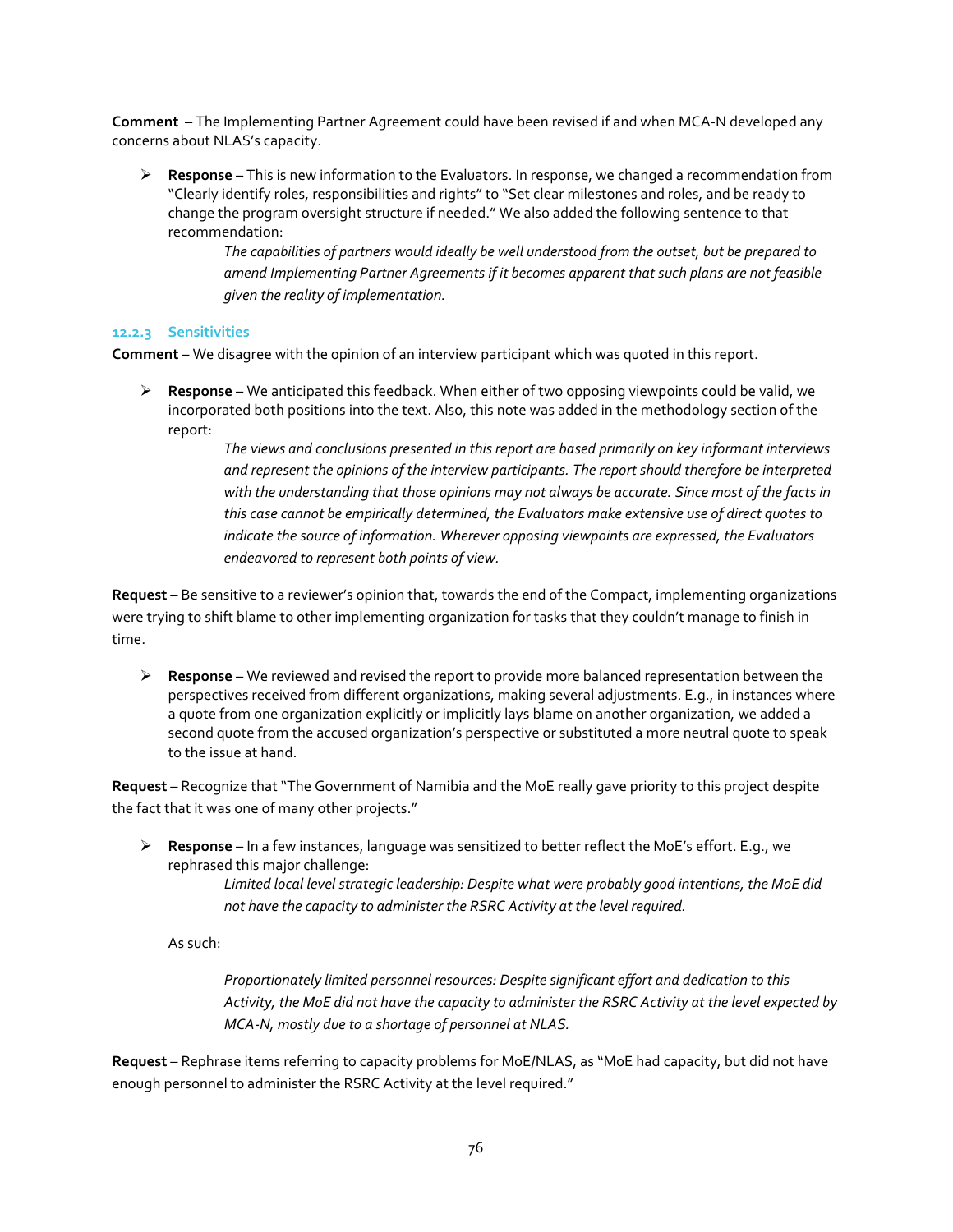**Response** – Availability (or lack thereof) of personnel is a capacity issue. We checked interview data to see if and when capacity issues were explicitly rooted in personnel or budget challenges. When relevant, we specified that the capacity issue was personnel-related.

**Request** – Take out indications that MoE/NLAS "did not have the political influence to do this or that."

 **Response #1** – Given sensitivity reported by stakeholder and changes described above, we deleted this major challenge from the report, as it could no longer be substantiated:

*Dependence on resources that need Cabinet approval: Dependence on resources that require Cabinet approval leaves the RSRC Activity in a vulnerable position. There were instances where the broad-based national support for the RSRC Activity did not translate into enabling policy, e.g. when Cabinet decided not to approve the creation of a high-level maintenance position for the RSRCs.*

 **Response #2** – At least one key informant had said that political influence helped with the internet installation process. We added this to the second draft as an example of positive outcomes from NLAS's relationships with the government.

#### **12.2.4 Contested & revised**

**Request** – Remove the assertion that NLAS requested funds for book procurement from the MoE and the request was denied.

 **Response** – Comment incorporated throughout report. After checking the interview data and requesting more information from credible informants, we found our statement could not be verified, and the participant who made the original assertion may have been insufficiently informed.

**Request** – Remove the assertion that the Cabinet did not approve the creation of a facilities supervisor position.

 **Response** – Comment incorporated throughout report. After checking the interview data and followingup with credible informants, we found it's quite possible that the proposal was never presented to the Cabinet (despite having support from NLAS, IREX, and MCA-N) because it contradicted existing government policies.

**Comment** – We think we know what you mean by "political obstacles in the book tender process" as an inhibiting factor to book procurement. However, we aren't aware of NLAS receiving negative publicity after the fact.

 **Response** – We removed the clause, "generated negative publicity for NLAS." One interview participant said there were newspaper articles that unfairly accused NLAS of nepotism and not supporting local businesses, but we could not locate the articles and found no other reference to negative publicity in the interview data.

**Request** – Take out assertion that the MoE does not know who will provide Mobile Library Unit (MLU) maintenance.

**Response** – Comment incorporated. Although some participants said they did not know who would maintain the MLUs, there seems to be clarity among MoE leadership on the issue.

#### **12.2.5 Contested and minimally revised, or not revised**

**Comment** – We disagree that internet installation was ever NLAS's responsibility and the implication that when MCA-N paid for it they had been in some way picking up the slack for NLAS.

 **Response** – We could not verify who was initially responsible for each component of internet installation. We checked with credible informants and found the situation was complicated, providing different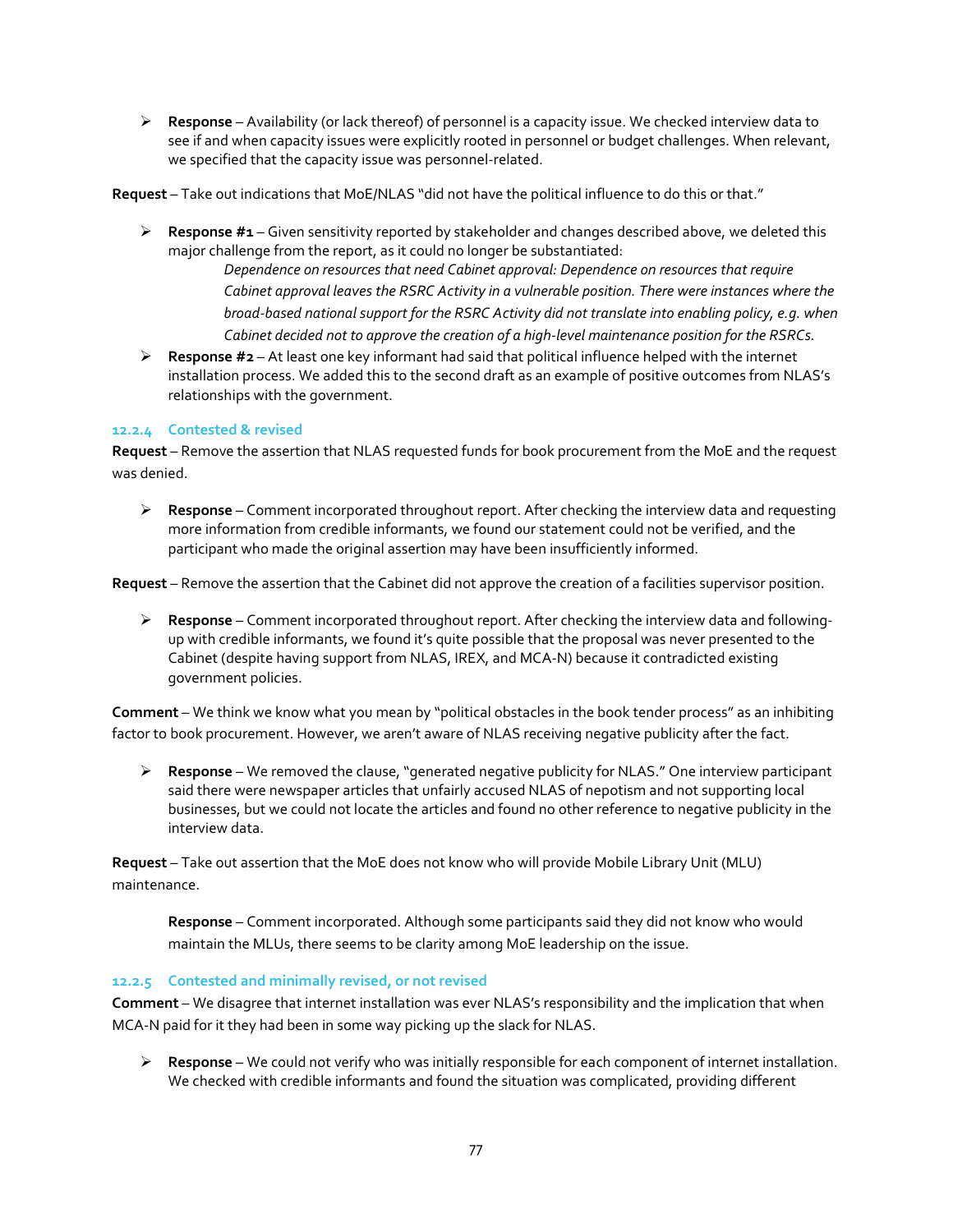opinions on who was initially responsible for what. We could not resolve this item, so we updated the report to indicate differing opinions.

**Request** – Remove the assertion that books in the RSRC collection were transferred from community libraries.

 **Response** – We believe there is sufficient evidence to say that collections were moved from nearby community libraries. Several interview participants told us this, including NLAS participants, and it was confirmed by our informal observations at the RSRCs. As such, we modified the phrasing to reflect that books were not diverted from active libraries, but rather from community libraries that had been closed to make way for the new RSRCs, such that the books were transferred to the new buildings.

**Request** – Take out assertion that some books from NLAS were not on the shelves at the time of the RSRC opening.

 **Response** – Again, we found that enough interview participants verified this statement, as did our observations, so we did not incorporate this feedback. However, we qualified the statement to say that *most* books were on the shelves.

**Comment** – Is it true that MCC and MCA-N were this pro-active in lobbying for amendments to the staffing plan and hiring structure? And they did so because the OPM/Cabinet was resistant to making changes?

 **Response** – To our best knowledge, it's true. We made no changes here, as we feel the evidence is sufficient and the sources asserting the actions and perspectives of MCC and MCA-N are knowledgeable and credible.

#### **12.2.6 Clarifications**

**Request** – To avoid confusion, replace the word "janitor" with something like "full-time facilities management representative."

 **Response** – Instead of "janitor" or "facilities caretaker," we now refer to this position descriptively, i.e., as "a full-time person to be in charge of managing and maintaining each facility."

**Comment** – The Library Science program at UNAM does not adequately prepare its students for the profession, and the staffing plan did not take this into account.

 **Response** – Given that this opinion was also expressed by other interview participants, we chose to include this perspective into the report, but as a direct quote:

> *"The Library Science program does not offer the extensive level of professionalism and specialization that most countries would expect…. Librarians are not trained in providing for the operational functions of these new RSRCs – e.g. facilities, IT systems, contractual relationships with other government agencies and for kiosks, revenue generation."*

#### **12.2.7 Questions related to post-Compact developments**

The Component 1 Evaluation Report assesses the status of tasks and subtasks at the end of the Compact period (Sept 2014). Only in a few instances, when requested from reviewers, we commented on later developments (below).

**Request** – Staffing was a serious issue, so we would like to see a breakdown of the types of positions staffed by Compact's end and, if available, staffing rates at the time of data collection.